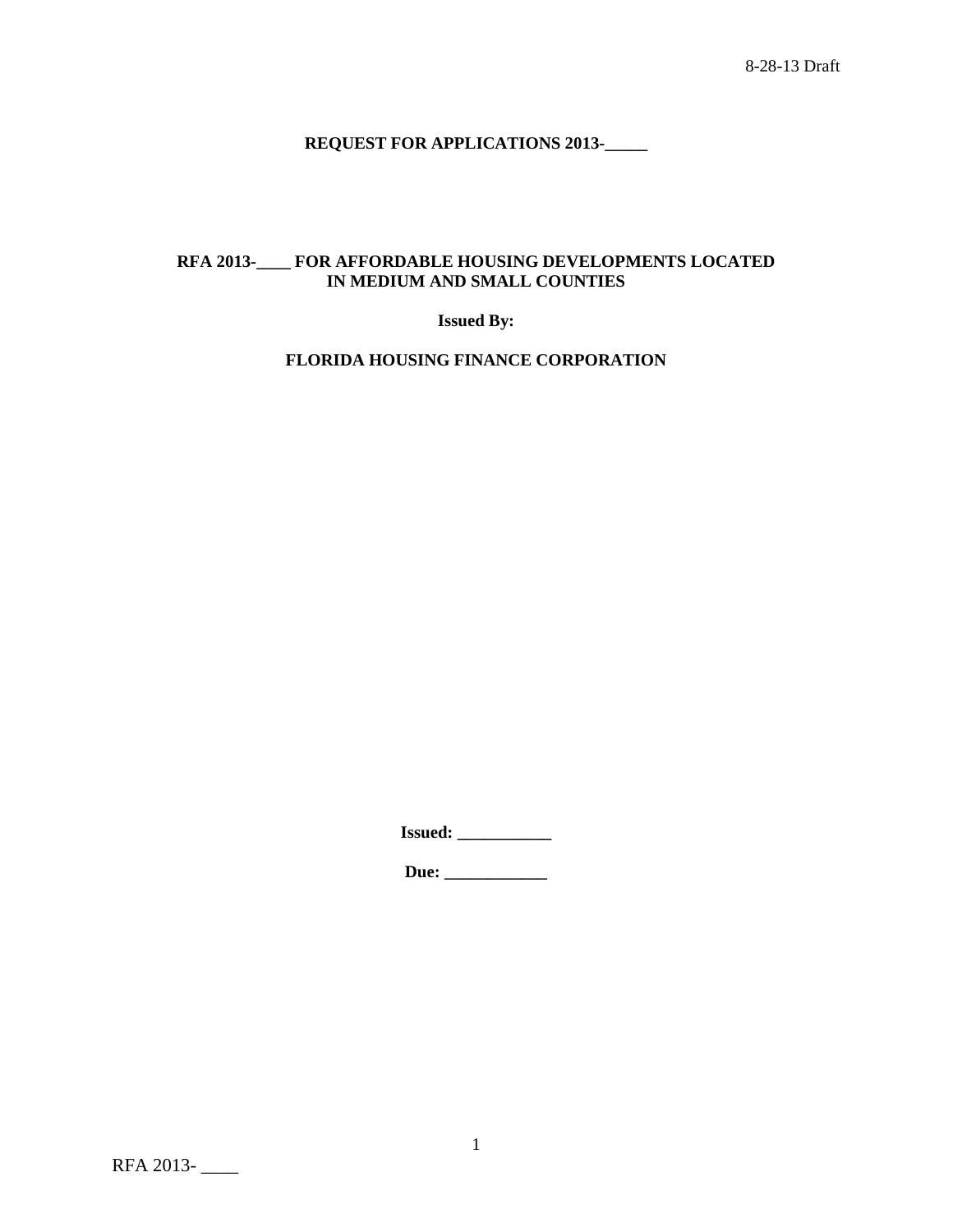#### **SECTION ONE INTRODUCTION**

This Request for Applications (RFA) is open to Applicants proposing the development of affordable, multifamily housing located in the Medium and Small counties listed in Section Four A.4.b.(1) of the RFA.

Under this RFA, the Corporation expects to have up to an estimated \$11,166,425 of Housing Credits available for award to proposed Developments located in Medium Counties and up to an estimated \$1,308,328 of Housing Credits available for award to proposed Developments located in Small Counties. The Corporation is soliciting applications from qualified Applicants that commit to provide housing in accordance with the terms and conditions of this RFA, inclusive of Exhibits A, B, and C, applicable laws, rules and regulations, and the Corporation's generally applicable construction and financial standards.

### **SECTION TWO DEFINITIONS**

Unless otherwise defined below, capitalized terms within this RFA shall have the meaning as set forth in Rule Chapters 67-48 and 67-60, F.A.C., or in applicable federal regulations.

# **SECTION THREE PROCEDURES AND PROVISIONS**

A. A complete Application consists of Exhibit A of RFA 2013-<br>and all applicable attachments, as outlined in Section Four of the RFA. Exhibit A is available online at [www.floridahousing.org](http://www.floridahousing.org/) . All Applicants must complete the online Exhibit A by 2:00 p.m., Eastern Time, on \_\_\_\_\_\_, 2013 (Application Deadline). The Corporation must receive (i) the completed online Exhibit A electronically submitted by the Applicant to the Corporation by clicking the "Submit" button and (ii) a sealed package(s) containing four (4) printed copies of the complete Application (consisting of the submitted online Exhibit A and all applicable attachments), housed in separate 3-ring binders with numbered divider tabs for each attachment, all by the Application Deadline. One (1) of the four (4) printed copies of the complete Application must be labeled "Original Hard Copy", reflect an original signature (blue ink preferred) at Item 10 of Exhibit A, Applicant Certification and Acknowledgement, and include the required non-refundable \$3,000 Application fee (check or money order only). It is requested that the Applicant label the outside of each shipping box with the applicable RFA number. The Corporation will not consider faxed or e-mailed Applications. After 2:00 p.m., Eastern Time, on the Application Deadline, each Application, for which hard copies are received, will be assigned an Application number. In addition, such Applications will be assigned a lottery number by having the Corporation's internal auditors run the total number of Applications received through a random number generator program. The printed copies of the complete Application must be addressed to:

> Ken Reecy Director of Multifamily Programs Florida Housing Finance Corporation 227 N. Bronough Street, Suite 5000 Tallahassee, FL 32301

If any of the hard copies of Exhibit A are not identical to the online submission of Exhibit A, the online Exhibit A will be utilized for scoring purposes.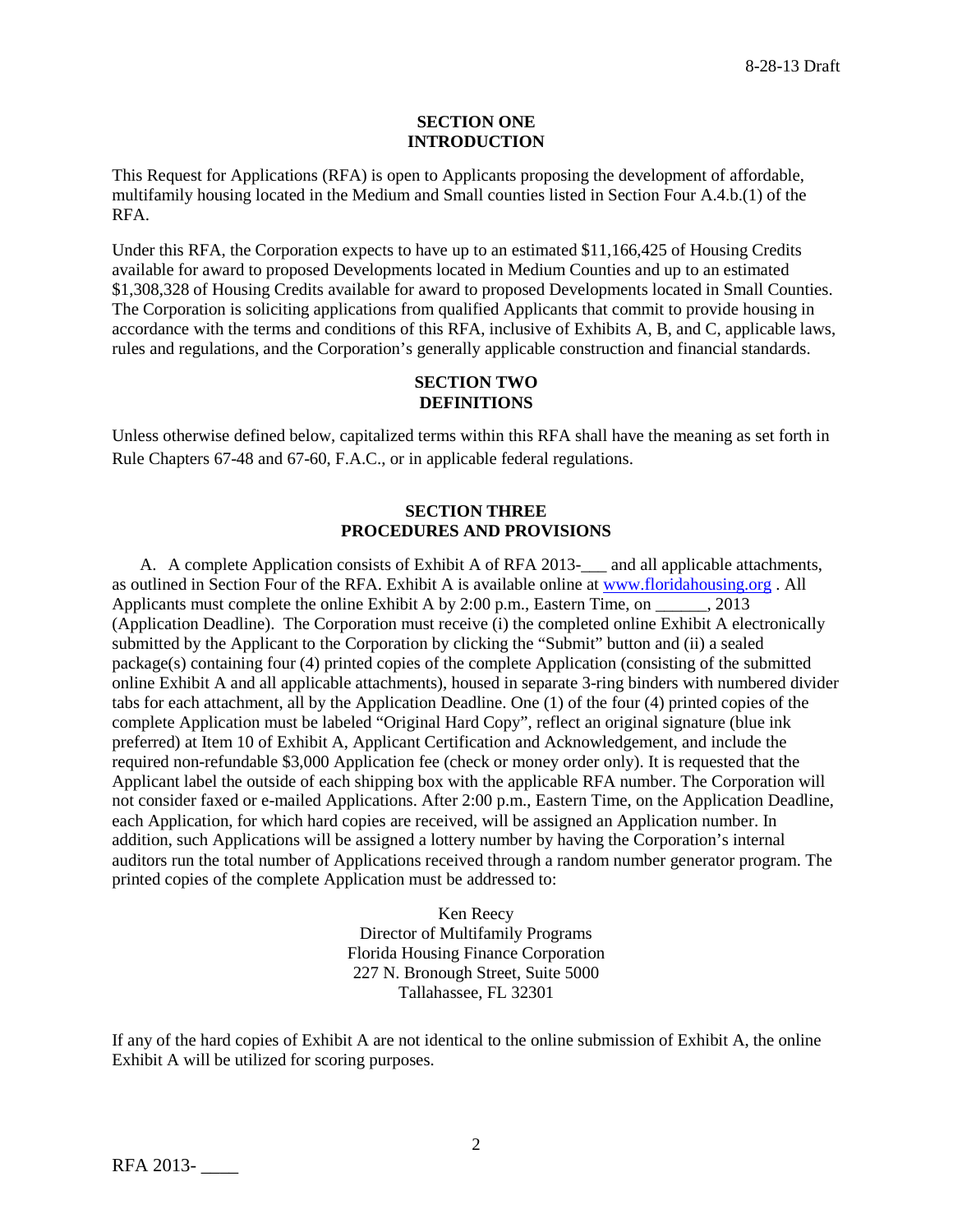B. This RFA does not commit the Corporation to award any funding to any Applicant or to pay any costs incurred in the preparation or delivery of an Application.

C. Florida Housing reserves the right to:

1. Waive Minor Irregularities; and

2. Accept or reject any or all Applications received as a result of this RFA.

D. Any Interested Party may submit any inquiry regarding this RFA in writing to the Director of Multifamily Programs via e-mail at RFA\_2013-\_\_\_\_\_Questions@floridahousing.org . All inquiries are due by 5:00 p.m., Eastern Time, on . 2013. Phone calls or written inquiries other than at the above email address will not be accepted. The Corporation expects to respond to all inquiries by 5:00 p.m., Eastern Time, on \_\_\_\_\_, 2013 and will post a copy of all inquiries received, and their answers, on the Corporation's Website at: [\\_\\_\\_\\_\\_\\_.](http://apps.floridahousing.org/StandAlone/FHFC_ECM/ContentPage.aspx?PAGE=0394) The Corporation will also send a copy of those inquiries and answers in writing to any interested party that requests a copy. The Corporation will determine the method of sending its answers, which may include regular United States mail, overnight delivery, fax, e-mail, or any combination of the above. No other means of communication, whether oral or written, shall be construed as an official response or statement from the Corporation.

E. Any person who wishes to protest the specifications of this RFA must file a protest in compliance with Section 120.57(3), Fla. Stat., and Rule Chapter 28-110, F.A.C. Failure to file a protest within the time prescribed in Section 120.57(3), Fla. Stat., shall constitute a waiver of proceedings under Chapter 120, Fla. Stat.

F. By submitting this Application, each Applicant agrees to the terms and conditions outlined in the RFA. By inclusion and execution of Exhibit A of the RFA, along with all applicable attachments thereto, including the applicable certification and verification forms set out in Exhibit B of the RFA, each Applicant certifies that:

1. Public Records. Any material submitted in response to this RFA is a public record pursuant to Chapter 119, Fla. Stat. Per Section 119.071(1)(b)2., the sealed Applications received by the Corporation are exempt from disclosure until such time as the Board provides notice of an intended decision or until 30 Calendar Days after the opening of the sealed Applications, whichever is earlier.

2. Noninterference. At no time during the review and evaluation process, commencing with the Application Deadline and continuing until the Board renders a final decision on the RFA, may Applicants or their representatives contact Board members or Corporation staff concerning their own or any other Applicant's Application. If an Applicant or its representative does contact a Board or staff member in violation of this section, the Board shall, upon a determination that such contact was made in an attempt to influence the selection process, disqualify the Application.

3. Requirements. Proposed Developments funded with Housing Credits will be subject to the requirements of the RFA, the Application requirements outlined in Rule Chapter 67-60, F.A.C., the credit underwriting and HC Program requirements outlined in Rule Chapter 67-48, F.A.C., and the Compliance requirements of Rule Chapter 67-53, F.A.C.

G. The Corporation expects to select one (1) or more Applications to award the funding contemplated by this RFA. Any such Applications will be selected through the Corporation's review of each Application, considering the factors identified in this RFA.

# **SECTION FOUR INFORMATION TO BE PROVIDED IN APPLICATION**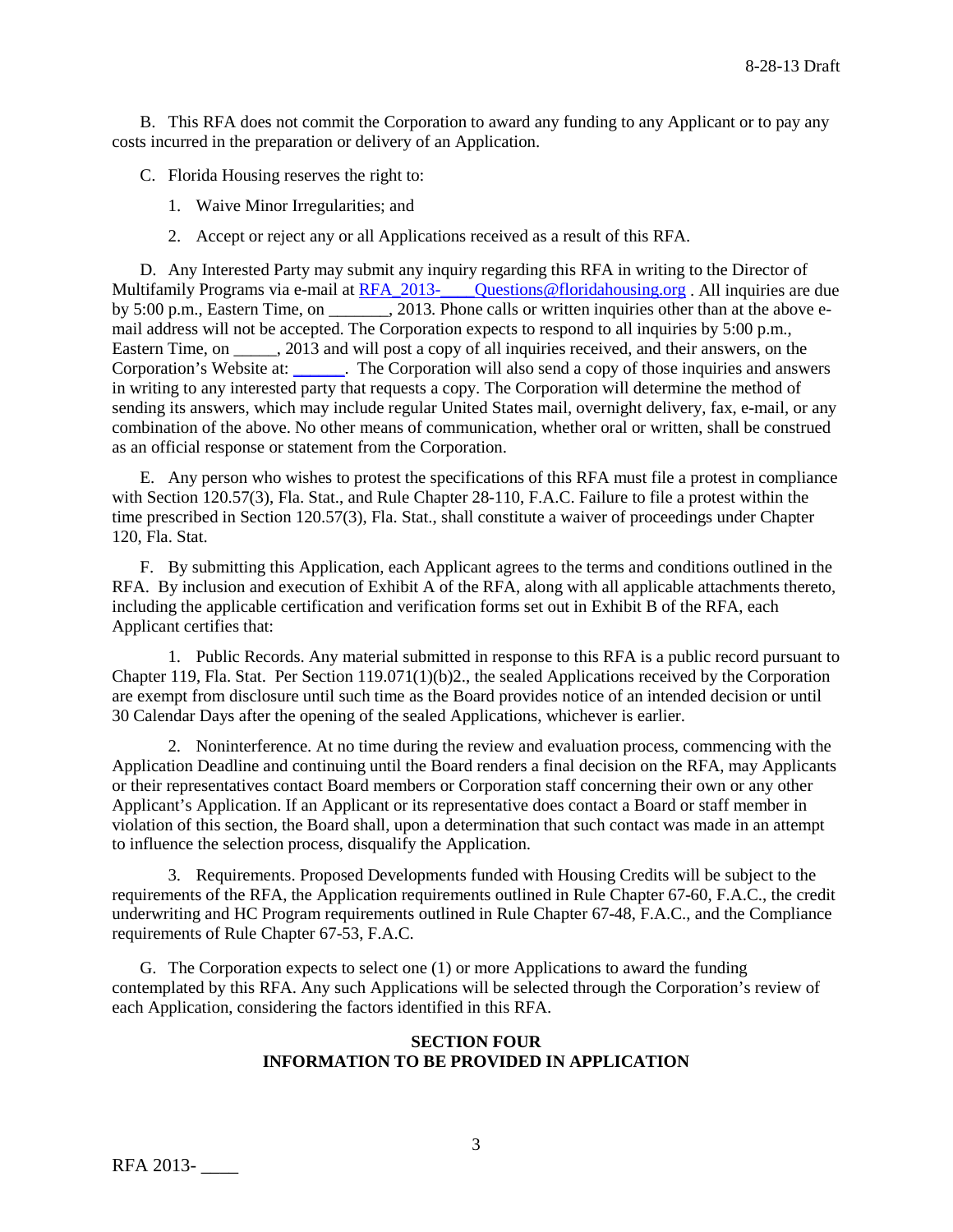The Applicant must provide a completed and executed Application found in Exhibit A to RFA 2013- \_\_\_, along with all applicable attachments thereto, including the applicable certification and verification forms set out in Exhibit B of the RFA, which includes the following information:

# **A. Exhibit A Items:**

# **1. Demographic Commitment**:

The Applicant must select one of the following Demographic Commitments:

- a. Family Development will serve the general population.
- b. Elderly Indicate whether the proposed Development will be an Elderly Assisted Living Facility (ALF) or an Elderly non-ALF.

# **2. Applicant Information:**

- a. The Applicant must state the name of Applicant.
- b. The Applicant must be a legally formed entity [i.e., limited partnership, limited liability company, etc.] qualified to do business in the state of Florida as of the Application Deadline. The Applicant must include, as **Attachment 1** to Exhibit A, evidence from the Florida Department of State, Division of Corporations, that the Applicant satisfies the foregoing requirements; such evidence may be in the form of a certificate of status or other reasonably reliable information or documentation issued, published or made available by the Florida Department of State, Division of Corporations.
- c. An Applicant that indicates at question 2.c. of Exhibit A that it is applying as a Non-Profit will only be considered to be a Non-Profit if the Applicant meets the definition of Non-Profit as set out in Rule Chapter 67-48, F.A.C., completes the questions at question 2.c. of Exhibit A, and provides the following information for each Non-Profit entity as **Attachment 2** to Exhibit A. Any Applicant that applies as a Non-Profit but is not considered to be a Non-Profit will still be eligible to be considered for funding.
	- (1) The attorney opinion letter;
	- (2) The IRS determination letter;
	- (3) A description/explanation of how the Non-Profit entity is substantially and materially participating in the management and operation of the Development (i.e., the role of the Non-Profit);
	- (4) The names and addresses of the members of the governing board of the Non-Profit entity; and
	- (5) The articles of incorporation demonstrating that one of the purposes of the Non-Profit entity is to foster low income housing.
- d. Principals for the Applicant and for each Developer.

All Applicants must provide a list, as **Attachment 3** to Exhibit A, identifying the Principals for the Applicant and for each Developer, as follows: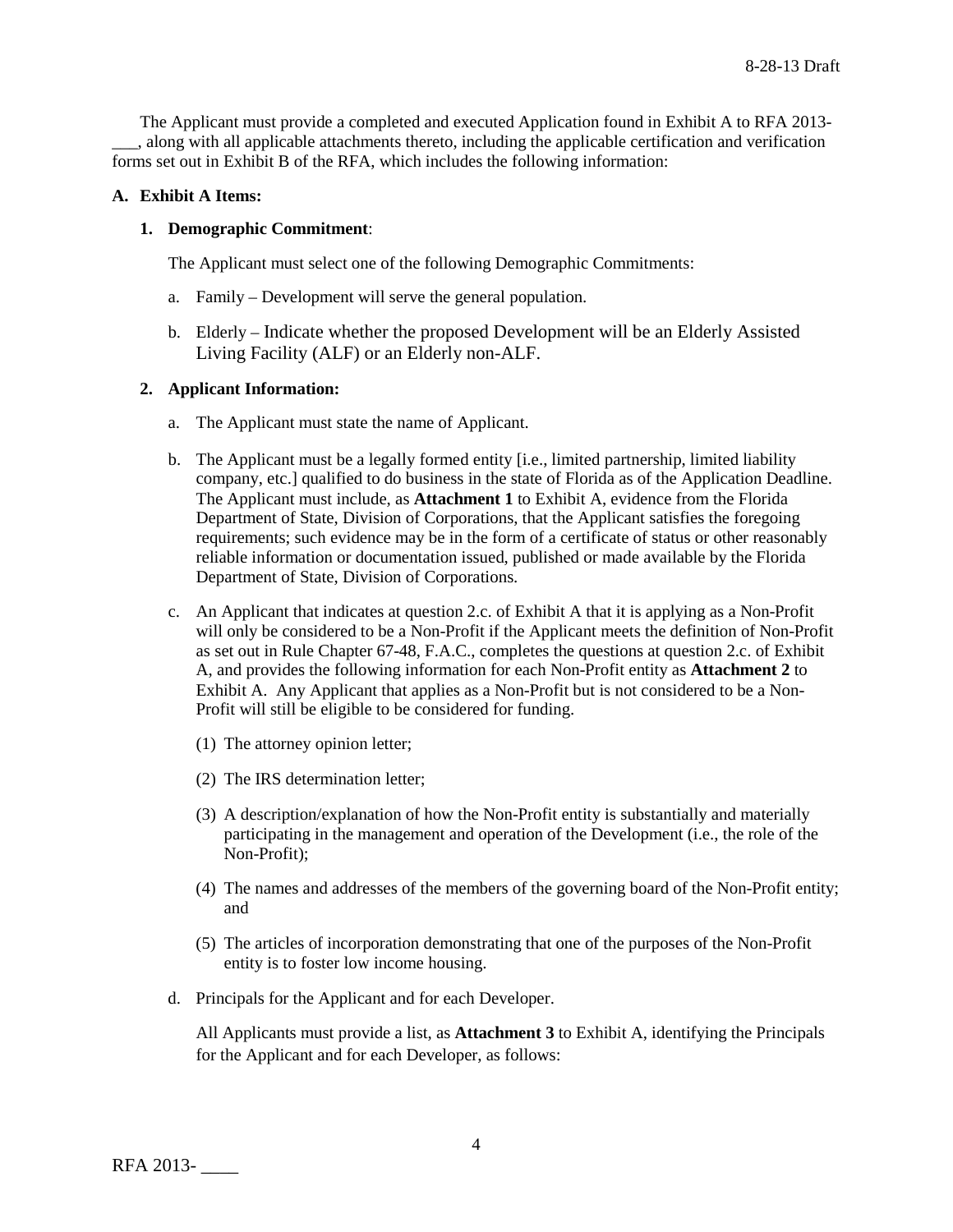- (1) For a Limited Partnership, provide a list identifying the following: (i) the Principals of the Applicant as of the Application Deadline and (ii) the Principals for each Developer as of the Application Deadline. This list must include warrant holders and/or option holders of the proposed Development.
- (2) For a Limited Liability Company, provide a list identifying the following: (i) the Principals of the Applicant as of the Application Deadline and (ii) the Principals for each Developer as of the Application Deadline. This list must include warrant holders and/or option holders of the proposed Development.
- (3) For all other entities, provide a list identifying the following: (i) the Principals of the Applicant as of the Application Deadline and (ii) the Principals for each Developer as of the Application Deadline.

This eligibility requirement may be met by providing a copy of the list of Principals that was reviewed and approved by the Corporation during the advance-review process.

To assist the Applicant in compiling the listing, the Corporation has included additional information at Item 3 of Exhibit C.

e. Contact Person.

Enter the requested information for the Contact Person. At a minimum, the Applicant must provide the name and e-mail address of the Contact Person.

# **3. Developer Information:**

- a. The Applicant must state the name of each Developer, including all co-Developers.
- b. Each Developer entity identified at question 3.a. of Exhibit A of the RFA (that is not a natural person) must be a legally formed entity qualified to do business in the state of Florida as of the Application Deadline. For each stated Developer entity that is not a natural person, provide, as **Attachment 4** to Exhibit A, evidence from the Florida Department of State, Division of Corporations, that the Applicant satisfies the foregoing requirements; such evidence may be in the form of a certificate of status or other reasonably reliable information or documentation issued, published or made available by the Florida Department of State, Division of Corporations.
- c. Experienced Developer(s)

At least one Principal of the Developer entity, or if more than one Developer entity, at least one Principal of at least one of the Developer entities, must meet the General Developer Experience requirements in (1) and (2) below.

(1) General Developer Experience:

A Principal of each experienced Developer entity must have, since January 1, 1991, completed at least three (3) affordable rental housing developments, at least one (1) of which was a Housing Credit development completed since January 1, 2001. At least one (1) of the three (3) completed developments must consist of a total number of units no less than 50 percent of the total number of units in the proposed Development. For purposes of this provision, completed for each of the three (3) developments means (i) that the temporary or final certificate of occupancy has been issued for at least one (1) unit in one of the residential apartment buildings within the development, or (ii) that at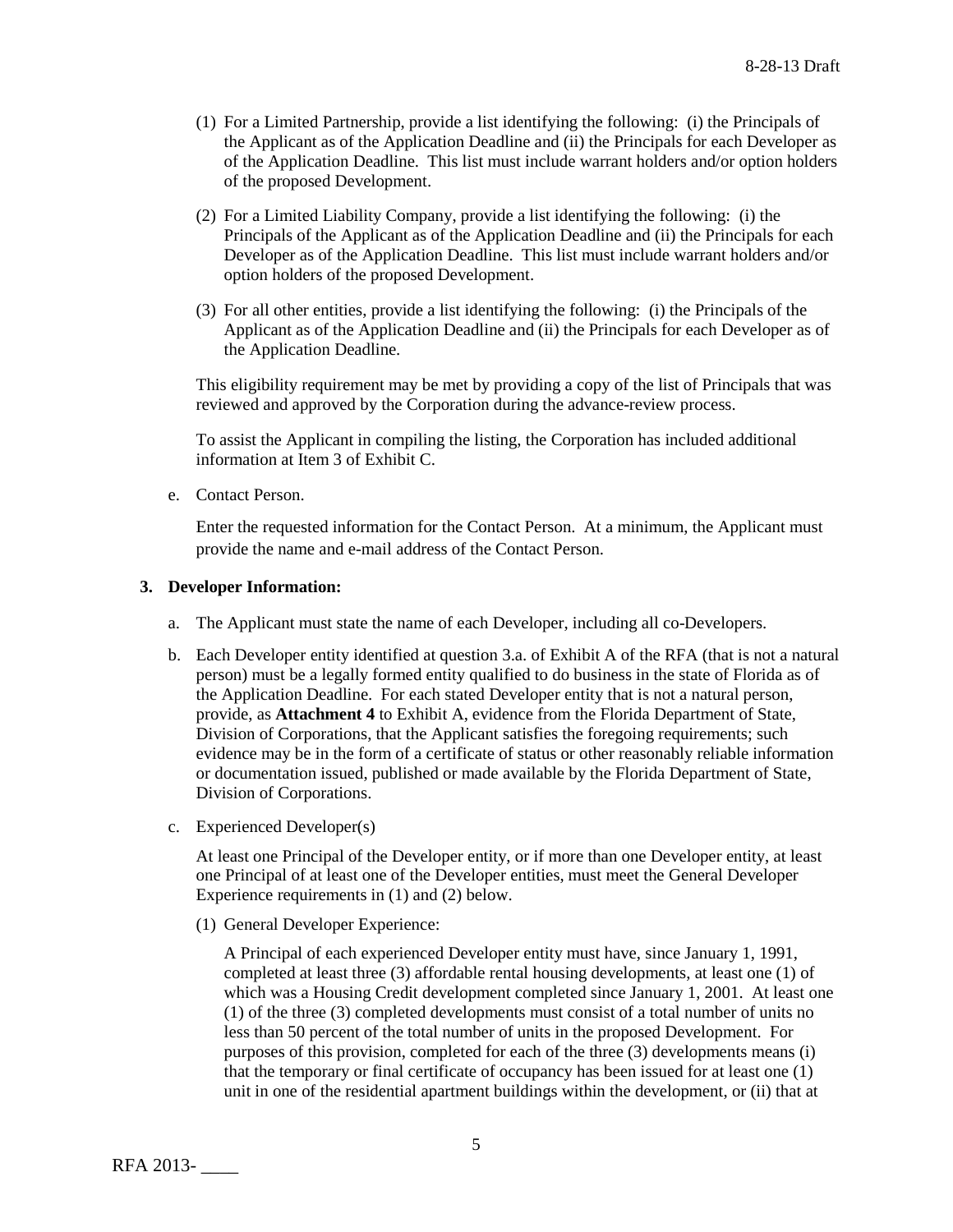least one (1) IRS Form 8609 has been issued for one of the residential apartment buildings within the development. As used in this section, an affordable rental housing development, including a Housing Credit development that contains multiple buildings, is a single development regardless of the number of buildings within the development for which an IRS Form 8609 has been issued.

If the experience of a Principal for a Developer entity listed in this Application was acquired from a previous affordable housing Developer entity, the Principal must have also been a Principal of that previous Developer entity.

(2) Prior General Development Experience Chart:

The Applicant must provide, as **Attachment 4** to Exhibit A, a prior experience chart for each Principal intending to meet the minimum general development experience reflecting the required information for the three (3) completed affordable rental housing developments, one (1) of which must be a Housing Credit development.

Each prior experience chart must include the following information:

| Prior General Development Experience Chart                                                        |  |  |  |      |  |
|---------------------------------------------------------------------------------------------------|--|--|--|------|--|
| Name of Principal with the Required Experience:                                                   |  |  |  |      |  |
| Name of Developer Entity (for the proposed Development) for which the above Party is a Principal: |  |  |  |      |  |
| <b>Total Number</b><br>Affordable Housing Program that<br>Name of Development<br>Location         |  |  |  | Year |  |
| Provided Financing<br>(City & State)<br>Completed<br>of Units                                     |  |  |  |      |  |

# **4. General Development Information:**

Unless stated otherwise, all information requested in the RFA pertains to the proposed Development.

- a. The Applicant must state the name of the proposed Development.
- b. Location of Development site:
	- (1) The Applicant must indicate the county in which the proposed Development will be located. The location of proposed Developments applying in this RFA is limited to medium and small counties as identified in the table below.

#### **Medium and Small County Categories**

| Medium              |            |                 | Small      |  |
|---------------------|------------|-----------------|------------|--|
|                     |            |                 |            |  |
| Alachua             | Manatee    | <b>Baker</b>    | Holmes     |  |
| Bay                 | Marion     | <b>Bradford</b> | Jackson    |  |
| <b>Brevard</b>      | Martin     | Calhoun         | Jefferson  |  |
| Charlotte           | Okaloosa   | Columbia        | Lafayette  |  |
| Citrus              | Osceola    | De Soto         | Levy       |  |
| Clay                | Pasco      | Dixie           | Liberty    |  |
| Collier             | Polk       | Flagler         | Madison    |  |
| Escambia            | St. Johns  | Franklin        | Monroe     |  |
| Hernando            | St. Lucie  | Gadsden         | Nassau     |  |
| <b>Indian River</b> | Santa Rosa | Gilchrist       | Okeechobee |  |
| Lake                | Sarasota   | Glades          | Putnam     |  |
| Lee                 | Seminole   | Gulf            | Suwannee   |  |
| Leon                | Sumter     | Hamilton        | Taylor     |  |
|                     | Volusia    | Hardee          | Union      |  |
|                     |            | Hendry          | Wakulla    |  |
|                     |            | Highlands       | Walton     |  |
|                     |            |                 | Washington |  |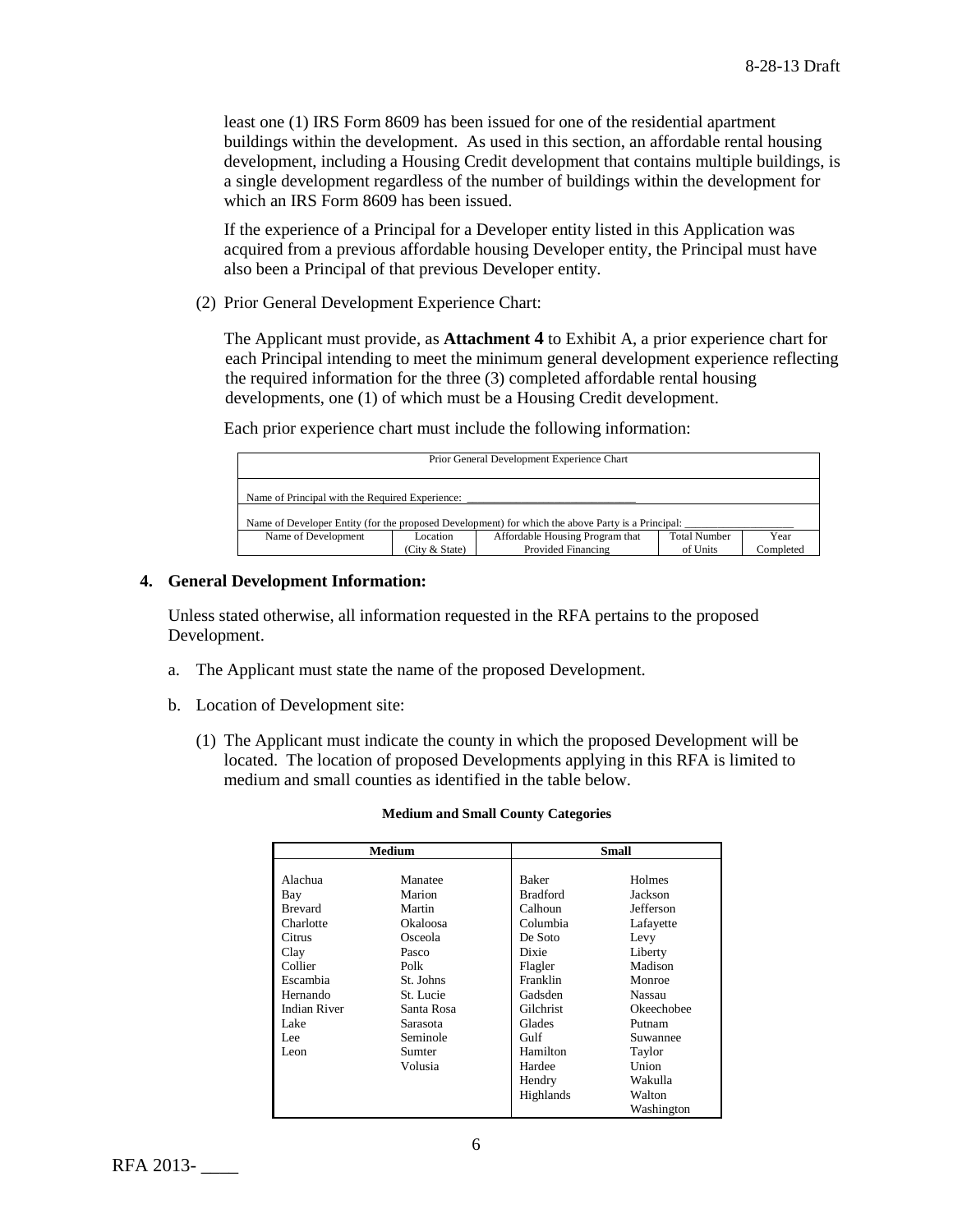All eligible Applications located in Monroe County will be eligible to be considered for the Small County Florida Keys Area funding goal outlined in Section Four B of the RFA.

(2) The Applicant must provide the Address of the Development Site.

Indicate (i) the address number, street name, and name of city, and/or (ii) the street name, closest designated intersection, and either name of city or unincorporated area of county.

If the proposed Development consists of Scattered Sites, during the credit underwriting process the Applicant must demonstrate that the Development meets the requirements of this RFA and Section 42 of the IRC. However, if the proposed Development consists of Scattered Sites, site control must be demonstrated in the Application for all of the Scattered Sites, as outlined in Section Four A.7. of the RFA.

- c. Development Category / Rental Assistance (RA) Level / Concrete Construction:
	- (1) Development Category:

The Applicant must select one of the following Development Categories applicable to the proposed Development and provide the required information:

- New Construction (where 50% or more of the units are new construction)
- Rehabilitation (where less than 50% of the units are new construction)
- Acquisition and Rehabilitation (acquisition and less than 50% of the units are new construction)
- Redevelopment (where 50% or more of the units are new construction)
- Acquisition and Redevelopment (acquisition and 50% or more of the units are new construction)

In order to determine the proposed Development's eligibility for the selected Development Category and its Rental Assistance (RA) Level classification (calculated as outlined in (2) below), the documentation outlined in  $(1)(a)$  or  $(1)(b)$  below must be provided.

- (a) If New Construction, Rehabilitation, or Acquisition and Rehabilitation is selected, in order to be classified as an RA Level other than RA Level 6, the Applicant must provide, as **Attachment 5** to Exhibit A, a letter from a designated administrator of a federal program that provides long-term rental assistance. The rental assistance provided must be tied to the proposed Development and its units and be for a minimum of 20 years from the date the Development's units are placed in service. The letter must include the following information and be dated within 12 months of the Application Deadline:
	- Name of the proposed Development;
	- Address of the proposed Development;
	- Total number of units that will receive PBRA, ACC, and/or other form of longterm rental assistance if the proposed Development is funded;
	- The federal program associated with the rental assistance; and
	- A statement that the committed rental assistance will be reserved and available for use by the proposed Development by the time the units are placed in service and committed for a minimum of 20 years upon the units being placed in service.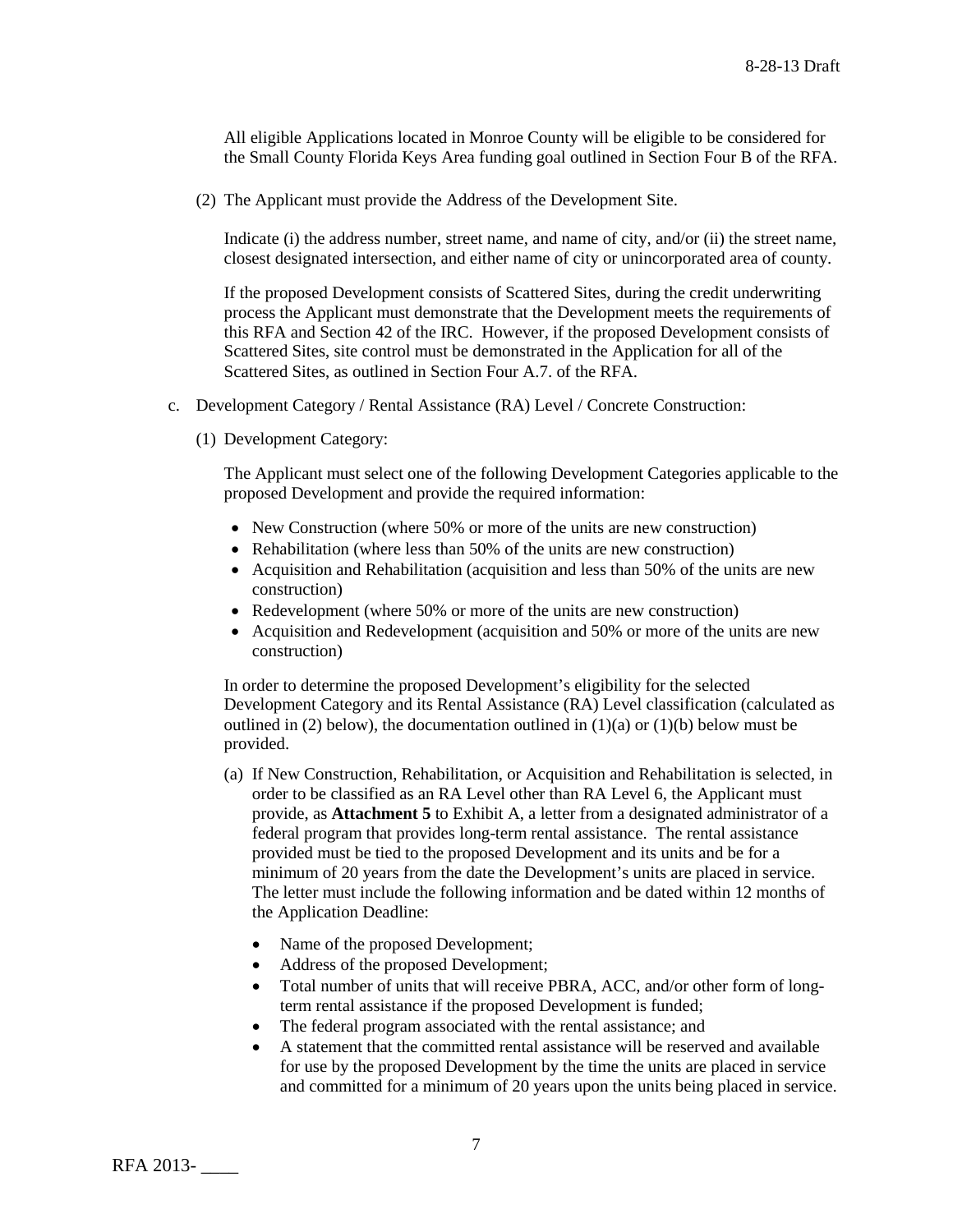If the referenced letter is not provided, the proposed Development will automatically be deemed to be RA Level 6.

If the proposed Development will be Rehabilitation (the Applicant selected the Rehabilitation or Acquisition and Rehabilitation Development Category at question 4.c. of Exhibit A):

- (i) The Applicant must indicate the estimated qualified basis in Rehabilitation expenses per set aside unit within one 24-month period for the building(s) being rehabilitated. This amount must be at least \$20,000 per set-aside unit as outlined in Section 67-48.0075, F.A.C.;
- (ii) The Applicant must indicate whether any of the existing units are currently occupied; and
- (iii) The Applicant must indicate at question  $4.c.(2)(c)$  of Exhibit A whether (A) the existing building(s) to be rehabilitated was originally built in 1994 or earlier,  $(B)$ the existing building(s) was either originally financed or is currently financed through one or more of the following HUD or RD programs: sections 202, 236, 514, 515, 516, or either has PBRA or is public housing assisted through ACC, and (C) the proposed Development did not close on funding from HUD or RD after 1994 where the budget was at least \$10,000 per unit for rehabilitation in any year.

Rehabilitation Applications (with or without Acquisition) that reflect an answer of "No" at question  $4.c.(2)(c)$  of Exhibit A, as well as New Construction and Redevelopment (with or without Acquisition) Applications, will be eligible to be considered for the Development Category Funding Preference outlined in Section Four B of the RFA.

- (b) If Redevelopment or Acquisition and Redevelopment is selected, in order to qualify for the selected Development Category and determine the Development's RA Level classification, the following criteria must be met:
	- (i) The Development must meet the definition of Redevelopment; and
	- (ii) The Applicant must provide, as **Attachment 5** to Exhibit A, a letter from HUD or RD, dated within 12 months of the Application Deadline, which includes the following information:
		- Name of the Development<sup>\*</sup>;
		- Address of the Development;
		- Year built;
		- Total number of units that will receive PBRA and/or ACC if the proposed Development is funded; and
		- The HUD or RD program currently associated with the existing development.

\* For purposes of this provision, the Name of the Development may be the name at the time of the PBRA and/or ACC award.

If the Application does not qualify for the Development Category of Redevelopment or Acquisition and Redevelopment, the Application will be deemed nonresponsive.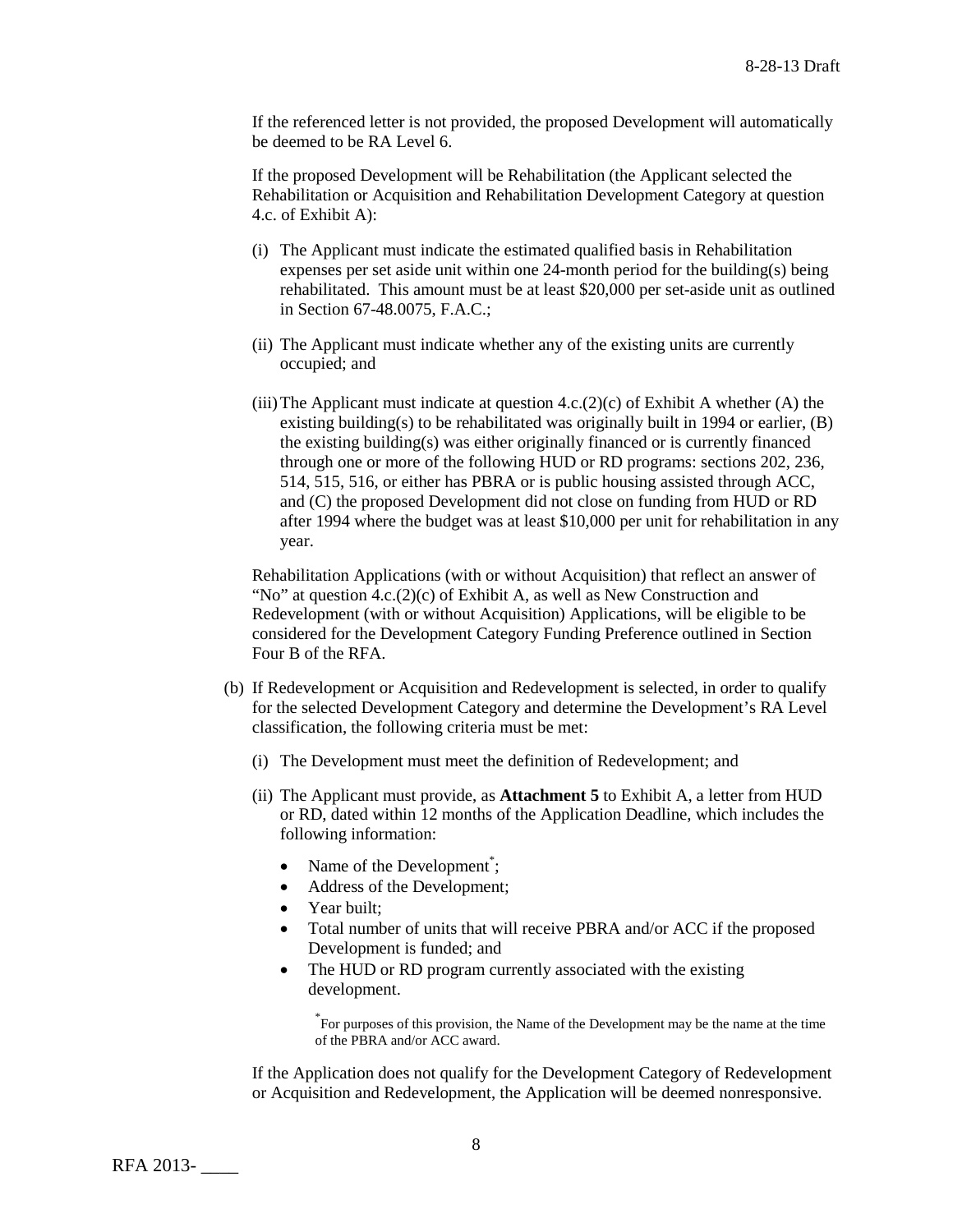Redevelopment and Rehabilitation Developments that are tentatively funded will be required to provide to the Credit Underwriter a plan for relocation of existing tenants.

If the proposed Development consists of acquisition and rehabilitation, with or without new construction (where the applicable new construction is for the building of units which will total less than 50 percent of the proposed Developments total unit count), but the Applicant is not requesting Corporation funding related to the acquisition, the Applicant should select Rehabilitation as the Development Category. However, the acquisition costs and sources must still be reflected on the Development Cost pro forma.

(2) Rental Assistance (RA) Level Classification:

Part of the criteria for a proposed Development that qualifies as an LDA Development to be eligible to be considered for funding is based on its RA Level, as outlined at Section Four A.6.c. below.

The total number of units that will receive rental assistance (i.e., PBRA and/or ACC and, in the case of New Construction and Rehabilitation, other forms of long-term rental assistance), as stated in the Development Category qualification letter, will be considered to be the proposed Development's RA units and will be the basis of the Applicant's RA Level Classification. The Corporation will divide the RA units by the total units stated by the Applicant at question 4.e. of Exhibit A, resulting in a Percentage of Total Units that are RA units. Using the Rental Assistance Level Classification Chart below, the Corporation will determine the RA Level associated with both the Percentage of Total Units and the RA units. The best rating of these two (2) levels will be assigned as the Application's RA Level Classification.

| <b>Rental Assistance Level Classification Chart</b> |                                                                              |          |                                                                                          |
|-----------------------------------------------------|------------------------------------------------------------------------------|----------|------------------------------------------------------------------------------------------|
| <b>Rental Assistance</b><br>Level                   | <b>Percentage of Total Units</b>                                             |          | <b>RA Units</b>                                                                          |
| Level 1                                             | All units receive rental assistance (with the<br>exception of up to 2 units) | $\alpha$ | At least 100 units and greater than 50% of<br>the total units                            |
| Level 2                                             | Greater than 90.00%                                                          | $\alpha$ | Greater than 90 units but less than 100 units<br>and greater than 50% of the total units |
| Level 3                                             | Greater than 75.00%, equal to or less than<br>90.00%                         | $\alpha$ | Greater than 75 units but less than 90 units<br>and greater than 50% of the total units  |
| Level 4                                             | Greater than 50.00%, equal to or less than<br>75.00%                         |          | N/A                                                                                      |
| Level 5                                             | Greater than 10.00%, equal to or less than<br>50.00%                         |          | N/A                                                                                      |
| Level $6*$                                          | 10.00% or less of the total units receive<br>rental assistance               |          | N/A                                                                                      |

\*Applications will be classified RA Level 6 if 10.00% or less of the total units receive rental assistance or if the Applicant fails to meet the criteria outlined above.

(3) Concrete Construction:

For purposes of this RFA, in order for a proposed Development to be considered to be concrete construction the proposed Development must meet the following specifications: (i) new construction buildings must have the following poured concrete or concrete masonry elements: all exterior walls and structural elements, not to include roofs; and structural elements at and under the ground floor, as well as the ground floor itself; (ii)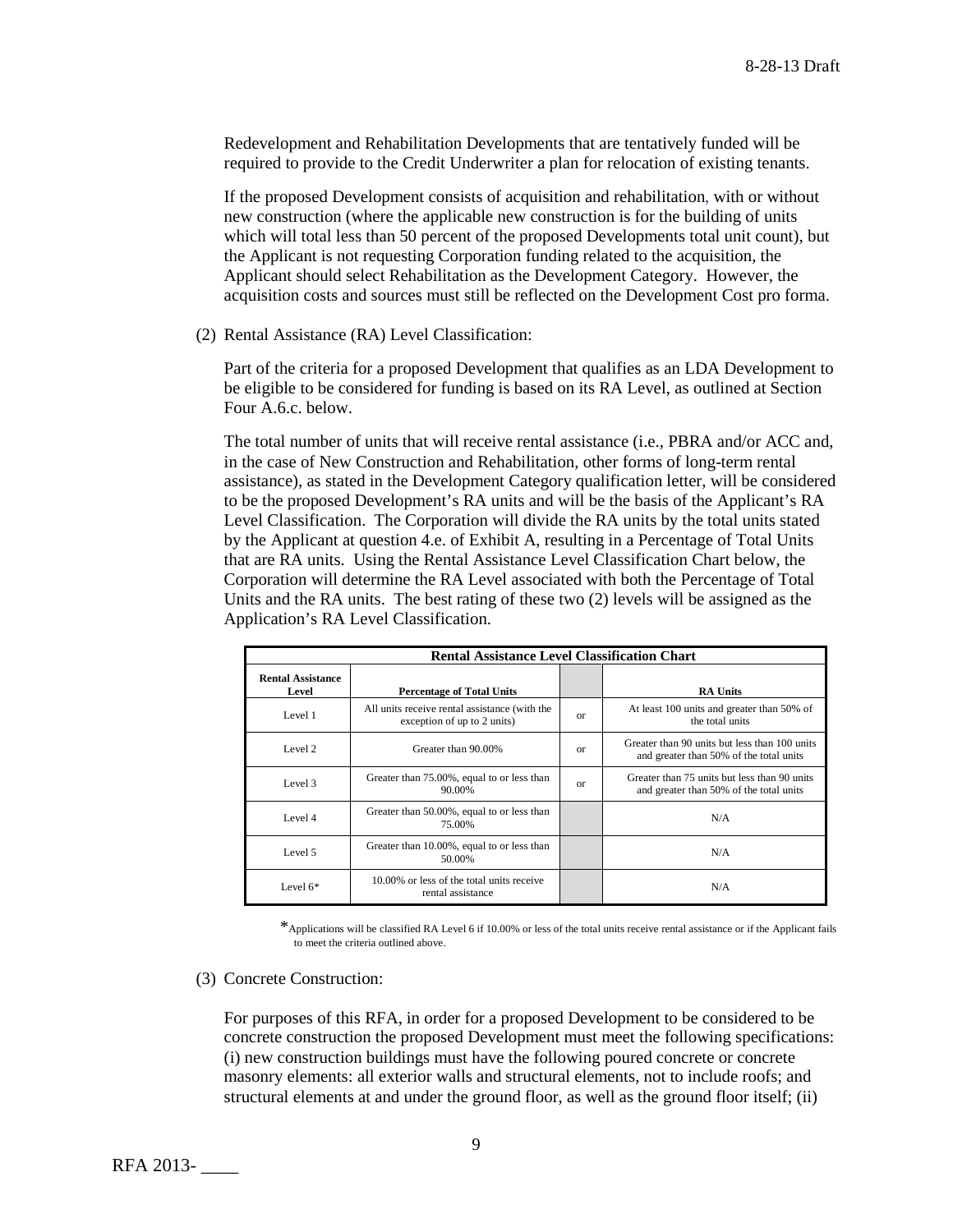existing buildings proposed for rehabilitation must have, as of Application Deadline, the elements outlined in (i) above and the rehabilitation work must include these elements; and (iii) new construction buildings with the Mid-Rise Development Type (4, 5 or 6 story, as selected by the Applicant at question 4.d. of Exhibit A) that utilize a concrete podium structure under the rental living units.

Indicate whether the proposed Development meets the requirements to be considered to be concrete construction. For purposes of this RFA, the Corporation will only consider an Application to be concrete construction if the answer to question 4.c.(3) of Exhibit A of the RFA is "Yes".

d. The Applicant must select the one Development Type listed below that best describes the proposed Development\*:

\*For mixed-type Developments, indicate the type that will comprise 50 percent or more of the units in the Development.

- Garden Apartments
- Townhouses
- Duplexes
- Quadraplexes
- Mid-Rise with Elevator (a building comprised of 4 stories)
- Mid-Rise with Elevator (a building comprised of 5 or 6 stories)
- High Rise (a building comprised of 7 or more stories)
- e. Number of Units in Proposed Development:
	- (1) The Applicant must state the total number of units.
		- Note: Proposed Developments located in the Florida Keys Area must consist of a minimum of 20 total units. Proposed Developments in all other locations must consist of a minimum of 30 total units. If the Elderly Demographic Commitment is selected at question 1.b. of Exhibit A, the proposed Development cannot exceed the maximum total number of units outlined in Item 1 of Exhibit C of the RFA.
	- (2) The Applicant must indicate whether the proposed Development consists of (a) 100% new construction units, (b) 100% rehabilitation units, or (c) a combination of new construction units and rehabilitation units and state the quantity of each type.
- f. SunRail Station TOD Funding Preference:

Proposed Developments located in Seminole County and Volusia County that meet all of the following criteria will be eligible to be considered for the SunRail Station TOD Funding Preference outlined in Section Four B of the RFA:

(1) The Applicant has provided an acceptable Local Government Verification of Qualification as a TOD Development form, as **Attachment 6** to Exhibit A, certifying that the proposed Development is located within one of the following areas which have been designated and adopted by the Local Government planning agency in its comprehensive plan, land use plan, land development code, or zoning code as a Transit-Oriented Development, Transit Oriented Development District, Energy Conservation Overlay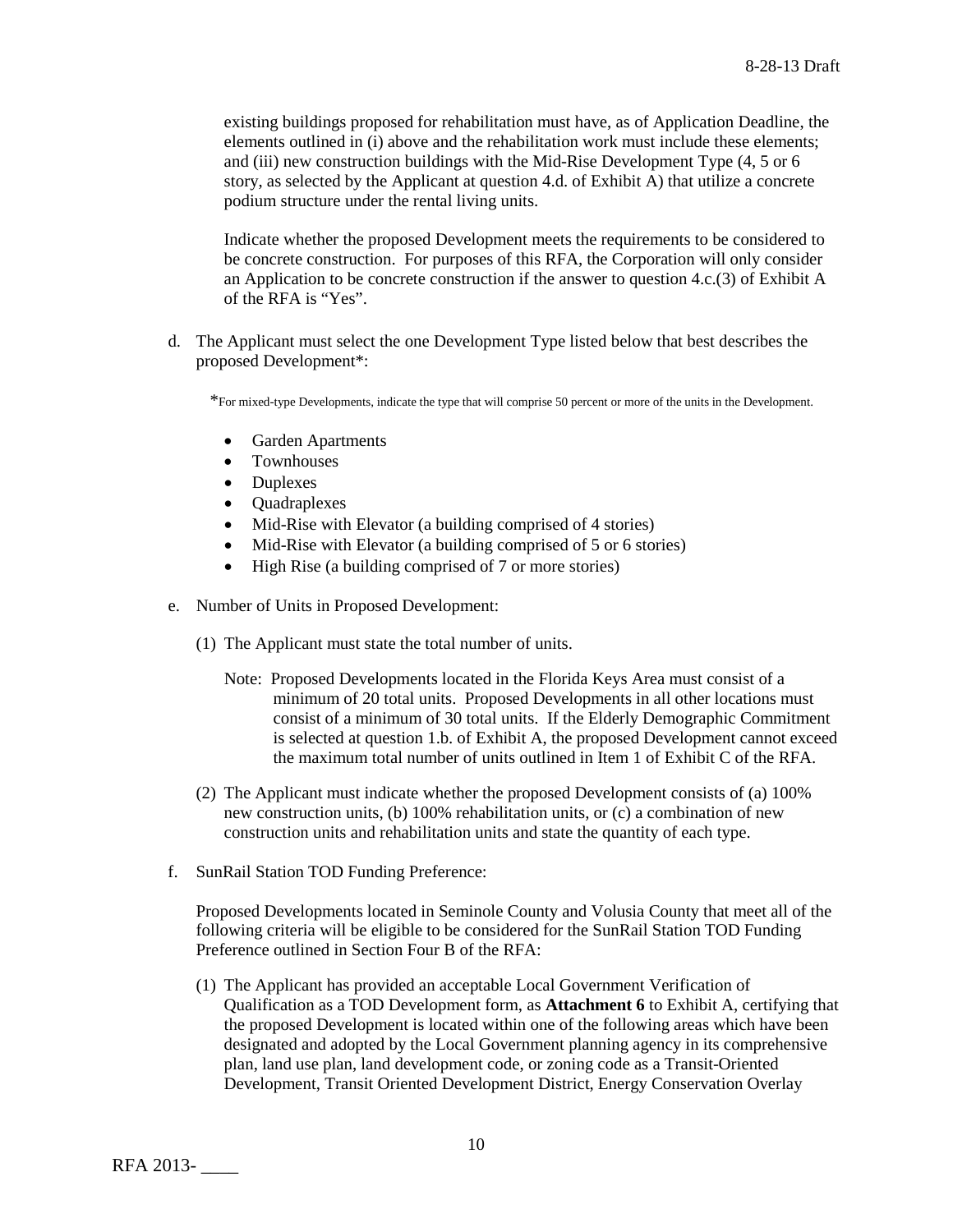(ECO), Activity Center, Rapid Transit Zone, Transit Village, or Rapid Transit Development Impact Zone:

- Altamonte Springs Station ECO (in Seminole County)
- DeBary Station TOD (in Volusia County)
- East Town Center (Altamonte Springs Station in Seminole County)
- Heritage Village TOD (Longwood Station in Seminole County)
- Sanford Station ECO (in Seminole County)

The Local Government Verification of Qualification as a TOD Development form is set out in Exhibit B of the RFA;

- (2) The proposed Development achieves a Transit Services Score of at least 5.5 points in the Proximity section of the Application, based on the proposed Development's proximity to one of the SunRail Stations listed in (1) above;
- (3) The Eligible Housing Credit Request Amount determined at Section Four A.9.a. of the RFA must be at least 40 percent of the Maximum Housing Credit Request for the applicable county inclusive of any HUD designated high cost area (HCA) bonus (as set out at Section Four A.9.a. of the RFA); and
- (4) The proposed Development consists of at least 75 Housing Credit Set-Aside units and at least 50 percent of the total units in the proposed Development (rounded up to the next whole unit) are located within the designated TOD area.

# **5. Proximity (Maximum 22 Points):**

Except for Applications eligible to be considered for the Small County Florida Keys Area funding goal, for an Application to be considered for any proximity points the Applicant must provide an acceptable Surveyor Certification form, as **Attachment 7** to Exhibit A, reflecting the information outlined below. (The Surveyor Certification form is provided in Exhibit B of this RFA.)

- A Development Location Point; and
- Services information for the Bus or Rail Transit Service and Community Services for which the Applicant is seeking points.
- a. Development Location Point:

The Applicant must identify a Development Location Point on the proposed Development site and provide the latitude and longitude coordinates determined in degrees, minutes and seconds, with the degrees and minutes stated as whole numbers and the seconds truncated after one decimal place. If the degrees and minutes are not stated as whole numbers and the seconds are not truncated after one decimal place, the latitude and longitude coordinates will not be considered.

The latitude and longitude coordinates for the Development Location Point stated on the Surveyor Certification form will be plotted by the Corporation, using Street Atlas USA 2013, published by DeLorme, for the following purposes: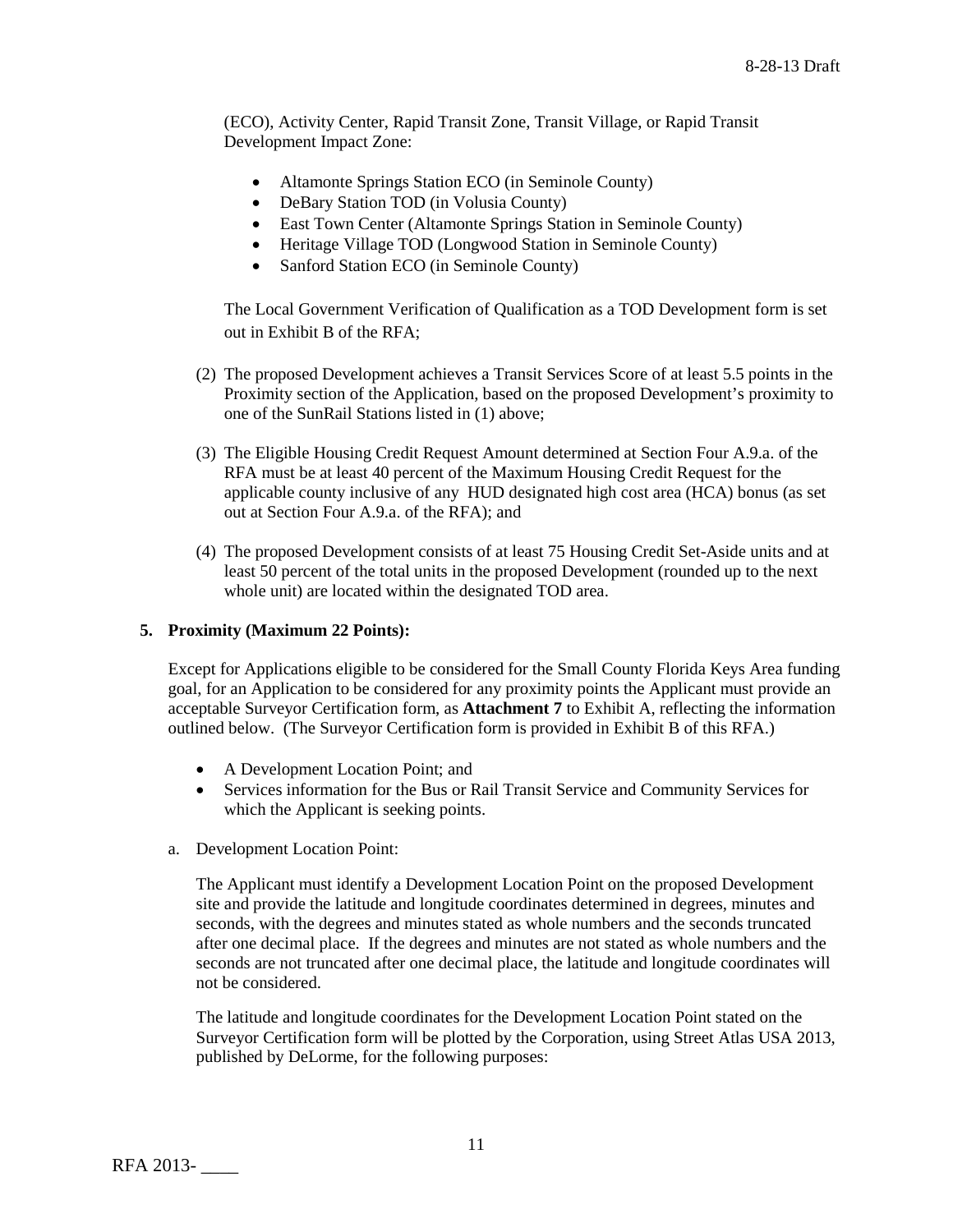- (1) To verify that the stated coordinates are located within the county identified by the Applicant at question 4.b.(1) of Exhibit A;
- (2) To determine whether the proposed Development meets the Mandatory Distance Requirement for its proximity to the closest Development coordinates identified on the List, as outlined in Section Four A.5.d. of the RFA; and
- (3) To determine whether the proposed Development qualifies as an LDA Development if it is located within a county where only a specific area(s) of the county has been designated as an LDA area, as outlined in Section Four A.6.c. of the RFA.
- b. Transit and Community Services Proximity Points **(Maximum 22 Points)**:

Each Application's proximity points will be based on the distance between the Development Location Point and the Bus or Rail Transit Service (if Private Transportation is not selected at question 5.b. of Exhibit A) and the Community Services stated on the Surveyor Certification form.

(1) PHA Proximity Point Boost:

An Application that involves a site(s) with an existing Declaration of Trust between a Public Housing Authority (PHA) and HUD will qualify to receive a 5 point boost toward its proximity score if the Applicant provides a letter from the PHA dated within 12 months of the Application Deadline certifying that the site(s) where all of the units in the proposed Development will be located has an existing Declaration of Trust between the PHA and HUD. The letter must be signed by the appropriate person authorized to make such a certification and must be provided as **Attachment 7** to Exhibit A.

- (2) Minimum and Maximum Proximity Points:
	- (a) Medium County Applications:
		- The minimum proximity score required to be considered for funding is 10 points.
		- To receive the maximum amount of 22 points, a Medium County Application must achieve a minimum score of 12 proximity points. If the Application achieves a score of at least 12 proximity points, then the Application will be awarded the maximum of 22 points.
	- (b) Small County Applications (other than those located in the Florida Keys Area):
		- The minimum proximity score required to be considered for funding is 7 points.
		- To receive the maximum amount of 22 points, a Small County Application must achieve a minimum score of 9 proximity points. If the Application achieves a score of at least 9 proximity points, then the Application will be awarded the maximum of 22 points.
	- (c) Florida Keys Area Applications:

Applications eligible to be considered for the Small County Florida Keys Area funding goal will automatically receive the maximum proximity score of 22 points.

The Transit and Community Services are further outlined in Item 5.c. below.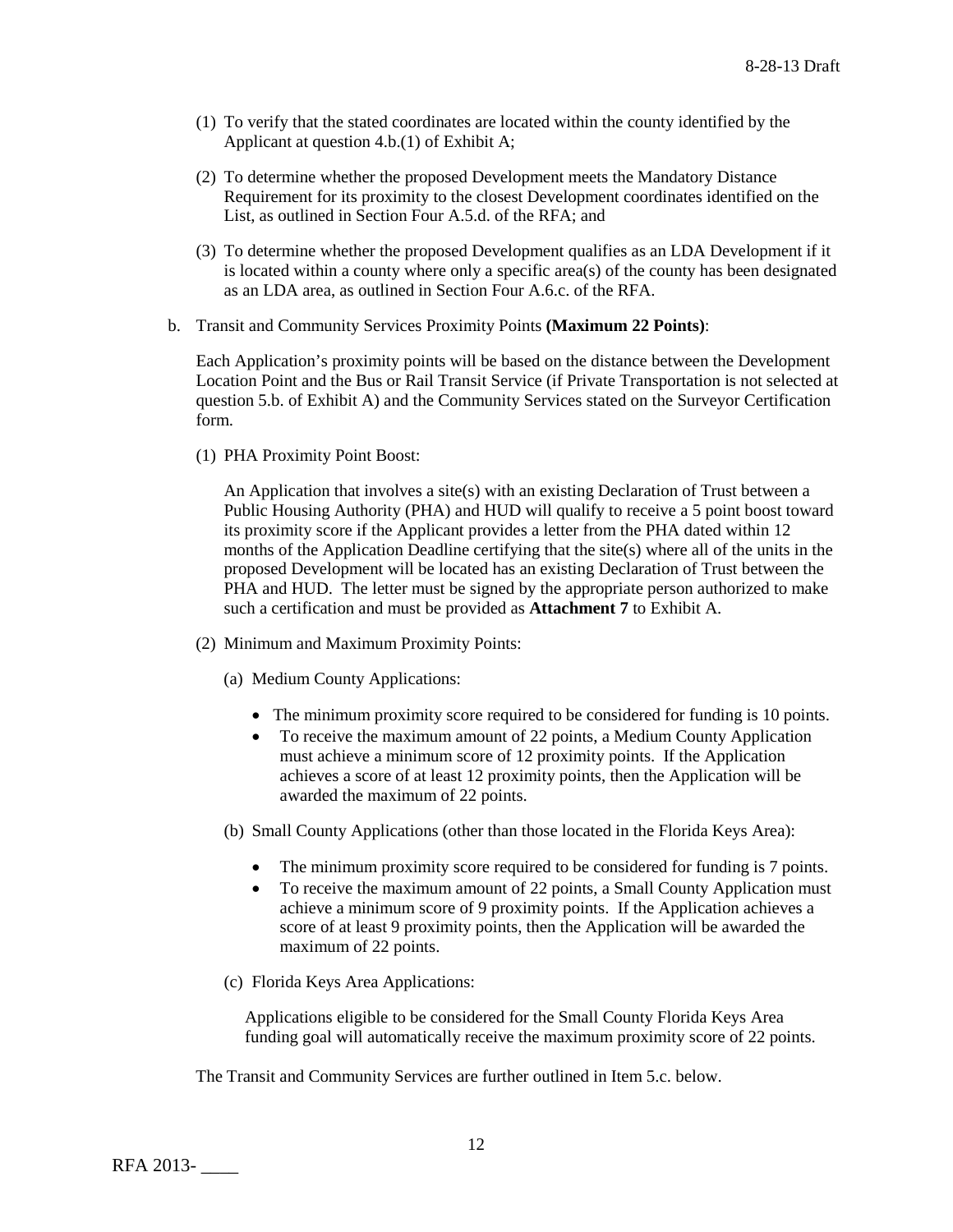c. Proximity to Transit and Community Services:

#### (1) Transit Services

Applicants may select one (1) of the following five (5) Transit Services on which to base the Applicant's Transit Score. If the Applicant selects Private Transportation at question 5.b. of Exhibit A and also provides information on the Surveyor Certification Form for a Bus or Rail Transit Service, or if the Applicant provides information on the Surveyor Certification Form for more than one (1) Bus or Rail Transit Service or more than one (1) of any type of Bus or Rail Transit Service, the Applicant will not receive any proximity points for the Transit Service Score. (For example, Applicants are limited to selecting one Public Bus Transfer Stop, even though there may be another Public Bus Transfer Stop nearby. If the Applicant provides information for two Public Bus Transfer Stops, the Applicant will not receive any proximity points for either of the Public Bus Transfer Stops.)

The eligible Transit Services are defined below:

(a) Private Transportation (2 Points)

For purposes of proximity points, the Applicant or its Management Company must provide, at no cost to the residents, transportation to non-emergency medical appointments such as therapy, chemotherapy, dentistry, hearing, dialysis, prescription pick-ups, testing and x-rays, as well as shopping, public service facilities, and/or educational or social activities. The vehicle used for the residents' transportation must accommodate at least six (6) adult passengers, including the vehicle's driver and at least one wheelchair position. Access to a program such as "Dial-A-Ride" will not be acceptable for purposes of this service. This service may be selected only if the Applicant selected the Elderly Demographic Commitment at question 1 of Exhibit A of the RFA.

or

(b) Public Bus Stop (Maximum 2 Points)

For purposes of proximity points, a Public Bus Stop means a fixed location at which passengers may access one or two routes of public transportation via buses. The Public Bus Stop must service at least one bus route with scheduled stops at least hourly during the times of 7am to 9am and also during the times of 4pm to 6pm Monday through Friday, excluding holidays, on a year-round basis. Bus routes must be established or approved by a Local Government department that manages public transportation. Buses that travel between states will not be considered. This service may be selected by all Applicants, regardless of the Demographic Commitment selected at question 1 of Exhibit A of the RFA.

or

(c) Public Bus Transfer Stop (Maximum 6 Points)

For purposes of proximity points, a Public Bus Transfer Stop means a fixed location at which passengers may access at least three routes of public transportation via buses. Each qualifying route must have a scheduled stop at the Public Bus Transfer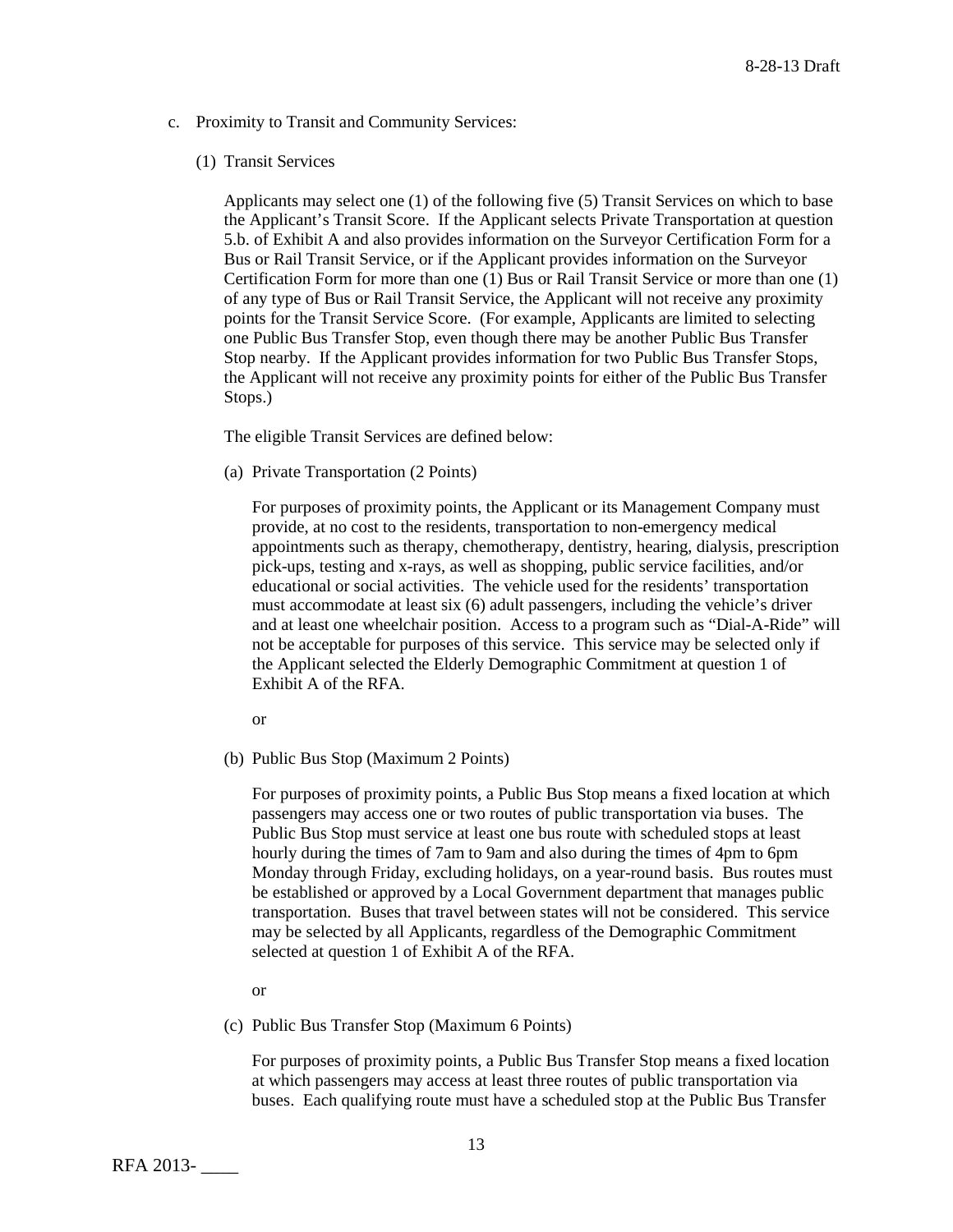Stop at least hourly during the times of 7am to 9am and also during the times of 4pm to 6pm Monday through Friday, excluding holidays, on a year-round basis. This would include both bus stations (i.e., hubs) and bus stops with multiple routes. Bus routes must be established or approved by a Local Government department that manages public transportation. Buses that travel between states will not be considered. This service may be selected by all Applicants, regardless of the Demographic Commitment selected at question 1 of Exhibit A of the RFA.

or

(d) Public Bus Rapid Transit Stop (Maximum 6 Points)

For purposes of proximity points, a Public Bus Rapid Transit Stop means a fixed location at which passengers may access public transportation via bus. The Public Bus Rapid Transit Stop must service at least one bus that travels at some point during the route in either a lane or corridor that is exclusively used by buses and the Public Bus Rapid Transit Stop must service at least one route that has scheduled stops at the Public Bus Rapid Transit Stop at least every 20 minutes during the times of 7am to 9am and also during the times of 4pm to 6pm Monday through Friday, excluding holidays, on a year-round basis. This service may be selected by all Applicants, regardless of the Demographic Commitment selected at question 1 of Exhibit A of the RFA.

or

(e) SunRail Station (Maximum 6 Points)

For purposes of proximity points, only the following SunRail Stations will be eligible for this service:

| <b>Seminole County</b>           | <b>Volusia County</b> |
|----------------------------------|-----------------------|
| <b>Altamonte Springs Station</b> | <b>DeBary Station</b> |
| <b>Lake Mary Station</b>         |                       |
| <b>Longwood Station</b>          |                       |
| Sanford/SR46 Station             |                       |

 This service may be selected by all Applicants, regardless of the Demographic Commitment selected at question 1 of Exhibit A of the RFA.

(2) Community Services (Maximum 4 Points for each service with a maximum of 4 services)

Based on the Applicant's Demographic Commitment at question 1 of Exhibit A of the RFA, Applicants may select four (4) of the following five (5) Community Services; however, Applicants are limited to one (1) of each type of Community Service. If the Applicant provides information for more than one (1) of any type of Community Service, that Community Service will not be scored and the Applicant will not receive any proximity points for that Community Service. (For example, Applicants are limited to selecting one Public School, even though there may be another Public School nearby. If the Applicant provides information for two Public Schools, the Applicant will not receive any proximity points for either of the Public Schools.)

The eligible Community Services are defined below: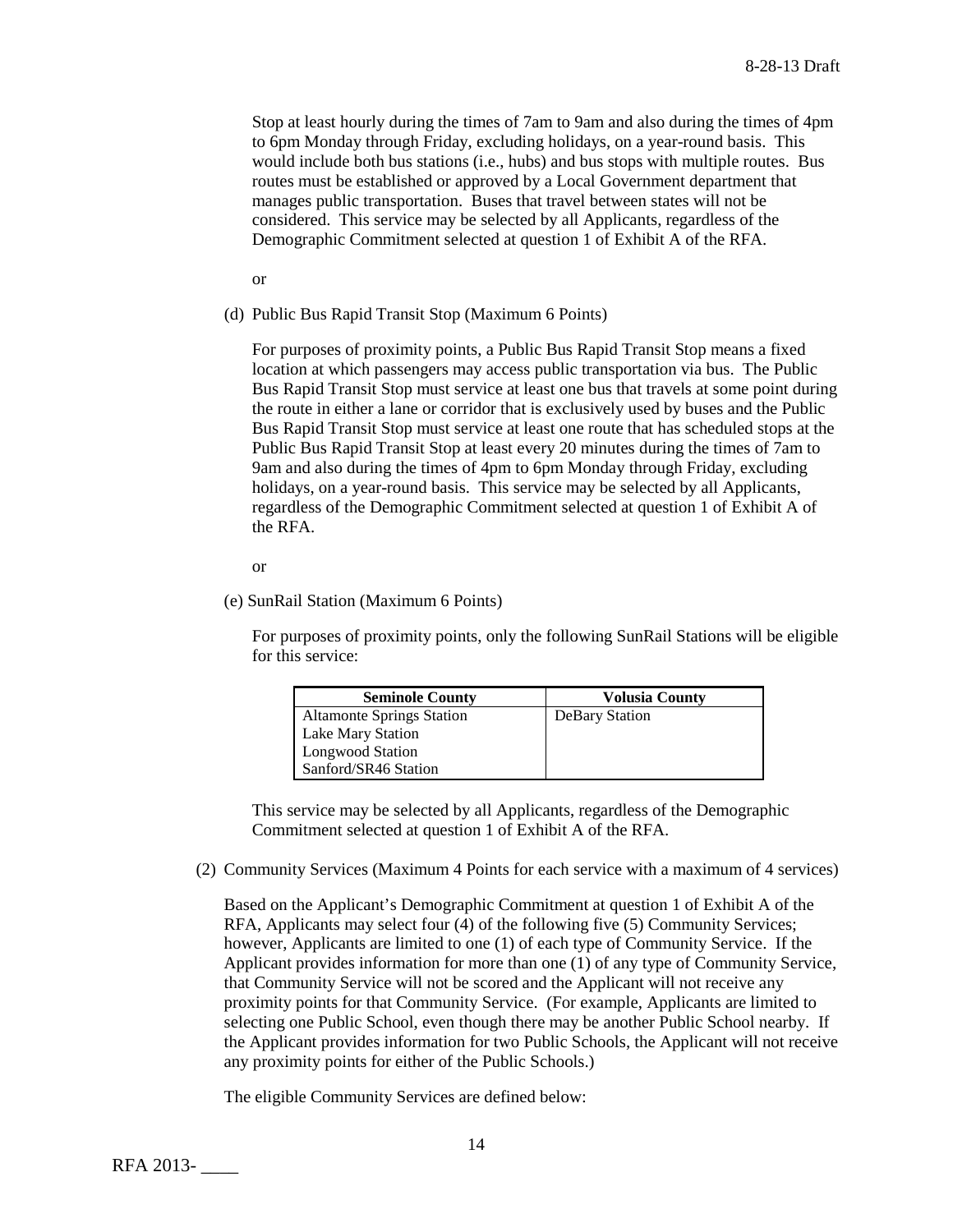- (a) Grocery Store For purposes of proximity points, a Grocery Store means a retail food store consisting of 4,500 square feet or more of contiguous air-conditioned space available to the public, that has been issued a food permit, current and in force as of the dates outlined in the In-Service Time Frames chart in Item 5.c.(3) below, issued by the Florida Department of Agriculture and Consumer Service (FDACS) which designates the store as a Grocery Store or Supermarket within the meaning of those terms for purposes of FDACS-issued food permits. This service may be selected by all Applicants, regardless of the Demographic Commitment selected at question 1 of Exhibit A of the RFA.
- (b) Public School For purposes of proximity points, a Public School means a public elementary, middle, junior and/or high school, where the principal admission criterion is the geographic proximity to the school. This may include a charter school, if the charter school is open to appropriately aged children in the radius area who apply, without additional requirements for admissions such as passing an entrance exam or audition, payment of fees or tuition, or demographic diversity considerations. This service may be selected only if the Applicant selected the Family Demographic Commitment at question 1 of Exhibit A of the RFA.
- (c) Senior Center For purposes of proximity points, a Senior Center means a community facility that provides a broad spectrum of services suited to the diverse needs and interests of independent older persons and is among the properties identified on the 2013 FHFC Senior Center List. This list is available on the Corporation's Website under the Multifamily Programs link labeled Related References and Links. This service may be selected only if the Applicant selected the Elderly Demographic Commitment at question 1 of Exhibit A of the RFA.
- (d) Medical Facility For purposes of proximity points, a Medical Facility means a medically licensed facility that (i) employs or has under contractual obligation at least one physician licensed under Chapter 458 or 459, F.S. available to treat patients by walk-in or by appointment; and (ii) provides general medical treatment to any physically sick or injured person. Facilities that specialize in treating specific classes of medical conditions or specific classes of patients, including emergency rooms affiliated with specialty or Class II hospitals and clinics affiliated with specialty or Class II hospitals, will not be accepted. This service may be selected by all Applicants regardless of the Demographic Commitment selected at question 1 of Exhibit A of the RFA.
- (e) Pharmacy- For purposes of proximity points, a Pharmacy means a community pharmacy operating under a valid permit issued pursuant to s. 465.018, F.S., and open to the general public at least five (5) days per week without the requirement of a membership fee. This service may be selected by all Applicants, regardless of the Demographic Commitment selected at question 1 of Exhibit A of the RFA.
- (3) In-Service Time Frames:

In addition to meeting the definitions outlined above, in order to be considered for proximity points in this RFA, the Bus and Rail Transit Services and the Community Services must be in existence and available for use by the general public as of the following time frames: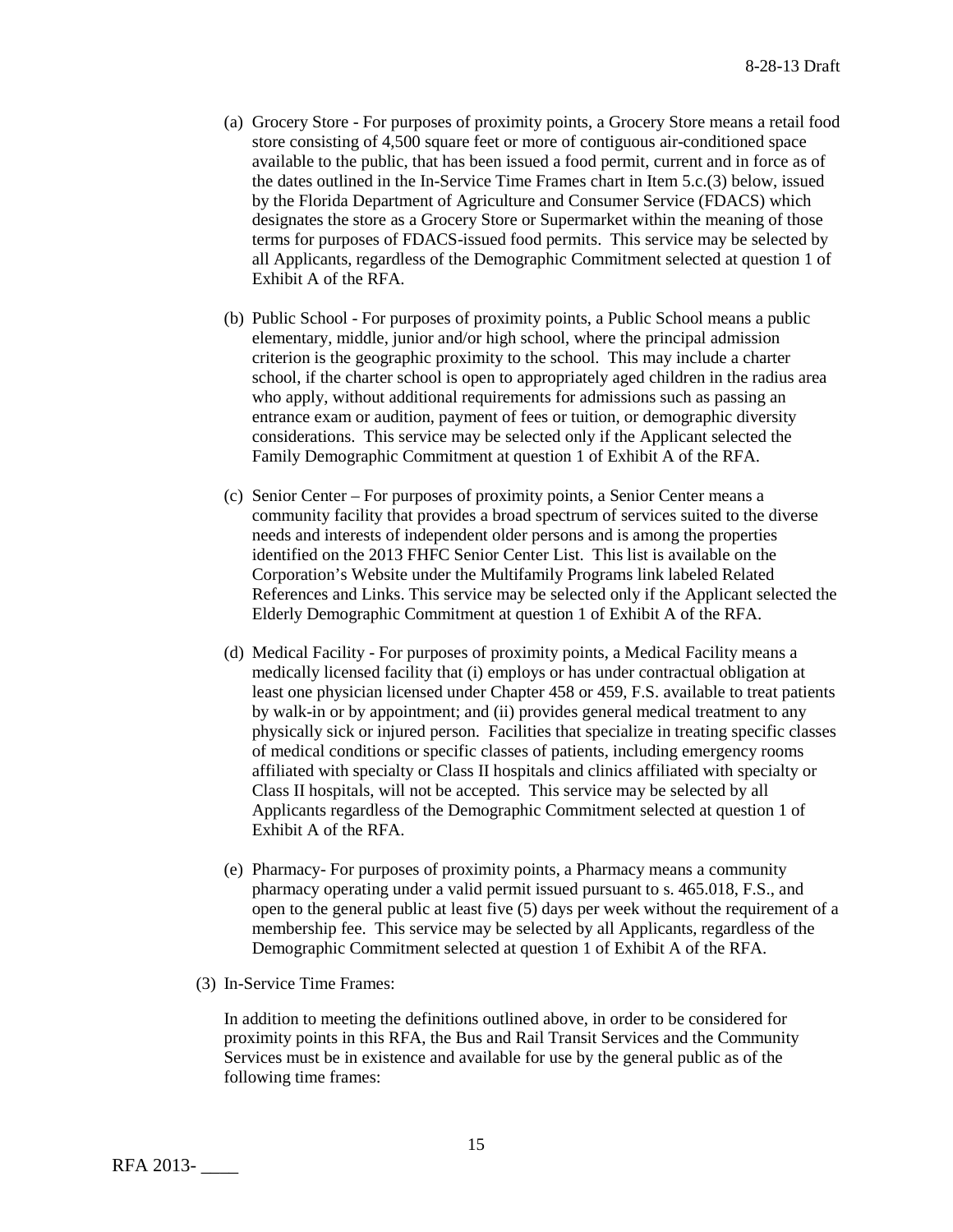| <b>Service</b>                                                                                                                                                                                                                                                                                                                                                                                                                  | Minimum Amount of time that the service<br>must be in existence and available for use by<br>the general public                                                               |
|---------------------------------------------------------------------------------------------------------------------------------------------------------------------------------------------------------------------------------------------------------------------------------------------------------------------------------------------------------------------------------------------------------------------------------|------------------------------------------------------------------------------------------------------------------------------------------------------------------------------|
| <b>Bus Transit Services</b>                                                                                                                                                                                                                                                                                                                                                                                                     | As of the Application Deadline                                                                                                                                               |
| SunRail Stations (all acceptable coordinates outlined on the<br>Coordinates Location Chart in (4) below and on the Surveyor<br>Certification form)                                                                                                                                                                                                                                                                              | No time frame required                                                                                                                                                       |
| Public School and Medical Facility                                                                                                                                                                                                                                                                                                                                                                                              | As of the Application Deadline                                                                                                                                               |
| Grocery Store, if it is one of the following and meets the<br>definition of Grocery Store at (2)(a) above: Albertson's, Bravo<br>Supermarkets, BJ's Wholesale Club, Costco Wholesale, Food<br>Lion, Fresh Market, Harvey's, Milam's Markets, Piggly Wiggly,<br>Presidente, Publix, Sam's Club, Sav – A – Lot, Sedano's,<br>SuperTarget, Sweet Bay, Walmart Neighborhood Market,<br>Walmart Supercenter, Whole Foods, Winn-Dixie | As of the Application Deadline                                                                                                                                               |
| Grocery Store, if it meets the definition of Grocery Store, but is<br>not one of the stores identified above                                                                                                                                                                                                                                                                                                                    | As of the Application Deadline and has been<br>open and available for use by the general public<br>since a date that is 6 months prior to the<br><b>Application Deadline</b> |
| Pharmacy, if it is one of the following and meets the definition of<br>Pharmacy at (3)(c) above: Albertson's, CVS, Harvey's, Kmart,<br>Navarro's, Piggly Wiggly, Publix, Sav - A - Lot, Target,<br>Walgreens, Wal-Mart, Winn-Dixie                                                                                                                                                                                              | As of the Application Deadline                                                                                                                                               |
| Pharmacy, if it meets the definition of Pharmacy, but is not one<br>of the stores identified above                                                                                                                                                                                                                                                                                                                              | As of the Application Deadline and has been<br>open and available for use by the general public<br>since a date that is 6 months prior to the<br><b>Application Deadline</b> |

(4) Required Information for the Surveyor Certification Form:

The latitude and longitude coordinates for all Bus and Rail Transit Services and Community Services must represent a point as outlined below. The coordinates for each service must be stated in degrees, minutes and seconds, with the degrees and minutes stated as whole numbers and the seconds truncated after one decimal place. If the degrees and minutes are not stated as whole numbers and the seconds are not truncated after one decimal place, the Applicant will not be eligible for points for that service.

The following chart describes the location where the latitude and longitude coordinates must be obtained:

| <b>Development Location</b> |                                                                                             |                                                                                                      |  |
|-----------------------------|---------------------------------------------------------------------------------------------|------------------------------------------------------------------------------------------------------|--|
| <b>Point or Service</b>     | <b>Location of latitude and longitude coordinates</b>                                       |                                                                                                      |  |
| Development Location        | Coordinates must be a single point selected by the Applicant on the proposed Development    |                                                                                                      |  |
| Point                       |                                                                                             | site that is located within 100 feet of a residential building existing or to be constructed as part |  |
|                             |                                                                                             | of the proposed Development. For a Development which consists of Scattered Sites, this               |  |
|                             |                                                                                             | means a single point on the site with the most units that is located within 100 feet of a            |  |
|                             | residential building existing or to be constructed as part of the proposed Development.     |                                                                                                      |  |
| <b>Community Services</b>   | Coordinates must represent a point that is on the doorway threshold of an exterior entrance |                                                                                                      |  |
|                             | that provides direct public access to the building where the service is located.            |                                                                                                      |  |
| <b>Bus and Rail Transit</b> | For Public Bus Stop, Public Bus Rapid Transit Stop, and Public Bus Transfer Stop,           |                                                                                                      |  |
| <b>Services</b>             | coordinates must represent the location where passengers may embark and disembark the bus.  |                                                                                                      |  |
|                             | For SunRail Station, coordinates must represent either the location where passengers may    |                                                                                                      |  |
|                             | embark and disembark the train or the coordinates listed below:                             |                                                                                                      |  |
|                             |                                                                                             |                                                                                                      |  |
|                             | <b>SunRail Station</b>                                                                      | Latitude/Longitude Coordinates                                                                       |  |
|                             | <b>Altamonte Springs Station</b>                                                            | N 28 39 50.1, W 81 21 23.4                                                                           |  |
|                             | DeBary Station                                                                              | N 28 51 20.3, W 81 19 24.1                                                                           |  |
|                             | Lake Mary Station                                                                           | N28 45 31.8, W 81 19 04.3                                                                            |  |
|                             | <b>Longwood Station</b>                                                                     | N 28 42 04.1, W 81 20 43.4                                                                           |  |
|                             | Sanford/SR46 Station                                                                        | N 28 48 49.8, W 81 17 56.9                                                                           |  |

# **Coordinates Location Chart**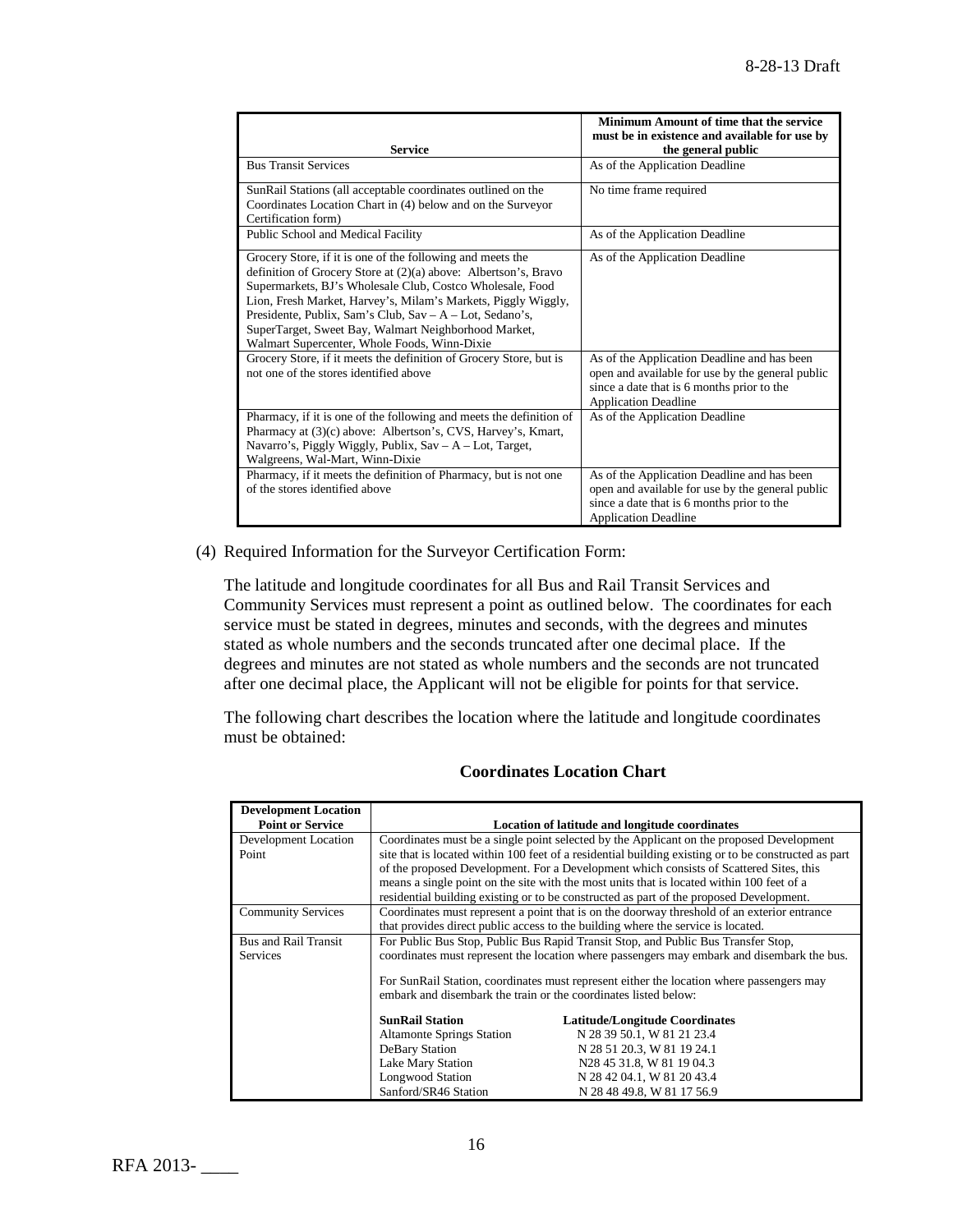If there is no exterior public entrance to the Community Service, then a point should be used that is at the exterior entrance doorway threshold that is the closest walking distance to the doorway threshold of the interior public entrance to the service. For example, for a Pharmacy located within an enclosed shopping mall structure that does not have a direct public exterior entrance, the latitude and longitude coordinates at the doorway threshold of the exterior public entrance to the enclosed shopping mall that provide the shortest walking distance to the doorway threshold of the interior entrance to the Pharmacy would be used.

Applicants may use the same latitude and longitude coordinates for the Grocery Store, Medical Facility and/or Pharmacy if the Grocery Store, Medical Facility and/or Pharmacy is housed at the same location. However, there are no other instances in which an Applicant may use identical coordinates or the same location for any other combination of Transit or Community Services.

- (5) Scoring Proximity to Services (Transit and Community):
	- (a) Private Transportation

Applicants that selected the Elderly Demographic at question 1 of Exhibit A and wish to provide Private Transportation as the Transit Service must select "Yes" at question 5.b. of Exhibit A to be eligible to receive 2 points.

(b) Bus and Rail Transit Services and Community Services

The distances between the Development Location Point and each service, as certified by the Surveyor on the Surveyor Certification Form, will be the basis for awarding proximity points. Failure to provide the distance for any Community Service will result in zero points for that Community Service. Failure to provide the distance for any Bus or Rail Transit Service will result in zero points for that Transit Service.

| <b>Public Bus Stop</b>                                                                                    |                                                            |  |  |
|-----------------------------------------------------------------------------------------------------------|------------------------------------------------------------|--|--|
| Proximity of Proposed Development's Development Location<br>Point to a Public Bus Stop stated on the Form | Number of Proximity Points<br>Awarded for Eligible Service |  |  |
| if less than or equal to 0.20 miles                                                                       | 2.0                                                        |  |  |
| if greater than 0.20 and less than or equal to 0.30 miles                                                 | 1.5                                                        |  |  |
| if greater than 0.30 and less than or equal to 0.40 miles                                                 | 1.0                                                        |  |  |
| if greater than 0.40 and less than or equal to 0.50 miles                                                 | 0.5                                                        |  |  |
| if greater than 0.50 miles                                                                                | 0.0                                                        |  |  |

(i) Transit Service Distance Scoring Charts: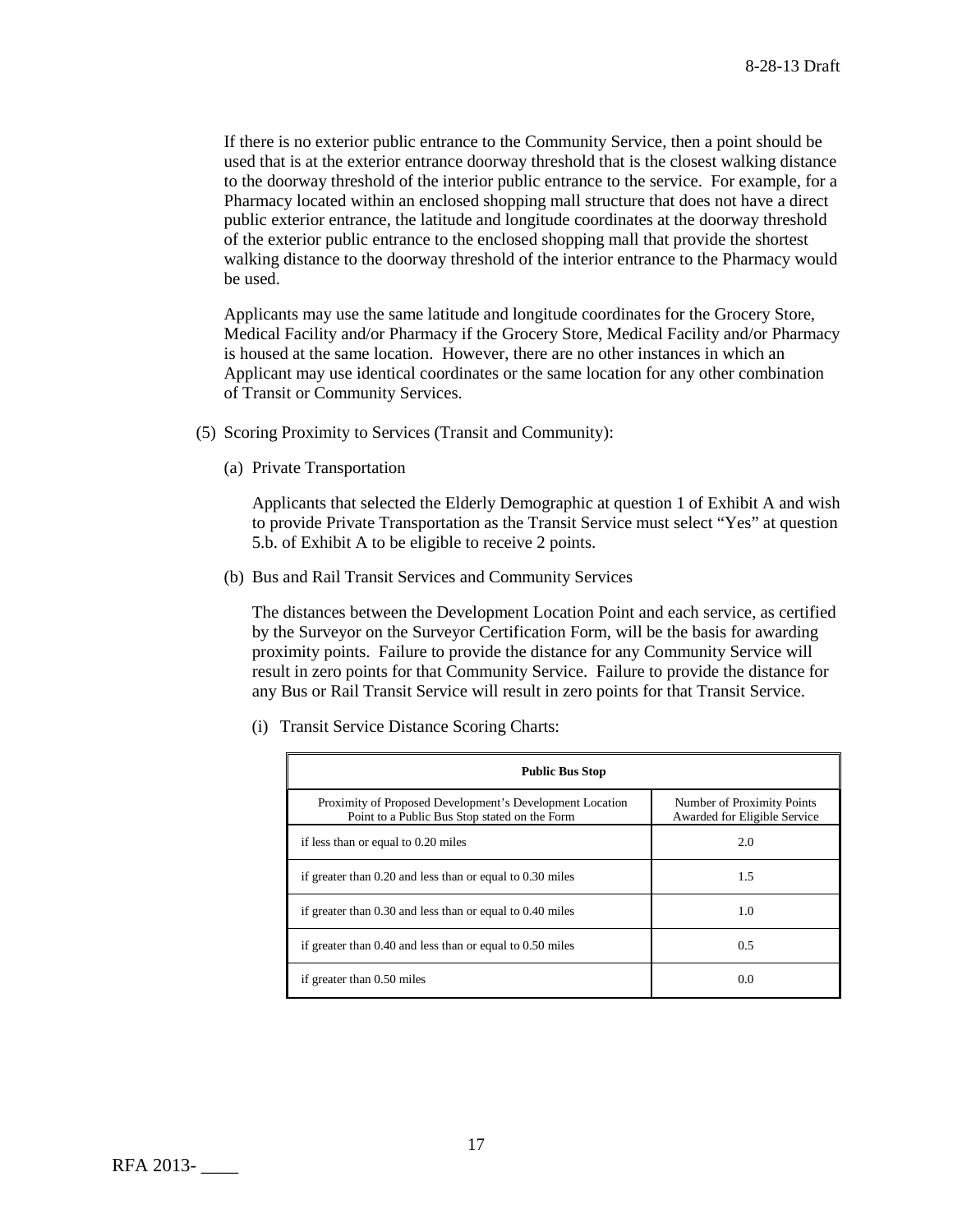| SunRail Station, Public Bus Transfer Stop, or Public Bus Rapid Transit Stop                                                                                                 |                                                            |  |  |
|-----------------------------------------------------------------------------------------------------------------------------------------------------------------------------|------------------------------------------------------------|--|--|
| Proximity of Proposed Development's Development Location Point<br>to a SunRail Station, a Public Bus Transfer Stop or a Public Bus<br>Rapid Transit Stop stated on the Form | Number of Proximity Points<br>Awarded for Eligible Service |  |  |
| if less than or equal to 0.25 miles                                                                                                                                         | 6.0                                                        |  |  |
| if greater than 0.25 and less than or equal to 0.50 miles                                                                                                                   | 5.5                                                        |  |  |
| if greater than $0.50$ and less than or equal to $0.75$ miles                                                                                                               | 5.0                                                        |  |  |
| if greater than 0.75 and less than or equal to 1.00 miles                                                                                                                   | 4.5                                                        |  |  |
| if greater than 1.00 and less than or equal to 1.25 miles                                                                                                                   | 4.0                                                        |  |  |
| if greater than 1.25 and less than or equal to 1.50 miles                                                                                                                   | 3.5                                                        |  |  |
| if greater than 1.50 and less than or equal to 1.75 miles                                                                                                                   | 3.0                                                        |  |  |
| if greater than 1.75 and less than or equal to 2.00 miles                                                                                                                   | 2.5                                                        |  |  |
| if greater than 2.00 miles                                                                                                                                                  | 0.0                                                        |  |  |

# (ii) Community Services Scoring Charts:

| <b>Grocery Store, Medical Facility and Pharmacy</b>                                                                                                 |                                                            |  |
|-----------------------------------------------------------------------------------------------------------------------------------------------------|------------------------------------------------------------|--|
| Proximity of Proposed Development's Development Location<br>Point to an eligible Grocery Store, Medical Facility and Pharmacy<br>stated on the Form | Number of Proximity Points<br>Awarded for Eligible Service |  |
| if less than or equal to 0.25 miles                                                                                                                 | 4.0                                                        |  |
| if greater than $0.25$ and less than or equal to $0.50$ miles                                                                                       | 3.5                                                        |  |
| if greater than $0.50$ and less than or equal to $0.75$ miles                                                                                       | 3.0                                                        |  |
| if greater than 0.75 and less than or equal to 1.00 miles                                                                                           | 2.5                                                        |  |
| if greater than 1.00 and less than or equal to 1.25 miles                                                                                           | 2.0                                                        |  |
| if greater than 1.25 and less than or equal to 1.50 miles                                                                                           | 1.5                                                        |  |
| if greater than 1.50 and less than or equal to 1.75 miles                                                                                           | 1.0                                                        |  |
| if greater than 1.75 and less than or equal to 2.00 miles                                                                                           | 0.5                                                        |  |
| If greater than 2.00 miles                                                                                                                          | 0.0                                                        |  |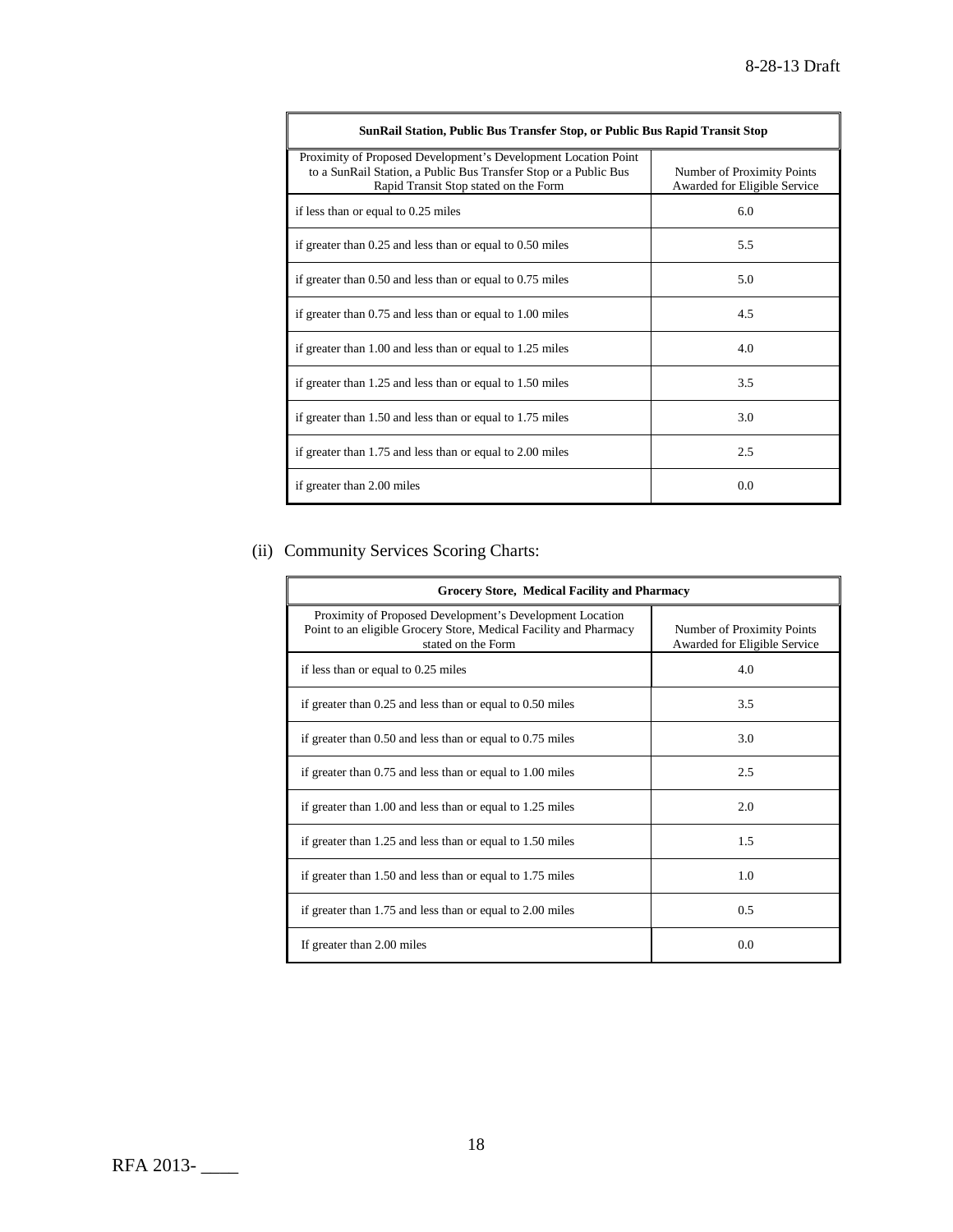| <b>Public School</b>                                                                                              |                                                            |  |
|-------------------------------------------------------------------------------------------------------------------|------------------------------------------------------------|--|
| Proximity of Proposed Development's Development Location<br>Point to an eligible Public School stated on the Form | Number of Proximity Points<br>Awarded for Eligible Service |  |
| if less than or equal to 0.50 miles                                                                               | 4.0                                                        |  |
| if greater than 0.50 and less than or equal to 1.00 miles                                                         | 3.0                                                        |  |
| if greater than 1.00 and less than or equal to 1.50 miles                                                         | 2.0                                                        |  |
| if greater than 1.50 and less than or equal to 2.00 miles                                                         | 1.0                                                        |  |
| if greater than 2.00 miles                                                                                        |                                                            |  |

| <b>Senior Center</b>                                                                                           |                                                            |  |
|----------------------------------------------------------------------------------------------------------------|------------------------------------------------------------|--|
| Proximity of Proposed Development's Development Location<br>Point to an eligible Senior Center stated the Form | Number of Proximity Points<br>Awarded for Eligible Service |  |
| if less than or equal to 1.00 mile                                                                             | 4.0                                                        |  |
| if greater than 1.00 and less than or equal to 2.00 miles                                                      | 3.0                                                        |  |
| if greater than 2.00 and less than or equal to 3.00 miles                                                      | 2.0                                                        |  |
| if greater than 3.00 and less than or equal to 4.00 miles                                                      | 1.0                                                        |  |
| if greater than 4.00 miles                                                                                     | $\Omega$                                                   |  |

d. Mandatory Distance Requirement:

To be eligible to be considered for funding, Applications must qualify for the Mandatory Distance Requirement. Applications may qualify automatically (as outlined in (1) below) or based on the distance between the Development Location Point and other properties identified on the 2013 FHFC Development Proximity List (the List) serving the same demographic group as the proposed Development (as outlined in (2) below). The List, effective 8-16-13, is available on the Corporation's Website under the Multifamily Programs link labeled Related References and Links.

(1) Applications Eligible for the Automatic qualification for the Mandatory Distance Requirement:

Applications will automatically qualify for the Mandatory Distance Requirement by meeting the criteria outlined in question  $5.c.(1)$  or  $5.c.(2)$  of Exhibit A. The Applicant should select question 5.c.(1) or 5.c.(2) of Exhibit A of the RFA.

(2) Applications Not Eligible for the Automatic qualification for the Mandatory Distance Requirement:

The Applicant should select question 5.c.(3) of Exhibit A of the RFA. Determination of whether the Application meets the qualifications of the Mandatory Distance Requirement will be based on whether the Development Location Point meets the criteria for a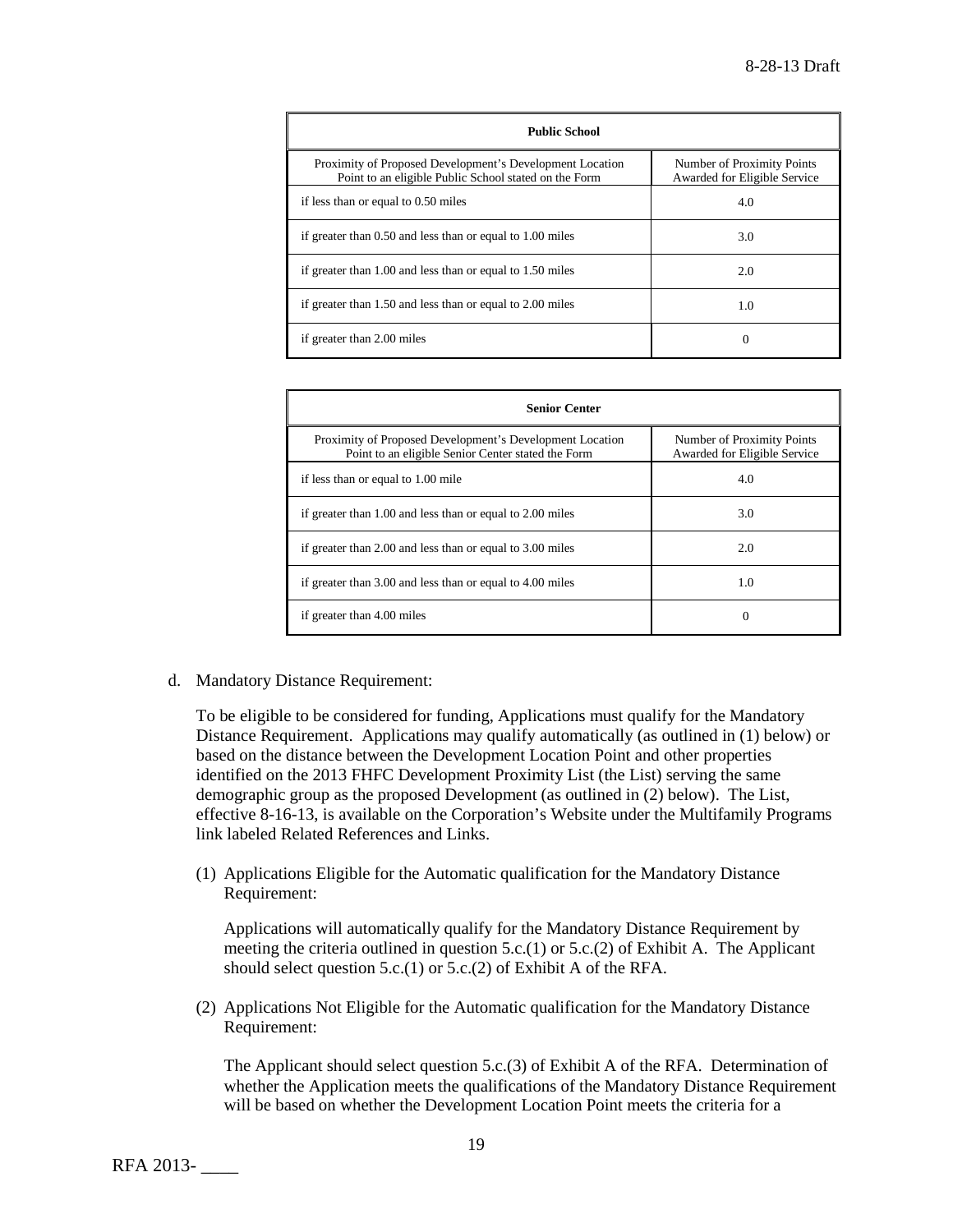distance of within 1.25 miles, 2.5 miles or 5.0 miles of a Development on the List serving the same demographic group. To make such determination, the Applicant, using Street Atlas USA 2013, published by DeLorme, should follow the steps outlined below. For purposes of this provision, same demographic refers to Family demographic, Elderly non-ALF demographic, and Elderly ALF demographic.

- (a) Select the "Advanced" search button on the "Find" tab, to the right of the "Advanced" button select "Latitude/ Longitude" from the drop down menu under "Find:", check the "MapTags" box, enter the latitude and longitude coordinates for the Development Location Point in the appropriate blanks to the right and then click the "Search" button. A "MapTag" with the entered coordinates will then appear in the appropriate location.
- (b) For each Development on the List that serves the same demographic group as the proposed Development which is in proximity to the proposed Development's Development Location Point, repeat the steps stated above to display MapTags for the Development(s). For those Developments on the List that have more than one set of latitude and longitude coordinates, the Corporation will use the coordinates that represents the closest location to the proposed Development's Development Location Point as the location of the Development from the List for the purposes of awarding proximity points.
- (c) Select the "Draw" tab. Under "Tools", select the circle or, if there is no circle, click and hold the left mouse button and this will provide several shape options, one of which is a circle. To the right, use the thinnest line possible, select "None" as the fill color for the circle and choose a color such as black for the outline. Enter the latitude and longitude coordinates for the proposed Development's Development Location Point in the space provided, and then enter, as appropriate, 1.25, 2.5 or 5.0 miles for the radius. Upon selecting the "Apply" button, the software will draw a circle, with the radius entered, around the Development Location Point.
- (d) If the tip of any of the MapTags entered for the Developments on the List are within the drawn circle or, when the map is zoomed in as far as possible, if the tip of any of the entered MapTags appears to the naked eye to be on the drawn line of the circle, the Applicant can conclude that the Development Location Point is within the distance entered for the radius of the circle of a Development from the List. The tip of a MapTag is the point of the MapTag that denotes the actual location of what the MapTag represents.

For purposes of the following, a proposed Development qualifies as an LDA Development if it meets the provisions described in Section Four A.6.c. of the RFA.

Applications will qualify for the Mandatory Distance Requirement by meeting the following:

(i) If the distance of the proposed Development to Developments on the List is greater than 5.0 miles if the proposed Development qualifies as an LDA Development. A proposed Development that qualifies as an LDA Development and also qualifies for the SunRail Station TOD Funding Preference at question 4.f. of Exhibit A is exempted from this provision;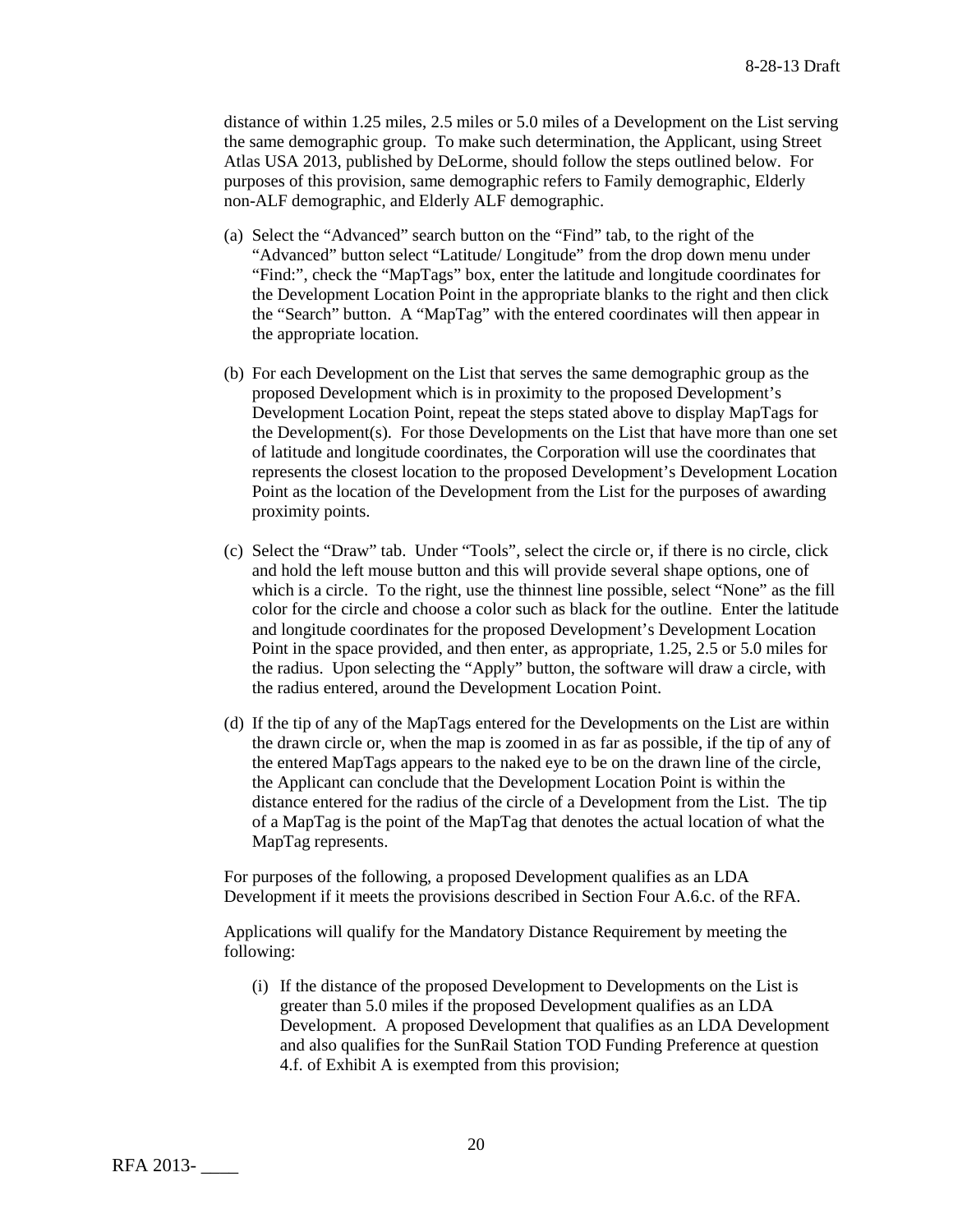- (ii) If the distance of the proposed Development to Developments on the List which consist of 31 total units or more is greater than 2.5 miles if the proposed Development either:
	- does not qualify as an LDA Development; or
	- qualifies as an LDA Development and also qualifies for the SunRail Station TOD Funding Preference at question 4.f. of Exhibit A; or
- (iii)If the distance of the proposed Development to Developments on the List which consist of 30 total units or less is greater than 1.25 miles if the proposed Development either:
	- does not qualify as an LDA Development; or
	- qualifies as an LDA Development and also qualifies for the SunRail Station TOD Funding Preference at question 4.f. of Exhibit A.

If the location of the proposed Development is such that both (ii) and (iii) above would apply, the more restrictive criteria of (iii) will be used to evaluate the Application.

An Applicant may disregard any Development(s) on the List if the proposed Development and any Development(s) on the List have one or more of the same Financial Beneficiaries and meet at least one of the following criteria: (i) they are contiguous or are divided by a street, and/or (ii) they are divided by a prior phase of the proposed Development. If this provision applies to the proposed Development, identify the Development(s) on the List at question 5 of Exhibit A.

In addition, in the event that both the Guarantee Fund loan and any SMI loan for one of the Developments on the List are paid off prior to the Application Deadline, the Corporation will treat the distance restriction around that Development as if it was never included on the List and the distance restriction related to that Guarantee Fund Development will no longer apply.

# **6. Set-Aside Commitments:**

a. Minimum Set-Aside per Section 42 of the IRC:

The Applicant must elect one of the following minimum set-aside commitments:

- 20% of the units at 50% or less of the Area Median Income (AMI)
- 40% of the units at 60% or less of the AMI
- Deep rent skewing option as defined in Section 42 of the IRC, as amended

Note: Choosing the 20 percent at 50 percent AMI or less minimum set-aside will restrict ALL set-aside units at 50 percent or less of the AMI. Applicants may choose the 40 percent at 60 percent AMI or less minimum set-aside without committing to set aside any of the units at the 60 percent AMI level. For example, an Applicant may commit to set aside 40 percent at 50 percent AMI and this would also be considered 40 percent at 60 percent AMI or less.

b. Total Set-Aside Commitment per Corporation Requirements: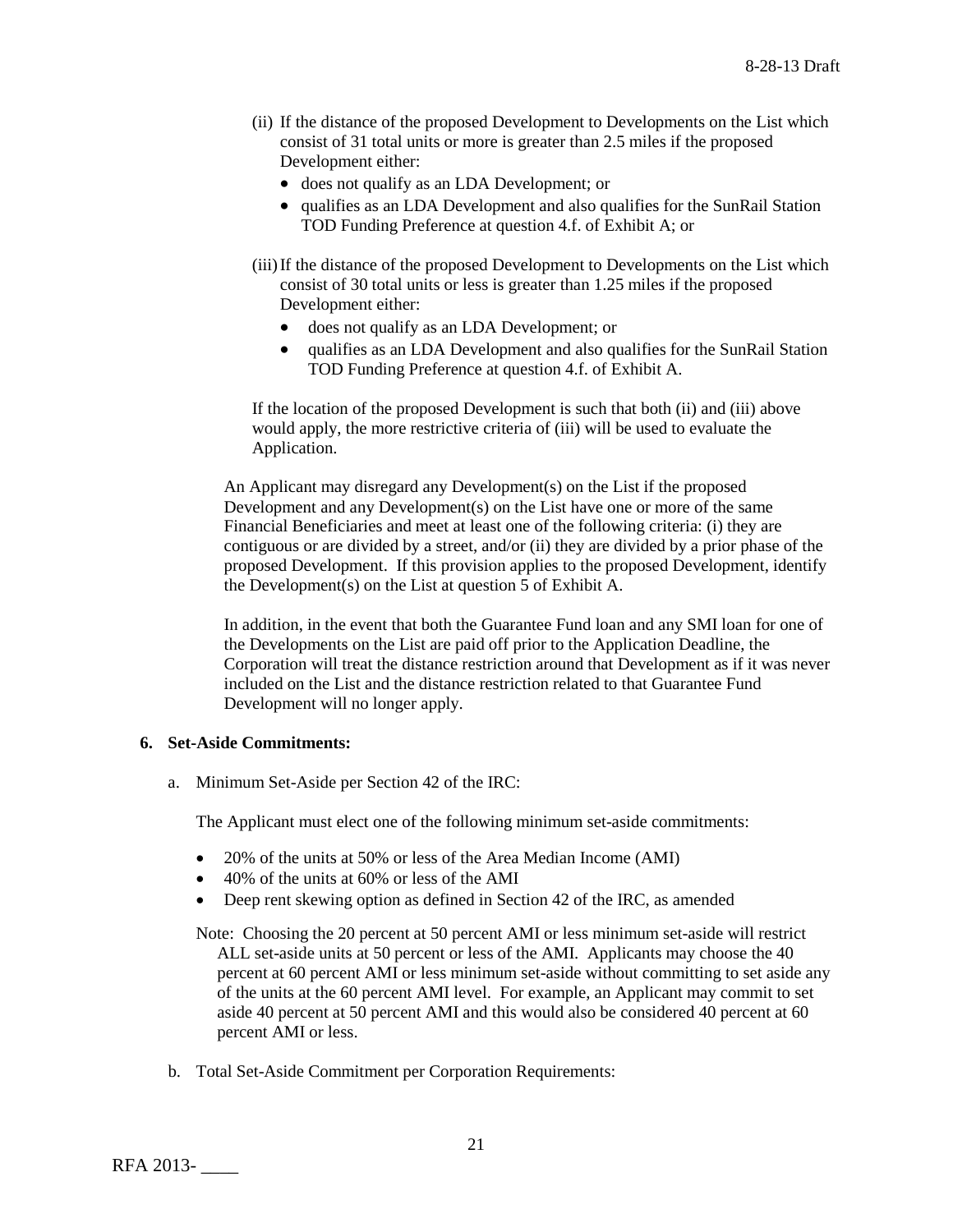The Total Set-Aside Breakdown Chart at question 6.b. of Exhibit A must reflect the following commitments:

- (1) If the proposed Development has a Demographic Commitment of Family or Elderly Non-ALF, the Applicant must set aside a total of at least 80 percent of the Development's total units at 60 percent AMI or less; or
- (2) If the proposed Development has a Demographic Commitment of Elderly ALF, the Applicant must set aside a total of at least 50 percent of the Development's total units at 60 percent AMI or less.
- c. Limited Development Area (LDA):
	- (1) A proposed Development will be designated as an LDA Development if:
		- (a) It is located in a County or an area of a County that has been designated by the Corporation as an LDA area, and
		- (b) The Applicant selected the applicable Demographic Commitment (Elderly or Family) that is associated with the LDA area.

Applicants should use the LDA Chart set out at Item 6 of Exhibit C of the RFA to determine whether the proposed Development qualifies as an LDA Development.

An LDA Development that is not eligible to be considered for the SunRail Station TOD Funding Preference must meet all of the conditions listed under (c) below in order to be deemed eligible to be considered for funding under this RFA. An LDA Development that qualifies for the SunRail Station TOD Funding Preference at question 4.f. of Exhibit A must meet all of the conditions listed under (d) below in order to be deemed eligible to be considered for funding under this RFA. An LDA Development that does not meet all of the applicable conditions will be ineligible to be considered for funding. The conditions are:

- (c) General Eligibility Requirements for LDA Developments that are not eligible to be considered for the SunRail TOD Funding Preference:
	- The Applicant demonstrated its commitment to set aside at least 30 percent of the total units for ELI on the Total Set-Aside Breakdown Chart at question 6.b. of Exhibit A; and
	- The proposed Development is classified as RA Level 1 or RA Level 2; and
	- The Percentage of Total Units that will have Rental Assistance is greater than 75 percent; and
	- The proposed Development consists of a total of 250 units or less (Note: the total number of units is further restricted by the Elderly Demographic provisions (outlined in Exhibit C of the RFA) if the Applicant selected the Elderly Demographic Commitment at question 1 of Exhibit A).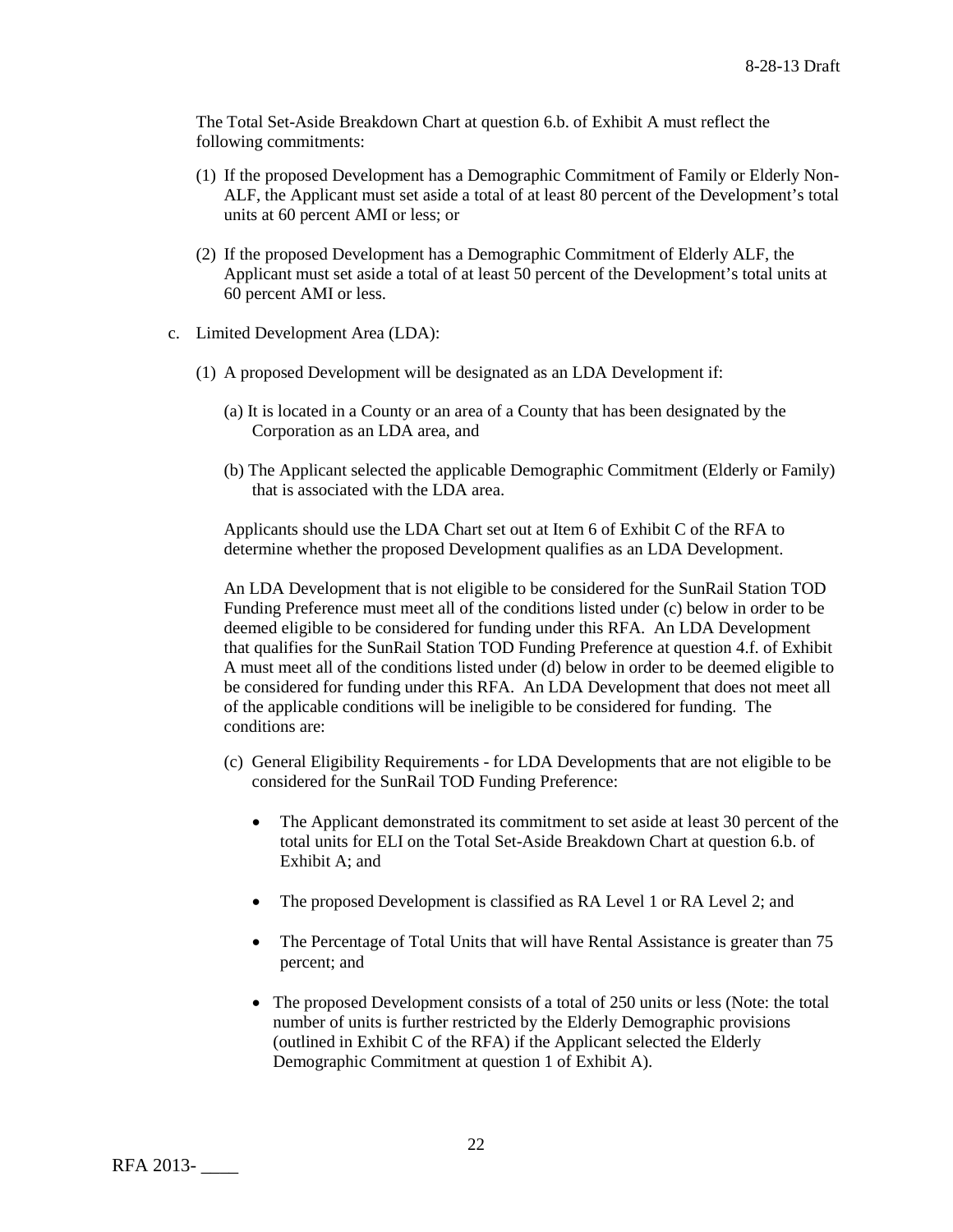- (d) SunRail Station TOD Eligibility Requirements for LDA Developments that qualify for the SunRail Station TOD Funding Preference:
	- The proposed LDA Development meets all of the criteria to qualify for the SunRail Station TOD Funding Preference, as outlined in Section Four A.4.f. above; and
	- The proposed LDA Development meets the scoring criteria outlined at Section Four A.5. above to achieve the maximum Transit Service Score of 6 points, based on the proposed LDA Development's proximity to a SunRail Station.
- (2) If the proposed Development is located in a county where only a portion(s) of the county is included on the LDA Chart and the proposed Development's Demographic Commitment is one of the applicable Demographic Categories on the LDA Chart, the Corporation will verify whether the Development Location Point is within the boundaries of the area designated as an LDA in order to determine whether the proposed Development qualifies as an LDA Development. To make such determination, Street Atlas USA 2013, published by DeLorme, will be used. If Street Atlas USA 2013 does not recognize the Development Location Point, then the proposed Development will be deemed to be an LDA Development and must meet all of the applicable conditions outlined in  $(1)(c)$  or  $(1)(d)$  above to be eligible to be considered for funding.
- d. ELI Set-Aside Commitments:
	- (1) Required Minimum ELI Set-Aside Commitments:

The Total Set-Aside Breakdown Chart at question 6.b. of Exhibit A must reflect the applicable commitment, as follows:

- (a) If the proposed Development does not qualify as an LDA Development, the Applicant must set aside at least 10 percent of the total units at the ELI AMI level for the county where the proposed Development is located. The ELI County Chart is set out in Item 7 of Exhibit C of the RFA; or
- (b) If the proposed Development qualifies as an LDA Development, qualifies for the SunRail Station TOD Funding Preference at question 4.f. of Exhibit A, and meets all of the applicable conditions outlined in Section Four A.6.c.(1)(d) above, the Applicant must set aside at least 10 percent of the total units at the ELI AMI level for the county where the proposed Development is located. The ELI County Chart is set out in Item 7 of Exhibit C of the RFA; or
- (c) If the proposed Development qualifies as an LDA Development, is not eligible to be considered for the SunRail TOD funding preference, and meets all of the applicable conditions outlined in Section Four A.6.c.(1)(c) above, the Applicant must set aside at least 30 percent of the total units at the ELI AMI level for the county where the proposed Development is located. The ELI County Chart is set out in Item 7 of Exhibit C of the RFA.
- (2) Required ELI Units for Special Needs Households: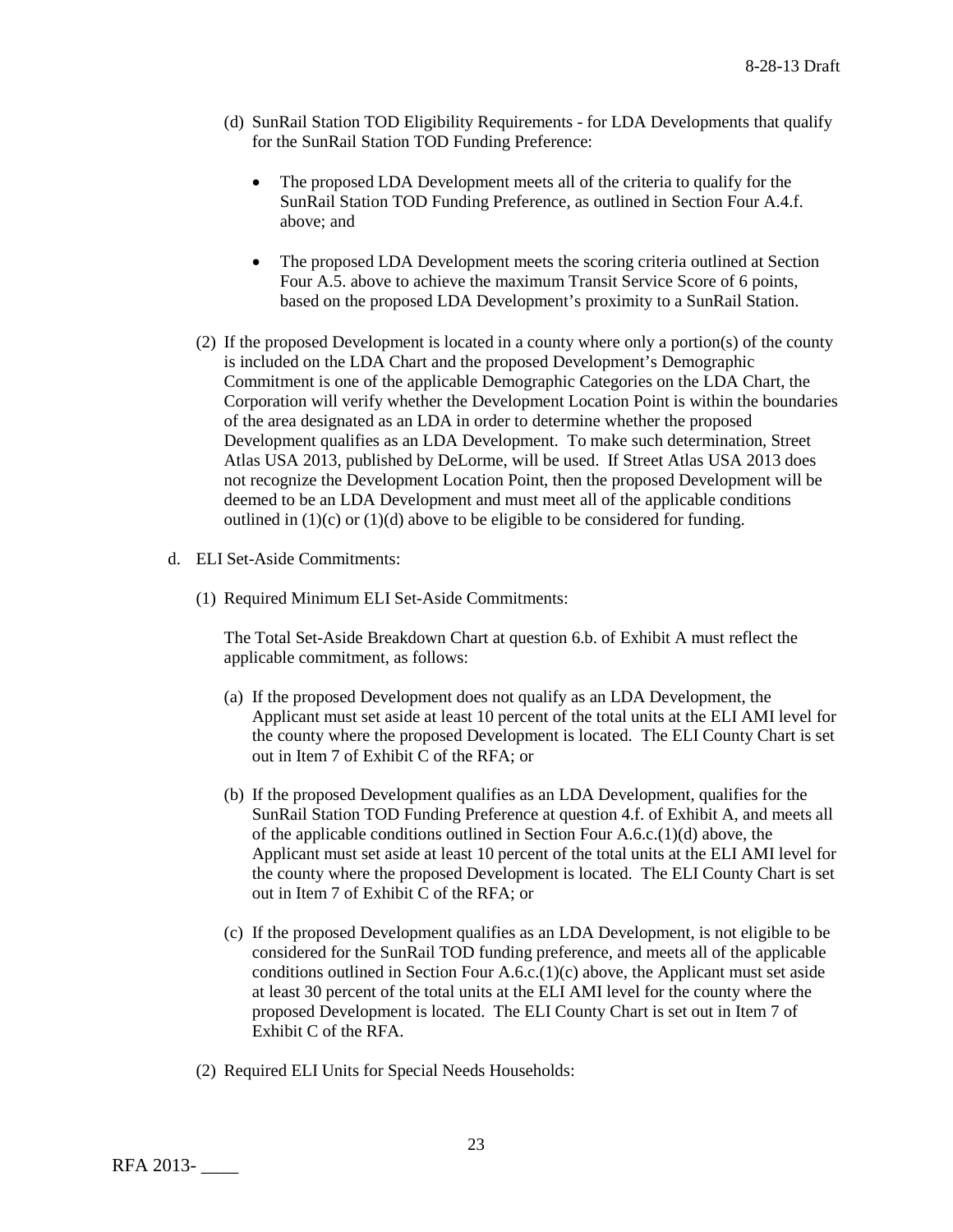For proposed Developments with the Demographic Commitment of Family or Elderly non-ALF, the Applicant commits to set aside at least 50 percent of the ELI units for Special Needs Households and develop and execute a Memorandum of Understanding with at least one designated Special Needs Household Referral Agency for the county where the proposed Development will be located (the deadline for the MOU will be established in the Carryover Allocation Agreement). A current list of Special Needs Household Referral Agencies for each county is published on the Corporation's Website at [www.floridahousing.org](http://www.floridahousing.org/) under Special Needs Housing, Link Initiative.

e. Total Set-Aside Breakdown Chart:

The Total Set-Aside Breakdown Chart must reflect all set-aside commitments (required setasides and additional set-asides, including all required ELI set-asides) and the required total set-aside percentage (as further outlined below).

The Applicant must complete the Total Set-Aside Breakdown Chart at question 6.b. of Exhibit A of the RFA. The Applicant must indicate on the chart the percentage of residential units, stated in whole numbers, to be set aside at each selected AMI level. Where reasonably possible, Applicants will be required to keep the unit mix consistent across each committed AMI level.

# **7. Site Control**:

The Applicant must demonstrate site control by providing, as **Attachment 8** to Exhibit A, the documentation required in Items a., b., and/or c., as indicated below. If the proposed Development consists of Scattered Sites, site control must be demonstrated for all of the Scattered Sites.

- a. Eligible Contract For purposes of the RFA, an eligible contract is one that has a term that does not expire before a date that is six (6) months after the Application Deadline or that contains extension options exercisable by the purchaser and conditioned solely upon payment of additional monies which, if exercised, would extend the term to a date that is not earlier than six (6) months after the Application Deadline; specifically states that the buyer's remedy for default on the part of the seller includes or is specific performance; and the buyer MUST be the Applicant unless an assignment of the eligible contract which assigns all of the buyer's rights, title and interests in the eligible contract to the Applicant, is provided. If the owner of the subject property is not a party to the eligible contract, all documents evidencing intermediate contracts, agreements, assignments, options, or conveyances of any kind between or among the owner, the Applicant, or other parties, must be provided, and, if a contract, must contain the following elements of an eligible contract: (i) have a term that does not expire before a date that is six (6) months after the Application Deadline or contain extension options exercisable by the purchaser and conditioned solely upon payment of additional monies which, if exercised, would extend the term to a date that is not earlier than six (6) months after the Application Deadline, and (ii) specifically state that the buyer's remedy for default on the part of the seller includes or is specific performance.
- b. Deed or Certificate of Title The deed or certificate of title (in the event the property was acquired through foreclosure) must be recorded in the county in which the property is located and show the Applicant as the sole Grantee.
- c. Lease The lease must have an unexpired term of at least 50 years from the Application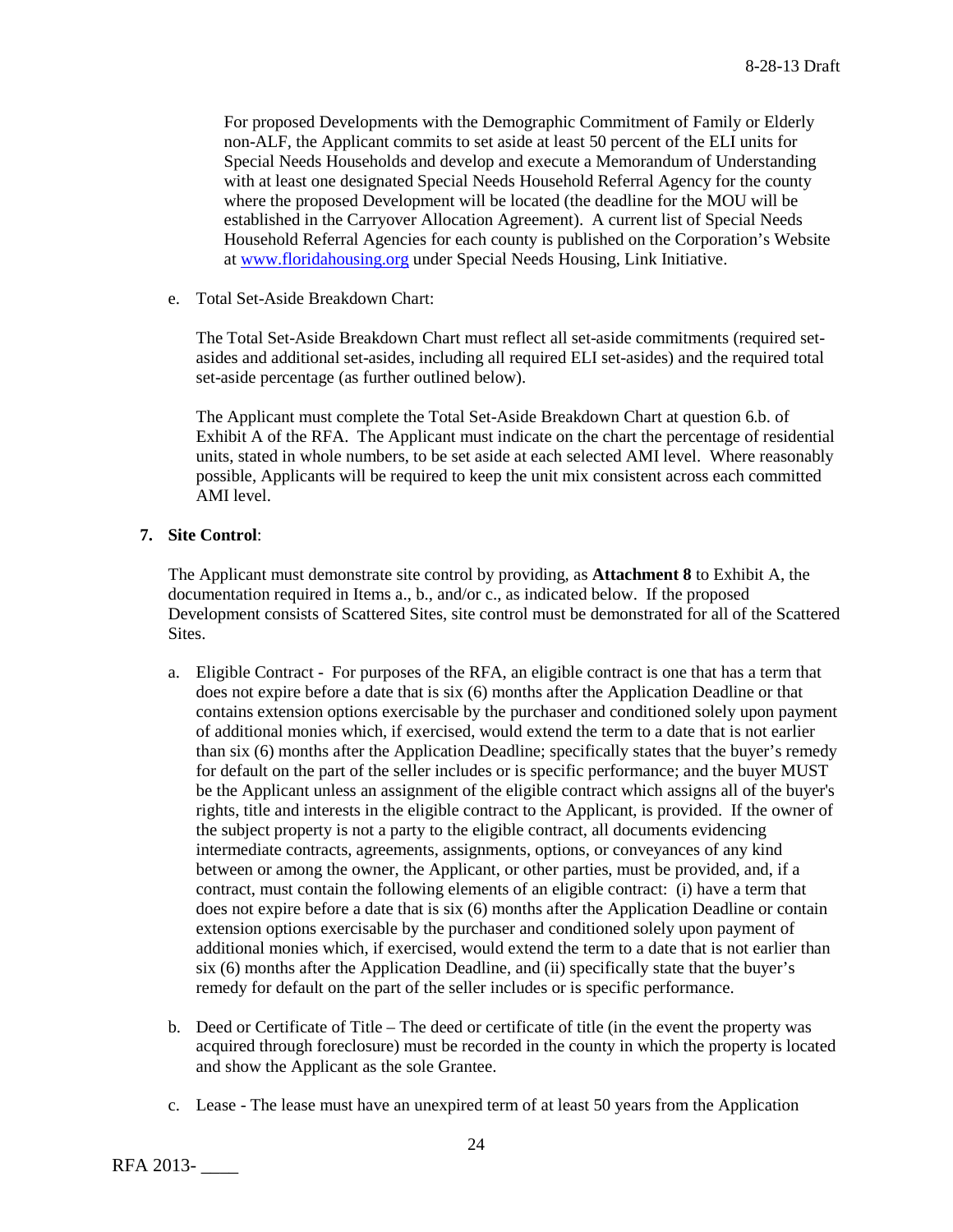Deadline and the lessee must be the Applicant. If the owner of the subject property is not a party to the lease, all documents evidencing intermediate leases, subleases, assignments, or agreements of any kind between or among the owner, the lessor, or any sublessee, assignor, assignee, and the Applicant, or other parties, must be provided, and if a lease, must have an unexpired term of at least 50 years from the Application Deadline.

# **8. Local Government Contributions (Maximum 5 Points):**

a. Applicants Eligible for Automatic Points:

Applicants that selected and qualified for the Development Category of Rehabilitation or Acquisition and Rehabilitation at question 4.c. of Exhibit A will automatically receive the maximum 5 points without any requirement to demonstrate a Local Government contribution.

b. Applicants Not Eligible for Automatic Points:

In order for an Applicant that selected the Development Category of New Construction, Redevelopment, or Acquisition and Redevelopment at question 4.c. of Exhibit A to receive points, the Applicant must provide evidence of a Local Government grant, loan, fee waiver and/or fee deferral that is effective at least through June 30, 2014 and has a value whose dollar amount is equal to or greater than the amount listed on the County Contribution List (set out below) for the county in which the proposed Development will be located. Those Applications that do not have the necessary contribution values to achieve maximum points will be scored on a pro-rata basis.

As evidence of the Local Government Contribution, the Applicant must provide the properly completed and executed Local Government Verification of Contribution Form(s) as **Attachment 9** to Exhibit A. The forms are set out in Exhibit B of the RFA. To qualify for points, the amount of the contribution stated on the applicable form(s) must be a precise dollar amount and cannot include words such as estimated, up to, maximum of, not to exceed, etc., and each Local Government Verification of Contribution Form must reflect the effective date of the Local Government commitment and/or fee waiver (date must be on or before the Application Deadline).

The only Local Government contributions that will be considered for the purpose of scoring are:

- $\triangleright$  Monetary grants
- $\triangleright$  Loans with the exception of USDA RD funds
- $\triangleright$  A one-year or more deferral of a fee beyond the date that it is routinely due
- $\triangleright$  Waiver of fees

A loan with a forgiveness provision requiring approval of the Local Government will be treated as a loan, rather than as a grant, for scoring purposes. The "Loan" verification form should be used.

Funds administered by the Local Government, including federal funds and SHIP funds, may be included in the contribution as long as the appropriate verification form is provided. For purposes of this RFA, USDA-RD funds will NOT count as a Local Government contribution.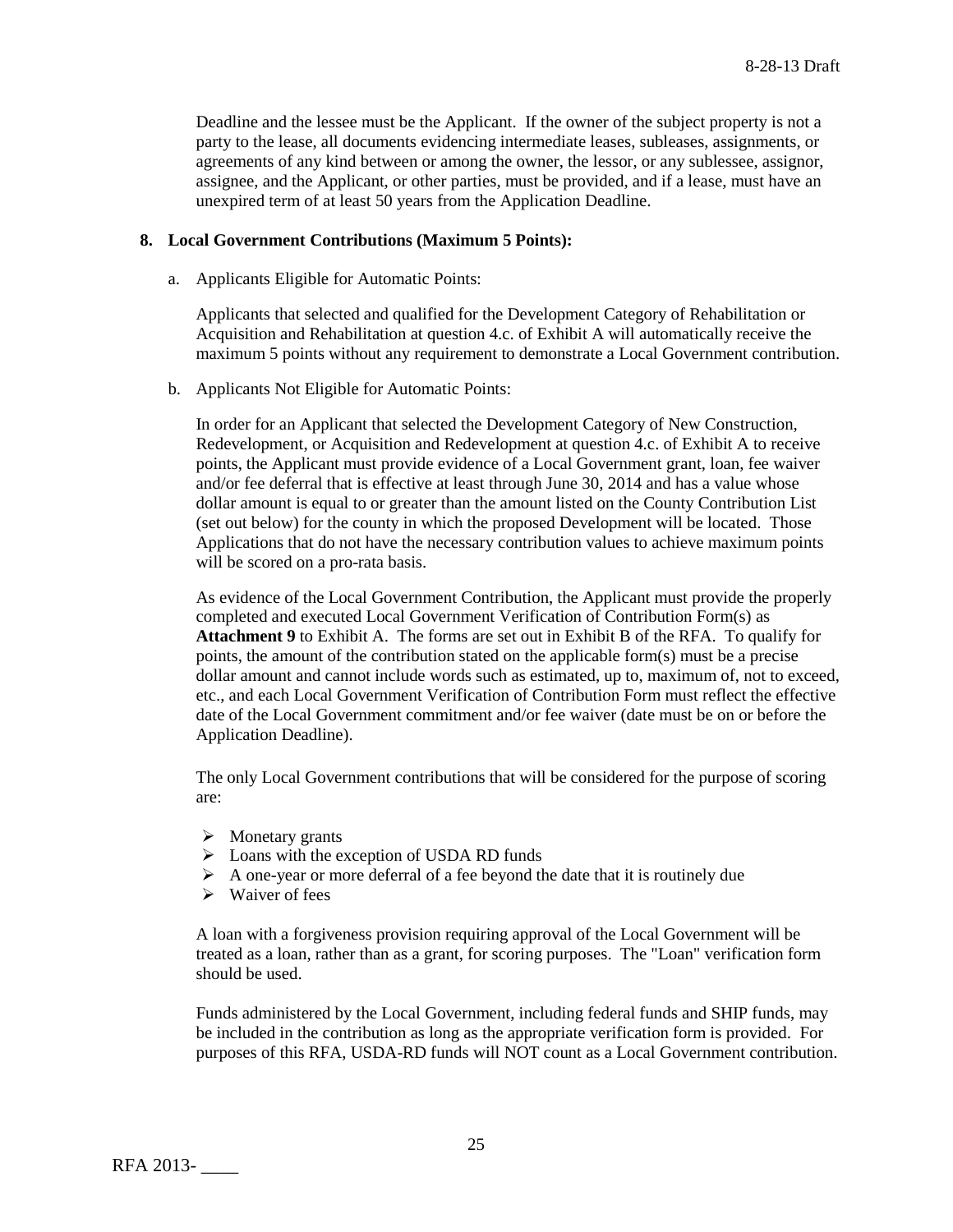The contribution may not be included as an expense on the Development Cost Pro Forma nor may it be considered part of Development Cost for purposes of calculating HC basis or Developer's fee. The exception to the previous sentence is deferred Local Government fees, which may be shown on the Development Cost Pro Forma.

For a contribution consisting of a loan or deferred fee to be considered complete and eligible for points, the Local Government Verification Form must reflect both the total amount of the loan or deferred fee and the value (net present value) of the loan or deferred fee. Calculate the net present value of the payments using the discount rate of 5.50 percent.

NOTE: Neither the payment stream for the present value calculations (if contribution consists of a loan or deferred fee) nor the calculations by which the total amount of each waiver is determined (if contribution consists of a fee waiver) are required to be attached to the certification form or otherwise included in the Application in order for the certification form to be considered for points.

In order to be eligible to be considered for points as a Local Government contribution, the contribution must:

- Be in effect as of Application Deadline;
- Be effective at least through June 30, 2014;
- Be dedicated solely for the proposed Development;
- Provide a tangible economic benefit that results in a quantifiable cost reduction and must be given specifically to the proposed Development because the Development will provide affordable housing; and
- State, federal, or Local Government funds initially obtained by or derived from a Local Government qualify as a Local Governmental contribution even though the funds are directly administered by an intermediary such as a housing finance authority, a community reinvestment corporation, or a state-certified Community Housing Development Organization, provided that they otherwise meet the requirements set forth in this Application, including those relating to the executed verification form.

Local Government contributions that are ineligible to be considered for points include:

- Contributions that are not specifically made for the benefit of affordable housing but are instead of general benefit to the area in which the Development is located.
- The fact that no impact fees or other such fees are levied by a local jurisdiction for ANY type of development does not constitute a Local Government contribution. If such fees are levied by the local jurisdiction but the nature of the proposed Development exempts it (e.g., typically, a Rehabilitation Development is not subject to impact fees), for purposes of this RFA, no Local Government contribution exists and no points will be awarded;
- The absence of interest on a loan or the absence of interest payments until a specific date does not constitute a deferral or waiver of fees.
- Local Government contributions that have not received final approval;
- A contribution from an Applicant or Developer or Principal, Affiliate or Financial Beneficiary of an Applicant or a Developer;
- A contribution from a PHA;
- HOPE VI funds: and
- A contribution of any portion of the Applicant's site below market value.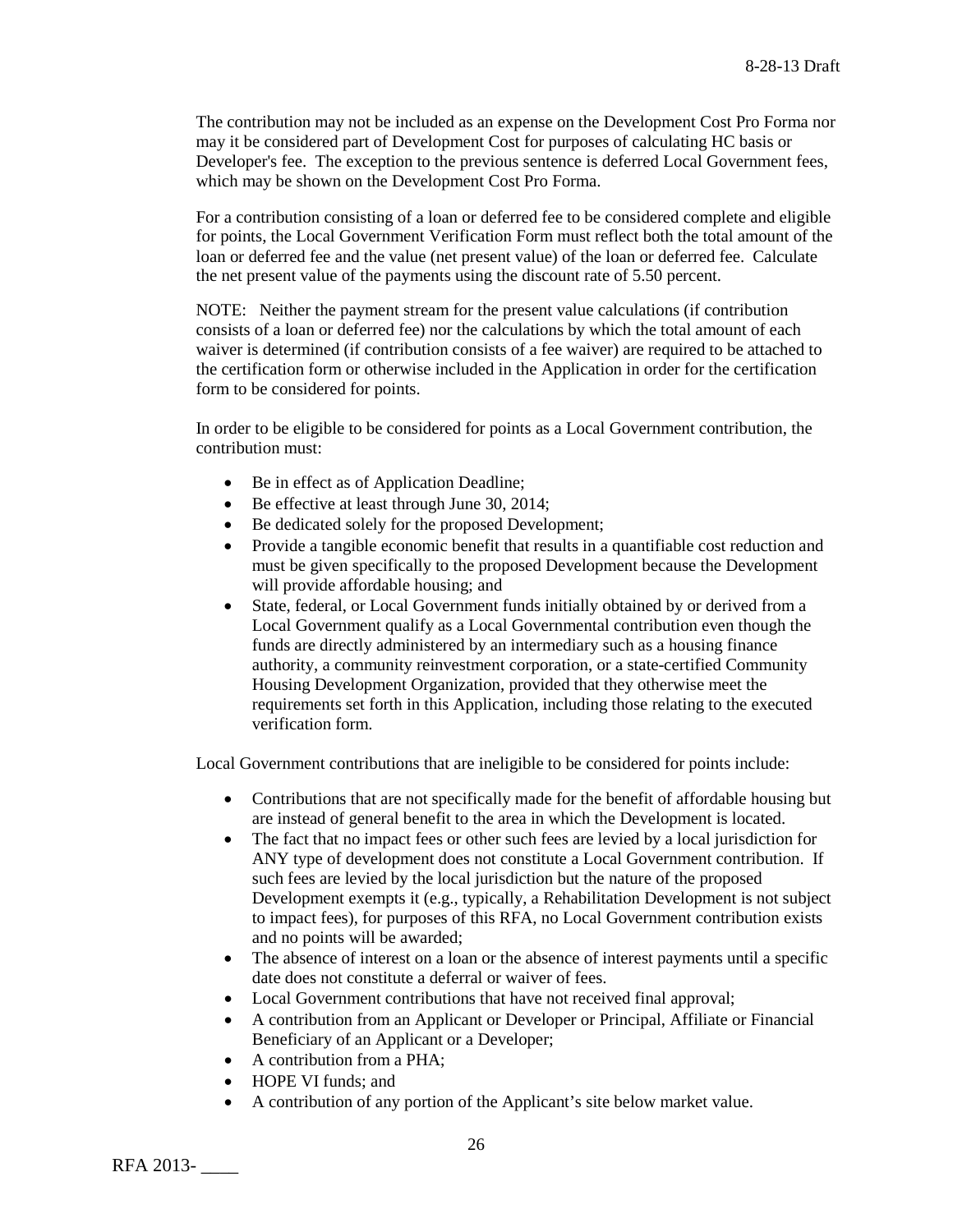To calculate the value of a Local Government below market interest rate loan:

- $\triangleright$  Calculate the net present value of the payments due to the Local Government including any balloon payment of principal due on a non-amortizing or non-fully amortizing loan.
- $\triangleright$  Calculate the net present value of the loan payments using the discount rate.
- $\triangleright$  Subtract the net present value of the loan payments from the original loan principal amount. The remaining amount is the value of the Local Government contribution.
- Example: If the discount rate is assumed to be 5.50 percent and the Local Government will provide a fully amortizing \$200,000 loan at 3 percent for 30 years with monthly payments, the contribution is calculated as follows:

Calculate the monthly payment of the \$200,000 loan at 3 percent (\$843.21).

Calculate the net present value of the stream of (\$843.21) monthly payments over 30 years (360 months) using a 5.50 percent discount rate (\$148,507.63).

Subtract the net present value amount from the original principal loan amount to arrive at the value of the contribution ( $$200,000 - $148,507.63 = $51,492.37$ ) value).

Example: If the discount rate is assumed to be 5.50 percent and the Local Government will provide an interest only \$200,000 loan at 3 percent for 30 years with payments due monthly, the contribution is calculated as follows:

> Calculate the monthly payment of the \$200,000 loan at 3 percent. Multiply the \$200,000 by 3 percent and divide the result by 12. The answer is \$500. As such, the loan payments for the first 359 months are \$500. The  $360<sup>th</sup>$  payment is the \$500 plus the balloon payment of \$200,000, which is \$200,500.

Calculate the net present value of the stream of the various monthly payments over 30 years (360 months) using a 5.50 percent discount rate (\$126,615.93).

Subtract the net present value amount from the original principal loan amount to arrive at the value of the contribution ( $$200,000 - $126,615.93 = $73,384.07$ value).

- Example: A Development is to be located in Sarasota County and has achieved a Local Government contribution valued at \$37,500. The County Contribution List states that a Development to be located in Sarasota County must obtain contributions valued at \$50,000 to achieve 5 points. Therefore, in this example, the Development would receive 3.75 points ((\$37,500 / \$50,000) X 5).
- NOTE: Points will be rounded to two decimal places (3.345 rounded up to 3.35 and 3.3449 rounded down to 3.34).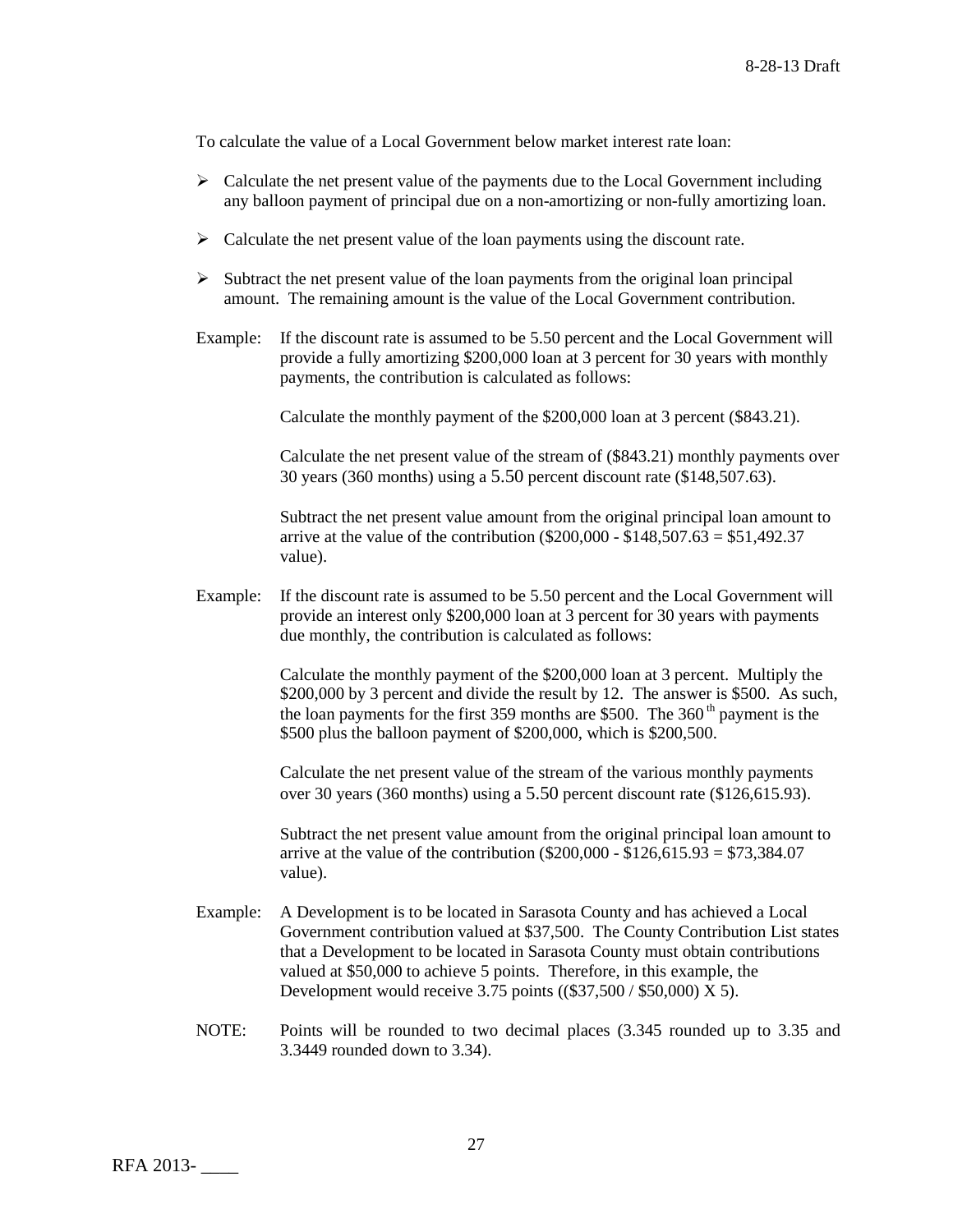| <b>County in Which the</b> | <b>Value of Contribution</b> | <b>County in Which the</b> | <b>Value of Contribution</b> |
|----------------------------|------------------------------|----------------------------|------------------------------|
| Development Is to be       | <b>Required to Achieve</b>   | Development Is to be       | <b>Required to Achieve</b>   |
| Located                    | <b>Maximum Points</b>        | <b>Located</b>             | <b>Maximum Points</b>        |
| <b>Brevard</b>             | \$50,000                     | Columbia                   | \$10,000                     |
| Lee                        |                              | Flagler                    |                              |
| Pasco                      |                              | Highlands                  |                              |
| Polk                       |                              | Monroe                     |                              |
| Sarasota                   |                              | <b>Nassau</b>              |                              |
| Seminole                   |                              | Putnam                     |                              |
| Volusia                    |                              | Sumter                     |                              |
| Alachua                    | \$37,500                     | <b>Bradford</b>            | \$5,000                      |
| Collier                    |                              | De Soto                    |                              |
| Escambia                   |                              | Gadsden                    |                              |
| Lake                       |                              | Hardee                     |                              |
| Leon                       |                              | Hendry                     |                              |
| Manatee                    |                              | Jackson                    |                              |
| Marion                     |                              | Levy                       |                              |
|                            |                              | Okeechobee                 |                              |
|                            |                              | Suwannee                   |                              |
|                            |                              | Walton                     |                              |
| Bay                        | \$20,000                     | Baker                      | \$2,500                      |
| Charlotte                  |                              | Calhoun                    |                              |
| Citrus                     |                              | Dixie                      |                              |
| Clay                       |                              | Franklin                   |                              |
| Hernando                   |                              | Gilchrist                  |                              |
| <b>Indian River</b>        |                              | Glades                     |                              |
| Martin                     |                              | Gulf                       |                              |
| Okaloosa                   |                              | Hamilton                   |                              |
| Osceola                    |                              | Holmes                     |                              |
| St. Johns                  |                              | Jefferson                  |                              |
| St. Lucie                  |                              | Lafayette                  |                              |
| Santa Rosa                 |                              | Liberty                    |                              |
|                            |                              | Madison                    |                              |
|                            |                              | Taylor                     |                              |
|                            |                              | Union                      |                              |
|                            |                              | Wakulla                    |                              |
|                            |                              | Washington                 |                              |

# **County Contribution List**

# **9. Funding:**

a. Funding Request (Eligible Housing Credit Request Amount):

The Eligible Housing Credit Request Amount will be the amount of Housing Credit Allocation the Applicant will tentatively be awarded should the Application be selected for funding. Such Eligible Housing Credit Request Amount will be based on the lesser of (i) the Applicant's Housing Credit Request Amount (as provided by the Applicant in question 9.a. of Exhibit A), (ii) the County Group Maximum Housing Credit Request Limit (as outlined in Item 9.a.(2)(a) below) and (iii) the Development's Housing Credit Request Limit (as outlined in Item 9.a.(2)(b) below), all subject to the SunRail Station TOD Minimum Housing Credit Request Amounts (as outlined in Item 9.a.(3) below, if the proposed Development qualifies for the SunRail Station TOD Funding Preference at question 4.f. of Exhibit A). Any equity proposal provided as an attachment to the RFA must reflect the Eligible Housing Credit Request Amount, as further described in Item 9.d.(2)(a) below.

(1) In order for the Applicant's Housing Credit Request Amount to be eligible to be greater than the limits indicated in Column A of the chart set out at Item 9.a. (2)(a) below, the proposed Development must qualify for the HUD HCA 30 percent boost via one of the three options outlined in Items  $9(0, a)(i)$ ,  $9(0, a)(ii)$ , or  $9(0, b)$  below. If the Applicant intends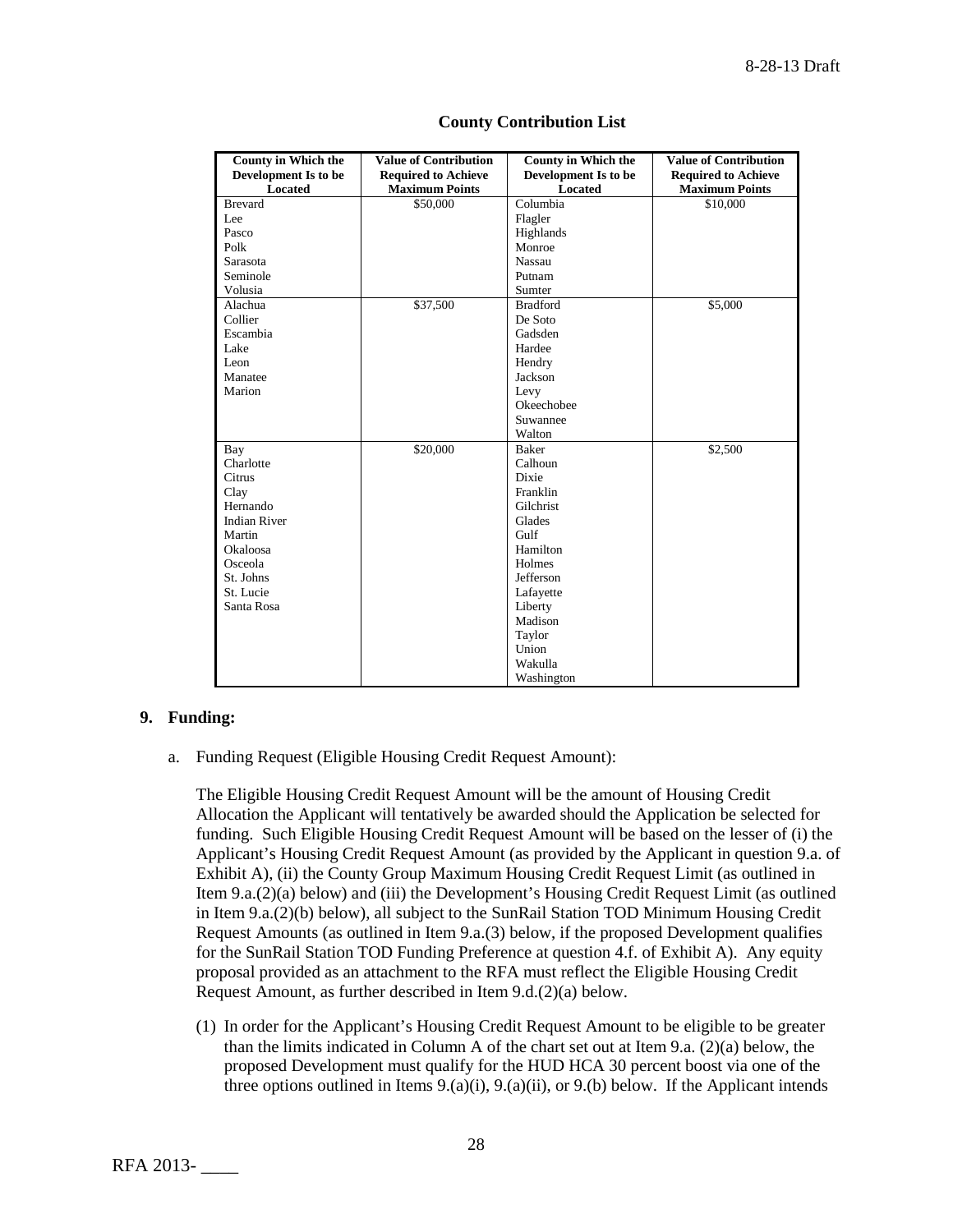to qualify for this higher Housing Credit Request Amount limit, it must complete the applicable questions at 9.a.(1) and (2) of Exhibit A.

- (a) With regard to Housing Credits, the United States Department of Housing and Urban Development (HUD) provides regulatory guidance on the effective date of Difficult Development Area (DDA) and Qualified Census Tract (QCT) lists for the purpose of determining whether a Development qualifies for an increase in eligible basis in accordance with Section 42(d)(5)(B) of the IRC.
	- $(i)$  DDA –

In order to be classified as a Development located in a DDA for purposes of this RFA, as of the Application Deadline the proposed Development must be located in a HUD-designated DDA.

If located in a HUD-designated DDA, provide the requested information at question 9.a.(1)(a) of Exhibit A.

 $(ii)$  QCT –

If the proposed Development is not located in a DDA (as indicated by the Applicant at question 9.a.(1)(a) of Exhibit A), in order to be classified as a Development located in a QCT for purposes of this RFA the proposed Development must be located in one of the QCTs based on the current census, as determined by HUD as of the Application Deadline, and the Applicant must provide a copy of a letter from the local planning office or census bureau verifying the Development's location in the referenced QCT as **Attachment 10** to Exhibit A.

(b) Multi-Phase –

If the Applicant indicates at question 9.a.(2)(a) of Exhibit A that the proposed Development is a phase of a multiphase Development where no phase was funded in the 2011 Universal Application Cycle and the proposed Development is selected for funding, the procedure and deadline for providing the required information will be included in the Carryover Allocation Agreement.

If the proposed Development is located in a HUD-designated DDA and/or QCT, per Item  $(a)(i)$  and/or  $(a)(ii)$  above, and it is an additional phase of a multi-phase Development where a phase was funded in the 2011 Universal Application Cycle and the funding was not returned, the Applicant should select question 9.a.(2)(b) of Exhibit A and provide the following information for the phase(s) funded in the 2011 Universal Application Cycle as **Attachment 10** to Exhibit A:

| Phase(s) of Multiphase Development Funded in 2011 Universal Application Cycle |                  |  |
|-------------------------------------------------------------------------------|------------------|--|
| FHFC File No.                                                                 | Development Name |  |
|                                                                               |                  |  |

If the proposed Development is not located in a HUD-designated DDA and/or QCT, per Item  $(a)(i)$  and/or  $(a)(ii)$  above, but it is an additional phase of a multiphase Development where a phase was funded in the 2011 Universal Application Cycle and the funding was not returned, and this proposed Development is funded, then the HUD HCA status of the Development funded in the 2011 Universal Application Cycle will apply for the additional phase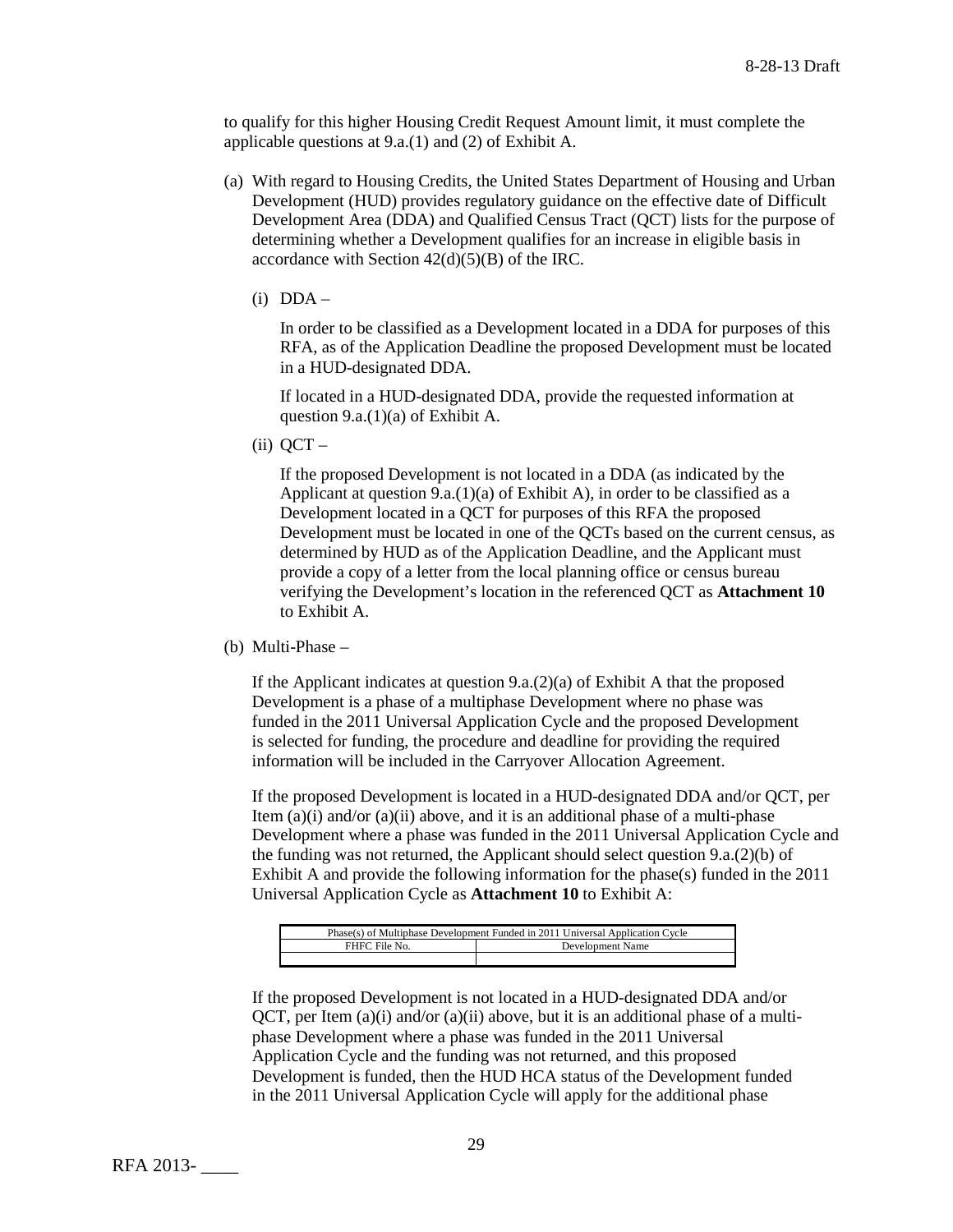proposed in this Application. The Applicant should select question 9.a.(2)(c) of Exhibit A and provide the following information for the phase(s) funded in the 2011 Universal Application Cycle as **Attachment 10** to Exhibit A:

| Phase(s) of Multiphase Development Funded in 2011 Universal Application Cycle |                  |  |
|-------------------------------------------------------------------------------|------------------|--|
| FHFC File No.                                                                 | Development Name |  |
|                                                                               |                  |  |

- (2) Maximum Housing Credit Request Amount:
	- (a) County Group Maximum Housing Credit Request Limit:

The Applicant must state the amount of Housing Credits it is requesting at question 9.a. of Exhibit A ("Applicant's Housing Credit Request Amount"). The Applicant's Housing Credit Request Amount cannot exceed the applicable County Group amount stated in the following chart:

|                                                                      | Column A                                                                                                                  | <b>Column B</b>                                                                                   |
|----------------------------------------------------------------------|---------------------------------------------------------------------------------------------------------------------------|---------------------------------------------------------------------------------------------------|
| County Category/Area in<br>which the Development is<br>to be Located | If Development is not located in a DDA<br>or if the Application does not meet the<br>RFA requirements to qualify as a OCT | $HCA$ Bonus $-$<br>If Development is located in a DDA;<br>and/or if the Application meets the RFA |
|                                                                      |                                                                                                                           | requirements to qualify as OCT                                                                    |
| Medium County                                                        | \$1,155,000                                                                                                               | \$1,510,000                                                                                       |
| <b>Small County</b>                                                  | \$825,000                                                                                                                 | \$1,070,000                                                                                       |
| Florida Keys Area                                                    | The lesser of \$25,000 per Housing Credit Set-Aside Unit or \$1,308,328                                                   |                                                                                                   |

| <b>County Category/Area Maximum Housing Credit Request Limits</b> |  |  |
|-------------------------------------------------------------------|--|--|
|-------------------------------------------------------------------|--|--|

\* County Categories are described in Section Four A.4.b. of the RFA.

If the Applicant states an amount that is greater than the amount the Applicant is eligible to request relative to the above chart, the Corporation will reduce the amount down to the maximum amount the Applicant is eligible to request as provided in the chart above.

The amount resulting from the lesser of the Applicant's Housing Credit Request Amount (as stated at question 9.a. of Exhibit A) and the adjustment described above, if any, will be deemed to be the Applicant's Maximum Housing Credit Request Amount.

(b) Development Housing Credit Request Limit:

The Applicant's Maximum Housing Credit Request Amount cannot exceed the applicable maximum Development Housing Credit Request Limit which shall be determined by taking the Applicant's HC eligible costs amount provided on the Total Development Cost line (Line G. Column 1) on the Development Cost Pro Forma and then multiplying it by either 130 percent if the Applicant qualified for the 30 percent boost in any of the three qualifying events as outlined in Item 9.a.(1) above, or 100 percent if the Applicant did not. This resulting amount will then be multiplied by the proposed Development's applicable fraction which, for Application purposes, shall be the percentage of low income units to total units taken from the Total Set-Aside Percentage line of the Total Set-Aside Breakdown Chart completed by the Applicant for question 6.b. of Exhibit A, to arrive at the qualified basis. The qualified basis is then multiplied by the 70 percent present value credit rate which, for Application purposes, shall be 8.00 percent. The resulting amount is the Applicant's applicable maximum Development Housing Credit Request Limit.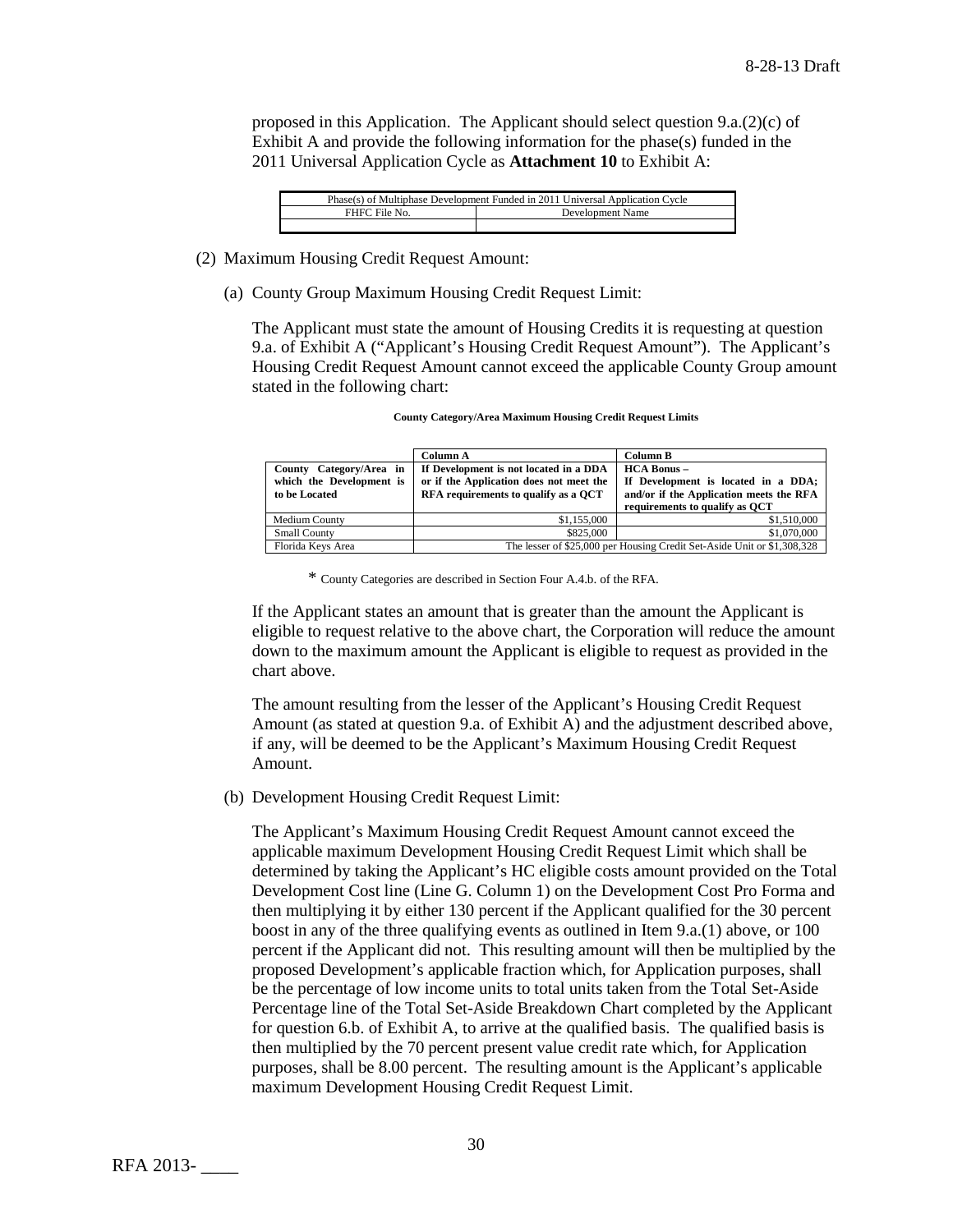If the Applicant selected the Development Category of Rehabilitation or Acquisition and Rehabilitation, the Development Housing Credit Request Limit must appropriately account for any acquisition credits. To do so, the process provided in the paragraph immediately above will be followed except the Total Development Cost line (Line G. Column 1) of the Development Cost Pro Forma will be reduced by the amount provided for Acquisition Cost of Existing Developments (Excluding Land) (Line B1. Column 1). The resulting interim Development Housing Credit Request Limit from the above paragraph will then have the proposed Development's acquisition credits added to it to yield the maximum Development Housing Credit Request Limit. The acquisition credits will be determined by taking the amount provided on Line B1. Column 1 referenced above and multiplying it by the proposed Development's applicable fraction, which for Application purposes, shall be the percentage of low income units to total units taken from the Total Set-Aside Percentage line of the Total Set-Aside Breakdown Chart completed by the Applicant for question 6.b. of Exhibit A, to arrive at the qualified basis. The qualified basis is then multiplied by the 30 percent present value credit rate which, for Application purposes, shall be 3.50 percent. The resulting amount is the Applicant's applicable maximum Development Housing Credit Request Limit.

If the maximum Development Housing Credit Request Limit is less than the Applicant's Maximum Housing Credit Request Amount, then the maximum Development Housing Credit Request Limit will become the Eligible Housing Credit Request Amount. If the Applicant's Maximum Housing Credit Request Amount is less than or equal to the maximum Development Housing Credit Request Limit, then the Applicant's Maximum Housing Credit Request Amount will become the Eligible Housing Credit Request Amount.

(3) Minimum Housing Credit Request Amount for SunRail Station TOD Developments:

One of the requirements for a proposed Development to qualify for the SunRail Station TOD Funding Preference is that the Eligible Housing Credit Request Amount must be at least 40 percent of the County Group Maximum Housing Credit Request Limits (set out in 9.a.(2) above) for the applicable county inclusive of any applicable HCA bonus.

To meet this requirement, the Eligible Housing Credit Request Amount must be no less than the applicable amount stated in the following chart:

|                                                                                                                                                                                                                                                                                           | Column A                                                                                                                                                           | Column B                                                                                                                                                       |
|-------------------------------------------------------------------------------------------------------------------------------------------------------------------------------------------------------------------------------------------------------------------------------------------|--------------------------------------------------------------------------------------------------------------------------------------------------------------------|----------------------------------------------------------------------------------------------------------------------------------------------------------------|
| <b>Designated TOD Area</b>                                                                                                                                                                                                                                                                | If Development does not meet<br>any of the following criteria: (i)<br>it is not located in a DDA; (ii) it<br>does not meet the requirements<br>to qualify as a QCT | $HCA$ Bonus $-$<br>If Development meets any of the<br>following criteria: (i) it is located in<br>a DDA; (ii) it meets the<br>requirements to qualify as a OCT |
| <b>Seminole County:</b><br>Altamonte Springs Station ECO,<br>$\overline{\phantom{a}}$<br><b>East Town Center (Altamonte</b><br>$\overline{\phantom{a}}$<br>Springs Station),<br>Heritage Village TOD (Longwood<br>$\qquad \qquad \blacksquare$<br>Station),<br><b>Sanford Station ECO</b> | \$462,000<br>\$604,000                                                                                                                                             |                                                                                                                                                                |
| <b>Volusia County:</b><br>DeBary Station TOD                                                                                                                                                                                                                                              |                                                                                                                                                                    |                                                                                                                                                                |

| <b>SunRail Station TOD Minimum Housing Credit Request Amount</b> |
|------------------------------------------------------------------|
| (40% of the Maximum Housing Credit Request Amount)               |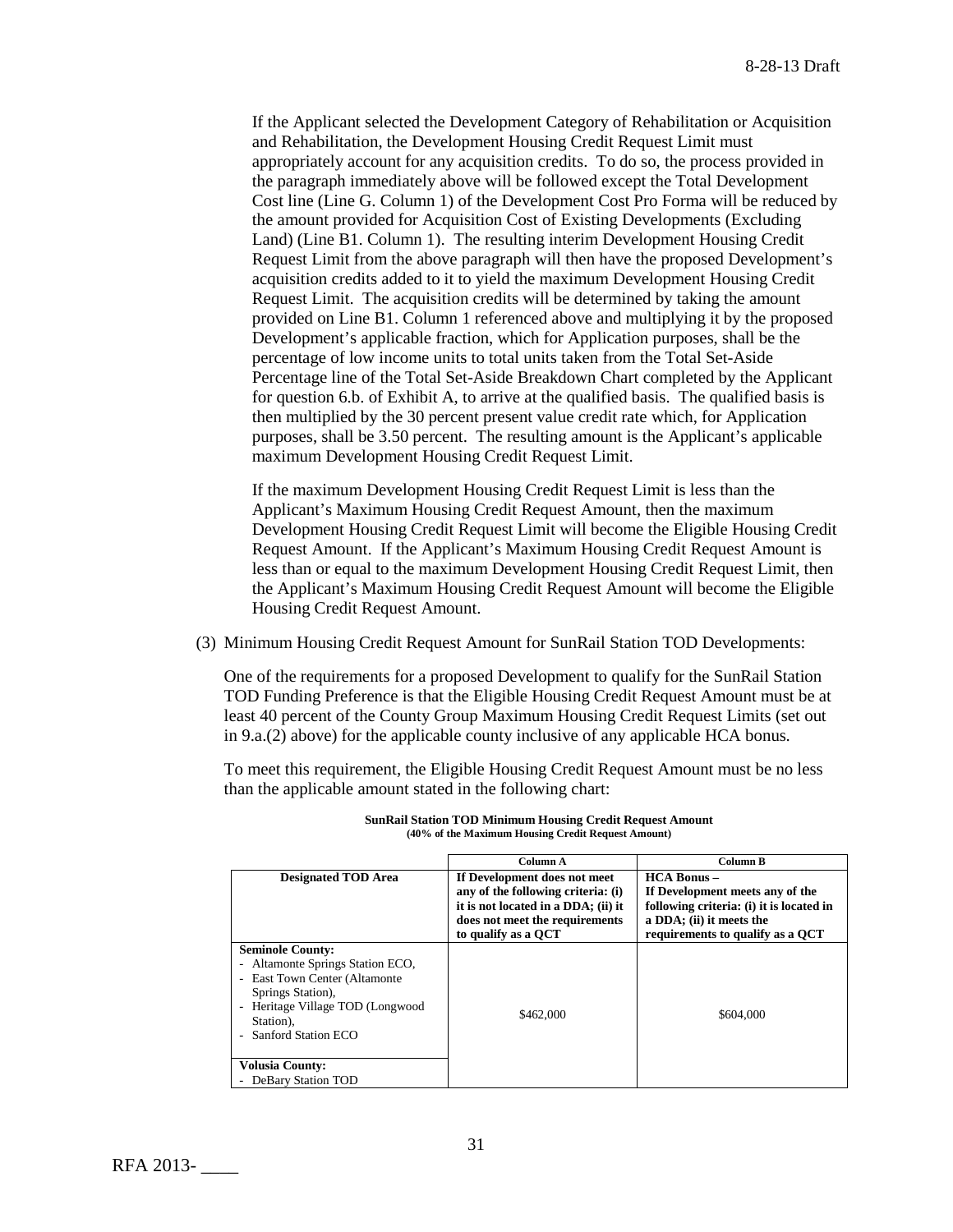If the Development Housing Credit Request Limit determined in 9.a.(2)(b) above is less than the SunRail Station TOD Minimum Housing Credit Request Amount provided above, then the proposed Development will not be eligible to be considered for the SunRail Station TOD Funding Preference.

- b. Other Funding:
	- (1) If the Development has received funding from the Predevelopment Loan Program (PLP), the Corporation file number and amount of funding must be listed. Note: PLP funding cannot be used as a source of financing on the Construction/Rehab. Analysis or the Permanent Analysis.
	- (2) The Applicant must list any other Corporation funding that will be incorporated as a source of financing for the proposed Development.
	- (3) If the proposed Development will be assisted with funding under the United States Department of Agriculture RD 514/516 Program, RD 515 Program, and/or RD 538 Program, the following information must be provided:
		- (a) Indicate the applicable RD Program(s).
		- (b) For a proposed Development that will be assisted with funding from RD 514/516 or RD 515:
			- (i) Include the funding amount at the USDA RD Financing line item on the Development Funding Pro Forma (Construction/Rehab Analysis and/or Permanent Analysis); and
			- (ii) Provide a letter from RD, dated within six (6) months of the Application Deadline, as **Attachment 11** to Exhibit A, confirming the funding source as outlined below:
				- For proposed Developments with the Development Category of Rehabilitation or Redevelopment (with or without Acquisition) at question 4.c. of Exhibit A, the RD letter must include the following information:
					- o Name of existing development
					- o Name of proposed Development
					- o Loan balance
					- o Acknowledgment that property is applying for Housing Credits
					- o Applicable RD program
					- o Acknowledgment that property will remain in the USDA/RD 515 or 514/516 (as applicable) loan portfolio
				- or
				- For proposed Developments with the Development Category of New Construction Developments at question 4.c. of Exhibit A, the RD letter must include the following information:
					- o Name of Proposed Development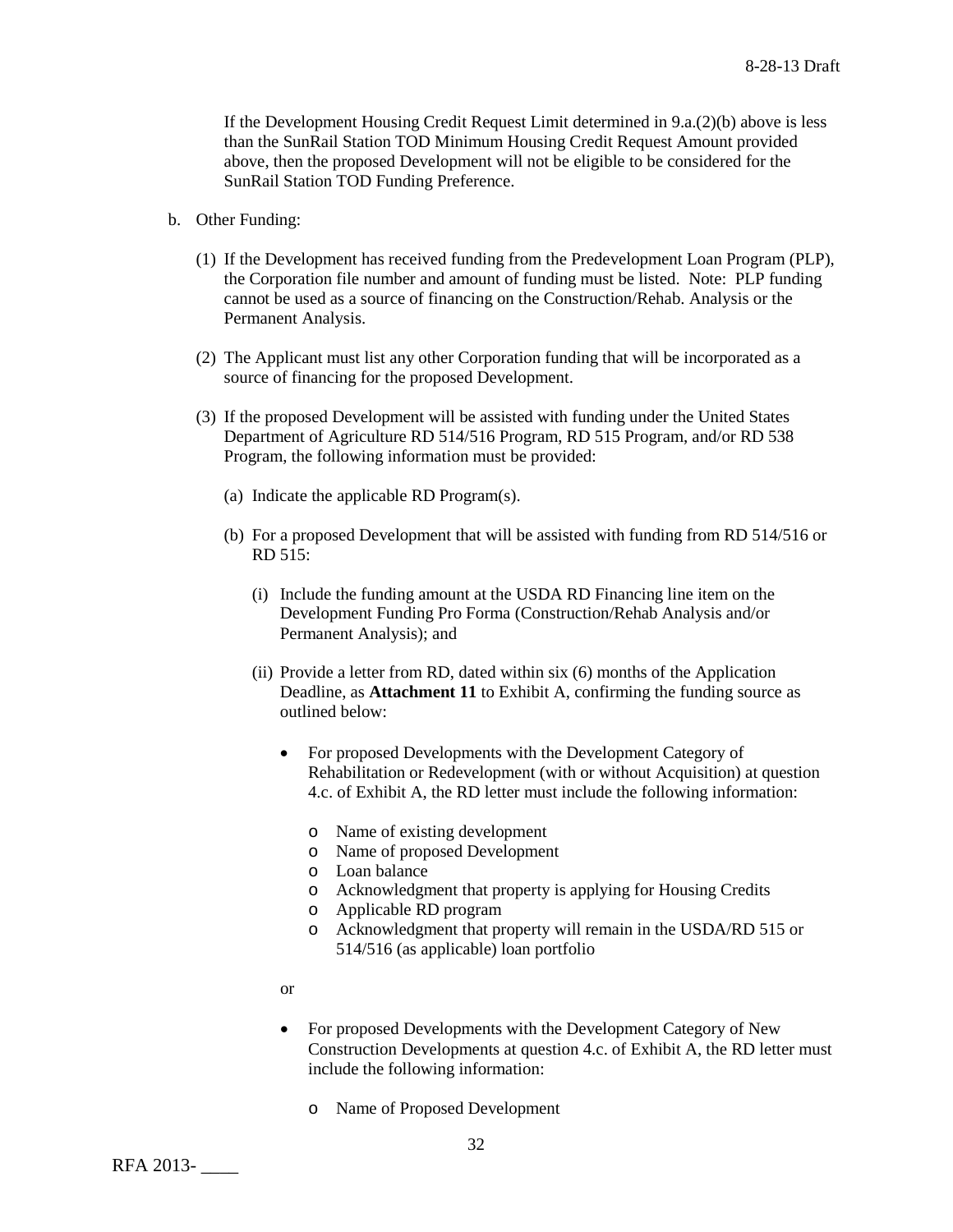- o Name of Applicant as borrower or direct recipient
- o Loan amount
- o Acknowledgment that property is applying for Housing Credits
- o Applicable RD program
- (c) If the proposed Development will be assisted with funding under the RD 538 Program, the Applicant must:
	- (i) Include the funding amount at the USDA RD Financing line item on the Development Funding Pro Forma (Construction/Rehab Analysis and/or Permanent Analysis); and
	- (ii) Provide the Section 538 Selection letter sent to the Applicant by RD as **Attachment 11** to Exhibit A; and
	- (iii)Provide the letter sent to the Applicant by an RD 538 approved lender certifying that the lender is prepared to make a loan consistent with the program requirements through the Section 538 Guaranteed Rural Rental Housing ("538") Loan Program as **Attachment 11** to Exhibit A.
- c. Finance Documents:

All Applicants must complete the Development Cost Pro Forma listing the anticipated expenses or uses, the Detail/Explanation Sheet, if applicable, and the Construction or Rehab Analysis and Permanent Analysis listing the anticipated sources. The sources must equal or exceed the uses.

Developer Fee

Developer fee shall be limited to 16 percent of Development Cost. The maximum allowable Developer fee will be tested during the scoring of the Application by multiplying the Development Cost by 16 percent, carried to 2 decimal places and may not be rounded.

The Corporation will allow up to 100 percent of the eligible Developer fee to be deferred and used as a source on the Development Cost Pro Forma without the requirement to show evidence of ability to fund.

General Contractor Fee

General Contractor fee shall be limited to 14 percent of actual construction cost. The maximum allowable General Contractor fee will be tested during the scoring of the Application by multiplying the actual construction cost by 14 percent, carried to 2 decimal places and may not be rounded.

Development Cost Pro Forma

This section must include all anticipated costs of the Development construction, rehabilitation and, if applicable, acquisition. Any amounts that are not an anticipated cost to the Development, such as waived fees or charges, cannot be included in the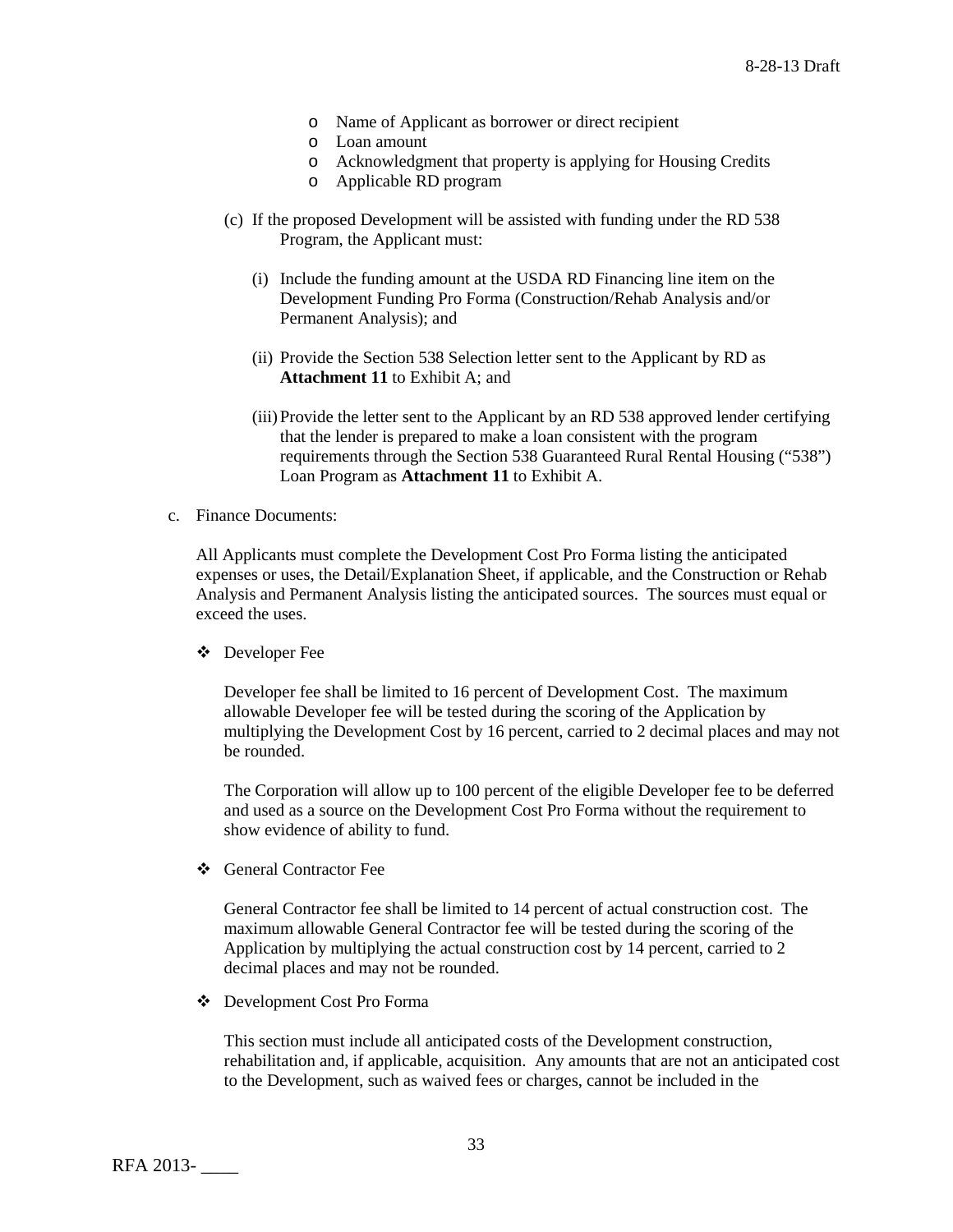Development Cost Pro Forma. Note: deferred Developer fees are not considered "waived fees".

 $\triangleright$  Fee Disclosure

Developer fee and General Contractor fee must be disclosed. In the event the Developer fee and/or General Contractor fee are/is not disclosed on the Development Cost Pro Forma, the Corporation will assume that these fees will be the maximum allowable and will add the maximum amount(s) to Total Development Cost. If an Applicant lists a Developer fee or General Contractor fee that exceeds the stated Application limits, the Corporation will adjust the fee to the maximum allowable.

d. Non-Corporation Funding Proposals:

In order for funding to be counted as a source on the Construction/Rehab. and/or Permanent Analysis, the Applicant must provide documentation of all financing proposals from both the construction and the permanent lender(s), equity proposals from the syndicator, and other sources of funding. The financing proposals must state whether they are for construction financing, permanent financing, or both, and all attachments and/or exhibits referenced in the proposal must be included. Insert documentation for each source as **Attachment 12** to Exhibit A and continuing with sequentially numbered attachments for each additional funding source. Evidence for each funding source must be behind its own sequentially numbered attachment.

For purposes of the Application, neither net operating income for a Rehabilitation Development nor capital contributions will be considered a source of financing.

(1) Financing Proposal

Financing proposal documentation, regardless of whether the documentation is in the form of a commitment, proposal, term sheet, or letter of intent, must meet the following criteria. Evidence for each funding source must be behind its own numbered attachment.

- (a) Each financing proposal shall contain:
	- (i) Amount of the construction loan, if applicable;
	- (ii) Amount of the permanent loan, if applicable;
	- (iii)Specific reference to the Applicant as the borrower or direct recipient;
	- (iv) Signature of all parties, including acceptance by the Applicant.
	- Note: Eligible Local Government financial commitments can be considered without meeting the requirements of (i) through (iv) above if the Applicant provides the properly completed and executed Local Government Verification of Contribution – Grant Form and/or the Local Government Verification of Contribution – Loan Form.
- (b) Financing that has closed: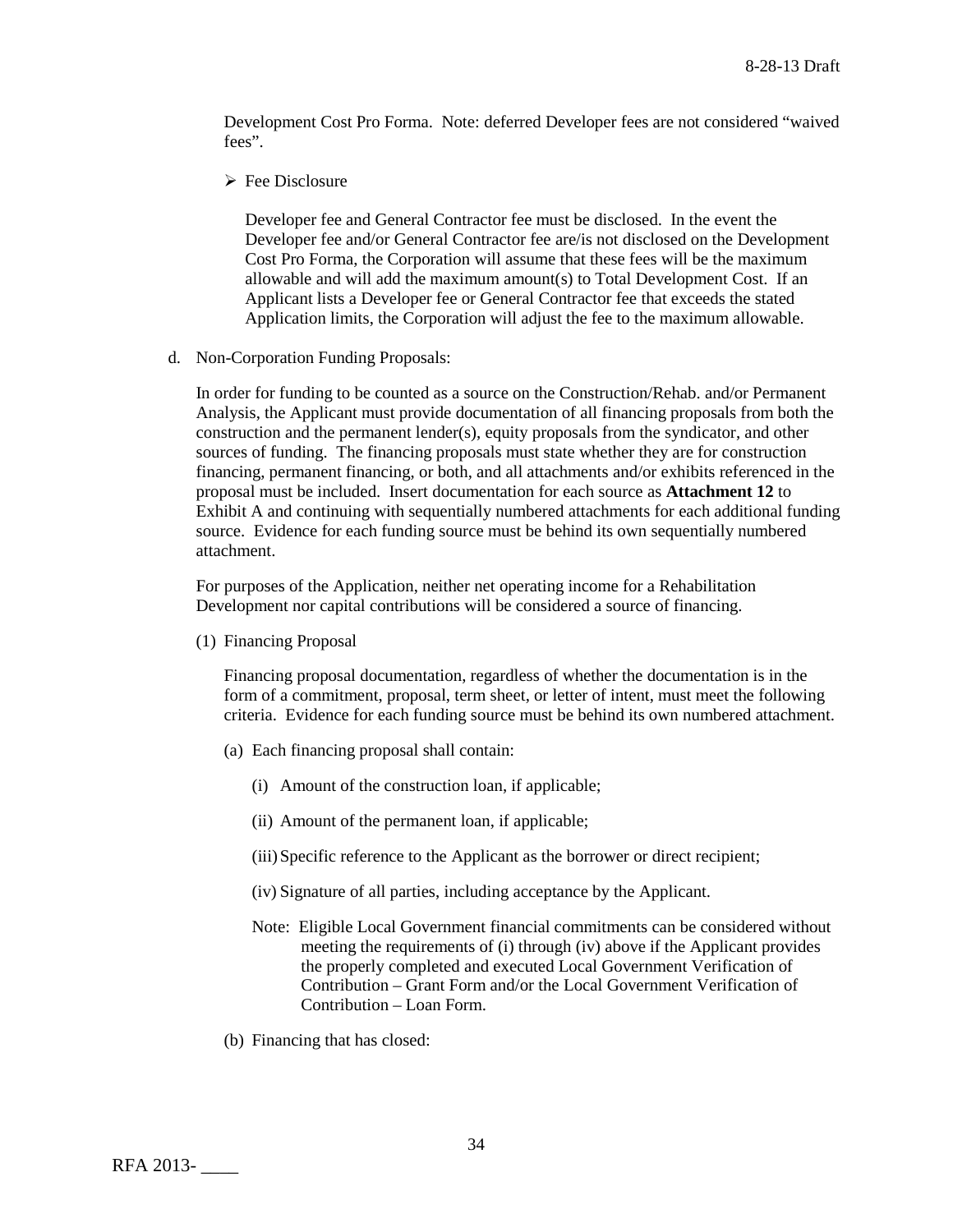- (i) If the financing has closed in the Applicant's name, provide a letter from the lender acknowledging that the loan has closed. The letter must also include the following information:
	- Amount of the construction loan, if applicable;
	- Amount of the permanent loan, if applicable; and
	- Specific reference to the Applicant as the borrower/direct recipient/mortgagee.
- (ii) Except for HUD and RD funding, if the financing involves an assumption of debt not currently in the Applicant's name, as evidence that the lender approves of the proposal of assumption, the Applicant must provide a letter from the lender, dated within six (6) months of the Application Deadline, that includes the following information:
	- Specifically references the Applicant as the assuming party;
	- If a permanent loan, states the amount to be assumed; and
	- If a construction loan, states the maximum amount of funding capacity.

If the debt being assumed is provided by HUD, the Applicant must provide a letter from HUD, dated within six (6) months of the Application Deadline, confirming the funding source. The letter must include the following information:

- Name of existing development;
- Name of proposed Development;
- Loan balance:
- Acknowledgment that property is applying for Housing Credits; and
- Applicable HUD program.

If the debt being assumed is provided by RD, the Applicant is only required to provide the information described in Item 9.b.(3) above.

- (c) If the financing proposal is not from a regulated Financial Institution in the business of making loans or a governmental entity, evidence of ability to fund must be provided. Evidence of ability to fund includes: (1) a copy of the lender's most current audited financial statements no more than 17 months old; or (2) if the loan has already been funded, a copy of the note and recorded mortgage. The age of all financial statements is as of the Application Deadline. In evaluating ability to fund, the Corporation will consider the entity's unrestricted current assets typically used in the normal course of business. Assets considered restricted include, but are not limited to, pension funds, rental security deposits, and sinking funds. Financing proposals from lenders who cannot demonstrate ability to fund will not count as a source of financing. Financial statements must be included in the Application. Note: This provision does not apply to deferred Developer fee.
- (d) If a financing proposal shows an amount less than the corresponding line item on the pro forma, only the financing proposal amount will be considered as a funding source. However, if a financing proposal shows an amount in excess of the corresponding line item on the pro forma, up to the total amount of the financing proposal amount may be utilized as a funding source, if needed.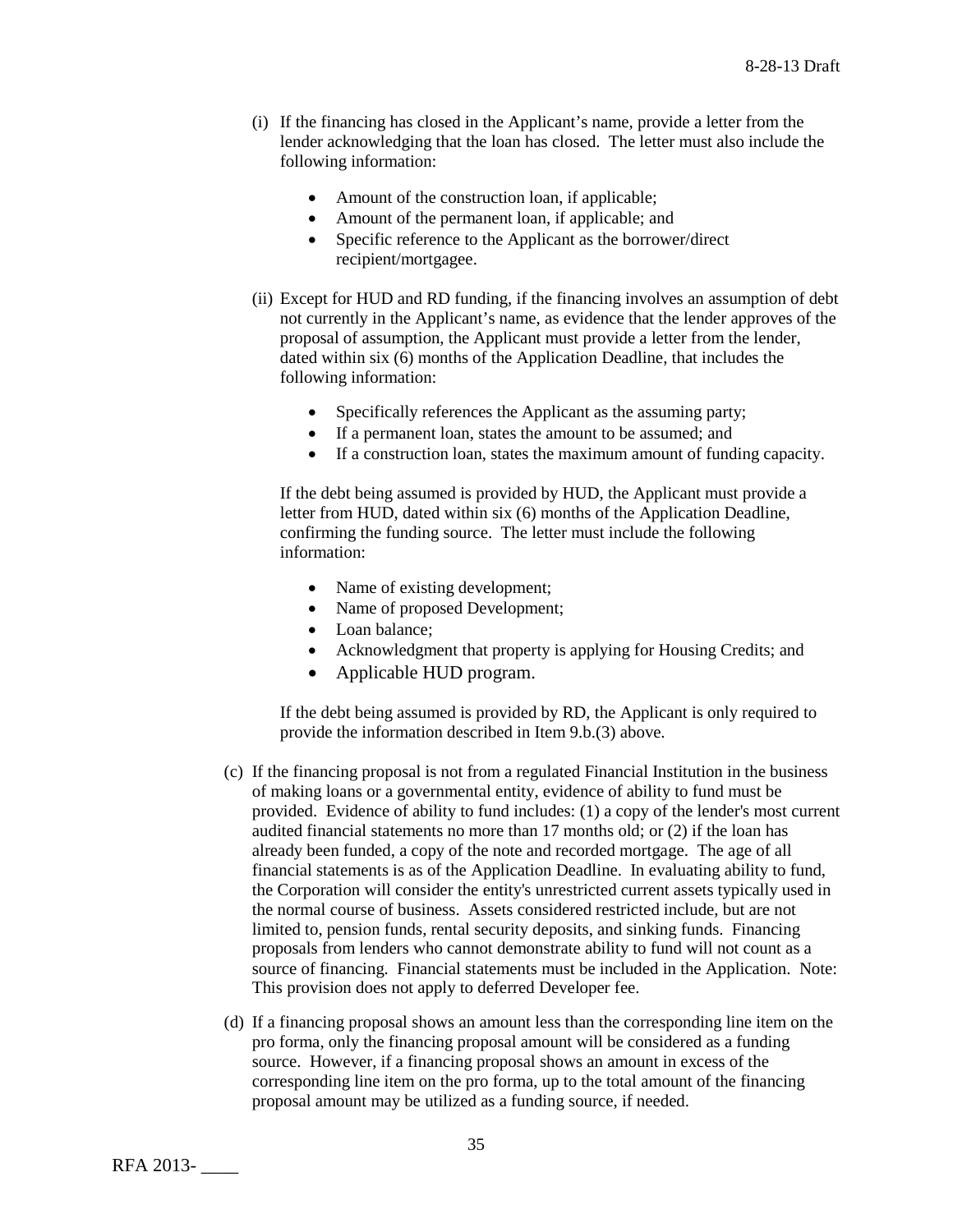- (e) The loan amount may be conditioned upon an appraisal or debt service coverage ratio or any other typical due diligence required during credit underwriting.
- (f) Financing proposals may be conditioned upon the Applicant receiving the funding from the Corporation for which it is applying.
- (g) If a financing proposal has a provision for holding back funds until certain conditions are met, the amount of the hold-back will not be counted as a source of construction financing unless it can be determined that the conditions for the release of the holdback can be met prior to or simultaneous with the closing of the Development's permanent financing.
- (h) Grant funds are contributions to the Development, other than equity, which carry no repayment provision or interest rate. A commitment for grant funds will be considered a commitment for scoring purposes if the commitment is properly executed and, if applicable, evidence of ability to fund is provided.
- (2) Equity Proposal

For the purpose of this RFA, to be counted as a source an equity proposal, regardless of whether the documentation is in the form of a commitment, proposal, term sheet or letter of intent, must: (i) if syndicating/selling the Housing Credits, meet the requirements outlined in (a) below and include the information outlined in (b) below, or (ii) if not syndicating/selling the Housing Credits, meet the requirements outlined in (a) below and include the information outlined in (c) below:

- (a) If the Eligible Housing Credit Request Amount is less than the anticipated amount of credit allocation stated in the equity proposal, the equity proposal will not be considered a source of financing. However, if the Eligible Housing Credit Request Amount is greater than the anticipated amount of credit allocation stated in the equity proposal, the equity proposal will be considered a source of financing; and
- (b) If syndicating/selling the Housing Credits:
	- (i) A Housing Credit equity proposal must also meet the following criteria:
		- Be executed by all parties, including the Applicant;
		- Include specific reference to the Applicant as the beneficiary of the equity proceeds;
		- State the proposed amount of equity to be paid prior to construction completion;
		- State the anticipated Eligible Housing Credit Request Amount;
		- State the anticipated dollar amount of Housing Credit allocation to be purchased; and
		- State the anticipated total amount of equity to be provided.
	- (ii) If the limited partnership agreement or limited liability company operating agreement has closed, the closed agreement must be provided. To be counted as a source of financing, the partnership agreement or operating agreement must meet the requirements of Item  $9.d.(2)(b)(i)$  above or the Applicant must submit separate documentation, signed by the equity provider, expressly stating any required criteria not provided in the agreement.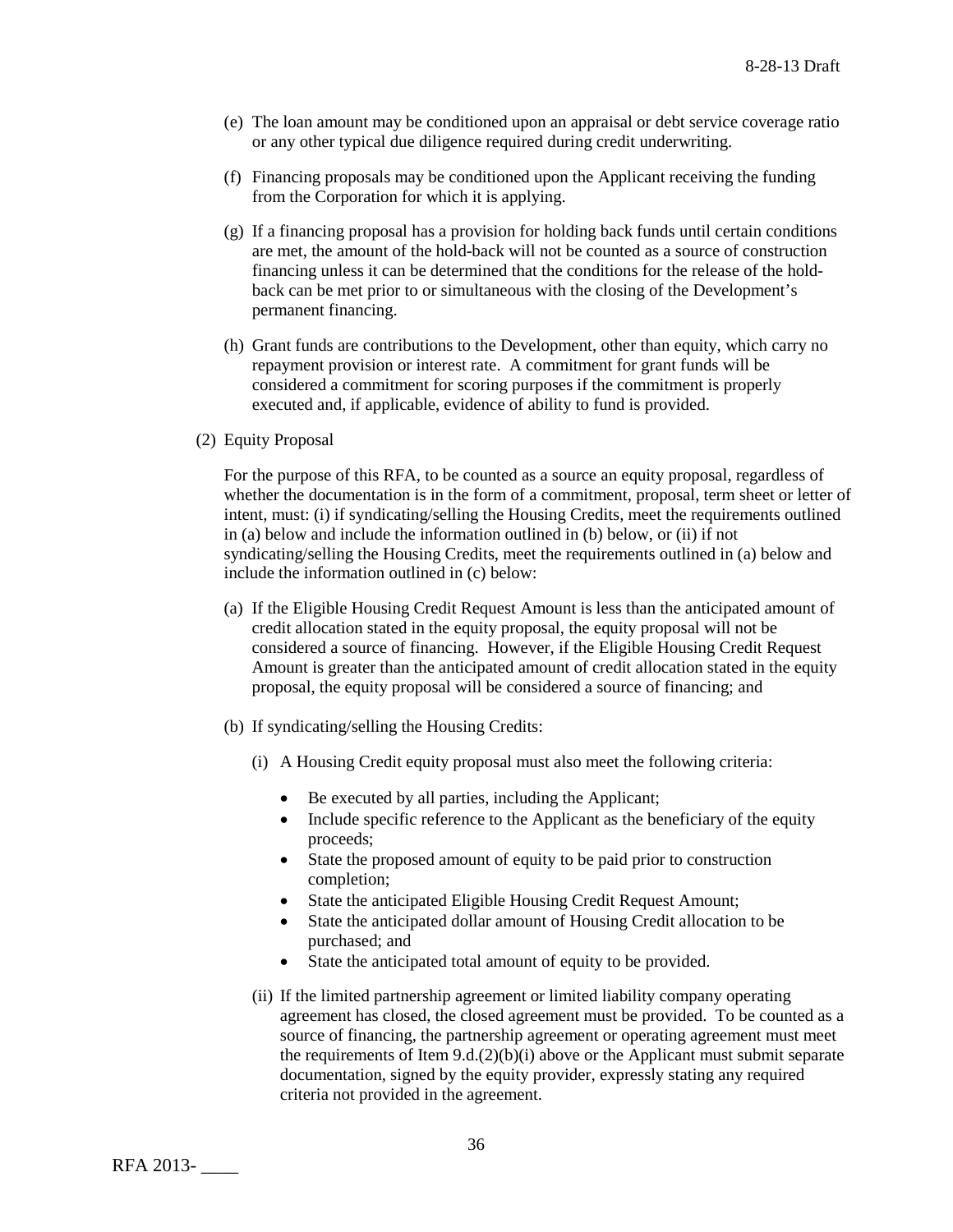- Note: Item 10 of Exhibit A outlines the requirement and deadline for the Applicant's confirmation that the documented equity amount to be paid prior to or simultaneous with the closing of construction financing is at least 15 percent of the total proposed equity to be provided (the 15 percent criteria).
- (c) If not syndicating/selling the Housing Credits, the owner's commitment to provide equity must be provided.
	- (i) The commitment must include the following:
		- The proposed amount of equity to be paid prior to construction completion;
		- The anticipated Eligible Housing Credit Request Amount;
		- The anticipated dollar amount of Housing Credit allocation to be purchased; and
		- The anticipated total amount of equity to be provided.
	- (ii) Evidence of ability to fund must be provided as an Attachment to the Application.
- e. Per Unit Construction Funding Preference:
	- (1) The following Applications will qualify for this funding preference, as outlined in Section Four B of the RFA:
		- (a) Applications with a Development Category of New Construction, Redevelopment, or Acquisition and Redevelopment (at question 4.c.(1) of Exhibit A), and
		- (b) Applications with a Development Category of Rehabilitation or Acquisition and Rehabilitation (at question  $4.c.(1)$  of Exhibit A) that reflect an amount of at least \$40,000 per unit when the amount listed in the Total column of the Development Cost Pro Forma for the Development Cost line item A1.1 Actual Construction Cost is divided by the number of total units in the Development.
	- (2) The following Applications will not qualify for this funding preference:

Applications with a Development Category of Rehabilitation or Acquisition and Rehabilitation (at question 4.c.(1) of Exhibit A) that reflect an amount less than \$40,000 per unit, when the amount listed in the Total column of the Development Cost Pro Forma for the Development Cost line item A1.1 Actual Construction Cost is divided by the number of total units in the Development.

Except for deferred Developer fee, the Application requires complete information on all sources of Development funding and the proposed uses of those funds. All loans, grants, donations, syndication proceeds, etc., should be detailed in the Application as outlined above. The total amount of monetary funds determined to be in funding proposals must equal or exceed uses.

#### **10. Applicant Certification and Acknowledgement:**

The Applicant's signature on Exhibit A indicates the Applicant's certification and acknowledgement of the provisions and requirements of the RFA. The copy of the Application labeled "Original Hard Copy" must reflect an original signature (blue ink is preferred).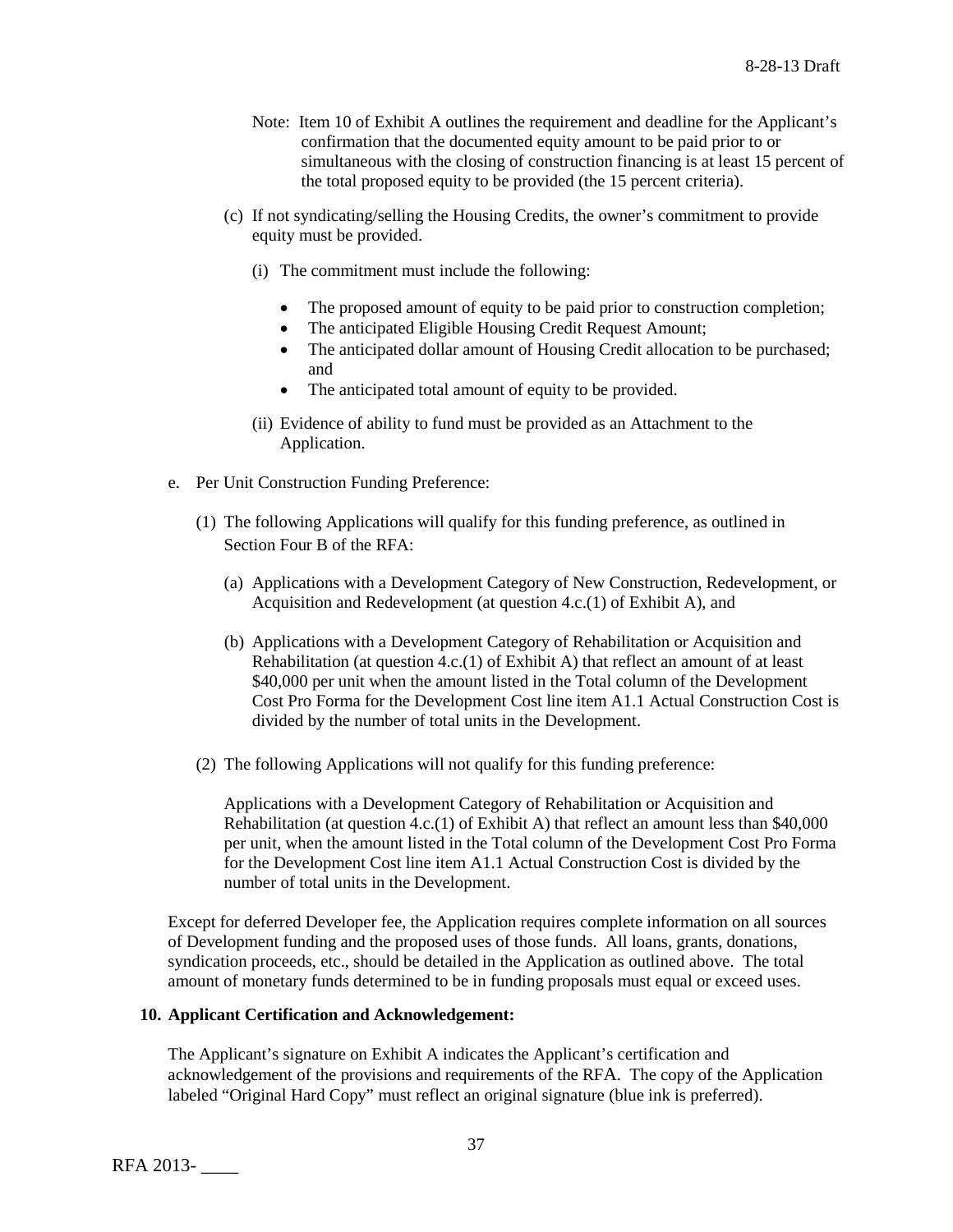# **Addenda:**

The Applicant may use the Addenda section of Exhibit A to provide any additional information or explanatory addendum for items in the Application. Please specify the particular Item to which the additional information or explanatory addendum applies.

# **B. Funding Selection:**

1. Eligibility: Only Applications that are eligible for funding will be considered for funding selection. Eligibility requirements include the following:

| <b>Eligibility Requirements</b>                   | <b>Described in RFA at:</b>                      |
|---------------------------------------------------|--------------------------------------------------|
| Submission requirements                           | Section Three A and Section Five                 |
| <b>Financial Arrearage Requirements</b>           | <b>Section Five</b>                              |
| <b>LDA</b> Development Conditions                 | Section Four A.6.c.                              |
| <b>Minimum Proximity Score</b>                    | Section Four A.5.b.(2)                           |
| <b>Mandatory Distance Requirement</b>             | Section Four A.5.d.                              |
| <b>Total Development Cost Per Unit Limitation</b> | Section Four A.10.c.(17) and Item 8 of Exhibit C |
| All Mandatory Items                               | <b>Section Five</b>                              |

- 2. Sorting Order: Eligible Small County Applications and eligible Medium County Applications will be listed separately (Small County Application List and Medium County Application List). Within each list, the highest scoring Applications will be determined by first sorting all eligible Applications from highest score to lowest score, with any scores that are tied separated first by the Application's eligibility for the Development Category Funding Preference which is outlined in Section Four A.4.c.(1)(a) of the RFA (with Applications that qualify for the preference listed above Applications that do not qualify for the preference), then by the Application's eligibility for the Per Unit Construction Funding Preference which is outlined in Section Four A.9.e. of the RFA (with Applications that qualify for the preference listed above Applications that do not qualify for the preference), then by the Application's Leveraging Classification (applying the multipliers outlined in Exhibit C below and having the Classification of A be the top priority), then by the Application's eligibility for the Florida Job Creation Preference which is outlined in Exhibit C below (with Applications that qualify for the preference listed above Applications that do not qualify for the preference), and then by lottery number, resulting in the lowest lottery number receiving preference.
- 3. Funding Test: For purposes of this section, Funding Test means that (i) Small County Applications will be selected for funding only if there is enough Small County funding available to fully fund the Eligible Housing Credit Request Amount and (ii) Medium County Applications will be selected for funding only if there is enough Medium County funding available to fully fund the Eligible Housing Credit Request Amount. All Applications will be subjected to the Funding Test except as otherwise provided below.
- 4. County Test: Funding will be limited to 1 Application per county (County Test), unless the only eligible unfunded Applications that can meet the Funding Test are located in a county where an Application has already been tentatively selected for funding, as further outlined below.
- 5. Goals: For the Applications located in Medium Counties, the Corporation has a goal to fund one Development that is eligible for the SunRail Station TOD Funding Preference (as outlined in Section Four A.4.f. of the RFA), with a preference to fund an Application that achieved a Transit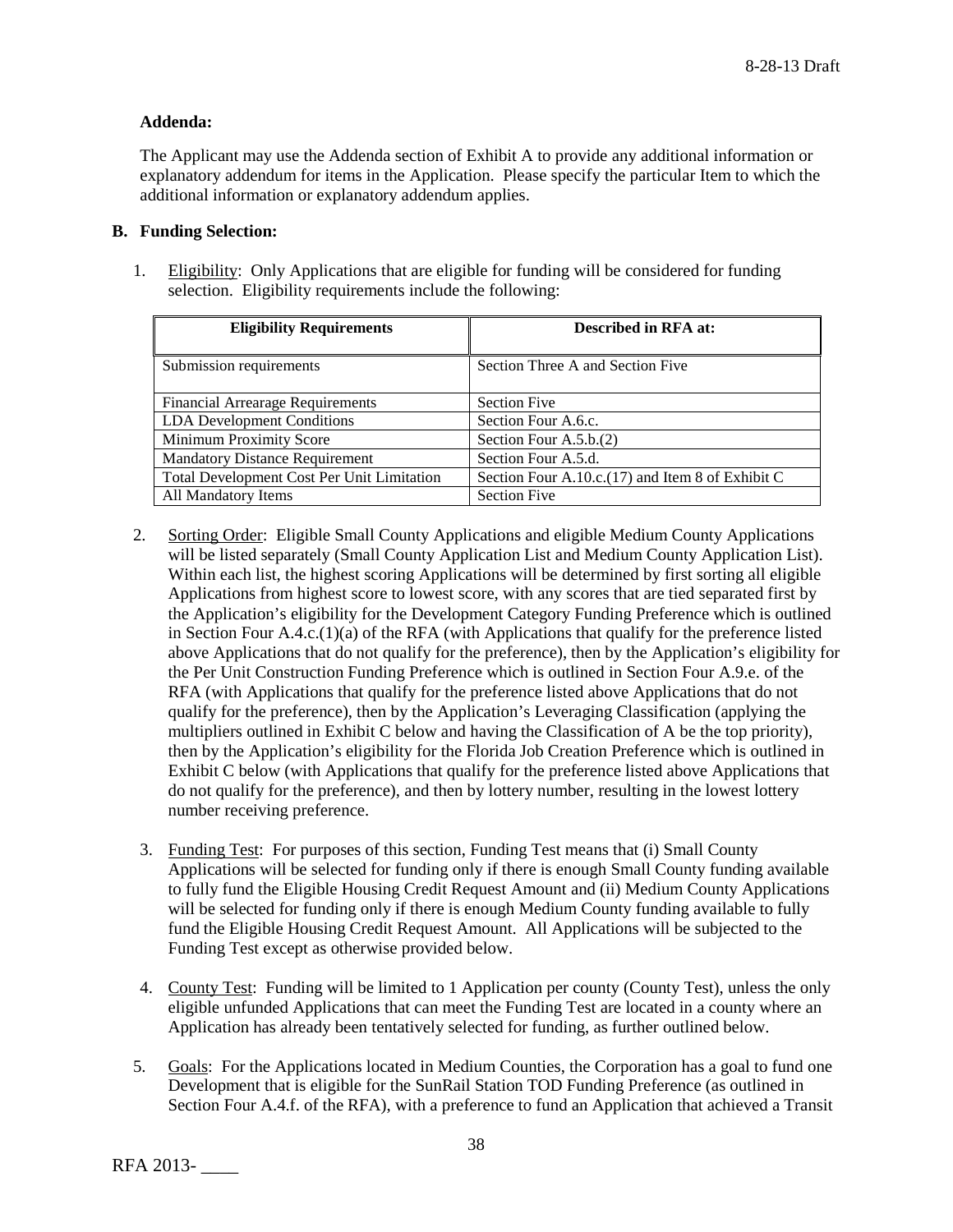Services Score of 6 points at Section Four A.5. of the RFA. For Applications located in Small Counties, the Corporation has a goal to fund one Application located in the Florida Keys Area (as outlined in Section Four A.4.b.(1) of the RFA). Any Application selected to meet these goals will count for purposes of the County Test. The funding of Applications that meet these goals does not preclude the Corporation from funding another eligible Application that also meets these goals, all subject to the County Test and the Funding Test.

- 6. Small County Selection Process: Within the Small County Application List, the first Application that will be considered for funding will be the highest scoring eligible Application that is eligible for the Florida Keys Area goal.
	- a. If this goal is met, the next Application that will be considered for funding will be the highest scoring eligible Small County Application located in a county other than Monroe. If there is not enough funding available to fully fund this Application, it will be entitled to receive a Binding Commitment for the unfunded balance. If there is enough funding available to fully fund this Application and funding still remains, the remaining funding will be added to the Medium County funding amount.
	- b. If it is determined that there are no eligible Applications that can meet the goal, the highest scoring eligible unfunded Applications will be considered for funding subject to the County Test and the Funding Test. If funding remains and there are no eligible unfunded Applications on the Small County Application List that meet both the County Test and the Funding Test, the remaining funding will be added to the Medium County funding amount.
- 7. Medium County Selection Process: Within the Medium County Application List, the first Application considered for funding will be the highest scoring eligible Application that qualifies for the SunRail Station TOD Funding Preference and achieved a Transit Services Score of 6 points. If there are no eligible Applications that meet these qualifications, the first Medium County Application that will be selected for tentative funding will be the highest scoring eligible Application that qualifies for the SunRail Station TOD Funding Preference and achieved a Transit Services Score of 5.5 points. Once the goal to fund one Development that is eligible for the SunRail Station TOD Funding Preference is met, or it is determined that there are no eligible Applications that can meet the goal, the highest scoring eligible unfunded Applications will be considered for funding subject to the County Test and the Funding Test. If an Application cannot meet both the County Test and the Funding Test, the next highest scoring eligible unfunded Application will be considered subject to both the County Test and the Funding Test. If funding remains and there are no eligible unfunded Applications on the Medium County Application List that meet both the County Test and the Funding Test, then the highest scoring eligible unfunded Medium County Application that can meet the Funding Test will be tentatively selected for funding, without regard to the County Test. If funding remains and no eligible unfunded Medium County Applications can meet the Funding Test, no further Applications will be considered for funding and any remaining funding will be distributed as approved by the Board.
- 8. Returned Allocation: Funding that becomes available after the Board takes action on the Committee's recommendation(s), due to an Applicant declining its invitation to enter credit underwriting or the Applicant's inability to satisfy a requirement outlined in this RFA and/or Rule Chapter 67-48, F.A.C. will be distributed in the following manner:
	- a. If the funding was originally awarded to a Florida Keys Area Application, the returned funding will be distributed to the highest scoring eligible unfunded Florida Keys Area Application. If there is not enough funding available to fully fund this Application, it will be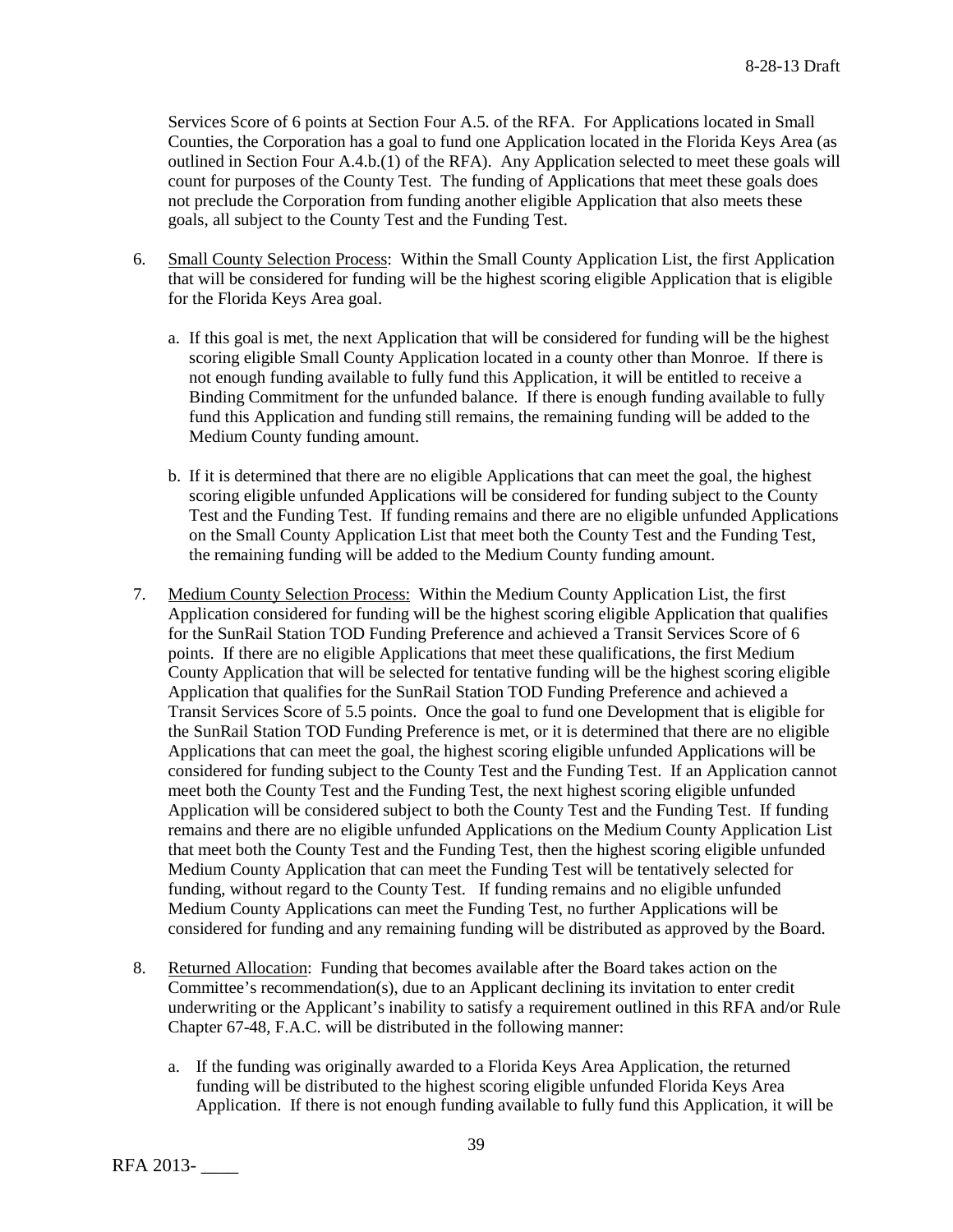entitled to receive a Binding Commitment for the unfunded balance. If there is enough funding available to fully fund this Application and funding still remains, or if there are no eligible unfunded Florida Keys Area Applications, the remaining funding will first be used towards further funding any Small County Application that received a Binding Commitment. If there are no outstanding Binding Commitments within this RFA and funding remains, the remaining funding will be awarded to the highest scoring eligible unfunded Medium County Application(s) that can be fully funded, regardless of the County Test. However, if there are no eligible unfunded Medium County Applications that can be fully funded, no further Applications will be considered for funding and the remaining funding will be distributed as approved by the Board.

- b. If the funding was originally awarded to a Small County Application that did not qualify as a Florida Keys Area Application, the returned funding, excluding the Binding Commitment amount, if applicable, will be awarded to the highest scoring eligible unfunded Small County Application that is not a Florida Keys Area Application. If there is not enough funding available to fully fund this Application, it will be entitled to receive a Binding Commitment for the unfunded balance. If there is enough funding available to fully fund this Application and funding still remains, the remaining funding will first be used towards further funding any Small County Application that received a Binding Commitment. If there are no outstanding Binding Commitments within this RFA, the remaining funding will be awarded to the highest scoring eligible unfunded Medium County Application(s) that can be fully funded, regardless of the County Test. However, if there are no eligible unfunded Medium County Applications that can be fully funded, no further Applications will be considered for funding and the remaining funding will be distributed as approved by the Board.
- c. If the funding was originally awarded to a Medium County Application, the funding will be distributed to the highest scoring eligible unfunded Medium County Application(s) that can be fully funded. If there are no eligible unfunded Medium County Applications that can be fully funded, no further Applications will be considered for funding and the remaining funding will be distributed as approved by the Board.

## **SECTION FIVE EVALUATION PROCESS**

Committee members shall independently evaluate and score their assigned portions of the submitted Applications, consulting with non-committee Corporation staff and legal counsel as necessary and appropriate.

The Corporation will reject any competitive Application submittal and no action will be taken to score the Application if any of the following submission requirements are not met: the Application is not submitted online by the Application Deadline, the required number of hard copies are not submitted by the Application Deadline, the Applicant's hard copy submission is not contained in a sealed package, or the required Application fee is not submitted as of Application Deadline.

An Application will be deemed ineligible to be considered for funding if, as of close of business the day before the Committee meets to make a recommendation to the Board, there are any financial obligations for which an Applicant or Developer or Principal, Affiliate or Financial Beneficiary of the Applicant or Developer is in arrears to the Corporation or any agent or assignee of the Corporation as reflected on the most recently published Past Due Report posted to the Corporation's Website <http://www.floridahousing.org/PropertyOwnersAndManagers/PastDueReports/> , but not more recently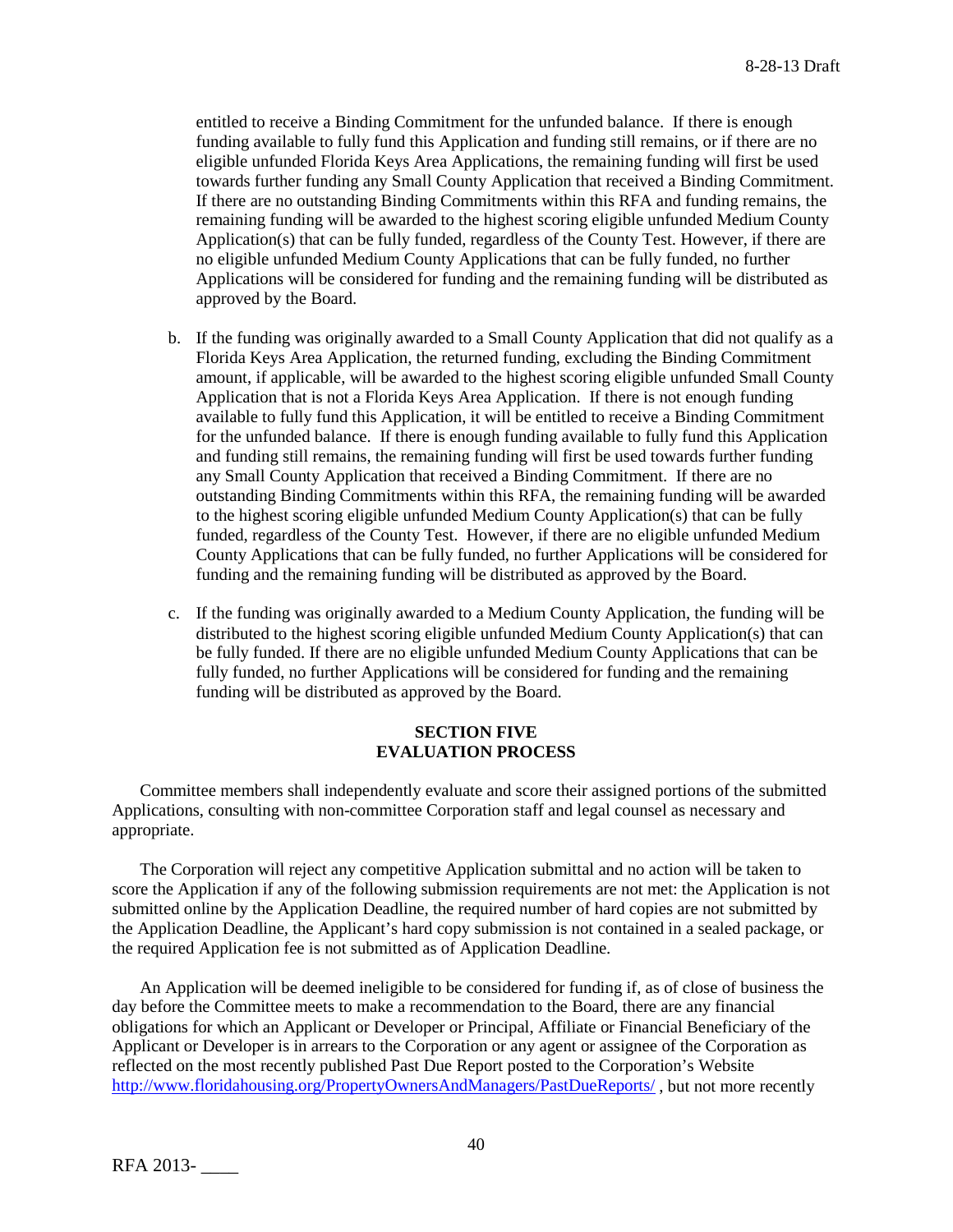than five (5) business days prior to the date the Committee meets to make a recommendation to the Board.

| <b>Mandatory Items</b>                              | <b>Point Items</b>                          | <b>Maximum</b><br><b>Points</b> |
|-----------------------------------------------------|---------------------------------------------|---------------------------------|
| Demographic Commitment                              | Proximity to Transit and Community Services | 22                              |
| Name of Applicant                                   | <b>Local Government Contributions</b>       | 5                               |
| Evidence Applicant is a legally formed entity       |                                             |                                 |
| Principals for Applicant and for each Developer     |                                             |                                 |
| Name of Each Developer                              |                                             |                                 |
| Evidence that each Developer entity is a legally    |                                             |                                 |
| formed entity                                       |                                             |                                 |
| Prior General Development Experience Chart for      |                                             |                                 |
| experienced Principal of Developer                  |                                             |                                 |
| Name of Proposed Development                        |                                             |                                 |
| County identified                                   |                                             |                                 |
| <b>Address of Development Site</b>                  |                                             |                                 |
| <b>Development Category</b>                         |                                             |                                 |
| Development Type                                    |                                             |                                 |
| <b>Total Number of Units</b>                        |                                             |                                 |
| New construction units and/or rehabilitation units  |                                             |                                 |
| Estimated qualified basis in Rehabilitation         |                                             |                                 |
| Expenses per set-aside unit (if applicable)         |                                             |                                 |
| Any units currently occupied if Rehabilitation (if  |                                             |                                 |
| applicable)                                         |                                             |                                 |
| Minimum Set-Aside election                          |                                             |                                 |
| Total Set-Aside Breakdown Chart                     |                                             |                                 |
| <b>Evidence of Site Control</b>                     |                                             |                                 |
| <b>Applicant Housing Credit Request Amount</b>      |                                             |                                 |
| Development Cost Pro Forma (listing expenses or     |                                             |                                 |
| uses) and Construction/Rehab. analysis and          |                                             |                                 |
| Permanent analysis (listing sources) – Sources must |                                             |                                 |
| equal or exceed uses                                |                                             |                                 |
| <b>Executed Applicant Certification and</b>         |                                             |                                 |
| Acknowledgement (original signature in "Original    |                                             |                                 |
| Hard Copy"                                          |                                             |                                 |
|                                                     | <b>Total Possible Points:</b>               | 27                              |

Applications will be scored based on the following Mandatory and Point items:

The Committee shall conduct at least one public meeting during which the Committee members may discuss their evaluations, select Applicants to be considered for award, and make any adjustments deemed necessary to best serve the interests of the Corporation's mission. The Committee will list the Applications deemed eligible for funding in order from highest total score to lowest total score, applying the funding selection criteria outlined in Section Four B above, and develop a recommendation or series of recommendations to the Board.

The Board may use the Applications, the Committee's scoring, any other information or recommendation provided by the Committee or staff, and any other information the Board deems relevant in its selection of Applicants to whom to award funding. Notwithstanding an award by the Board pursuant to this RFA, funding will be subject to a positive recommendation from the Credit Underwriter based on criteria outlined in the credit underwriting provisions in Rule Chapter 67-48, F.A.C.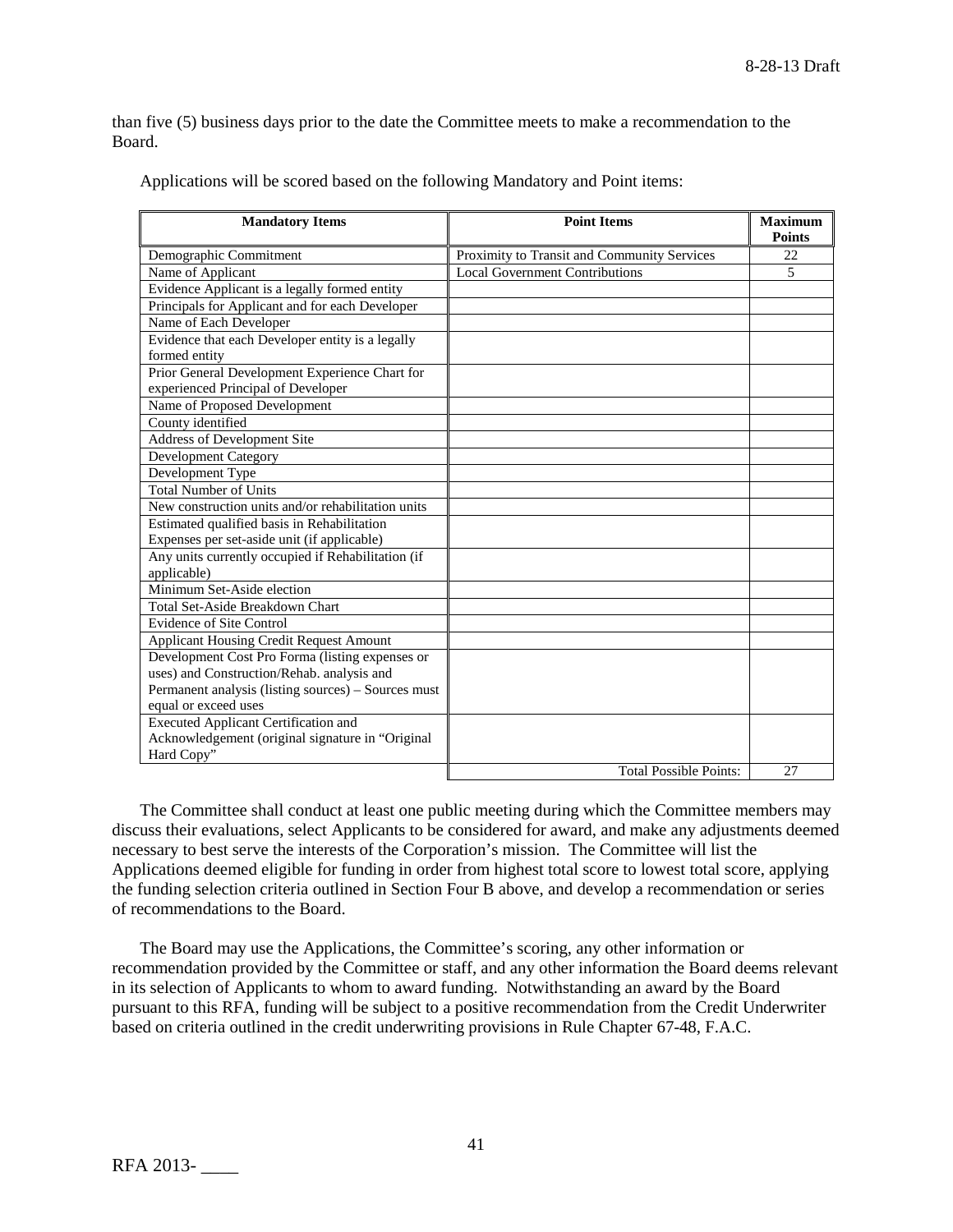#### **SECTION SIX AWARD PROCESS**

The Corporation shall provide notice of its decision, or intended decision, for this RFA on the Corporation's Website the day of the applicable Board vote. After posting, an unsuccessful Applicant may file a notice of protest and a formal written protest in accordance with Section 120.57(3), Fla. Stat., et. al. Failure to file a protest within the time prescribed in Section 120.57(3), Fla. Stat., et. al. shall constitute a waiver of proceedings under Chapter 120, Fla. Stat.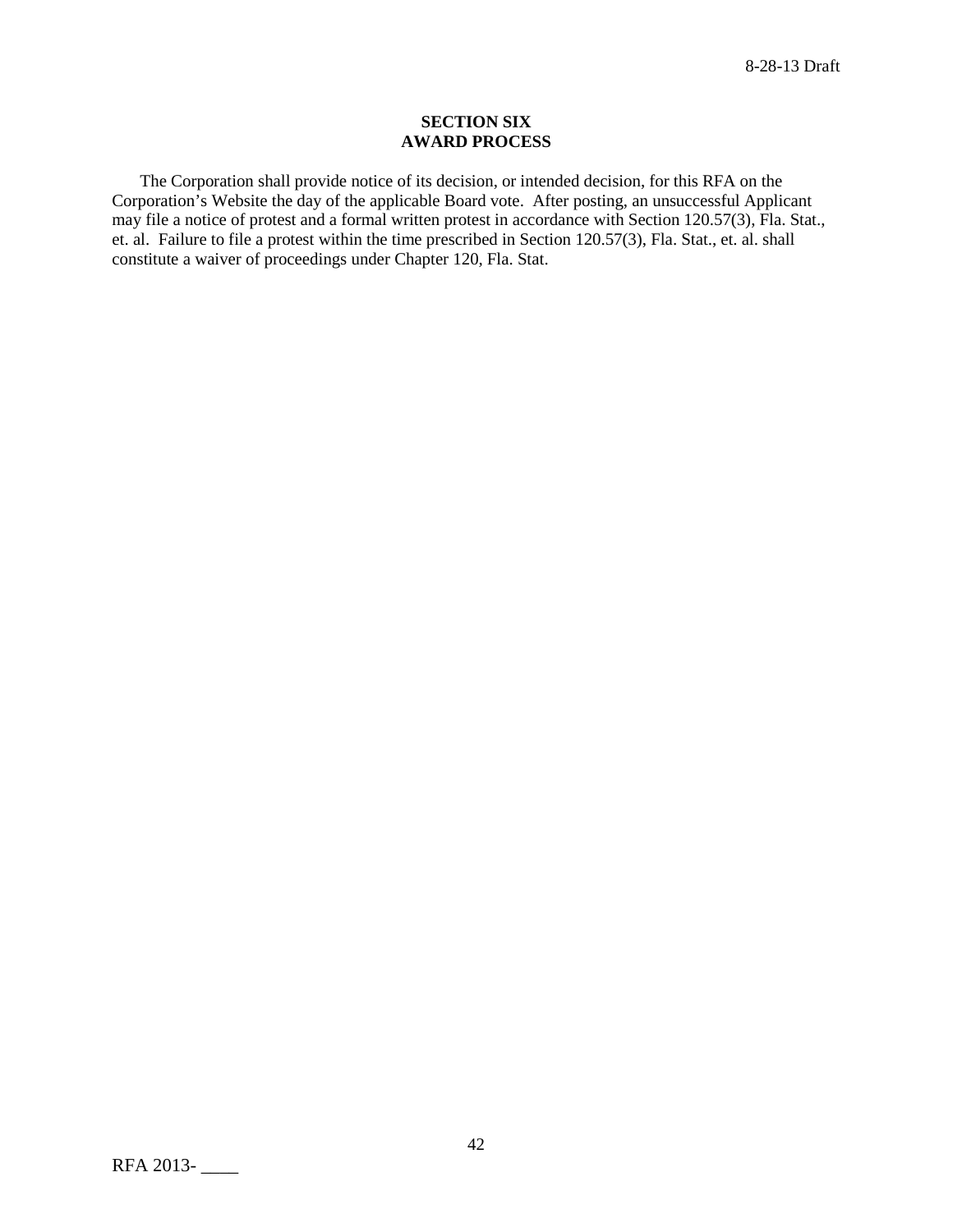# **Exhibit A to RFA 2013-\_\_\_\_ - Affordable Housing Developments located in Medium and Small Counties**

## **1. Demographic Commitment:**

The Applicant must select one Demographic Category:

- a. Family
	- b. Elderly Indicate the type of Elderly Development:
		- Elderly ALF
		- Elderly non-ALF

#### **2. Applicant Information:**

- a. The Applicant must state the name of the Applicant: \_\_\_\_\_\_\_\_\_\_\_\_\_\_\_\_\_\_\_\_\_\_\_\_\_\_
- b. The Applicant must provide the required documentation to demonstrate that the Applicant is a legally formed entity qualified to do business in the state of Florida as of the Application Deadline as **Attachment 1**.
- c. Is the Applicant applying as a Non-Profit organization?
	- Yes No

If "Yes", in order to be considered to be a Non-Profit entity, the Applicant must answer the following questions and provide the required information.

- (1) Provide the following information for each Non-Profit entity as **Attachment 2**:
	- (a) Attorney opinion letter;
	- (b) IRS determination letter;
	- (c) The description/explanation of the role of the Non-Profit entity;
	- (d) The names and addresses of the members of the governing board of the Non-Profit entity; and
	- (e) The articles of incorporation demonstrating that one of the purposes of the Non-Profit entity is to foster low-income housing.
- (2) Answer the following questions:
	- (a) Is the Applicant or one of its general partners or managing members incorporated as a Non-Profit entity pursuant to Chapter 617, Florida Statutes, or similar state statute if incorporated outside Florida?
		- Yes No

If "No", is the Applicant or one of its general partners or managing members a wholly-owned subsidiary of a Non-Profit entity formed pursuant to Chapter 617, Florida Statutes, or similar state statute if incorporated outside Florida?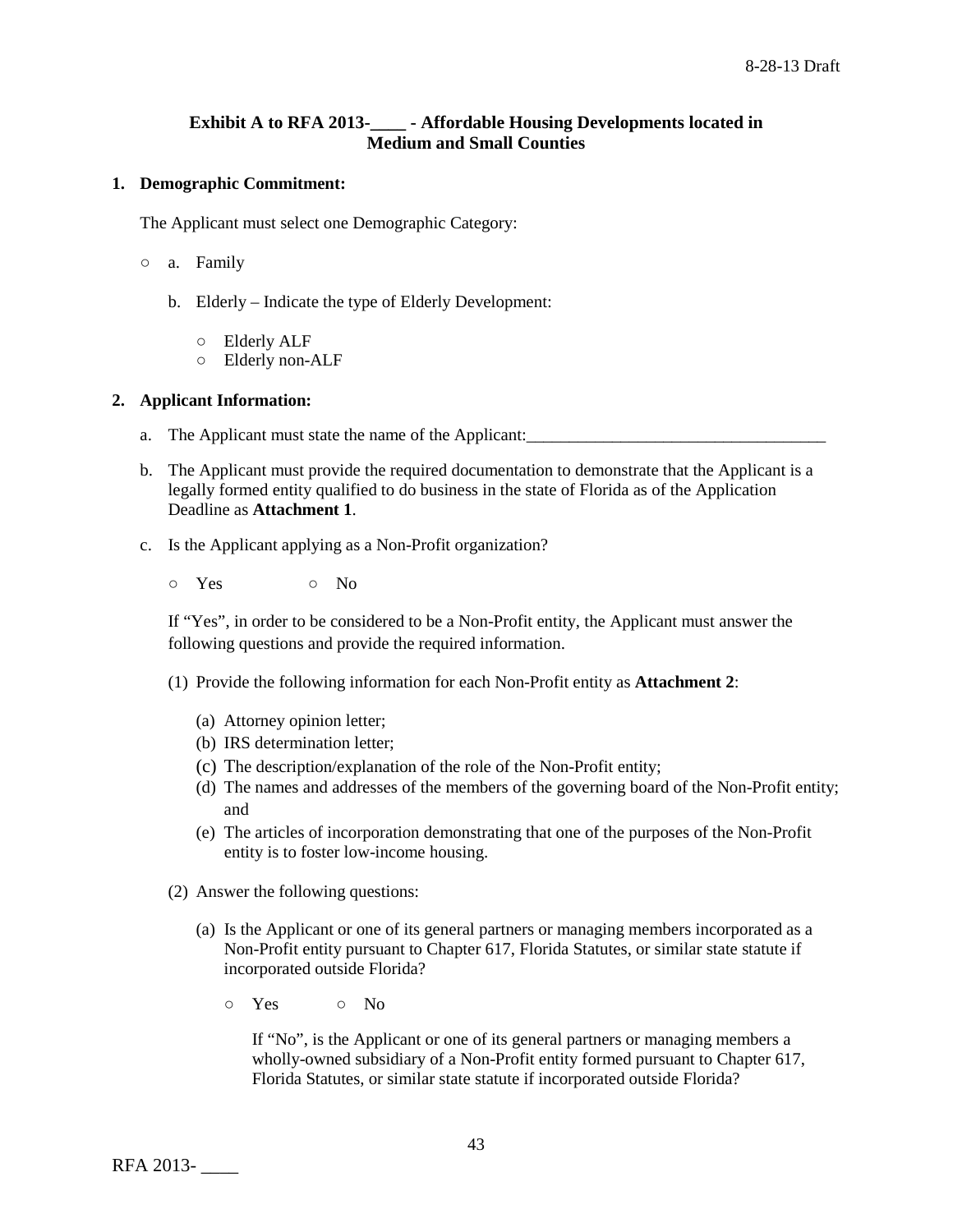- Yes No
- (b) Is the Applicant or one of its general partners or managing members a  $501(c)(3)$  or  $501(c)(4)$  Non-Profit entity or is the Applicant or one of its general partners or managing members a wholly-owned subsidiary of a  $501(c)(3)$  or  $501(c)(4)$  Non-Profit entity?
	- Yes No
- (c) Does the Non-Profit entity have an ownership interest, either directly or indirectly, in the general partner or general partnership interest or in the managing member or the managing member's interest in the Applicant?
	- Yes No

If "Yes", state the percentage owned in the general partnership or managing member interest: \_\_\_\_\_\_\_\_\_\_\_\_\_\_%

- (d) Percentage of Developer's fee that will go to the Non-Profit entity: \_\_\_\_\_\_\_\_\_\_\_%
- (e) Year Non-Profit entity was incorporated:  $\frac{1}{(yyyy)}$
- (f) Is the Non-Profit entity affiliated with or controlled by a for-profit entity within the meaning of Section 42(h), Internal Revenue Code?
	- Yes If "Yes", state name of the for-profit entity: \_\_\_\_\_\_\_\_\_\_\_\_\_\_\_\_\_\_\_\_\_\_\_\_
	- No
- d. Principals for the Applicant and for each Developer:

The Applicant must provide the required information for the Applicant and for each Developer as **Attachment 3**.

e. Contact Person for this Application:

|  | State: $\frac{\text{Zip: } }{ \text{ Lip: } }$ |  |  |  |
|--|------------------------------------------------|--|--|--|
|  |                                                |  |  |  |
|  |                                                |  |  |  |
|  |                                                |  |  |  |

# **3. Developer Information:**

a. The Applicant must state the name of each Developer (including all co-Developers):

\_\_\_\_\_\_\_\_\_\_\_\_\_\_\_\_\_\_\_\_\_\_\_\_\_\_\_\_\_\_\_\_\_\_\_\_\_\_\_\_\_\_\_\_\_\_\_\_\_\_\_\_\_\_\_\_\_\_\_\_\_\_\_\_\_\_\_\_\_\_\_\_\_ \_\_\_\_\_\_\_\_\_\_\_\_\_\_\_\_\_\_\_\_\_\_\_\_\_\_\_\_\_\_\_\_\_\_\_\_\_\_\_\_\_\_\_\_\_\_\_\_\_\_\_\_\_\_\_\_\_\_\_\_\_\_\_\_\_\_\_\_\_\_\_\_\_ \_\_\_\_\_\_\_\_\_\_\_\_\_\_\_\_\_\_\_\_\_\_\_\_\_\_\_\_\_\_\_\_\_\_\_\_\_\_\_\_\_\_\_\_\_\_\_\_\_\_\_\_\_\_\_\_\_\_\_\_\_\_\_\_\_\_\_\_\_\_\_\_\_\_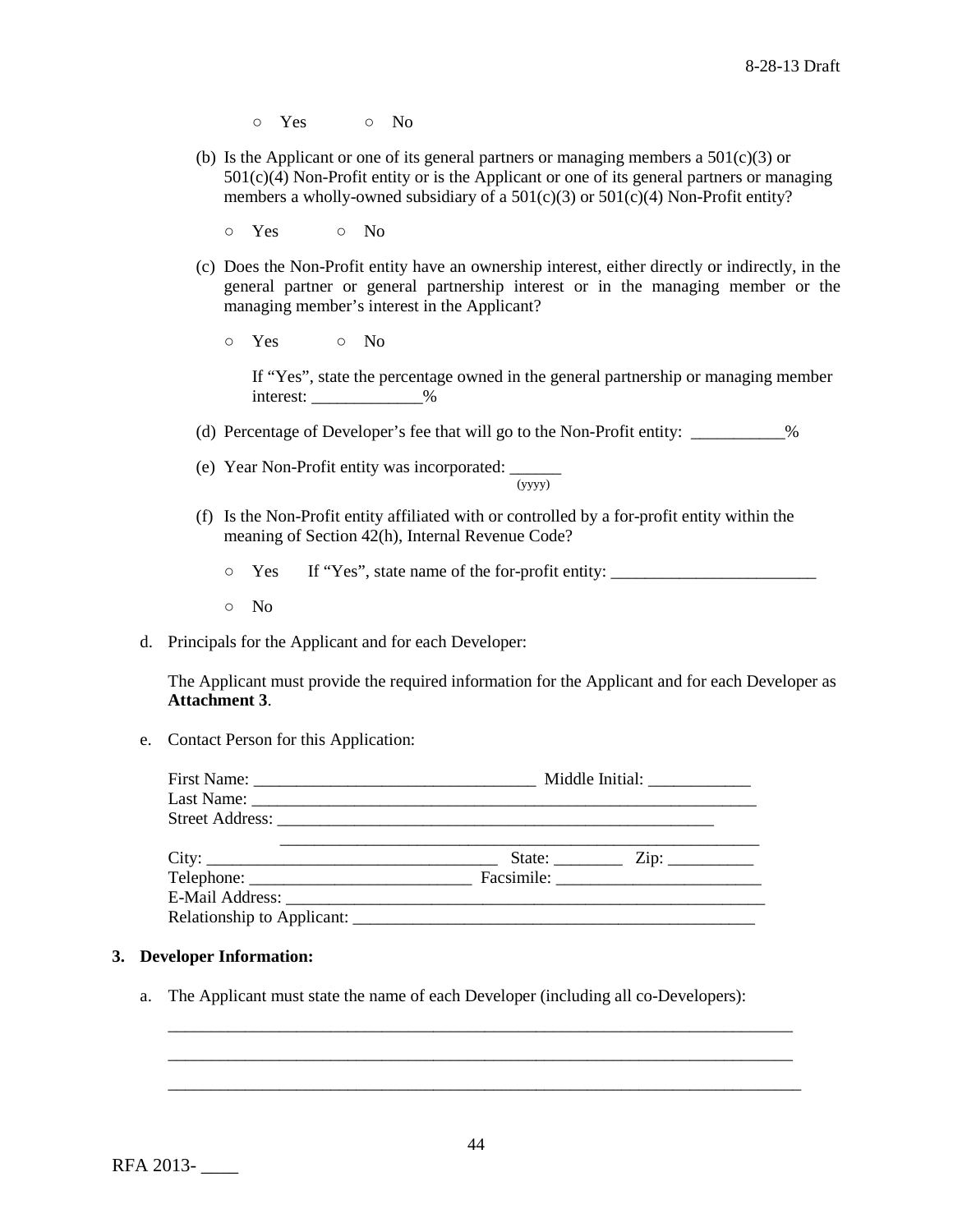- b. For each Developer entity listed in question 3.a. above (that is not a natural person), the Applicant must provide, as **Attachment 4**, the required documentation demonstrating that it is a legally formed entity qualified to do business in the state of Florida as of the Application Deadline.
- c. General Developer Experience:

For each experienced Developer entity, the Applicant must provide, as **Attachment 4**, a prior experience chart for at least one (1) experienced Principal of that entity. The prior experience chart for the Principal must reflect the required information for the three (3) completed affordable rental housing developments, one (1) of which must be a Housing Credit development.

#### **4. General Development Information:**

- a. The Applicant must state the name of the proposed Development:
- b. Location of Development Site:
	- (1) The Applicant must indicate the County: \_\_\_\_\_\_\_\_\_\_\_\_\_\_\_\_\_\_\_\_\_\_\_\_\_\_\_\_\_\_\_\_\_\_\_\_\_\_\_\_
	- (2) Address of Development Site:

The Applicant must state (i) the address number, street name, and name of city and/or (ii) the street name, closest designated intersection, and either name of city or unincorporated area of county:

- c. Development Category / Rental Assistance (RA) Level / Concrete Construction:
	- (1) The Applicant must select one applicable Development Category \_\_\_\_\_\_\_\_\_\_\_\_\_\_\_\_\_\_\_\_ and provide the required information as **Attachment 5**.

\_\_\_\_\_\_\_\_\_\_\_\_\_\_\_\_\_\_\_\_\_\_\_\_\_\_\_\_\_\_\_\_\_\_\_\_\_\_\_\_\_\_\_\_\_\_\_\_\_\_\_\_\_\_\_\_\_\_\_\_\_\_\_\_\_\_\_

\_\_\_\_\_\_\_\_\_\_\_\_\_\_\_\_\_\_\_\_\_\_\_\_\_\_\_\_\_\_\_\_\_\_\_\_\_\_\_\_\_\_\_\_\_\_\_\_\_\_\_\_\_\_\_\_\_\_\_\_\_\_\_\_\_\_

\_\_\_\_\_\_\_\_\_\_\_\_\_\_\_\_\_\_\_\_\_\_\_\_\_\_\_\_\_\_\_\_\_\_\_\_\_\_\_\_\_\_\_\_\_\_\_\_\_\_\_\_\_\_\_\_\_\_\_\_\_\_\_\_\_\_

- (2) If the Applicant selected the Development Category of Rehabilitation or Acquisition and Rehabilitation, the following information must be provided:
	- (a) The Applicant must indicate the estimated qualified basis in Rehabilitation expenses per set aside unit within one 24-month period for the buildings(s) being rehabilitated:  $\mathbb{S}$  .
	- (b) Are any of the existing units currently occupied?
		- o Yes o No
	- (c) Was the existing building(s) to be rehabilitated (i) originally built in 1994 or earlier, (ii) was either originally financed or is it currently financed through one or more of the following HUD or RD programs: sections 202, 236, 514, 515, 516, or either has PBRA or is public housing assisted through ACC, and (iii) the proposed Development did not close on funding from HUD or RD after 1994 where the budget was at least \$10,000 per unit for rehabilitation in any year?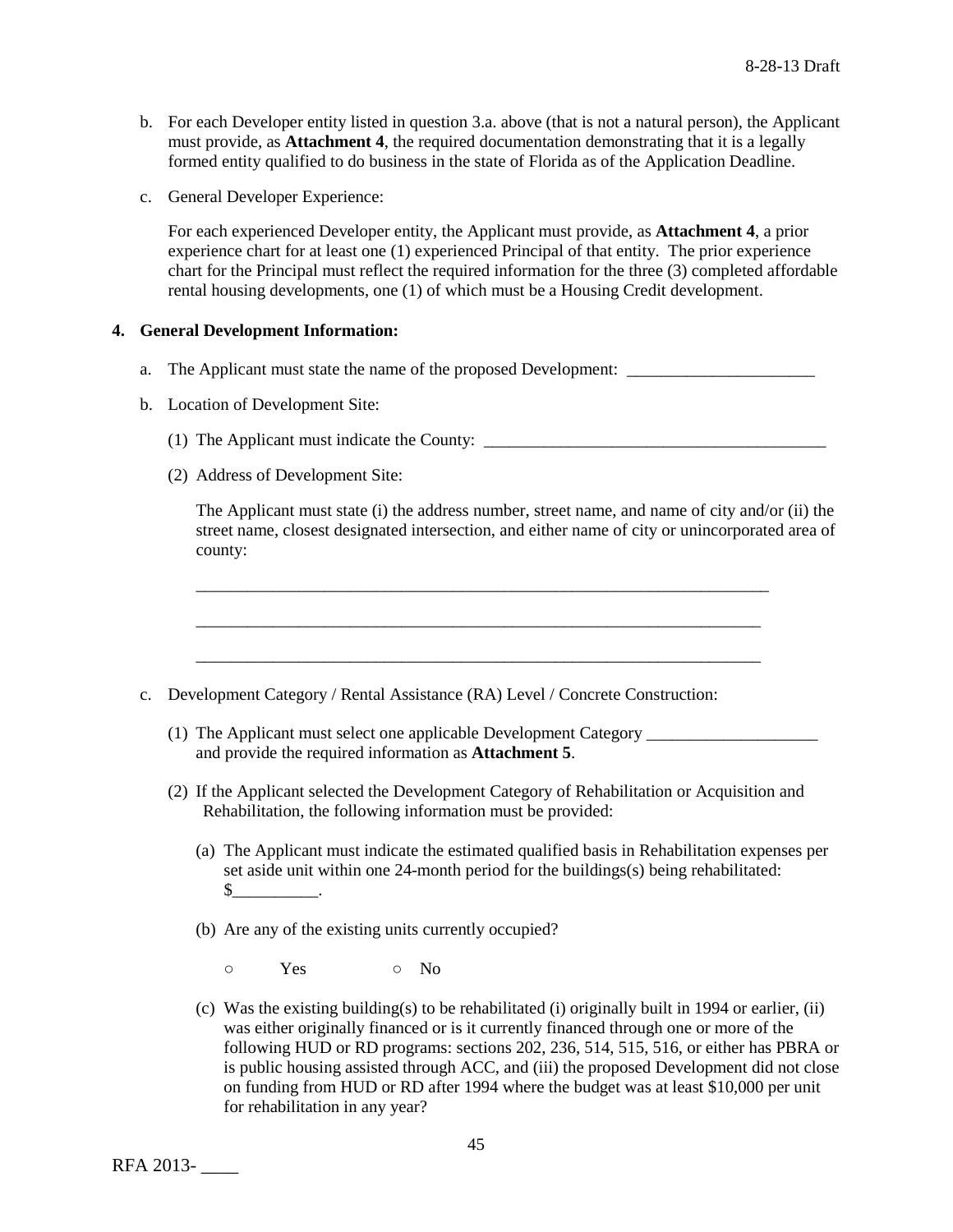- o Yes o No
- (3) Does the proposed Development meet the requirements to be considered to be concrete construction?
	- $\circ$  Yes  $\circ$  No
- d. The Applicant must select one applicable Development Type: \_\_\_\_\_\_\_\_\_\_\_\_\_\_\_\_\_\_\_\_\_\_\_\_\_
- e. Number of Units in Proposed Development:
	- (1) The Applicant must state the total number of units: \_\_\_\_\_\_\_\_\_\_\_\_\_\_\_\_\_\_\_\_\_\_\_\_\_\_\_\_\_\_\_\_
	- (2) The Applicant must select the applicable item below:
		- (a) Proposed Development consists of 100% new construction units
		- (b) Proposed Development consists of 100% rehabilitation units
		- (c) Proposed Development consists of a combination of new construction units and rehabilitation units. State the quantity of each type:
			- new construction units and rehabilitation units
- f. SunRail Station TOD Funding Preference:

Does the proposed Development qualify for the SunRail Station TOD Funding Preference?

○ Yes ○ No

If "Yes", in order to be eligible to be considered for the SunRail Station TOD Funding Preference, the Applicant must provide the Local Government Verification of Qualification as a TOD Development form, as **Attachment 6**, and meet the criteria outlined in Section Four A.4.f. of the RFA.

### **5. Proximity:**

In order to be considered for any points, the Applicant must provide an acceptable Surveyor Certification form as **Attachment 7.** The form must reflect the Development Location Point and Services information for the Bus or Rail Transit Service (if Private Transportation is not selected at question 5.b. below) and Community Services for which the Applicant is seeking points.

a. PHA Proximity Point Boost:

Are all of the units in the proposed Development located on a site(s) with an existing Declaration of Trust between a Public Housing Authority and HUD?

o Yes o No

If "Yes", in order to be eligible for the PHA Proximity Point Boost, the Applicant must provide the required letter as **Attachment 7**, as outlined in Section Four A.5.b.(1) of the RFA.

b. Private Transportation Transit Service: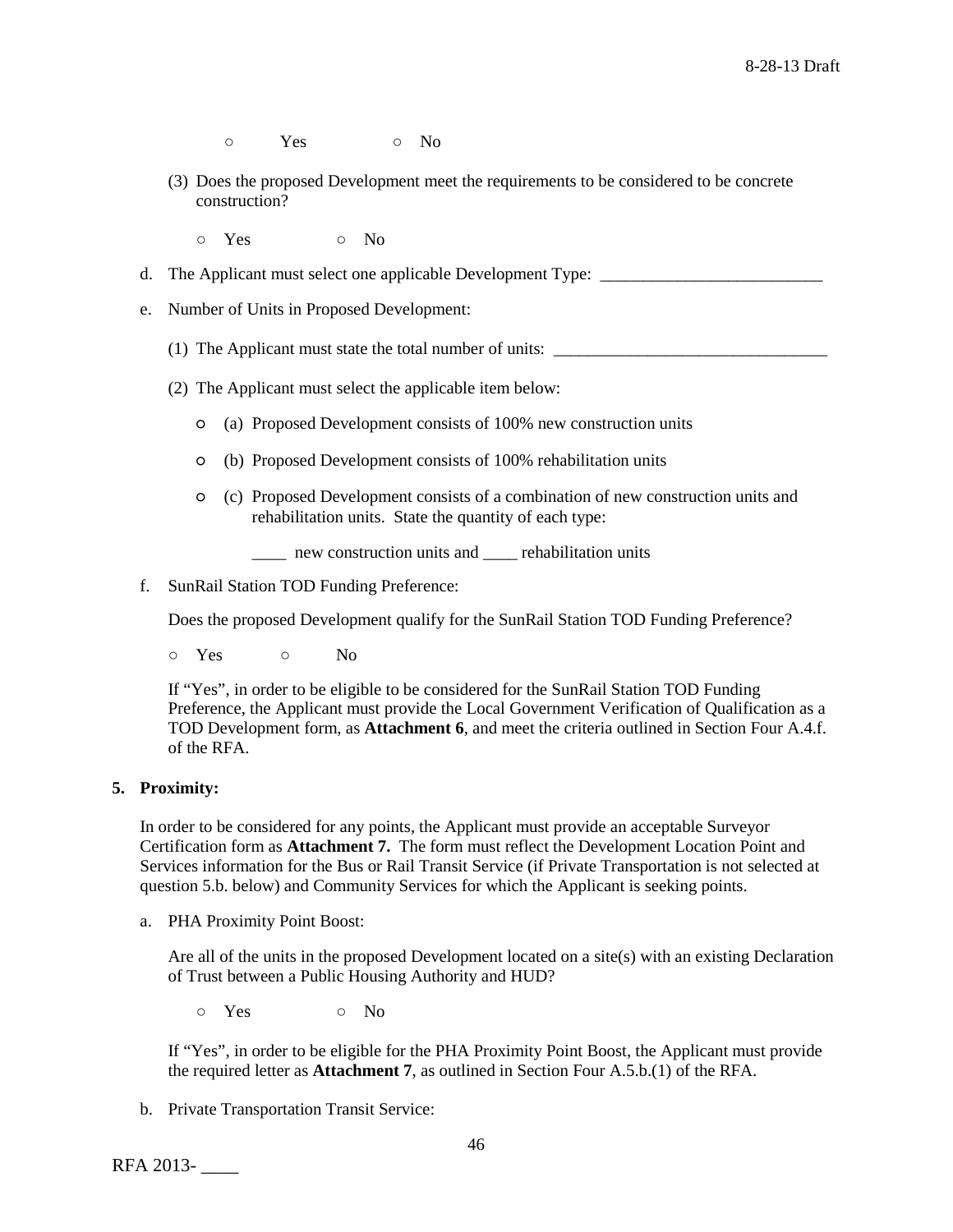If the Applicant selected the Elderly Demographic at question 1 above, does the Applicant commit to provide private transportation, as outlined in Section Four A.5.c.(1)(a), as its Transit Service?

○ Yes ○ No

c. Mandatory Distance Requirement:

For proximity of the proposed Development to the closest Development latitude and longitude coordinates identified on the FHFC Development Proximity List, indicate which of the following applies to this Application. The Applicant must make one selection. Applicants that are eligible to select (1) or (2) below will be eligible for the automatic qualification for the Mandatory Distance Requirement. Applicants not eligible for the automatic qualification for the Mandatory Distance Requirement should select (3) below and follow the instructions outlined in Section Four A.5.d.(2) of the RFA to determine whether the Application meets the Mandatory Distance Requirement.

- $\circ$  (1) The Applicant selected the Rehabilitation or Acquisition and Rehabilitation Development Category at question 4.c.(1) of Exhibit A of the RFA, the proposed Development involves the Rehabilitation of an existing, occupied residential rental property in operation as of the Application Deadline, and the proposed Development meets all of the following criteria: (i) the Applicant demonstrated its commitment to set aside at least 30 percent of the total units for ELI on the Total Set-Aside Breakdown Chart at question 6.b. of Exhibit A, (ii) the proposed Development is classified as RA Level 1 or RA Level 2, (iii) the Percentage of Total Units that will have Rental Assistance is greater than 75 percent, and (iii) the proposed Development consists of a total of 250 units or less, unless further restricted by the Elderly Demographic requirements outlined in Exhibit C of the RFA.
- (2) The Applicant selected the Redevelopment or Acquisition and Redevelopment Development Category at question 4.c.(1) of Exhibit A of the RFA and the proposed Development meets all of the following criteria: (i) the Applicant demonstrated its commitment to set aside at least 30 percent of the total units for ELI on the Total Set-Aside Breakdown Chart at question 6.b. of Exhibit A, (ii) the proposed Development is classified as RA Level 1 or RA Level 2, (iii) the Percentage of Total Units that will have Rental Assistance is greater than 75 percent, and (iii) the proposed Development consists of a total of 250 units or less, unless further restricted by the Elderly Demographic requirements outlined in Exhibit C of the RFA.
- (3) None of the above applies to this Application. If this item is selected by the Applicant, the following question must be answered:

Do the proposed Development and any Development(s) on the List have one or more of the same Financial Beneficiaries and meet at least one of the following criteria: (i) they are contiguous or divided by a street, and/or (ii) they are divided by a prior phase of the proposed Development?

○ Yes ○ No

If "yes", the Applicant must identify the specific Development(s) on the List that it wishes to disregard (as outlined in Section Four A.5.d. of the RFA):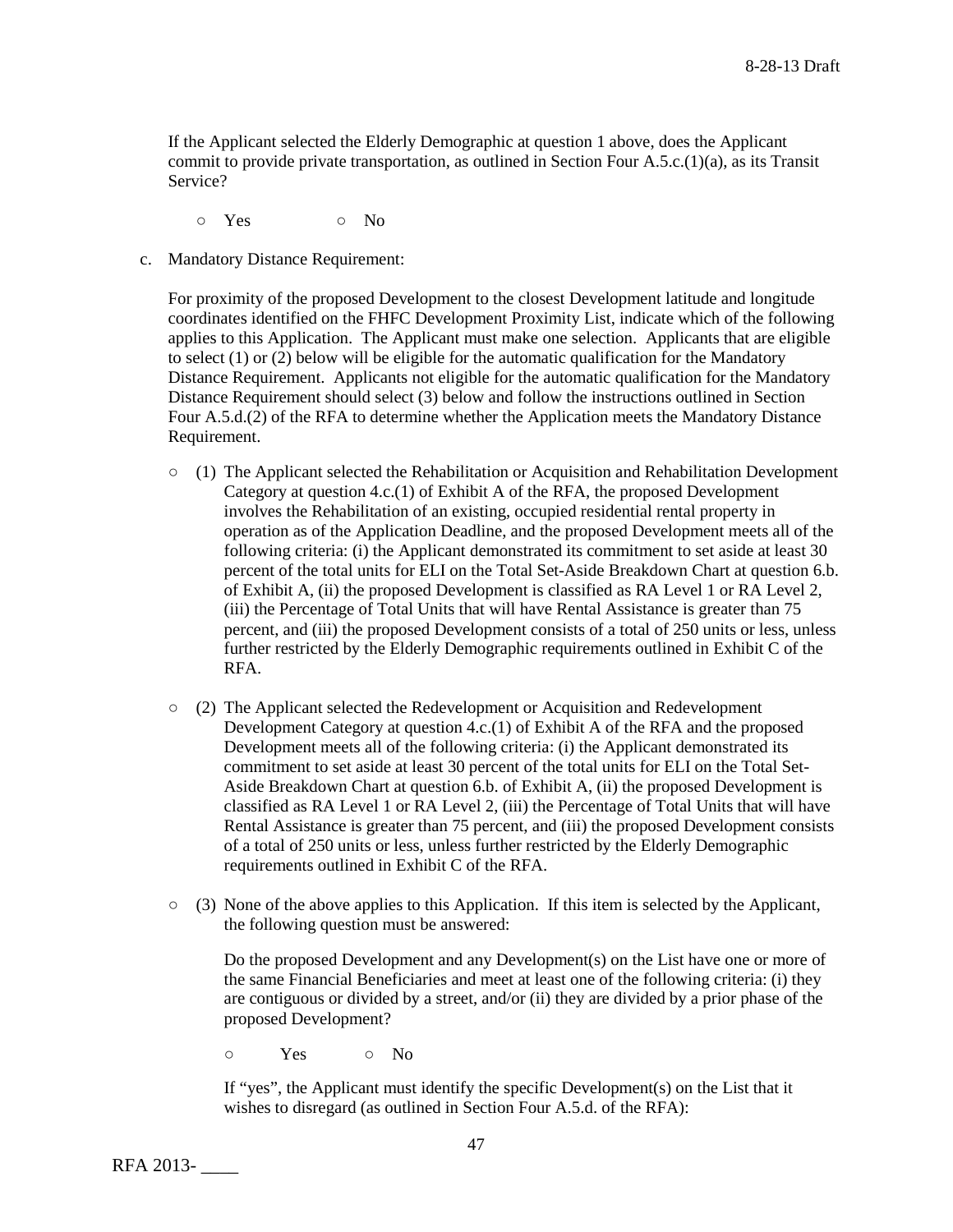Note: RA Levels are described in Section Four A.4.c.(2) of the RFA.

#### **6. Set-Aside Commitments:**

a. Minimum Set-Aside per Section 42 of the IRC:

The Applicant must select one of the following:

- 20% of units at 50% Area Median Income (AMI) or lower
- 40% of units at 60% AMI or lower
- Deep rent skewing option as defined in Section 42 of the IRC, as amended
- b. Total Set-Aside Breakdown Chart:

The Applicant must reflect on the Total Set-Aside Breakdown Chart below all set-aside commitments (required set-asides and additional set-asides, including all required ELI set-asides, as well as the total set-aside percentage) by listing the percentage of residential units, stated in whole numbers, to be set aside at each selected AMI level:

\_\_\_\_\_\_\_\_\_\_\_\_\_\_\_\_\_\_\_\_\_\_\_\_\_\_\_\_\_\_\_\_\_\_\_\_\_\_\_\_\_\_\_\_\_\_\_\_\_\_\_\_\_\_\_\_\_\_\_\_\_\_\_\_\_\_\_\_\_\_ \_\_\_\_\_\_\_\_\_\_\_\_\_\_\_\_\_\_\_\_\_\_\_\_\_\_\_\_\_\_\_\_\_\_\_\_\_\_\_\_\_\_\_\_\_\_\_\_\_\_\_\_\_\_\_\_\_\_\_\_\_\_\_\_\_\_\_\_\_\_ \_\_\_\_\_\_\_\_\_\_\_\_\_\_\_\_\_\_\_\_\_\_\_\_\_\_\_\_\_\_\_\_\_\_\_\_\_\_\_\_\_\_\_\_\_\_\_\_\_\_\_\_\_\_\_\_\_\_\_\_\_\_\_\_\_\_\_\_\_\_

|                        | Total Set-Aside Breakdown Chart |                  |  |  |  |  |
|------------------------|---------------------------------|------------------|--|--|--|--|
|                        | Percentage of Residential       | <b>AMI</b> Level |  |  |  |  |
|                        | Units                           |                  |  |  |  |  |
|                        | $\frac{0}{0}$                   | At or Below 25%  |  |  |  |  |
|                        | $\%$                            | At or Below 28%  |  |  |  |  |
|                        | $\%$                            | At or Below 30%  |  |  |  |  |
|                        | $\%$                            | At or Below 33%  |  |  |  |  |
|                        | $\%$                            | At or Below 35%  |  |  |  |  |
|                        | $\%$                            | At or Below 40%  |  |  |  |  |
|                        | $\%$                            | At or Below 45%  |  |  |  |  |
|                        | $\frac{0}{0}$                   | At or Below 50%  |  |  |  |  |
|                        | $\%$                            | At or Below 60%  |  |  |  |  |
| <b>Total Set-Aside</b> | $\%$                            |                  |  |  |  |  |
| Percentage:            |                                 |                  |  |  |  |  |

#### **7. Site Control:**

The Applicant must demonstrate site control by providing the following documentation as **Attachment 8**, as outlined at Section Four A.7. of the RFA:

- a. A fully executed eligible contract for purchase and sale for the subject property; and/or
- b. A recorded deed or recorded certificate of title; and/or
- c. A copy of the fully executed long-term lease.

#### **8. Local Government Contributions:**

If the Applicant selected the Development Category of New Construction, Redevelopment, or Acquisition and Redevelopment at question 4.c. above (i.e., the Application is not eligible for automatic 5 points), has a Local Government committed to provide a contribution to the proposed Development?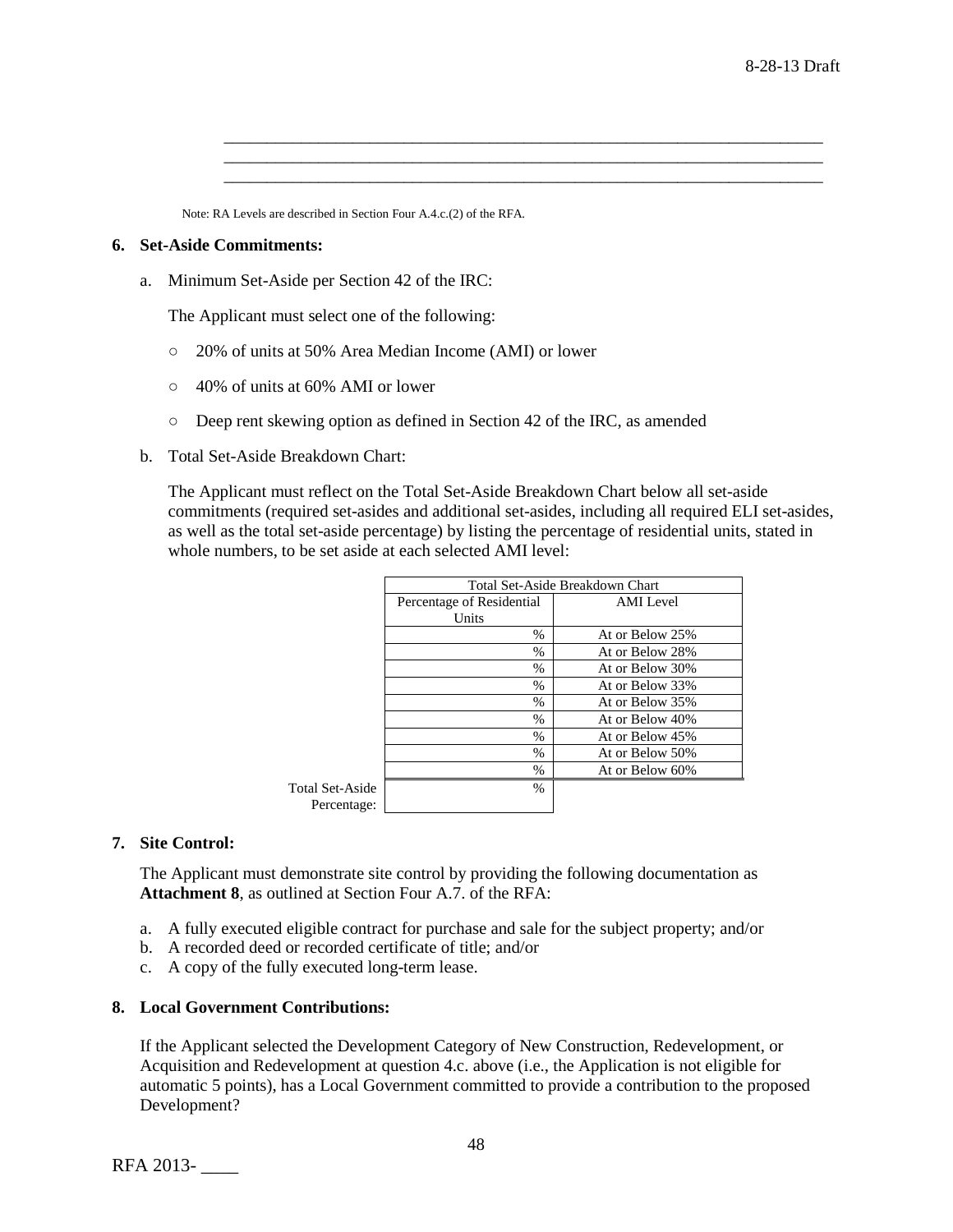○ Yes ○ No

If "Yes", in order to be considered for points for this section of the RFA, the Applicant must provide the following Local Government Verification of Contribution form(s) as **Attachment 9**, as applicable:

- a. Local Government Verification of Contribution Grant Form;
- b. Local Government Verification of Contribution Fee Waiver Form;
- c. Local Government Verification of Contribution Loan Form; and/or
- d. Local Government Verification of Contribution Fee Deferral Form.

### **9. Funding:**

- a. State the Applicant's Housing Credit Request Amount (annual amount): \$
	- (1) Difficult Development Area (DDA) and Qualified Census Tract (QCT):
		- (a) Is the proposed Development located in a DDA, as defined in Section  $42(d)(5)(B)(iii)$ , IRC, as amended?

○ Yes ○ No

If "Yes", indicate which DDA: \_\_\_\_\_\_\_\_\_\_\_\_\_\_\_\_

- (b) If the proposed Development is not located in a DDA (as indicated by the Applicant in question (a) above), is it located in a QCT as defined in Section  $42(d)(5)(B)(ii)$  of the IRC, as amended?
	- Yes No

If "Yes", indicate the QCT Number: \_\_\_\_\_\_\_\_\_\_\_\_\_\_ and provide a copy of a letter from the local planning office or census bureau which verifies that the proposed Development is located in the referenced QCT as **Attachment 10**.

(2) Multi-Phase Development:

If the answer to question  $(1)(a)$  and/or  $(1)(b)$  above is "Yes", indicate which of the following applies (question  $(2)(a)$ ,  $(2)(b)$  or  $(2)(d)$  below):

If the answer to both questions  $(2)(a)$  and  $(2)(b)$  above is "No", indicate which of the following applies (question  $(2)(c)$  or  $(2)(d)$  below):

- (a) The proposed Development is located in a HUD-designated DDA and/or QCT and is a phase of a multiphase Development, as defined in Section Four A.9.a.(1) of the RFA, where no phase was funded in the 2011 Universal Application Cycle.
	- or
- (b) The proposed Development is located in a HUD-designated DDA and/or QCT and is an additional phase of a multi-phase Development where a phase was funded in the 2011 Universal Application Cycle. Provide the required information regarding the previously funded phase(s) as **Attachment 10**.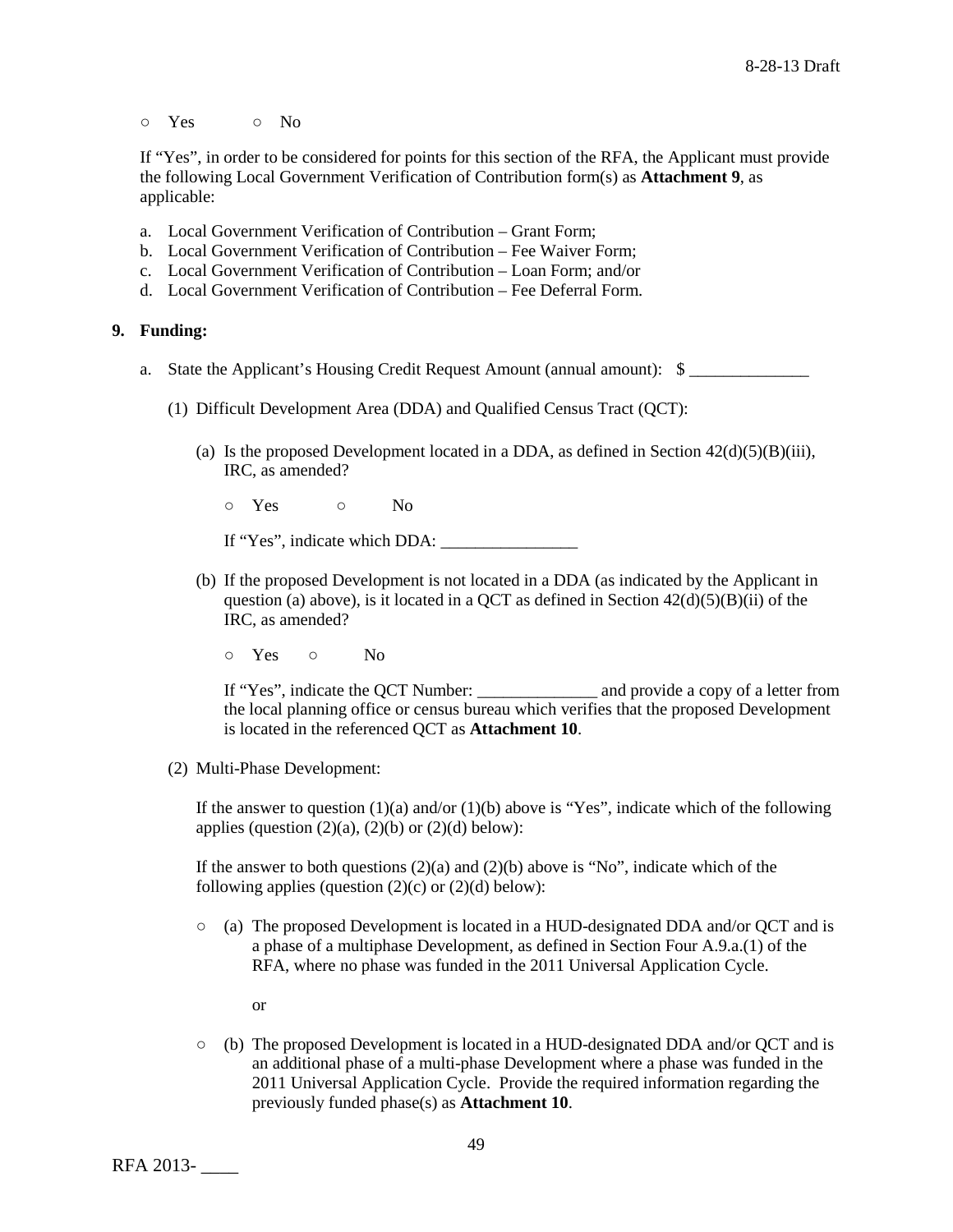or

- (c) The proposed Development is not located in a HUD-designated DDA or QCT, but it is an additional phase of a multi-phase Development where a phase was funded in the 2011 Universal Application Cycle. Provide the required information regarding the previously funded phase(s) as **Attachment 10**.
	- or
- $\circ$  (d) Neither (a), (b), nor (c) above applies to the proposed Development.
- b. Other Funding:
	- (1) If a PLP loan has been awarded for this Development, provide the following information:

| . . |
|-----|
| . . |

(2) If any other Corporation funds will be incorporated as a source of financing for the proposed Development, provide the information in the chart below:

| <b>Corporation Program</b> | <b>Corporation File No.</b> | <b>Amount of Funding</b> |
|----------------------------|-----------------------------|--------------------------|
| <b>SAIL</b>                |                             |                          |
| HOME-Rental                |                             |                          |
| <b>MMRB</b>                |                             |                          |
| <b>FHCI</b>                |                             |                          |

(3) If the proposed Development will be assisted with funding under the United States Department of Agriculture RD 514/516 Program, RD 515 Program, and/or the RD 538 Program, indicate the applicable program(s) below and provide the required documentation as **Attachment 11** to Exhibit A.

| $\Box$ RD 514/516 | $\Box$ RD 515 | $\Box$ RD 538 |
|-------------------|---------------|---------------|
|-------------------|---------------|---------------|

c. Finance Documents:

The Applicant must complete the Development Cost Pro-Forma, the Detail/Explanation Sheet, if applicable, the Construction or Rehab Analysis, and the Permanent Analysis.

d. Non-Corporation Funding Proposals:

The Applicant must attach all funding proposals executed by the lender(s) or other source(s). Insert the documentation for each source as a separate attachment to Exhibit A beginning with **Attachment 12** and continuing with sequentially numbered attachments for each additional funding source.

e. Per Unit Construction Funding Preference:

Does the proposed Development qualify for the Per Unit Construction Funding Preference, as outlined at Section Four A.9.e. of the RFA?

○ Yes ○ No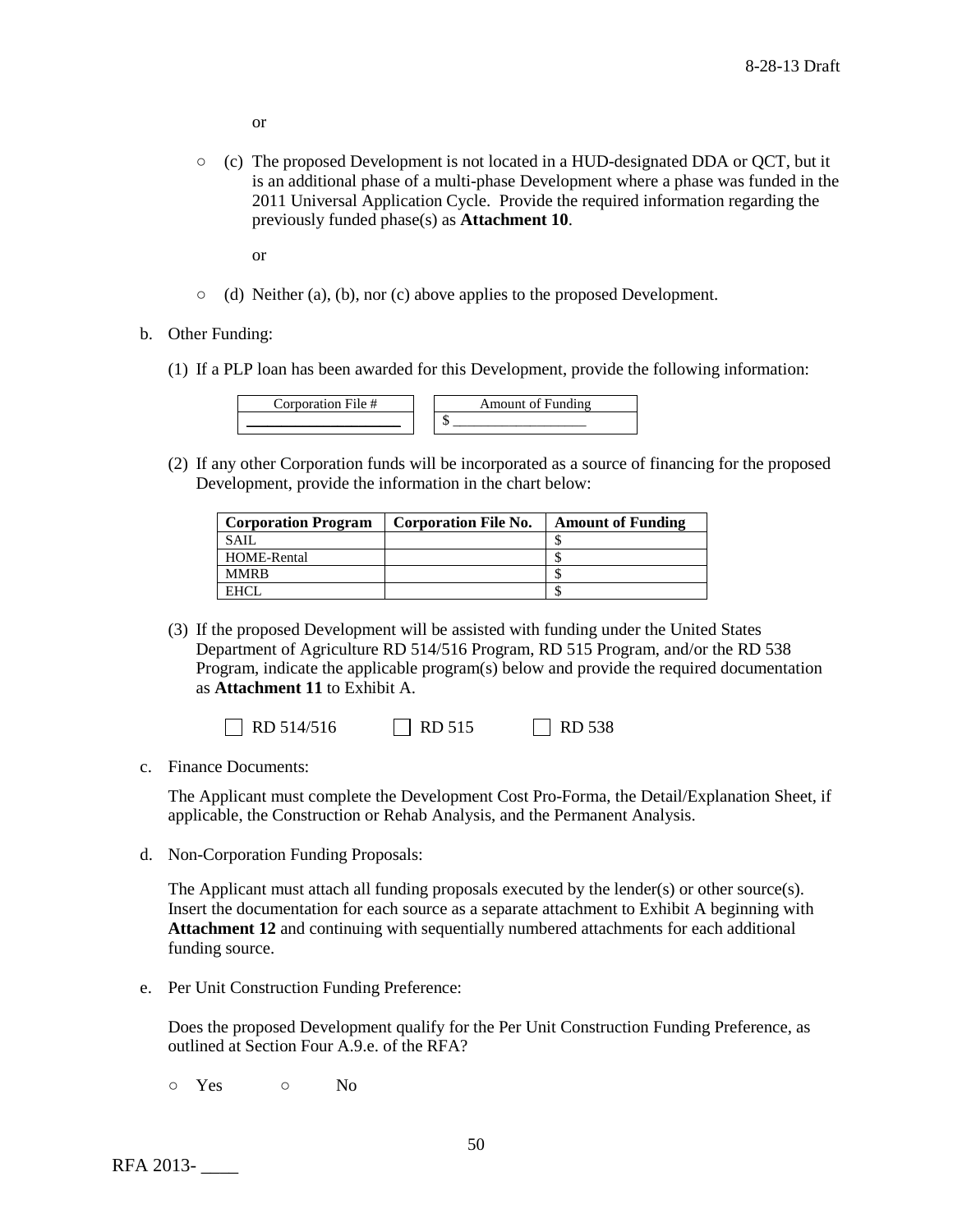### **10. Applicant Certification and Acknowledgement:**

- a. The Applicant certifies that the proposed Development can be completed and operating within the development schedule and budget submitted to the Corporation.
- b. The Applicant acknowledges and certifies that the following information will be provided by the due date outlined below, or as otherwise outlined in the invitation to enter credit underwriting. Failure to provide the required information by the stated deadline shall result in the withdrawal of the invitation to enter credit underwriting.
	- (1) Within 7 Calendar Days of the date of the invitation to enter credit underwriting:
		- (a) Identity of the remaining members of the Development Team (i.e., inexperienced co-Developer(s), Management Company, General Contractor, Architect, Attorney, Accountant and, if applicable, Service Provider), as outlined in Item 12 of Exhibit C of the RFA. The team members so identified, and any future replacement thereof, must be acceptable to the Corporation and the Credit Underwriter;
		- (b) Name and address of the chief elected official of the local jurisdiction where the proposed Development is located;
		- (c) The unit mix for the proposed Development (number of bedrooms per unit, number of baths per unit, and number of units per bedroom type);
		- (d) The number of buildings with dwelling units; and
		- (e) Notification of the Applicant's eligibility for acquisition credits per Section 42 of the IRC, if applicable.
	- (2) Within 21 Calendar Days of the date of the invitation to enter credit underwriting:
		- (a) Certification of the status of site plan approval as of Application Deadline and certification that as of Application Deadline the site is appropriately zoned for the proposed Development, as outlined in Item 13 of Exhibit C of the RFA;
		- (b) Certification confirming the availability of the following for the entire Development site, including confirmation that these items were in place as of the Application Deadline: electricity, water, sewer service, and roads for the proposed Development, as outlined in Item 13 of Exhibit C of the RFA;
		- (c) Certification from a licensed environmental provider confirming that a Phase I environmental site assessment has been performed for the entire Development site, and, if applicable, a Phase II environmental site assessment has been performed, as outlined in Item 13 of Exhibit C of the RFA;
		- (d) Selection of any construction features and amenities, as required in Item 4 of Exhibit C of the RFA;
		- (e) Selection of resident programs, as required in Item 5 of Exhibit C of the RFA;
		- (f) Confirmation that the proposed equity amount to be paid prior to or simultaneous with the closing of construction financing is at least 15 percent of the total proposed equity to be provided (the 15 percent criteria), subject to the following: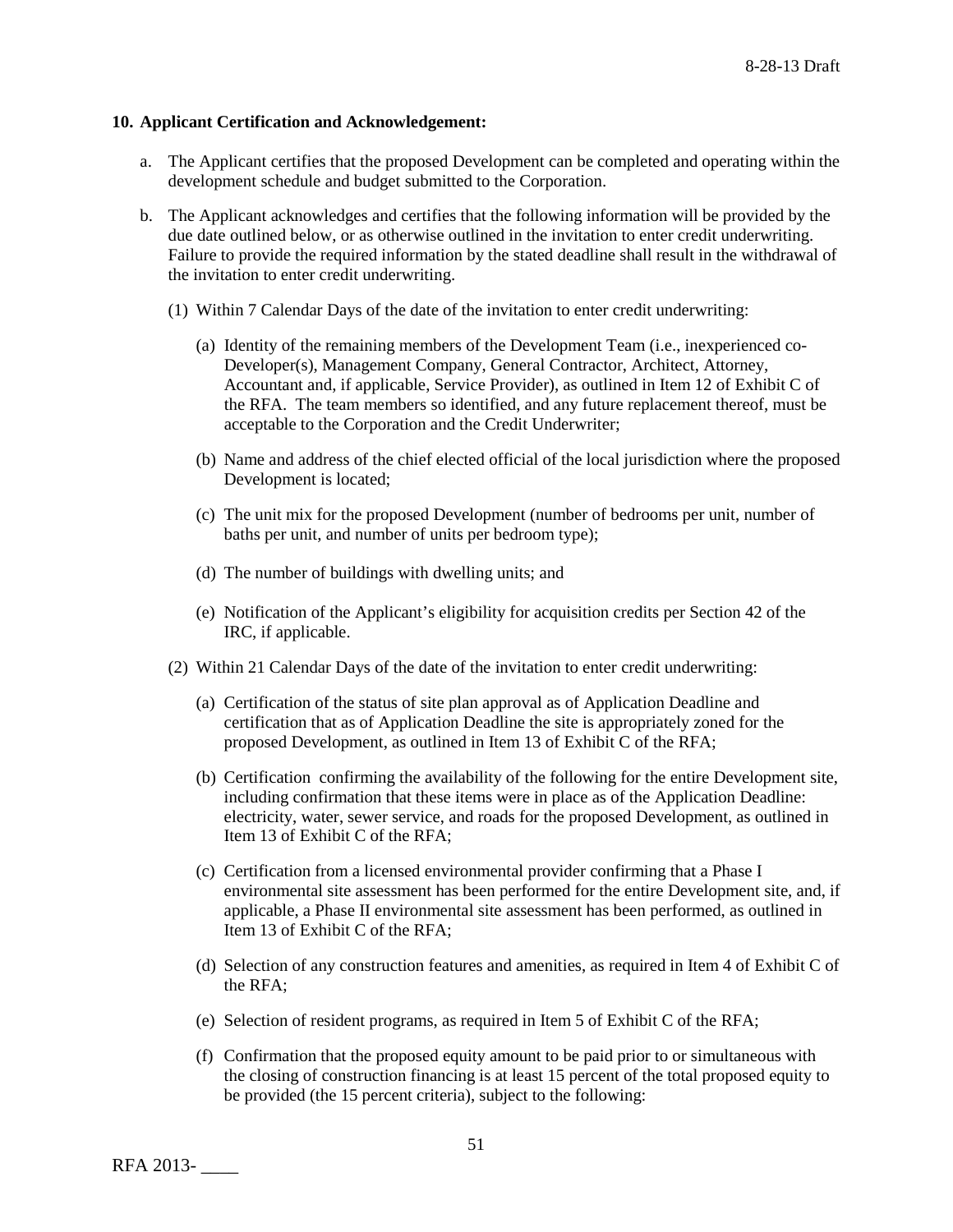- (i) If syndicating/selling the Housing Credits, there are two exceptions to the preceding sentence. First, if there is a bridge loan proposal within the equity proposal that provides for bridge loan proceeds that equal at least 15 percent of the amount of total proposed equity to be provided to be made available prior to or simultaneous with closing of construction financing, the 15 percent criteria will be met. Second, if there is a separate bridge loan proposal from either the equity provider, any entity that is controlled directly or indirectly by the equity provider, or a subsidiary of the equity provider's parent holding company, and the proposal explicitly proposes an amount to be made available prior to or simultaneous with the closing of construction financing that equals at least 15 percent of the total proposed equity to be paid stated in the equity proposal, the 15 percent criteria is met. Bridge loan proposals that are not within the equity proposal, though, must meet the criteria previously stated for debt financing with the exception that evidence of ability to fund does not have to be provided. The Applicant may include the proposed amount of the bridge loan as equity proceeds on the Construction or Rehabilitation Analysis and on the Permanent Analysis (Note: this 15 percent criteria must be reflected in the limited partnership agreement or limited liability company operating agreement); or
- (ii) If not syndicating/selling the Housing Credits, proceeds from a bridge loan will not count toward meeting the 15 percent criteria;
- (g) For any Applicant that applied as a Non-Profit but was not considered to be a Non-Profit for purposes of the Non-Profit funding goal, the Applicant may submit any required materials to document its Non-Profit status in order to be eligible to qualify for the Non-Profit Administrative fee outlined in Item 11 of Exhibit C of the RFA;
- (h) Confirmation that all features and amenities committed to and proposed by the Applicant shall be located on the Development site;
- (i) Confirmation that, if the proposed Development meets the definition of Scattered Sites, all Scattered Sites requirements that were not required to be met in the Application will be met, including that all features and amenities committed to and proposed by the Applicant that are not unit-specific shall be located on each of the Scattered Sites, or no more than 1/16 mile from the Scattered Site with the most units, or a combination of both; and
- (j) Notification of the percentage of ownership of the Principals of the Applicant.
- c. By submitting the Application, the Applicant acknowledges and certifies that:
	- (1) The proposed Development will meet all state building codes, including the 2012 Florida Accessibility Code for Building Construction, adopted pursuant to Section 553.503, F.S., the Fair Housing Act as implemented by 24 CFR Part 100, Section 504 of the Rehabilitation Act of 1973 pursuant to Rule Chapter 67-48, F.A.C., and the Americans with Disabilities Act of 1990 as implemented by 28 CFR Part 35, incorporating the most recent amendments, regulations and rules;
	- (2) If the Elderly (ALF or non-ALF) Demographic Commitment is selected, the proposed Development must meet all of the requirements for the applicable demographic commitment as outlined in Items 1, 4, and 5 of Exhibit C of the RFA;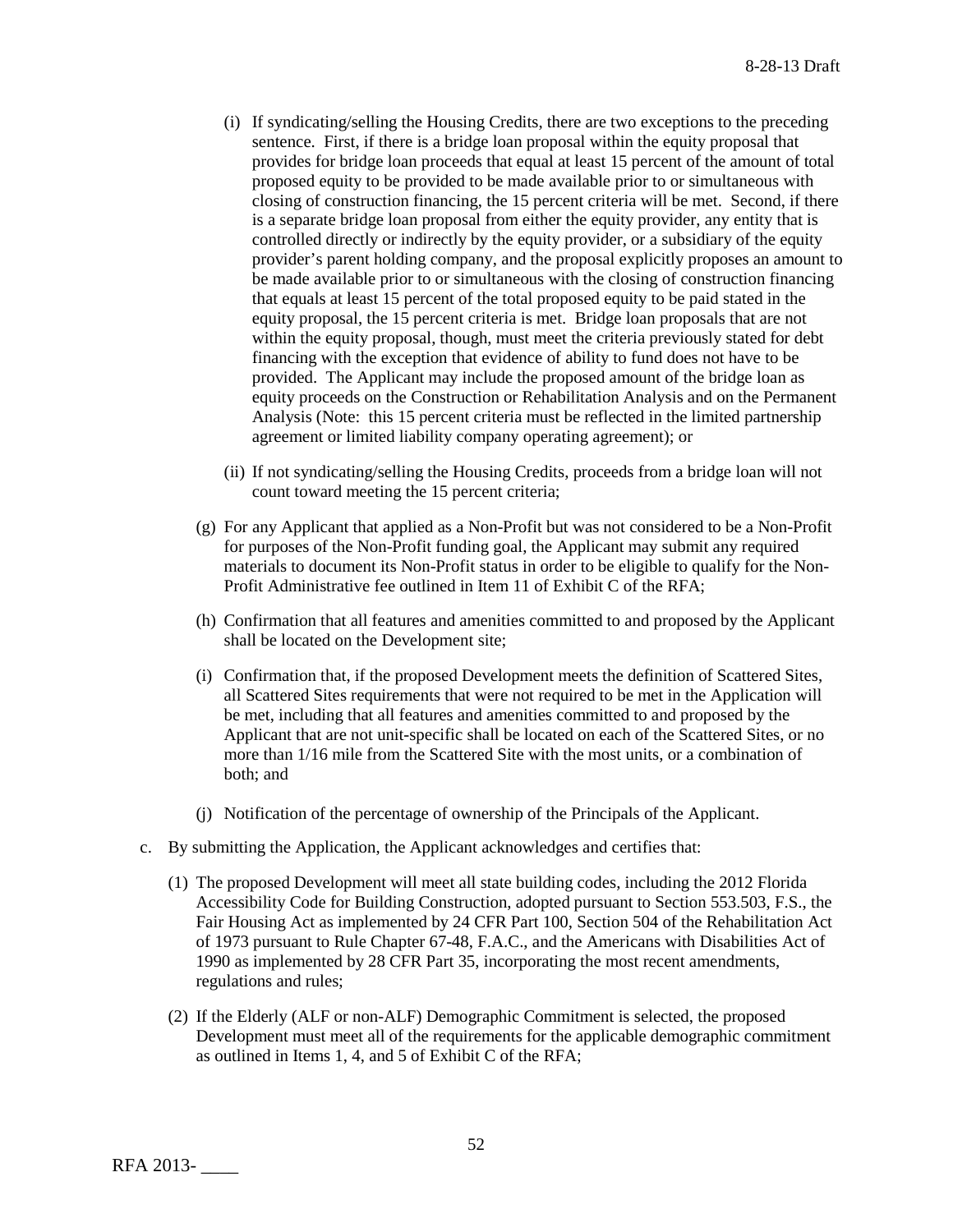- (3) The name of the Applicant entity stated in the Application may be changed only by written request of an Applicant to Corporation staff and approval of the Board after the Carryover Allocation Agreement is in effect. In addition, the Applicant entity shall be the recipient of the Housing Credits and may not change until after the Carryover Allocation Agreement is in effect, as further outlined in Item 2 of Exhibit C of the RFA;
- (4) If the Applicant applies as a Non-Profit entity it must remain a Non-Profit entity and the Non-Profit entity must (i) receive at least 25 percent of the Developer's fee; and (ii) understand that it is the Non-Profit entity's responsibility to contractually ensure that it substantially and materially participates in the management and operation of the Development throughout the Compliance Period;
- (5) The success of an Applicant in being selected for funding is not an indication that the Applicant will receive a positive recommendation from the Credit Underwriter or that the Development Team's experience, past performance or financial capacity is satisfactory. The past performance record, financial capacity, and any and all other matters relating to the Development Team, which consists of Developer, Management Company, General Contractor, Architect, Attorney, Accountant, and Service Provider (if the proposed Development is an Elderly Assisted Living Facility), will be reviewed during credit underwriting. The Credit Underwriter may require additional information from any member of the Development Team including, without limitation, documentation on other past projects and financials. Development Teams with an unsatisfactory past performance record, inadequate financial capacity or any other unsatisfactory matters relating to their suitability may result in a negative recommendation from the Credit Underwriter;
- (6) The Principals of each Developer identified in the Application, including all co-Developers, may be changed only by written request of an Applicant to Corporation staff and approval of the Board after the Applicant has been invited to enter credit underwriting. In addition, any allowable replacement of an experienced Principal of a Developer entity must meet the experience requirements that were met by the original Principal;
- (7) During credit underwriting, all funded Applications will be held to the number of RA units stated in the applicable letter provided by the Applicant as Attachment 5 to Exhibit A. This requirement will apply throughout the entire Compliance Period, subject to Congressional appropriation and continuation of the rental assistance program;
- (8) The total number of units stated in the Application may be increased after the Applicant has been invited to enter credit underwriting, subject to written request of an Applicant to Corporation staff and approval of the Corporation;
- (9) The invitation to enter credit underwriting will be rescinded if it is determined that the proposed Development was placed in service prior to the year in which it received its allocation;
- (10) The proposed Development will include all required construction features and amenities applicable to the Demographic selected, as outlined in Item 4 of Exhibit C of the RFA. The quality of the features and amenities committed to by the Applicant are subject to approval of the Board of Directors;
- (11) The proposed Development will include all required resident programs applicable to the Demographic selected, as outlined in Item 5 of Exhibit C of the RFA. The quality of the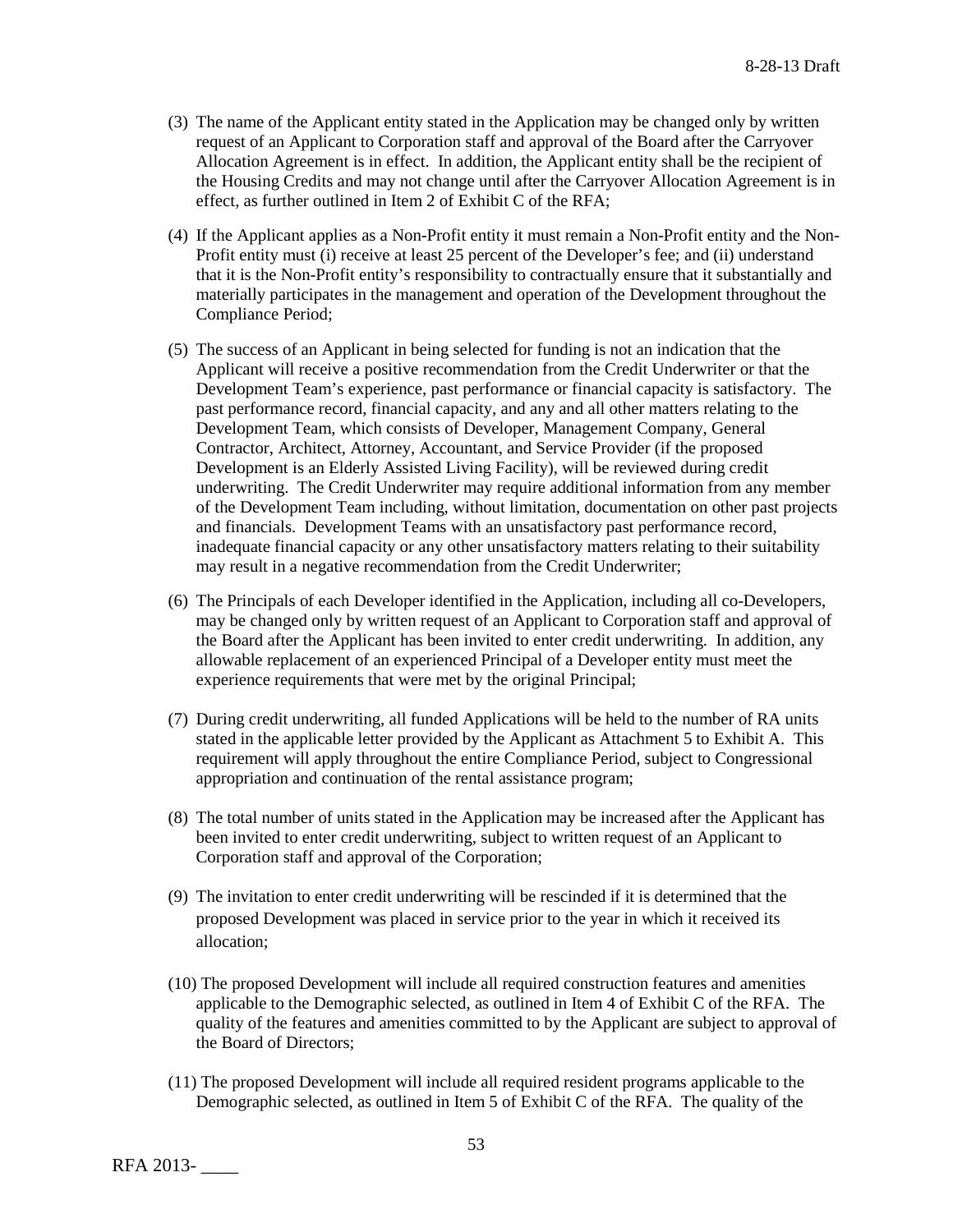resident programs committed to by the Applicant are subject to approval of the Board of Directors;

- (12) The proposed Development will include the required set-aside units (for ELI Households and Total Set-Aside Percentage). The Total Set-Aside Percentage stated in the Application may be increased after the Applicant has been invited to enter credit underwriting, subject to written request of an Applicant to Corporation staff and approval of the Corporation. Commitments to set aside residential units made by those Applicants that receive funding will become the minimum set-aside requirements for any other Corporation funds that the Applicant may receive in the future for the same Development;
- (13) The Applicant irrevocably commits to set aside units in the proposed Development for a total of 50 years. Note: in submitting its Application, the Applicant knowingly, voluntarily and irrevocably commits to waive, and does hereby waive, for the duration of the 50-year set aside period the option to convert to market, including any option or right to submit a request for a qualified contract, after year fourteen (14), and any other option, right or process available to the Applicant to terminate (or that would result in the termination of) the 50-year set aside period at any time prior to the expiration of its full term;
- (14) The Applicant's commitments will be included in the Extended Use Agreement and must be maintained in order for the Development to remain in compliance, unless the Board approves a change;
- (15) The applicable fees outlined in Item 11 of Exhibit C of the RFA will be due as outlined in this RFA, Rule Chapter 67-48, F.A.C., and/or as otherwise prescribed by the Corporation and/or the Credit Underwriter; and
- (16) The Applicant agrees and acknowledges that the Application will be subject to the Total Development Cost Per Unit Limitation during the scoring, credit underwriting, and final allocation process, as outlined in Item 8 of Exhibit C of the RFA.
- d. The Applicant acknowledges that any funding preliminarily secured by the Applicant is expressly conditioned upon any independent review, analysis and verification of all information contained in this Application that may be conducted by the Corporation, the successful completion of credit underwriting, and all necessary approvals by the Board of Directors, Corporation or other legal counsel, the Credit Underwriter, and Corporation Staff.
- e. If preliminary funding is approved, the Applicant will promptly furnish such other supporting information, documents, and fees as may be requested or required. The Applicant understands and agrees that the Corporation is not responsible for actions taken by the undersigned in reliance on a preliminary commitment by the Corporation. The Applicant commits that no qualified residents will be refused occupancy because they have Section 8 vouchers or certificates. The Applicant further commits to actively seek tenants from public housing waiting lists and tenants who are participating in and/or have successfully completed the training provided by welfare to work or self-sufficiency type programs.
- f. By Certificate of Occupancy, the Applicant commits to participate in the statewide housing locator system, as required by the Corporation.
- g. The Applicant and all Financial Beneficiaries have read all applicable Corporation rules governing this RFA and have read the instructions for completing this RFA and will abide by the applicable Florida Statutes and the credit underwriting and program provisions outlined in Rule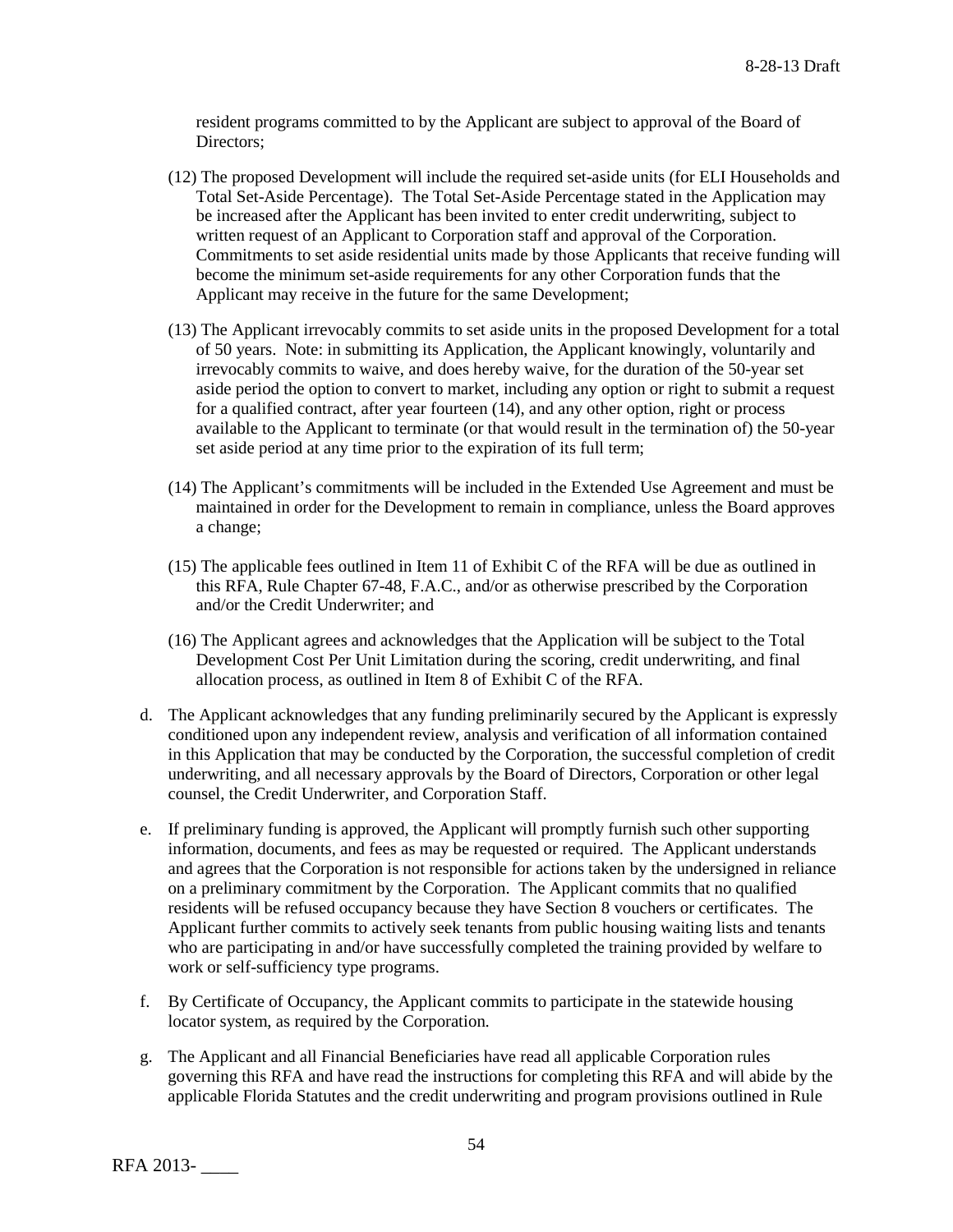Chapter 67-48, F.A.C. The Applicant and all Financial Beneficiaries have read, understand and will comply with Section 42 of the Internal Revenue Code, as amended, and all related federal regulations.

- h. In eliciting information from third parties required by and/or included in this Application, the Applicant has provided such parties information that accurately describes the Development as proposed in this Application. The Applicant has reviewed the third party information included in this Application and/or provided during the credit underwriting process and the information provided by any such party is based upon, and accurate with respect to, the Development as proposed in this Application.
- i. The undersigned understands and agrees that in the event that the Applicant is invited into credit underwriting, the Applicant must submit IRS Forms 8821 for all Financial Beneficiaries in order to obtain a recommendation for a Housing Credit Allocation.
- j. The undersigned is authorized to bind all Financial Beneficiaries to this certification and warranty of truthfulness and completeness of the Application.

Under the penalties of perjury, I declare and certify that I have read the foregoing and that the information is true, correct and complete.

\_\_\_\_\_\_\_\_\_\_\_\_\_\_\_\_\_\_\_\_\_\_\_\_\_\_\_\_\_\_\_\_\_\_\_\_\_ \_\_\_\_\_\_\_\_\_\_\_\_\_\_\_\_\_\_\_\_\_\_\_\_\_\_\_\_\_\_\_\_\_\_\_\_\_

Signature of Applicant Name (typed or printed)

\_\_\_\_\_\_\_\_\_\_\_\_\_\_\_\_\_\_\_\_\_\_\_\_\_\_\_\_\_\_\_\_\_\_\_\_ Title (typed or printed)

\*\*\*\*\*\*\*\*\*\*\*\*\*\*\*\*\*\*

# **Addenda**

The Applicant may use the space below to provide any additional information or explanatory addendum for items in the Application. Please specify the particular Item to which the additional information or explanatory addendum applies.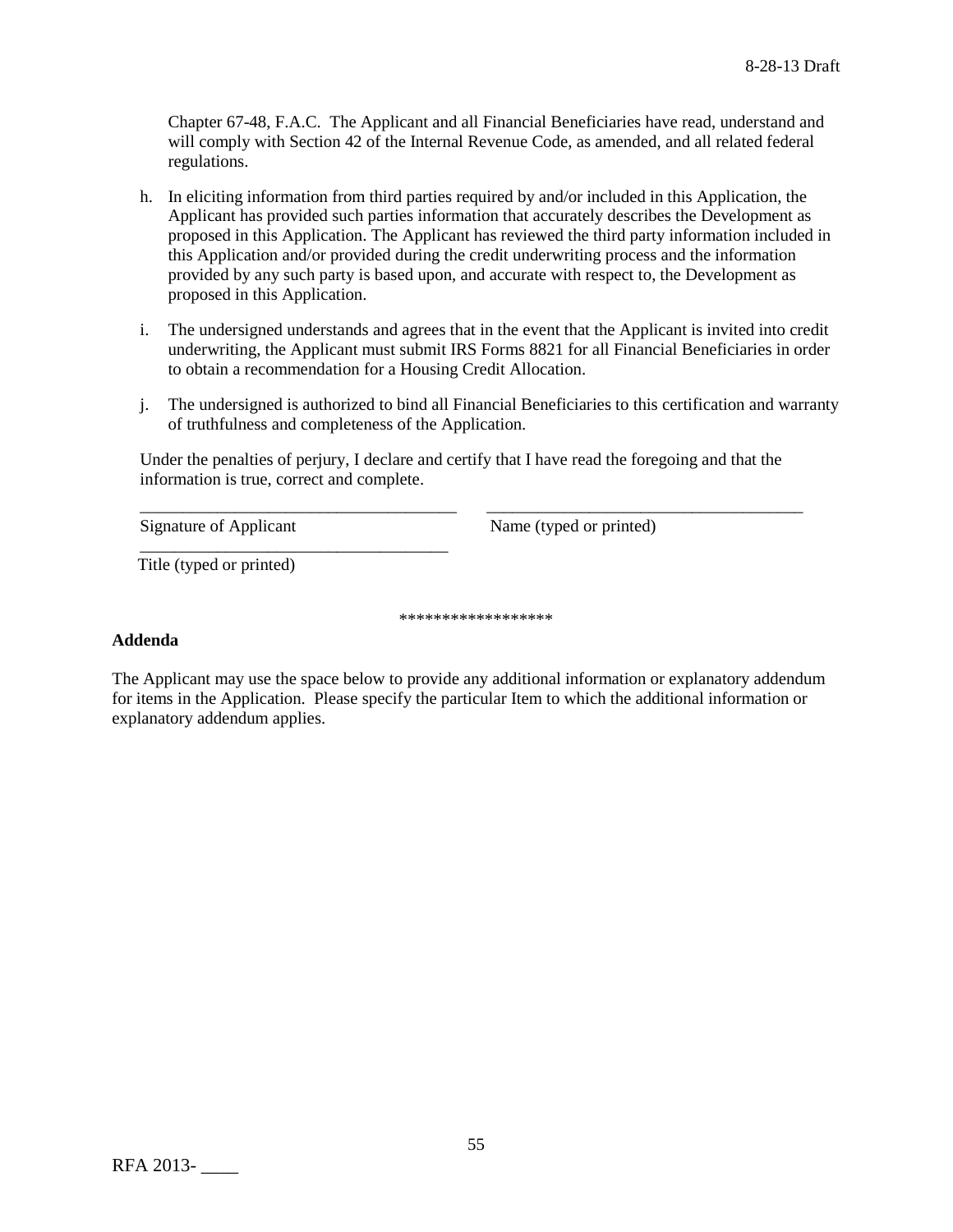# **Exhibit B to RFA 2013-\_\_\_\_ - Affordable Housing Developments located in Medium and Small Counties**

- 1. To be considered for any points for Proximity to Services and Proximity to Developments on the FHFC Proximity List, as outlined in Section Four A.5. of the RFA, the Applicant must provide the following Surveyor Certification form.
- 2. For Applications that are not eligible for automatic points, in order to be considered for points for Local Government Contributions, as outlined in Section Four A.8. of the RFA, the Applicant must provide one or more of the following Local Government Verification of Contribution forms.
- 3. One of the criteria to qualify for the SunRail Station TOD Funding Preference, as outlined in Section Four A.4.f. of the RFA, is that the Applicant must provide the following Local Government Verification of Qualification as a TOD Development form.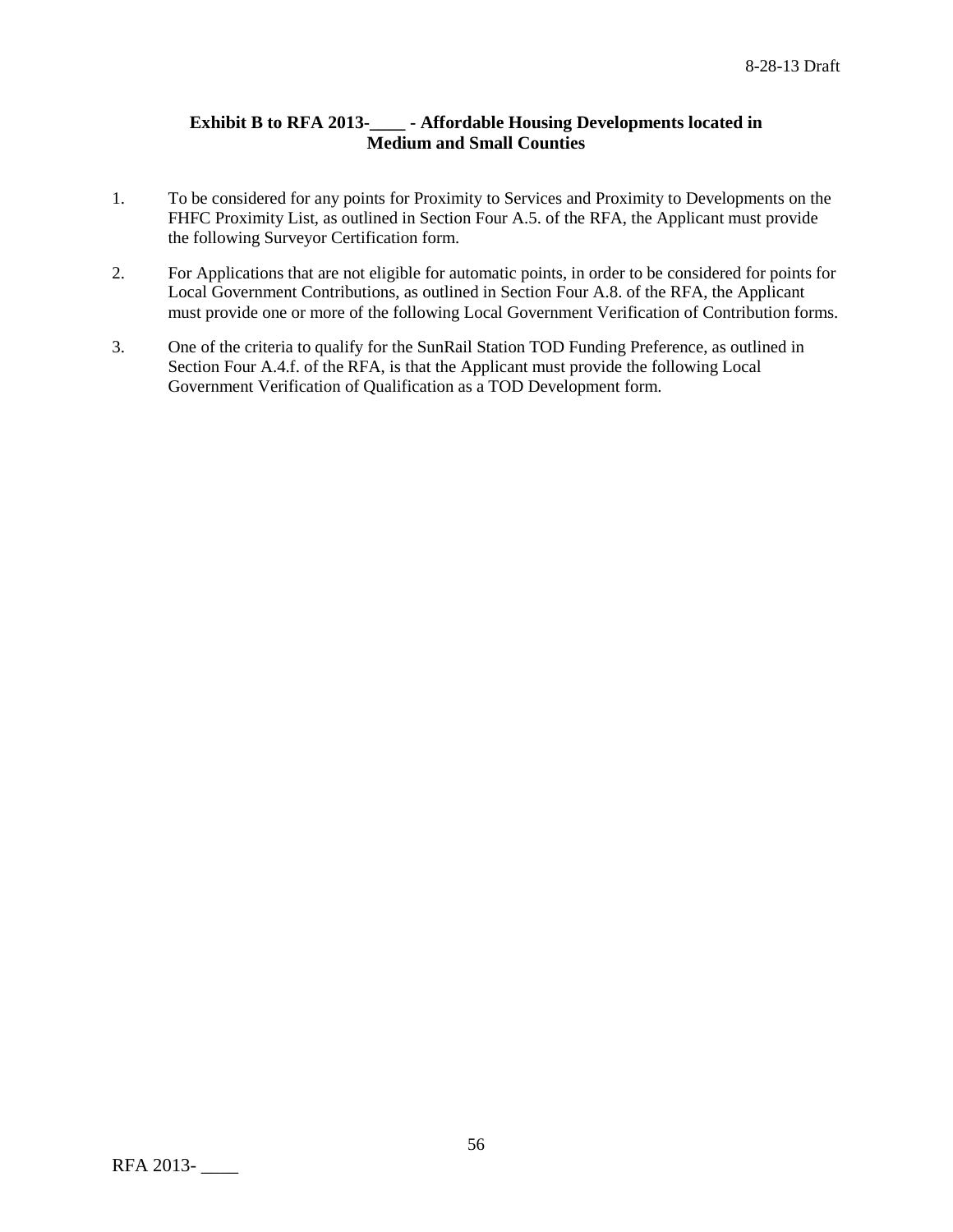#### **2013 SURVEYOR CERTIFICATION FORM**

| Name of Development:  |  |  |
|-----------------------|--|--|
|                       |  |  |
| Development Location: |  |  |

(At a minimum, provide the address number, street name and city, and/or provide the street name, closest designated intersection and either the city (if located within a city) or county (if located in the unincorporated area of the county). If the Development consists of Scattered Sites, the Development Location stated above must reflect the Scattered Site<sup>1</sup> where the Development Location Point is located.)

The undersigned Florida licensed surveyor confirms that the method used to determine the following latitude and longitude coordinates conforms to Rule 5J-17, F.A.C., formerly 61G17-6, F.A.C.:

#### *\*All calculations shall be based on "WGS 84" and be grid distances. The horizontal positions shall be collected to meet submeter accuracy (no autonomous hand-held GPS units shall be used).*

| <b>State the Development</b>        | N       |         | Seconds             | W       |         | Seconds             |
|-------------------------------------|---------|---------|---------------------|---------|---------|---------------------|
| <b>Location Point.</b> <sup>2</sup> | Degrees | Minutes | (truncated after 1) | Degrees | Minutes | (truncated after 1) |
|                                     |         |         | decimal place)      |         |         | decimal place)      |
|                                     |         |         |                     |         |         |                     |

To be eligible for proximity points, Degrees and Minutes must be stated as whole numbers and Seconds must be truncated after 1 decimal place.

|                                                                                                                                                                                                                          |              |                                                                | Latitude               |                                                                                                                                                                                                                                |                | Longitude                                    |
|--------------------------------------------------------------------------------------------------------------------------------------------------------------------------------------------------------------------------|--------------|----------------------------------------------------------------|------------------------|--------------------------------------------------------------------------------------------------------------------------------------------------------------------------------------------------------------------------------|----------------|----------------------------------------------|
| <b>Public Bus Stop</b>                                                                                                                                                                                                   | N<br>Degrees | Seconds (truncated<br><b>Minutes</b><br>after 1 decimal place) |                        | W<br>Degrees                                                                                                                                                                                                                   | <b>Minutes</b> | Seconds (truncated<br>after 1 decimal place) |
| <b>Public Bus</b>                                                                                                                                                                                                        | $N \sim$     |                                                                | Seconds (truncated     | W                                                                                                                                                                                                                              |                | Seconds (truncated                           |
| <b>Transfer Stop</b>                                                                                                                                                                                                     | Degrees      | <b>Minutes</b>                                                 | after 1 decimal place) | Degrees                                                                                                                                                                                                                        | Minutes        | after 1 decimal place)                       |
| <b>Public Bus</b>                                                                                                                                                                                                        | $N \sim$     |                                                                | Seconds (truncated     | W                                                                                                                                                                                                                              |                | Seconds (truncated                           |
| <b>Rapid Transit</b>                                                                                                                                                                                                     | Degrees      | <b>Minutes</b>                                                 | after 1 decimal place) | Degrees                                                                                                                                                                                                                        | Minutes        | after 1 decimal place)                       |
| <b>Stop</b>                                                                                                                                                                                                              |              |                                                                |                        |                                                                                                                                                                                                                                |                |                                              |
| <b>SunRail Station,</b>                                                                                                                                                                                                  | N            |                                                                | Seconds (truncated     | W and the set of the set of the set of the set of the set of the set of the set of the set of the set of the set of the set of the set of the set of the set of the set of the set of the set of the set of the set of the set |                | Seconds (truncated                           |
| <b>MetroRail</b>                                                                                                                                                                                                         | Degrees      | <b>Minutes</b>                                                 | after 1 decimal place) | Degrees                                                                                                                                                                                                                        | Minutes        | after 1 decimal place)                       |
| Station, or                                                                                                                                                                                                              |              |                                                                |                        |                                                                                                                                                                                                                                |                |                                              |
| <b>TriRail Station</b>                                                                                                                                                                                                   |              |                                                                |                        |                                                                                                                                                                                                                                |                |                                              |
| Using the method described above <sup>*</sup> , the distance (rounded up to the nearest hundredth of a mile) between<br>the coordinates of the Development Location Point and the coordinates of the Transit Service is: |              |                                                                |                        |                                                                                                                                                                                                                                |                | Miles                                        |

**Transit Service** – State the latitude and longitude coordinates for one (1) Transit Service on the chart below.<sup>3</sup>

**Community Services** - State the Name, Address and latitude and longitude coordinates of the closest service(s) on the chart below.3

| <b>Grocery Store:</b>                                                                                                                                                                                                  | Latitude |                | Longitude                                        |              |                     |                                                 |
|------------------------------------------------------------------------------------------------------------------------------------------------------------------------------------------------------------------------|----------|----------------|--------------------------------------------------|--------------|---------------------|-------------------------------------------------|
| Name -<br>Address -                                                                                                                                                                                                    | Degrees  | <b>Minutes</b> | Seconds<br>(truncated after 1)<br>decimal place) | W<br>Degrees | Minutes             | Seconds (truncated<br>after 1 decimal<br>place) |
| Using the method described above <sup>*</sup> , the distance (rounded up to the nearest hundredth of a mile) between the<br>coordinates of the Development Location Point and the coordinates of the Grocery Store is: |          |                |                                                  |              | $\frac{1}{2}$ Miles |                                                 |

Initials of Surveyor\_\_\_\_\_\_\_\_\_\_\_\_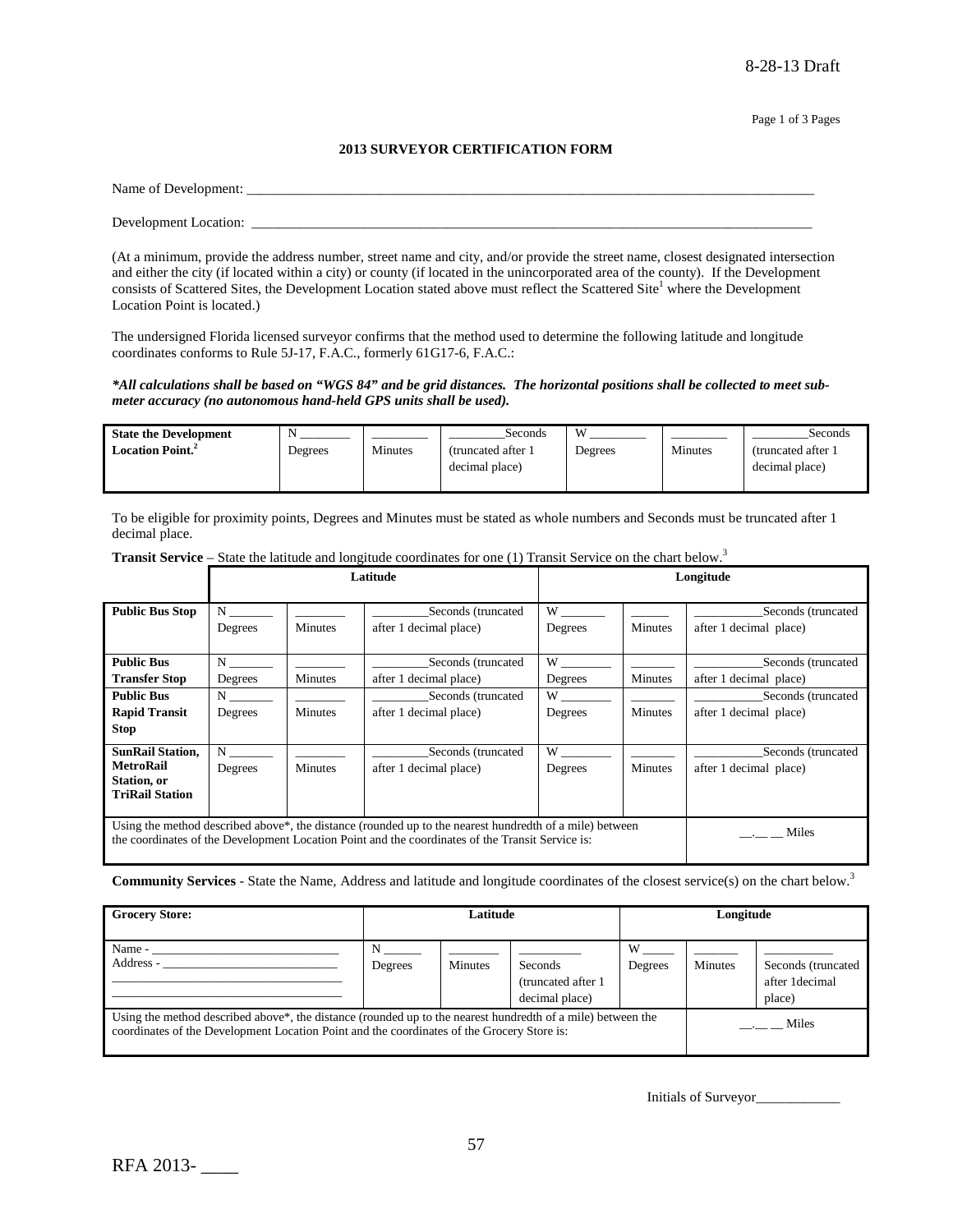#### Page 2 of 3 Pages

#### **2013 SURVEYOR CERTIFICATION FORM**

| <b>Public School:</b>                                                                                                                                                                                        |                                            | Latitude                                                                                         |                                                                                 |                                                                                                                                                                                                                                           | Longitude           |                                                 |
|--------------------------------------------------------------------------------------------------------------------------------------------------------------------------------------------------------------|--------------------------------------------|--------------------------------------------------------------------------------------------------|---------------------------------------------------------------------------------|-------------------------------------------------------------------------------------------------------------------------------------------------------------------------------------------------------------------------------------------|---------------------|-------------------------------------------------|
|                                                                                                                                                                                                              |                                            |                                                                                                  |                                                                                 |                                                                                                                                                                                                                                           |                     |                                                 |
|                                                                                                                                                                                                              | $N \underline{\hspace{2cm}}$<br>Degrees    | <u>Contractor</u><br><b>Minutes</b>                                                              | <u>Contractor and</u><br><b>Seconds</b><br>(truncated after 1<br>decimal place) | Degrees                                                                                                                                                                                                                                   | <b>Minutes</b>      | Seconds (truncated<br>after 1 decimal<br>place) |
| Using the method described above*, the distance (rounded up to the nearest hundredth of a mile) between the<br>coordinates of the Development Location Point and the coordinates of the Public School is:    |                                            |                                                                                                  |                                                                                 |                                                                                                                                                                                                                                           |                     | $\frac{1}{2}$ $\frac{1}{2}$ Miles               |
| <b>Medical Facility:</b>                                                                                                                                                                                     |                                            | Latitude                                                                                         |                                                                                 |                                                                                                                                                                                                                                           | Longitude           |                                                 |
|                                                                                                                                                                                                              | Degrees                                    | <b>Minutes</b>                                                                                   | Seconds<br>(truncated after 1)<br>decimal place)                                | Degrees                                                                                                                                                                                                                                   | <b>Minutes</b>      | Seconds (truncated<br>after 1 decimal<br>place) |
| Using the method described above*, the distance (rounded up to the nearest hundredth of a mile) between the<br>coordinates of the Development Location Point and the coordinates of the Medical Facility is: |                                            |                                                                                                  |                                                                                 |                                                                                                                                                                                                                                           | $\frac{1}{2}$ Miles |                                                 |
| <b>Senior Center:</b>                                                                                                                                                                                        |                                            | Latitude                                                                                         |                                                                                 | Longitude                                                                                                                                                                                                                                 |                     |                                                 |
|                                                                                                                                                                                                              | $\overline{N}$ <sub>_____</sub><br>Degrees | $\overline{\phantom{a}}$<br>Minutes                                                              | Seconds<br>(truncated after 1)<br>decimal place)                                | W <sub>1</sub><br>Degrees                                                                                                                                                                                                                 | <b>Minutes</b>      | Seconds (truncated<br>after 1 decimal<br>place) |
| Using the method described above*, the distance (rounded up to the nearest hundredth of a mile) between the<br>coordinates of the Development Location Point and the coordinates of the Senior Center is:    |                                            |                                                                                                  |                                                                                 |                                                                                                                                                                                                                                           |                     | $\frac{1}{1}$ $\frac{1}{1}$ Miles               |
| <b>Pharmacy:</b>                                                                                                                                                                                             | Latitude                                   |                                                                                                  |                                                                                 |                                                                                                                                                                                                                                           | Longitude           |                                                 |
|                                                                                                                                                                                                              | $N \underline{\hspace{2cm}}$<br>Degrees    | $\mathcal{L}(\mathcal{L}^{\mathcal{L}})$ and $\mathcal{L}(\mathcal{L}^{\mathcal{L}})$<br>Minutes | Seconds<br>(truncated after 1<br>decimal place)                                 | W and the set of the set of the set of the set of the set of the set of the set of the set of the set of the set of the set of the set of the set of the set of the set of the set of the set of the set of the set of the set<br>Degrees | <b>Minutes</b>      | Seconds (truncated<br>after 1 decimal<br>place) |
| Using the method described above*, the distance (rounded up to the nearest hundredth of a mile) between the<br>coordinates of the Development Location Point and the coordinates of the Pharmacy is:         |                                            |                                                                                                  |                                                                                 |                                                                                                                                                                                                                                           | $\frac{1}{2}$ Miles |                                                 |

If the Corporation discovers that there are any false statements made in this certification, the Corporation will forward a copy to the State of Florida Department of Business and Professional Regulation for investigation.

**CERTIFICATION** - Under penalties of perjury, I declare that the foregoing statement is true and correct.

\_\_\_\_\_\_\_\_\_\_\_\_\_\_\_\_\_\_\_\_\_\_\_\_\_\_\_\_\_\_\_\_\_\_\_\_\_\_\_\_\_\_\_\_ \_\_\_\_\_\_\_\_\_\_\_\_\_\_\_\_\_\_\_\_\_\_\_\_\_\_\_\_\_\_\_\_\_

\_\_\_\_\_\_\_\_\_\_\_\_\_\_\_\_\_\_\_\_\_\_\_\_\_\_\_\_\_\_\_\_\_\_\_\_\_\_\_\_\_\_\_\_

Signature of Florida Licensed Surveyor Florida License Number of Signatory

Print or Type Name of Signatory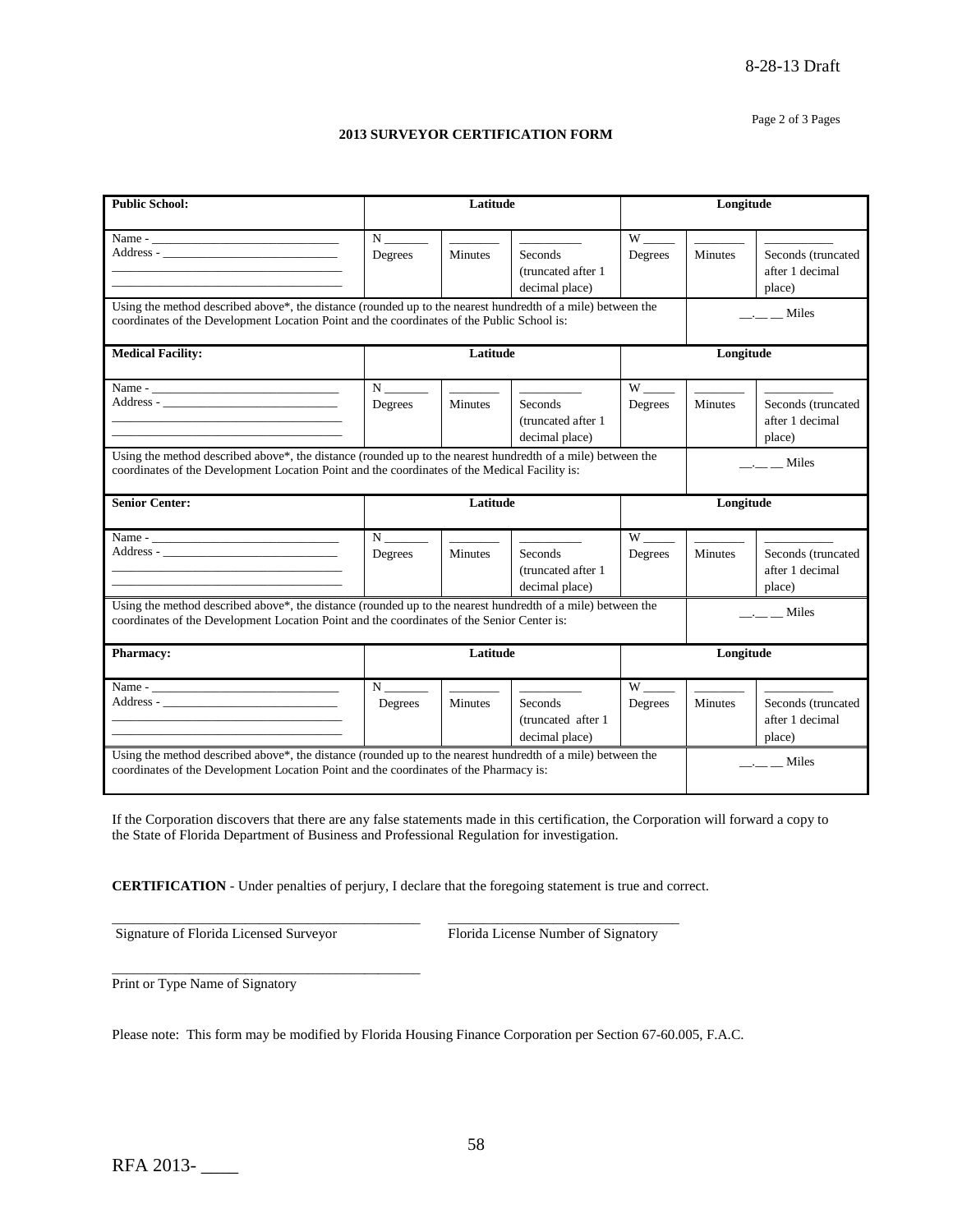#### **2013 SURVEYOR CERTIFICATION FORM**

This certification consists of 3 pages. This certification may not be signed by the Applicant, by any related parties of the Applicant, or by any Principals or Financial Beneficiaries of the Applicant. If the certification is inappropriately signed, the Application will not be eligible to receive proximity points. If this certification contains corrections or 'white-out', or if it is altered or retyped, the form will not be considered. The certification may be photocopied. To be considered for scoring purposes, at least pages 1 and 2 of this 3 page certification form must be provided by the Applicant.

<sup>1</sup>"Scattered Sites," as applied to a single Development, means a Development site that, when taken as a whole, is comprised of real property that is not contiguous (each such non-contiguous site within a Scattered Site Development, a "Scattered Site"). For purposes of this definition "contiguous" means touching at a point or along a boundary. Real property is contiguous if the only intervening real property interest is an easement provided the easement is not a roadway or street. (See Rule 67-48.002, F.A.C.).

<sup>2</sup> "Development Location Point" means a single point selected by the Applicant on the proposed Development site that is located within 100 feet of a residential building existing or to be constructed as part of the proposed Development. For a Development which consists of Scattered Sites, this means a single point on the site with the most units that is located within 100 feet of a residential building existing or to be constructed as part of the proposed Development (See Rule 67-48.002, F.A.C.).

 $3$  The latitude and longitude coordinates for all Proximity Services must represent a point as outlined on the Coordinates Location Chart set out below. The coordinates for each service must be stated in degrees, minutes and seconds, with the degrees and minutes stated as whole numbers and the seconds truncated after one decimal place. If the degrees and minutes are not stated as whole numbers and the seconds are not truncated after one decimal place, the Applicant will not be eligible for proximity points for that service.

| <b>Coordinates Location Chart</b> |                                                                                                                                                                                                                                                                                                                                                                                                                                                                                                                                                                                                                                                                                                                                                                              |                                                                                                                                                                                                                                                                                                                                                                                                            |  |  |
|-----------------------------------|------------------------------------------------------------------------------------------------------------------------------------------------------------------------------------------------------------------------------------------------------------------------------------------------------------------------------------------------------------------------------------------------------------------------------------------------------------------------------------------------------------------------------------------------------------------------------------------------------------------------------------------------------------------------------------------------------------------------------------------------------------------------------|------------------------------------------------------------------------------------------------------------------------------------------------------------------------------------------------------------------------------------------------------------------------------------------------------------------------------------------------------------------------------------------------------------|--|--|
| <b>Service</b>                    | Location where latitude and longitude coordinates must be obtained                                                                                                                                                                                                                                                                                                                                                                                                                                                                                                                                                                                                                                                                                                           |                                                                                                                                                                                                                                                                                                                                                                                                            |  |  |
| <b>Community Services</b>         | Coordinates must represent a point that is on the doorway threshold of an exterior entrance<br>that provides direct public access to the building where the service is located.                                                                                                                                                                                                                                                                                                                                                                                                                                                                                                                                                                                              |                                                                                                                                                                                                                                                                                                                                                                                                            |  |  |
| <b>Transit Services</b>           | For Public Bus Stop, Public Bus Rapid Transit Stop, Public Bus Transfer Stop, TriRail Rail<br>Stations and MetroRail Rail Stations, coordinates must represent the location where<br>passengers may embark and disembark the bus or train.<br>For SunRail Rail Stations, coordinates must represent either the location where passengers<br>may embark and disembark the train or the coordinates listed below:<br><b>Station Name</b><br><b>Altamonte Springs Station</b><br><b>Church Street Station</b><br>DeBary Station<br>Florida Hospital Station<br>Lake Mary Station<br><b>LYNX Central Station</b><br><b>Longwood Station</b><br>Maitland Station<br>Orlando Amtrak/ORMC Station<br>Sand Lake Road Station<br>Sanford/SR46 Station<br>Winter Park/Park Ave Station | <b>Latitude/Longitude Coordinates</b><br>N 28 39 50.1, W 81 21 23.4<br>N 28 32 20.3, W 81 22 50.6<br>N 28 51 20.3, W 81 19 24.1<br>N 28 34 21.8, W 81 22 17.4<br>N28 45 31.8, W 81 19 04.3<br>N 28 32 52.2, W 81 22 51.0<br>N 28 42 04.1, W 81 20 43.4<br>N 28 38 03.7, W 81 21 44.7<br>N 28 31 39.5, W 81 22 55.6<br>N 28 27 11.3, W 81 22 1.0<br>N 28 48 49.8, W 81 17 56.9<br>N 28 35 51.5, W 81 21 6.0 |  |  |

If there is no exterior public entrance to the Community Service, then a point should be used that is at the exterior entrance doorway threshold that is the closest walking distance to the doorway threshold of the interior public entrance to the service. For example, for a Pharmacy located within an enclosed shopping mall structure that does not have a direct public exterior entrance, the latitude and longitude coordinates at the doorway threshold of the exterior public entrance to the enclosed shopping mall that provide the shortest walking distance to the doorway threshold of the interior entrance to the Pharmacy would be used.

Applicants may use the same latitude and longitude coordinates for the Grocery Store, Medical Facility and/or Pharmacy if the Grocery Store, Medical Facility and/or Pharmacy is housed at the same location. However, there are no other instances in which an Applicant may use identical coordinates or the same location for any other combination of Transit or Community Services.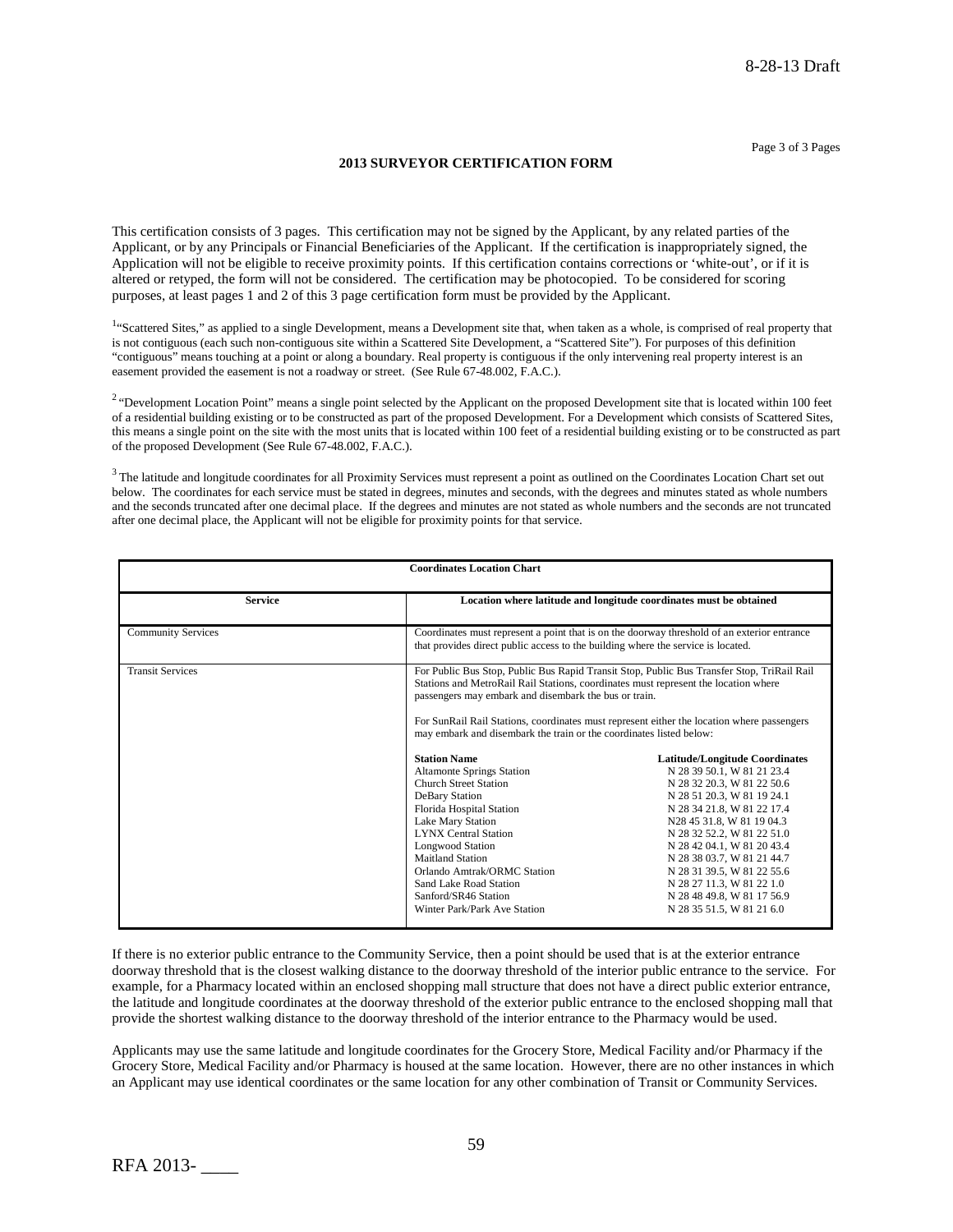#### **2013 LOCAL GOVERNMENT VERIFICATION OF CONTRIBUTION – GRANT FORM**

Name of Development:

Development Location:

(At a minimum, provide the address number, street name and city, and/or provide the street name, closest designated intersection and either the city (if located within a city) or county (if located in the unincorporated area of the county). If the Development consists of Scattered Sites, the Development Location stated above must reflect the Scattered Site where the Development Location Point is located.)

On or before the Application Deadline, the City/County of \_\_\_\_\_\_\_\_\_\_\_\_\_\_\_\_\_\_\_\_\_\_\_\_\_\_\_\_\_\_\_\_ committed (Name of City or County)

\$\_\_\_\_\_\_\_\_\_\_\_\_\_\_\_\_\_\_as a grant to the Applicant for its use solely for assisting the proposed Development referenced above. The City/County does not expect to be repaid or reimbursed by the Applicant, or any other entity, provided the funds are expended solely for the Development referenced above. No consideration or promise of consideration has been given with respect to the grant. For purposes of the foregoing, the promise of providing affordable housing does not constitute consideration. This grant is effective as of the Application Deadline referenced above, and is provided specifically with respect to the proposed Development.

The source of the grant is: \_\_\_\_\_\_\_\_\_\_\_\_\_\_\_\_\_\_\_\_\_\_\_\_\_\_\_\_\_\_\_\_\_\_\_\_\_\_\_\_\_\_\_\_\_\_\_\_\_\_\_\_\_\_\_\_\_\_\_\_\_\_\_\_\_\_\_\_\_\_

(e.g., SHIP, HOME, CDBG)

#### **CERTIFICATION**

I certify that the foregoing information is true and correct and that this commitment is effective at least through June 30, 2014.

\_\_\_\_\_\_\_\_\_\_\_\_\_\_\_\_\_\_\_\_\_\_\_\_\_\_\_\_\_\_\_\_\_\_\_\_\_\_\_\_\_ \_\_\_\_\_\_\_\_\_\_\_\_\_\_\_\_\_\_\_\_\_\_\_\_\_\_\_\_\_\_\_\_\_\_\_\_\_\_\_\_\_\_

Signature Print or Type Name

\_\_\_\_\_\_\_\_\_\_\_\_\_\_\_\_\_\_\_\_\_\_\_\_\_\_\_\_\_\_\_\_\_\_\_\_\_\_\_\_\_\_

## Print or Type Title

This certification must be signed by the chief appointed official (staff) responsible for such approvals, Mayor, City Manager, County Manager/Administrator/Coordinator, Chairperson of the City Council/Commission or Chairperson of the Board of County Commissioners. If the contribution is from a Land Authority organized pursuant to Chapter 380.0663, Florida Statutes, this certification must be signed by the Chair of the Land Authority. One of the authorized persons named above may sign this form for certification of state, federal or Local Government funds initially obtained by or derived from a Local Government that is directly administered by an intermediary such as a housing finance authority, a community reinvestment corporation, or a statecertified Community Housing Development Organization (CHDO). Other signatories are not acceptable. The Applicant will not receive credit for this contribution if the certification is improperly signed. To be considered for points, the amount of the contribution stated on this form must be a precise dollar amount and cannot include words such as estimated, up to, maximum of, not to exceed, etc.

If the Application is not eligible for automatic points, this contribution will not be considered if the certification contains corrections or 'white-out' or if the certification is altered or retyped. The certification may be photocopied.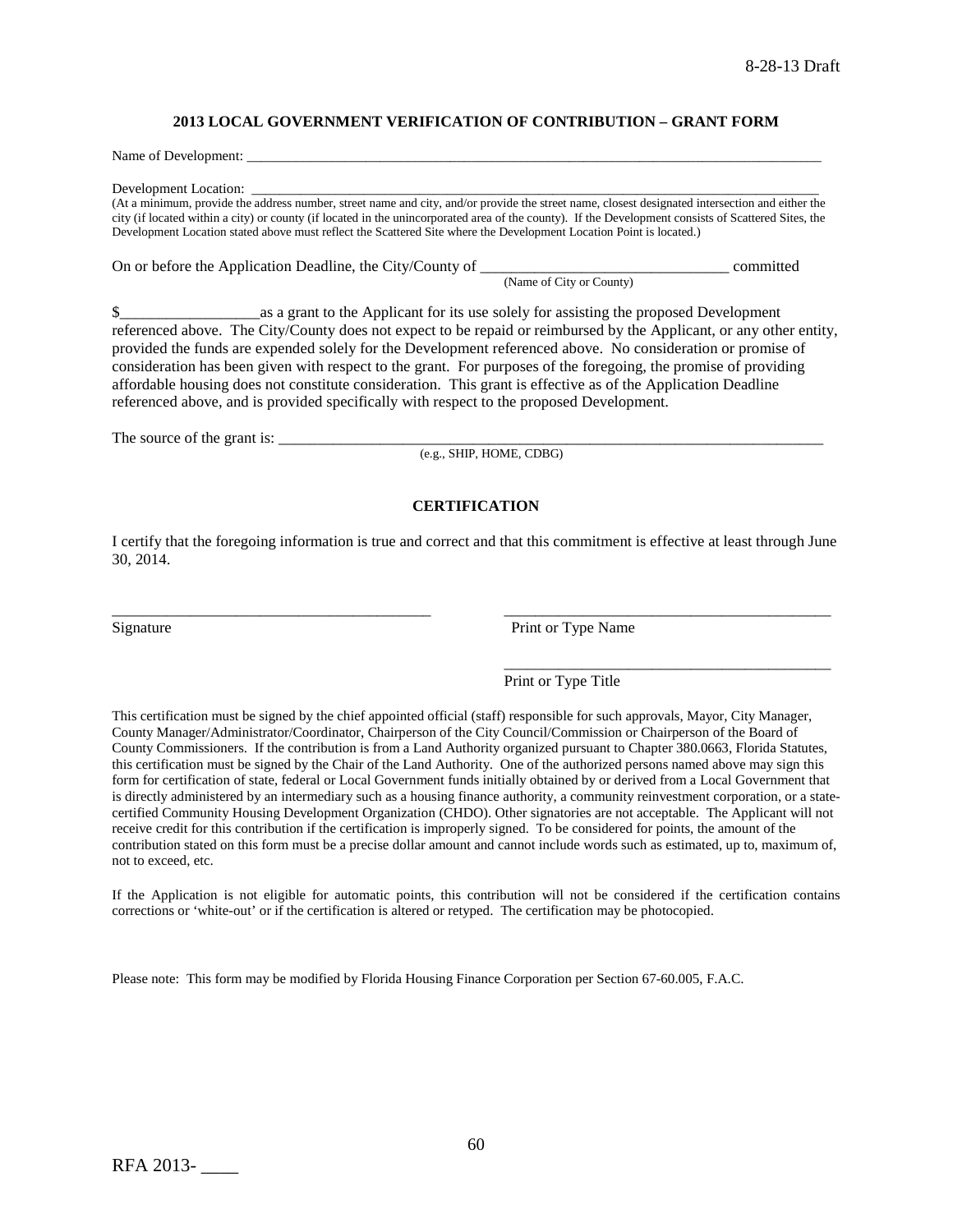#### **2013 LOCAL GOVERNMENT VERIFICATION OF CONTRIBUTION - FEE WAIVER FORM**

| Name of Development:                                                                                                                                                                                                                                                                                                                                                                                                           |                              |
|--------------------------------------------------------------------------------------------------------------------------------------------------------------------------------------------------------------------------------------------------------------------------------------------------------------------------------------------------------------------------------------------------------------------------------|------------------------------|
| (At a minimum, provide the address number, street name and city, and/or provide the street name, closest designated intersection and either the<br>city (if located within a city) or county (if located in the unincorporated area of the county). If the Development consists of Scattered Sites, the<br>Development Location stated above must reflect the Scattered Site where the Development Location Point is located.) |                              |
|                                                                                                                                                                                                                                                                                                                                                                                                                                | (Name of City or County)     |
| (Reference Official Action, cite Ordinance or Resolution Number and Date)                                                                                                                                                                                                                                                                                                                                                      | , waived the following fees: |
|                                                                                                                                                                                                                                                                                                                                                                                                                                |                              |

Amount of Fee Waiver: \$

No consideration or promise of consideration has been given with respect to the fee waiver. For purposes of the foregoing, the promise of providing affordable housing does not constitute consideration. This fee waiver is effective as of the Application Deadline referenced above, and is provided specifically with respect to the proposed Development.

#### **CERTIFICATION**

I certify that the foregoing information is true and correct and that this commitment is effective at least through June 30, 2014.

\_\_\_\_\_\_\_\_\_\_\_\_\_\_\_\_\_\_\_\_\_\_\_\_\_\_\_\_\_\_\_\_\_\_\_\_\_\_\_\_\_\_\_ \_\_\_\_\_\_\_\_\_\_\_\_\_\_\_\_\_\_\_\_\_\_\_\_\_\_\_\_\_\_\_\_\_\_\_\_\_\_\_\_\_\_\_\_\_

Signature Print or Type Name

Print or Type Title

\_\_\_\_\_\_\_\_\_\_\_\_\_\_\_\_\_\_\_\_\_\_\_\_\_\_\_\_\_\_\_\_\_\_\_\_\_\_\_\_\_\_\_\_

NOTE TO LOCAL GOVERNMENT OFFICIAL: Waivers that are not specifically made for the benefit of this Development but are instead of general benefit to the area in which the Development is located will NOT qualify as a contribution to the Development. Further, the fact that no impact fees or other fees are levied by a local jurisdiction for ANY type of development DOES NOT constitute a "Local Government Contribution" to the proposed Development. Similarly, if such fees ARE levied by the local jurisdiction but the nature of the proposed Development exempts it (e.g., typically, a Rehabilitation Development is not subject to impact fees), for purposes of this form, no "Local Government Contribution" exists and no points will be awarded.

This certification must be signed by the chief appointed official (staff) responsible for such approvals, Mayor, City Manager, County Manager/Administrator/Coordinator, Chairperson of the City Council/Commission or Chairperson of the Board of County Commissioners. Other signatories are not acceptable. The Applicant will not receive credit for this contribution if the certification is improperly signed. To be considered for points, the amount of the contribution stated on this form must be a precise dollar amount and cannot include words such as estimated, up to, maximum of, not to exceed, etc.

If the Application is not eligible for automatic points, this contribution will not be considered if the certification contains corrections or 'white-out' or if the certification is altered or retyped. The certification may be photocopied.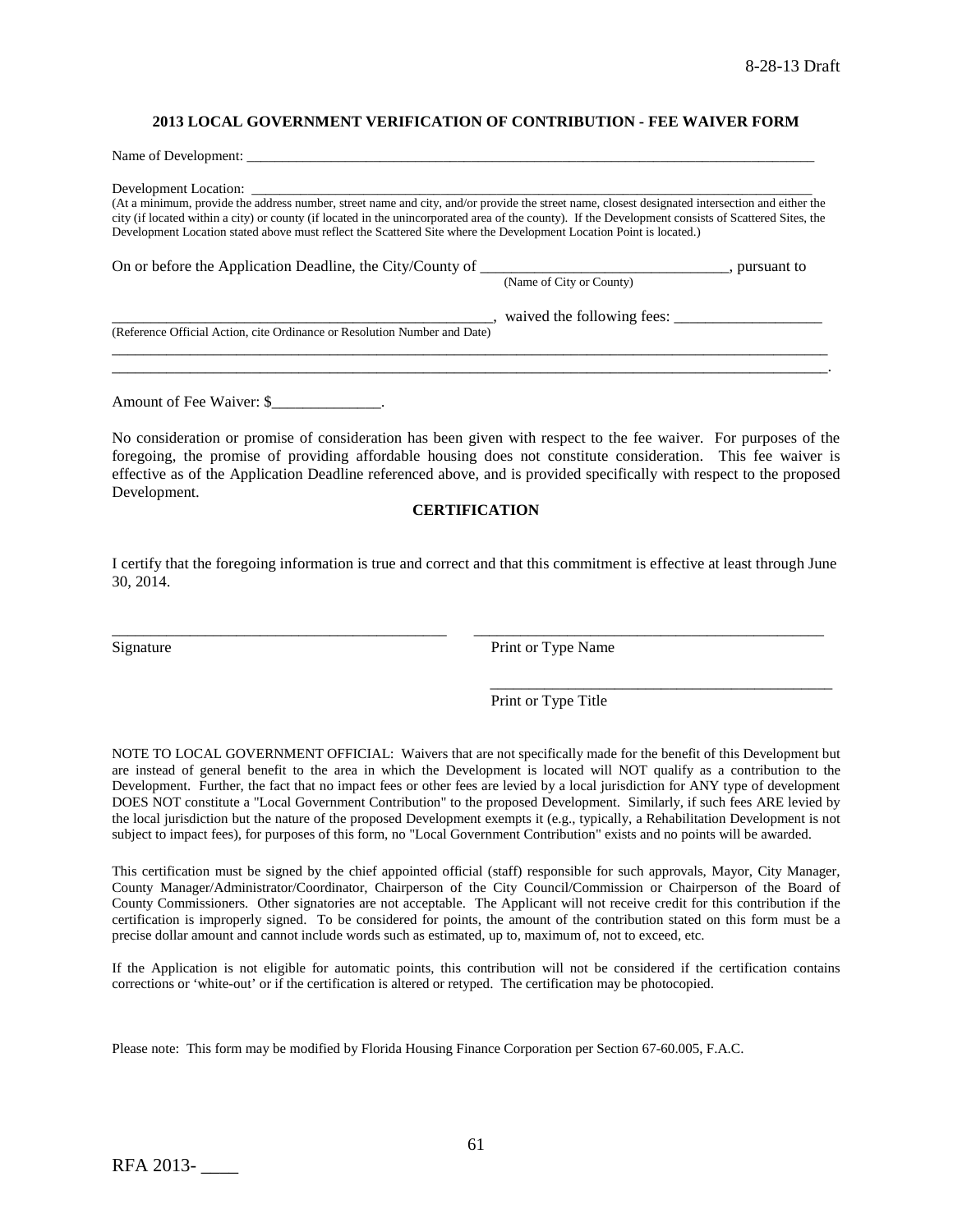#### **2013 LOCAL GOVERNMENT VERIFICATION OF CONTRIBUTION – LOAN FORM**

Name of Development:

Development Location:

(At a minimum, provide the address number, street name and city, and/or provide the street name, closest designated intersection and either the city (if located within a city) or county (if located in the unincorporated area of the county). If the Development consists of Scattered Sites, the Development Location stated above must reflect the Scattered Site where the Development Location Point is located.)

On or before the Application Deadline, the City/County of \_\_\_\_\_\_\_\_\_\_\_\_\_\_\_\_\_\_\_\_\_\_, committed (Name of City or County) \$\_\_\_\_\_\_\_\_\_\_\_\_\_\_\_\_ (which may be used as a Non-Corporation Funding Proposal in the Application if it meets the

(loan amount)

required criteria) in the form of a reduced interest rate loan to the Applicant for its use solely for assisting the proposed Development referenced above.

The net present value of the above-referenced loan, based on its payment stream, inclusive of a reduced interest rate and the designated discount rate (as stated in the applicable RFA) is: \$\_\_\_\_\_\_\_\_\_\_\_\_\_\_\_\_\_\_\_\_.

No consideration or promise of consideration has been given with respect to the loan. For purposes of the foregoing, the promise of providing affordable housing does not constitute consideration. This loan is effective as of the Application Deadline referenced above, and is provided specifically with respect to the proposed Development.

#### **CERTIFICATION**

I certify that the foregoing information is true and correct and that this commitment is effective at least through June 30, 2014.

\_\_\_\_\_\_\_\_\_\_\_\_\_\_\_\_\_\_\_\_\_\_\_\_\_\_\_\_\_\_\_\_\_\_\_\_\_\_\_\_\_\_\_ \_\_\_\_\_\_\_\_\_\_\_\_\_\_\_\_\_\_\_\_\_\_\_\_\_\_\_\_\_\_\_\_\_\_\_\_\_\_\_\_\_\_\_\_\_\_

Signature Print or Type Name

Print or Type Title

\_\_\_\_\_\_\_\_\_\_\_\_\_\_\_\_\_\_\_\_\_\_\_\_\_\_\_\_\_\_\_\_\_\_\_\_\_\_\_\_\_\_\_\_\_

This certification must be signed by the chief appointed official (staff) responsible for such approvals, Mayor, City Manager, County Manager /Administrator/Coordinator, Chairperson of the City Council/Commission or Chairperson of the Board of County Commissioners. If the contribution is from a Land Authority organized pursuant to Chapter 380.0663, Florida Statutes, this certification must be signed by the Chair of the Land Authority. One of the authorized persons named above may sign this form for certification of state, federal or Local Government funds initially obtained by or derived from a Local Government that is directly administered by an intermediary such as a housing finance authority, a community reinvestment corporation, or a statecertified Community Housing Development Organization (CHDO). Other signatories are not acceptable. The Applicant will not receive credit for this contribution if the certification is improperly signed. To be considered for points, the amount of the contribution stated on this form must be a precise dollar amount and cannot include words such as estimated, up to, maximum of, not to exceed, etc.

If the Application is not eligible for automatic points, this contribution will not be considered if the certification contains corrections or 'white-out' or if the certification is altered or retyped. The certification may be photocopied.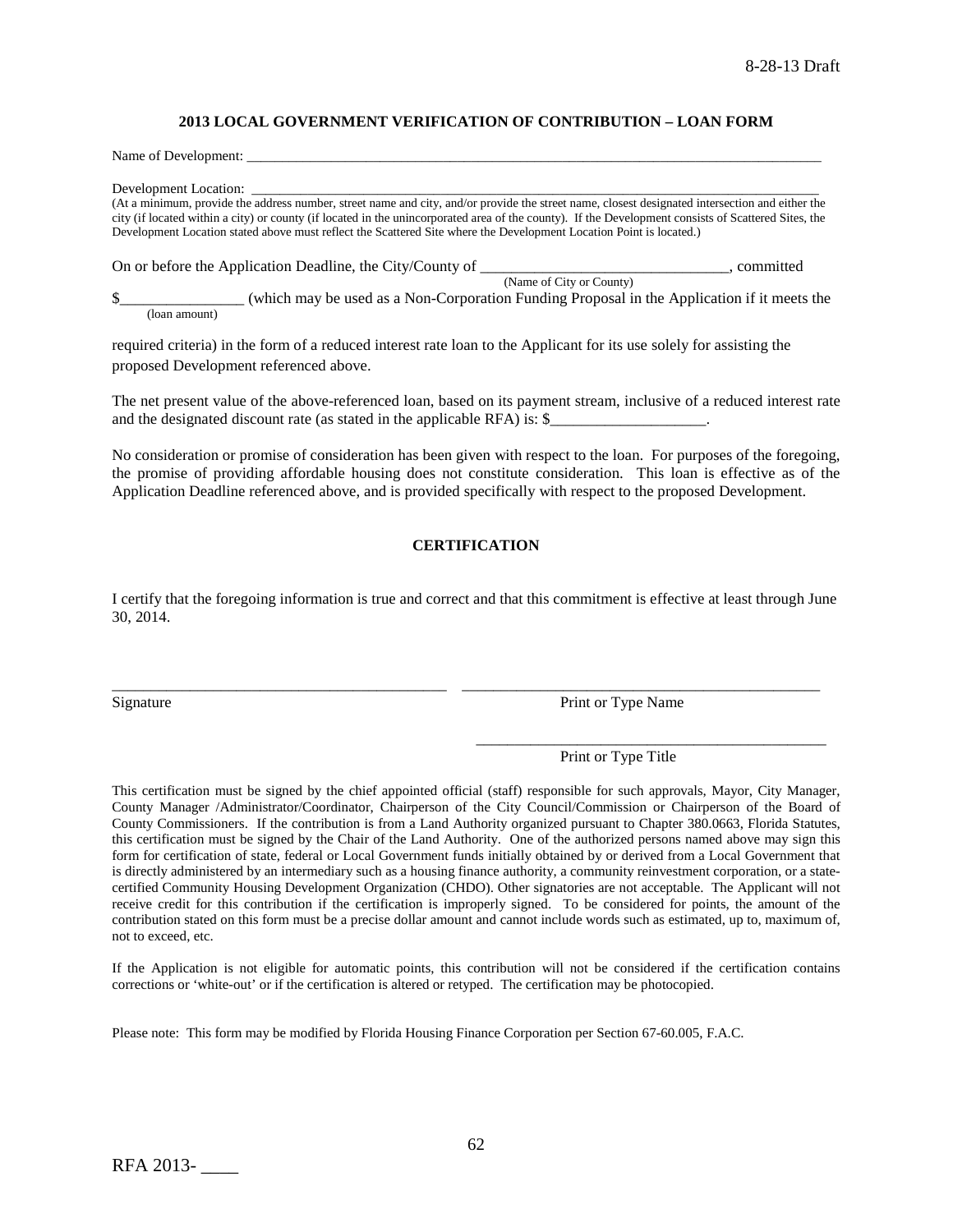#### **2013 LOCAL GOVERNMENT VERIFICATION OF CONTRIBUTION - FEE DEFERRAL FORM**

Name of Development:

Development Location:

(At a minimum, provide the address number, street name and city, and/or provide the street name, closest designated intersection and either the city (if located within a city) or county (if located in the unincorporated area of the county). If the Development consists of Scattered Sites, the Development Location stated above must reflect the Scattered Site where the Development Location Point is located.)

On or before the Application Deadline, the City/County of \_\_\_\_\_\_\_\_\_\_\_\_\_\_\_\_\_\_\_\_\_\_\_\_\_\_\_\_\_\_\_\_ committed to (Name of City or County)

defer \$\_\_\_\_\_\_\_\_\_\_\_\_\_\_\_\_\_\_\_\_\_\_ in fees for the proposed Development referenced above. (amount of fee deferral)

The net present value of the above-referenced fee deferral, based on its payment stream, inclusive of a reduced interest rate and designated discount rate (as stated in the applicable RFA) is: \$

No consideration or promise of consideration has been given with respect to the fee deferral. For purposes of the foregoing, the promise of providing affordable housing does not constitute consideration. This fee deferral is effective as of the Application Deadline referenced above, and is provided specifically with respect to the proposed Development.

#### **CERTIFICATION**

I certify that the foregoing information is true and correct and that this commitment is effective at least through June 30, 2014.

\_\_\_\_\_\_\_\_\_\_\_\_\_\_\_\_\_\_\_\_\_\_\_\_\_\_\_\_\_\_\_\_\_\_\_\_\_\_\_\_\_\_\_ \_\_\_\_\_\_\_\_\_\_\_\_\_\_\_\_\_\_\_\_\_\_\_\_\_\_\_\_\_\_\_\_\_\_\_\_\_\_\_\_

Signature Print or Type Name

\_\_\_\_\_\_\_\_\_\_\_\_\_\_\_\_\_\_\_\_\_\_\_\_\_\_\_\_\_\_\_\_\_\_\_\_\_\_\_\_ Print or Type Title

This certification must be signed by the chief appointed official (staff) responsible for such approvals, Mayor, City Manager, County Manager /Administrator/Coordinator, Chairperson of the City Council/Commission or Chairperson of the Board of County Commissioners. If the contribution is from a Land Authority organized pursuant to Chapter 380.0663, Florida Statutes, this certification must be signed by the Chair of the Land Authority. Other signatories are not acceptable. The Applicant will not receive credit for this contribution if the certification is improperly signed. To be considered for points, the amount of the contribution stated on this form must be a precise dollar amount and cannot include words such as estimated, up to, maximum of, not to exceed, etc.

If the Application is not eligible for automatic points, this contribution will not be considered if the certification contains corrections or 'white-out' or if the certification is altered or retyped. The certification may be photocopied.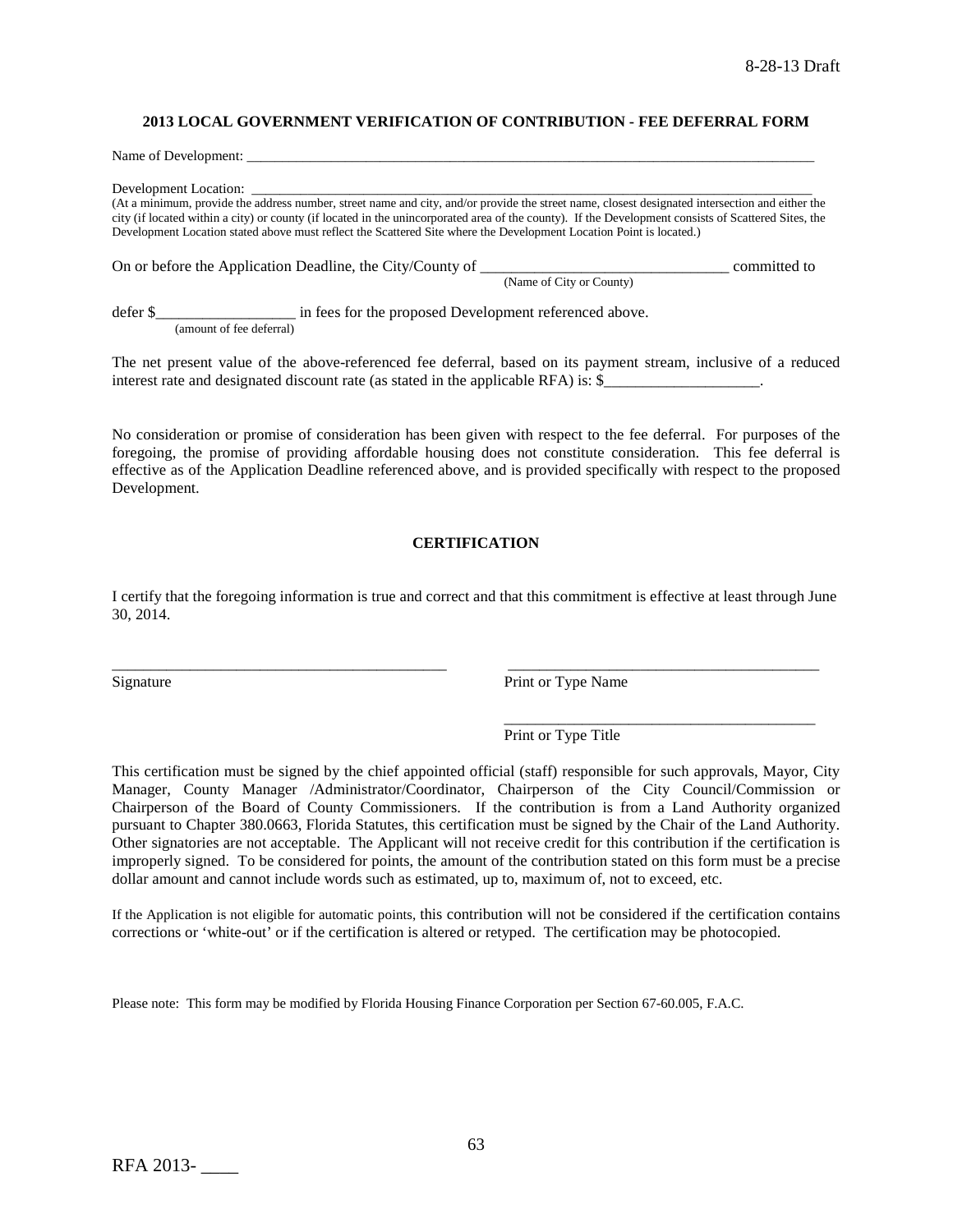#### **2013 LOCAL GOVERNMENT VERIFICATION OF QUALIFICATION AS A TOD DEVELOPMENT**

Name of Development:

Development Location: \_\_\_\_\_\_\_\_\_\_\_\_\_\_\_\_\_\_\_\_\_\_\_\_\_\_\_\_\_\_\_\_\_\_\_\_\_\_\_\_\_\_\_\_\_\_\_\_\_\_\_\_\_\_\_\_\_\_\_\_\_\_\_\_\_\_\_\_\_\_\_\_\_\_\_\_\_\_\_

(At a minimum, provide the address number, street name and city, and/or provide the street name, closest designated intersection and either the city (if located within a city) or county (if located in the unincorporated area of the county). If the Development consists of Scattered Sites, the Development Location stated above must reflect the Scattered Site where the Development Location Point is located.)

The undersigned Local Government official certifies that the proposed Development (identified above) is located within the area identified below which has been designated and adopted by the Local Government planning agency in its comprehensive plan, land use plan, land development code, or zoning code as a Transit-Oriented Development, Transit Oriented Development District, Energy Conservation Overlay (ECO), Activity Center, Rapid Transit Zone, Transit Village, or Rapid Transit Development Impact Zone:

| • Orange County:                           | Church Street Station TOD<br>$\mathbf{1}$                                                  | Florida Hospital Station TOD    | <b>LYNX Central Station</b><br><b>TOD</b> |
|--------------------------------------------|--------------------------------------------------------------------------------------------|---------------------------------|-------------------------------------------|
|                                            | <b>Maitland Station TOD</b>                                                                | Orlando Amtrak/ORMC Station TOD | Sand Lake Road Station<br><b>TOD</b>      |
| Seminole County:                           | Altamonte Springs Station ECO (Altamonte Springs Station - County jurisdiction)<br>$\perp$ |                                 |                                           |
|                                            | East Town Center (Altamonte Springs Station – City jurisdiction)                           |                                 |                                           |
|                                            | Heritage Village TOD (Longwood Station)                                                    |                                 | Sanford Station ECO                       |
| Volusia County:                            | DeBary Station TOD                                                                         |                                 |                                           |
|                                            | <b>CERTIFICATION</b>                                                                       |                                 |                                           |
|                                            | (Name of City/County)                                                                      |                                 |                                           |
| foregoing information is true and correct. |                                                                                            |                                 |                                           |
| Signature                                  |                                                                                            | Print or Type Name              |                                           |
|                                            |                                                                                            |                                 |                                           |
|                                            |                                                                                            | Print or Type Title             |                                           |

This certification must be signed by the chief appointed official (staff) responsible for determination of issues related to transportation or planning. Signatures from local elected officials are not acceptable, nor are other signatories. If the certification is applicable to this Development and it is inappropriately signed, the Application will not qualify for the TOD Funding Preference.

If this certification contains corrections or 'white-out', or if it altered or retyped, the Application will not qualify for the TOD Funding Preference. The certification may be photocopied.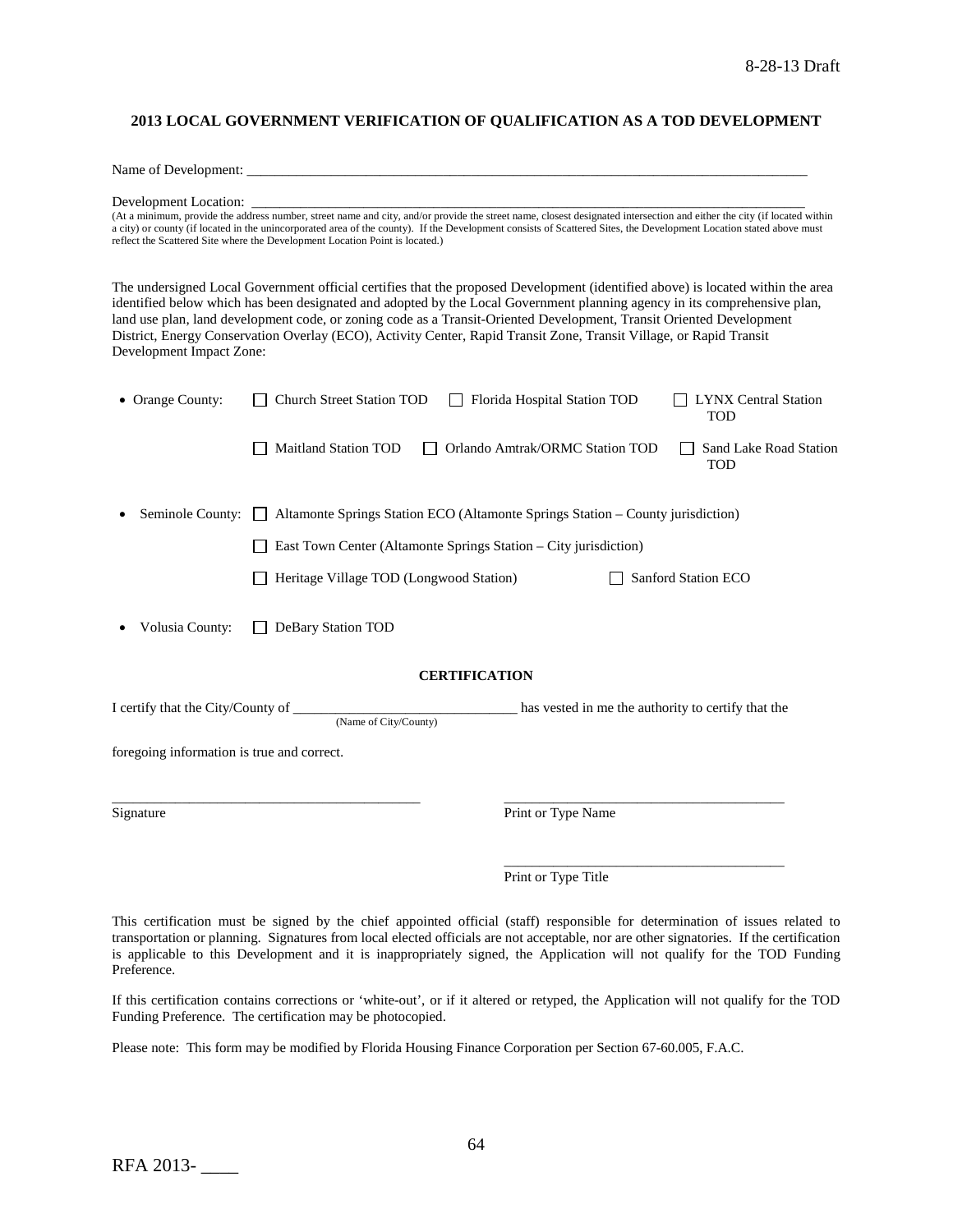# **Exhibit C to RFA 2013-\_\_\_\_ - Affordable Housing Developments located in Medium and Small Counties**

## **1. Elderly Demographic Commitment Requirements:**

In order for a proposed Development to qualify for the Elderly Demographic (ALF or non-ALF), the Development must meet the following requirements:

- a. The total number of units is limited as follows:
	- (1) Non-ALF Developments
		- (a) New Construction, Redevelopment, or Acquisition and Redevelopment (selected by the Applicant at question 4.c. of Exhibit A of the RFA) is limited to 160 total units;
		- (b) Rehabilitation, with or without Acquisition (selected by the Applicant at question 4.c. of Exhibit A of the RFA), that does not constitute an existing, occupied housing facility that is operating as an elderly housing facility as set forth in the Federal Fair Housing Act as of the Application Deadline is limited to 160 total units;
		- (c) There is no total unit limitation for the Rehabilitation, with or without Acquisition, (selected by the Applicant at question 4.c. of Exhibit A of the RFA) of an existing, occupied housing facility that is operating as an elderly housing facility as set forth in the Federal Fair Housing Act as of the Application Deadline.
	- (2) ALF Developments may not consist of more than 100 total units.
- b. The Applicant understands, acknowledges and agrees that it will comply with the Federal Fair Housing Act requirements and rent at least 80 percent of the total units to residents that qualify as Elderly pursuant to that Act. Further, the Applicant understands, acknowledges and agrees that all such units are subject to the income restrictions committed to in the Set-Aside Commitment section of this Application.
- c. For a non-ALF Development, the following requirements will apply: (i) if the Applicant selected the Development Category of Rehabilitation or Acquisition and Rehabilitation at question 4.c. of Exhibit A of the RFA, at least 50 percent of the total units must be comprised of one-bedroom or less (i.e., one-bedroom units or efficiency/studio/zero bedroom units or a combination these types of units), and no more than 15 percent of the total units can be larger than 2 bedroom units; or (ii) if the Applicant selected the Development Category of New Construction, Redevelopment, or Acquisition and Redevelopment at question 4.c. of Exhibit A of the RFA, at least 50 percent of the total units must be comprised of one-bedroom units and no more than 15 percent of the total units can be larger than 2 bedroom units.

For an ALF Development, at least 90 percent of the total units must be comprised of units no larger than one-bedroom and the sharing of a unit by two or more unaffiliated residents cannot be a condition of occupancy.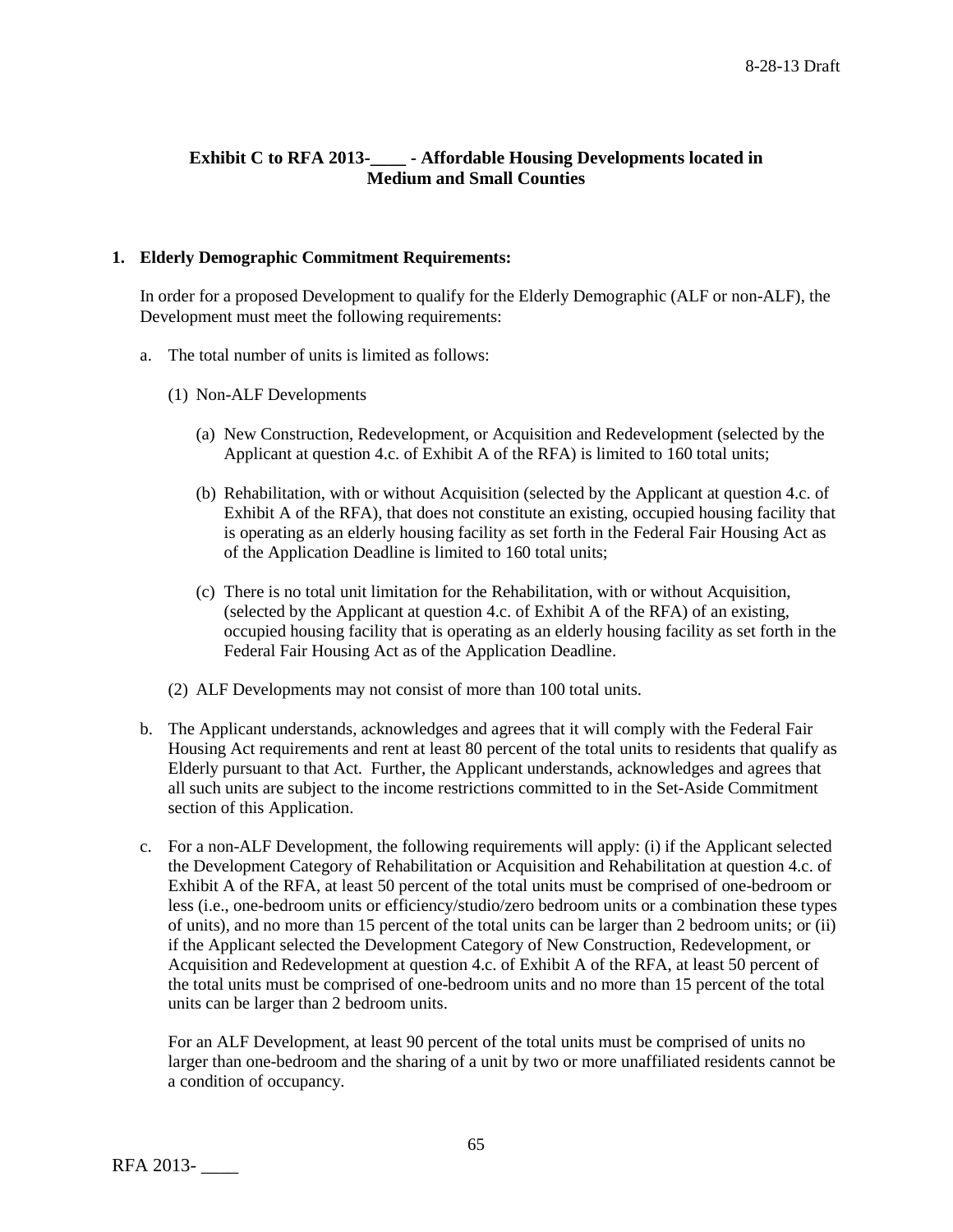d. A minimum of one elevator per residential building must be provided for all proposed Developments with a Development Category of New Construction, Redevelopment, or Acquisition and Redevelopment that consist of more than one story if any of the Elderly set-aside units will be located on a floor higher than the first floor.

## **2. Applicant Requirements:**

The Applicant entity shall be the recipient of the Housing Credits and may not change until after the Carryover Allocation Agreement is in effect. Once the Carryover Allocation Agreement has been executed by all parties, replacement of the Applicant or a material change (33.3 percent or more of the Applicant, a General Partner of the Applicant, or a member of the Applicant) in the ownership structure of the named Applicant will require Board approval prior to the change. Any non-material change (less than 33.3 percent of the Applicant, a General Partner of the Applicant, or a member of the Applicant) in the ownership structure of the named Applicant will not require Board approval, but the Corporation must still be notified in writing of the change. The Applicant entity may be changed without Board approval after a Final Housing Credit Allocation Agreement has been approved and the IRS Forms 8609 have been issued; however, the Corporation must still be notified in writing of the change. Changes to the Applicant entity prior to the execution of a Carryover Allocation Agreement or without Board approval prior to the approval of the Final Housing Credit Allocation Agreement and issuance of the IRS Forms 8609 will result in a disqualification from receiving funding and shall be deemed a material misrepresentation. Changes to the limited partner of a limited partnership or member of a limited liability company owning the syndicating interest therein will not result in disqualification.

## **3. Principal Disclosures for Applicants and Each Developer**

The Corporation is providing the following charts and examples to assist the Applicant in providing the required list identifying the Principals for the Applicant and for each Developer. The term Principals is defined in Section 67-48.002, F.A.C.

#### a. Charts:

- (1) For the Applicant:
	- (a) If the Applicant is a Limited Partnership:

| ldenti<br>Partners<br>jeneral<br>− 1 1 1 | and | artners<br>Identify<br>All<br>Limited. |
|------------------------------------------|-----|----------------------------------------|
|------------------------------------------|-----|----------------------------------------|

and

| For each General Partner that<br>is a Limited Partnership: | For each General Partner that is<br>a Limited Liability Company: | For each General Partner that is a<br>Corporation: |
|------------------------------------------------------------|------------------------------------------------------------------|----------------------------------------------------|
| Identify each General Partner                              | <b>Identify each Manager</b>                                     | Identify each Officer                              |
| and                                                        | and                                                              | and                                                |
| Identify each Limited Partner                              | Identify each Member                                             | Identify each Director                             |
|                                                            |                                                                  | and                                                |

Identify each Shareholder

and

| For each Limited Partner that | For each Limited Partner that is | For each Limited Partner that is a |
|-------------------------------|----------------------------------|------------------------------------|
| is a Limited Partnership:     | a Limited Liability Company:     | Corporation:                       |
| Identify each General Partner | Identify each Manager            | Identify each Officer              |
| and                           | and                              | and                                |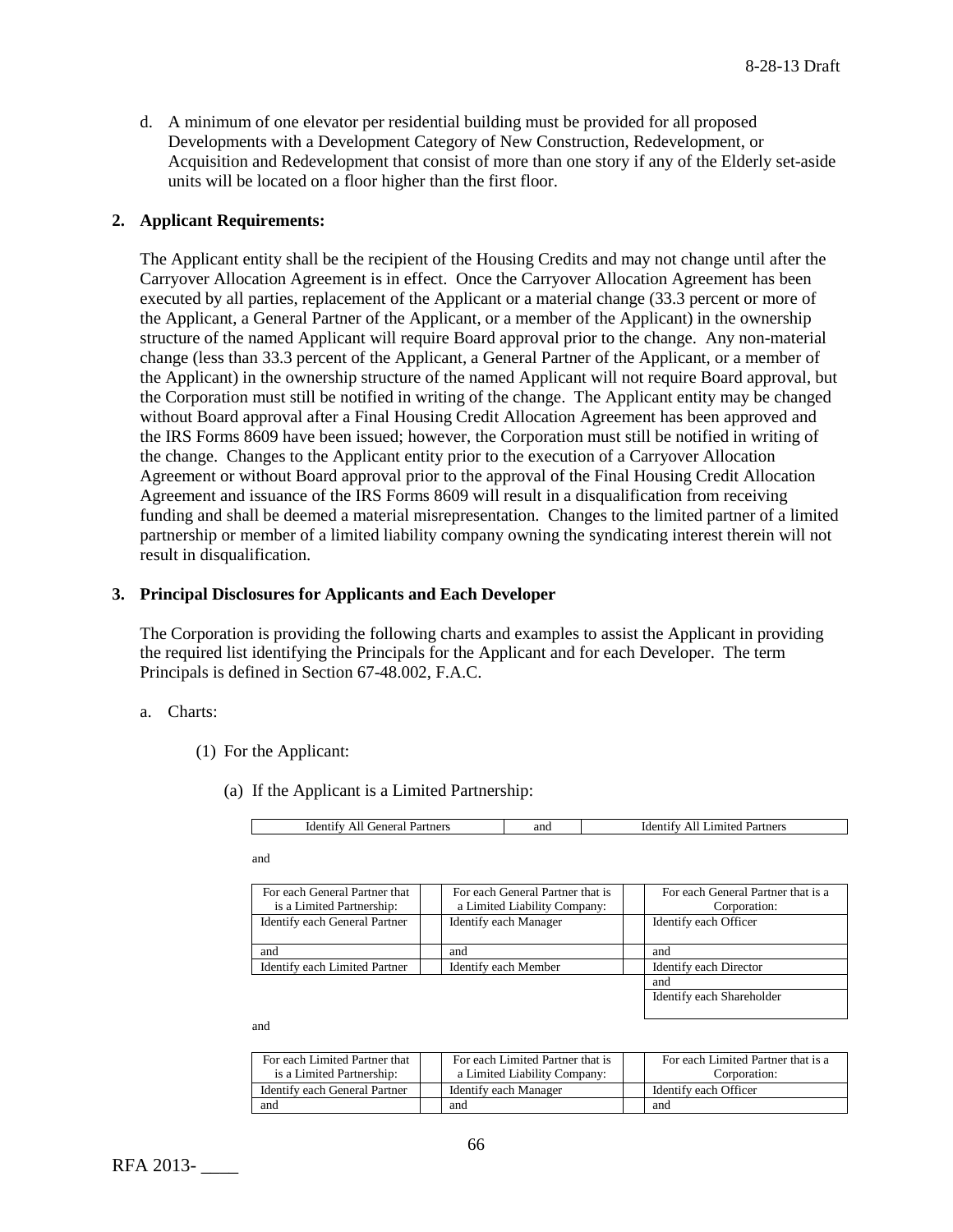| Identify each Limited Partner | Identify each Member | Identify each Director    |  |
|-------------------------------|----------------------|---------------------------|--|
|                               |                      | and                       |  |
|                               |                      | Identify each Shareholder |  |

For any General Partner and/or Limited Partner that is a natural person (i.e., Samuel S. Smith), no further disclosure is required.

## (b) If the Applicant is a Limited Liability Company:

| ano<br>nbers<br>.101<br>1d6<br>∩VI€<br>IVI :<br>10¢<br>$\mathbf{v}$<br>- 11<br>. .<br>. |
|-----------------------------------------------------------------------------------------|
|-----------------------------------------------------------------------------------------|

and

| For each Manager that is a    | For each Manager that is a | For each Manager that is a |
|-------------------------------|----------------------------|----------------------------|
| Limited Partnership:          | Limited Liability Company: | Corporation:               |
| Identify each General Partner | Identify each Manager      | Identify each Officer      |
| and                           | and                        | and                        |
| Identify each Limited Partner | Identify each Member       | Identify each Director     |
|                               |                            | and                        |
|                               |                            | Identify each Shareholder  |

#### and

| For each Member that is a     | For each Member that is a  | For each Member that is a |
|-------------------------------|----------------------------|---------------------------|
| Limited Partnership:          | Limited Liability Company: | Corporation:              |
| Identify each General Partner | Identify each Manager      | Identify each Officer     |
| and                           | and                        | and                       |
| Identify each Limited Partner | Identify each Member       | Identify each Director    |
|                               |                            |                           |
|                               |                            | and                       |
|                               |                            | Identify each Shareholder |
|                               |                            |                           |

For any Manager and/or Member that is a natural person (i.e., Samuel S. Smith), no further disclosure is required.

## (c) If the Applicant is a Corporation:

| r control<br><b>Jiticers</b><br>and<br>and<br><b>Directors</b><br>Identity<br>identify<br>Shareholders<br><b>Identify</b><br>AII<br>AII<br>ΑH |  |  |  |
|-----------------------------------------------------------------------------------------------------------------------------------------------|--|--|--|
|                                                                                                                                               |  |  |  |

and

| for each Shareholder that is a<br>Limited Liability Company: | For each Shareholder that is a<br>Corporation: |
|--------------------------------------------------------------|------------------------------------------------|
| Identify each Manager                                        | Identify each Officer                          |
| and                                                          | and                                            |
| Identify each Member                                         | Identify each Director                         |
|                                                              |                                                |
|                                                              | and                                            |
|                                                              | Identify each Shareholder                      |
|                                                              |                                                |

For any Officer and/or Director and/or Shareholder that is a natural person (i.e., Samuel S. Smith), no further disclosure is required.

- (2) For Each Developer:
	- (a) If the Developer is a Limited Partnership:

| . ieneral<br>Identify<br>Partners<br>AIL<br>------- | and | All<br>Limited<br>Partners<br>Identify |
|-----------------------------------------------------|-----|----------------------------------------|
|                                                     |     |                                        |

and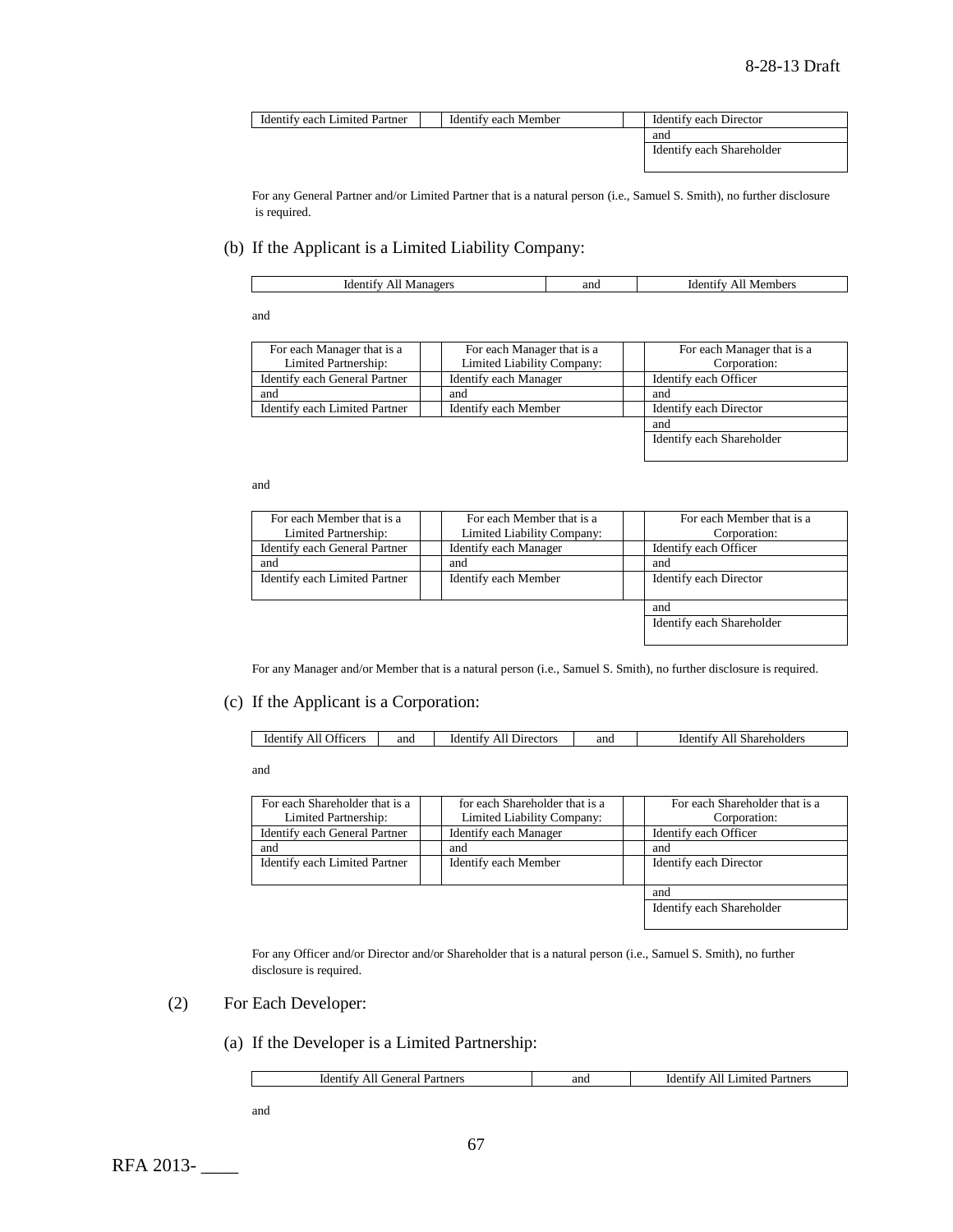| For each General Partner that<br>is a Limited Partnership: | For each General Partner that is<br>a Limited Liability Company: | For each General Partner that is a<br>Corporation: |
|------------------------------------------------------------|------------------------------------------------------------------|----------------------------------------------------|
| Identify each General Partner                              | Identify each Manager                                            | Identify each Officer                              |
| and                                                        | and                                                              | and                                                |
| Identify each Limited Partner                              | Identify each Member                                             | Identify each Director                             |
|                                                            |                                                                  | and                                                |
|                                                            |                                                                  | Identify each Shareholder                          |

#### and

| For each Limited Partner that | For each Limited Partner that is | For each Limited Partner that is a |
|-------------------------------|----------------------------------|------------------------------------|
| is a Limited Partnership:     | a Limited Liability Company:     | Corporation:                       |
| Identify each General Partner | <b>Identify each Manager</b>     | Identify each Officer              |
| and                           | and                              | and                                |
| Identify each Limited Partner | Identify each Member             | Identify each Director             |
|                               |                                  | and                                |
|                               |                                  | Identify each Shareholder          |

For any General Partner and/or Limited Partner that is a natural person (i.e., Samuel S. Smith), no further disclosure is required.

# (b) If the Developer is a Limited Liability Company:

and

| For each Manager that is a<br>Limited Partnership:           | For each Manager that is a<br>Limited Liability Company: | For each Manager that is a<br>Corporation: |  |
|--------------------------------------------------------------|----------------------------------------------------------|--------------------------------------------|--|
| Identify each General Partner                                | Identify each Manager                                    | Identify each Officer                      |  |
| and                                                          | and                                                      | and                                        |  |
| Identify each Limited Partner<br><b>Identify each Member</b> |                                                          | Identify each Director                     |  |
|                                                              |                                                          | and                                        |  |
|                                                              |                                                          | Identify each Shareholder                  |  |

and

| For each Member that is a<br>Limited Partnership:     | For each Member that is a<br>Limited Liability Company: |                       | For each Member that is a<br>Corporation: |
|-------------------------------------------------------|---------------------------------------------------------|-----------------------|-------------------------------------------|
| Identify each General Partner                         | Identify each Manager                                   | Identify each Officer |                                           |
| and                                                   | and                                                     |                       | and                                       |
| Identify each Limited Partner<br>Identify each Member |                                                         |                       | Identify each Director                    |
|                                                       |                                                         |                       | and                                       |
|                                                       |                                                         |                       | Identify each Shareholder                 |

For any Manager and/or Member that is a natural person (i.e., Samuel S. Smith), no further disclosure is required.

## (c) If the Developer is a Corporation:

| <b>CONTRACTOR</b><br>and<br>and<br><b>Cers</b><br>ectors<br>$d$ can be<br>Identity<br>Shareholders<br>.)tre<br><sub>1</sub> der<br>эл<br>1616<br>41 I<br>$"$ HCC <sub>L</sub><br>- 11 |
|---------------------------------------------------------------------------------------------------------------------------------------------------------------------------------------|
|---------------------------------------------------------------------------------------------------------------------------------------------------------------------------------------|

and

| For each Shareholder that is<br>a Limited Partnership: |                       | for each Shareholder that is a<br>Limited Liability Company: | For each Shareholder that is a<br>Corporation: |                       |
|--------------------------------------------------------|-----------------------|--------------------------------------------------------------|------------------------------------------------|-----------------------|
| Identify each General                                  | Identify each Manager |                                                              |                                                | Identify each Officer |
| Partner                                                |                       |                                                              |                                                |                       |
| and                                                    |                       | and                                                          |                                                | and                   |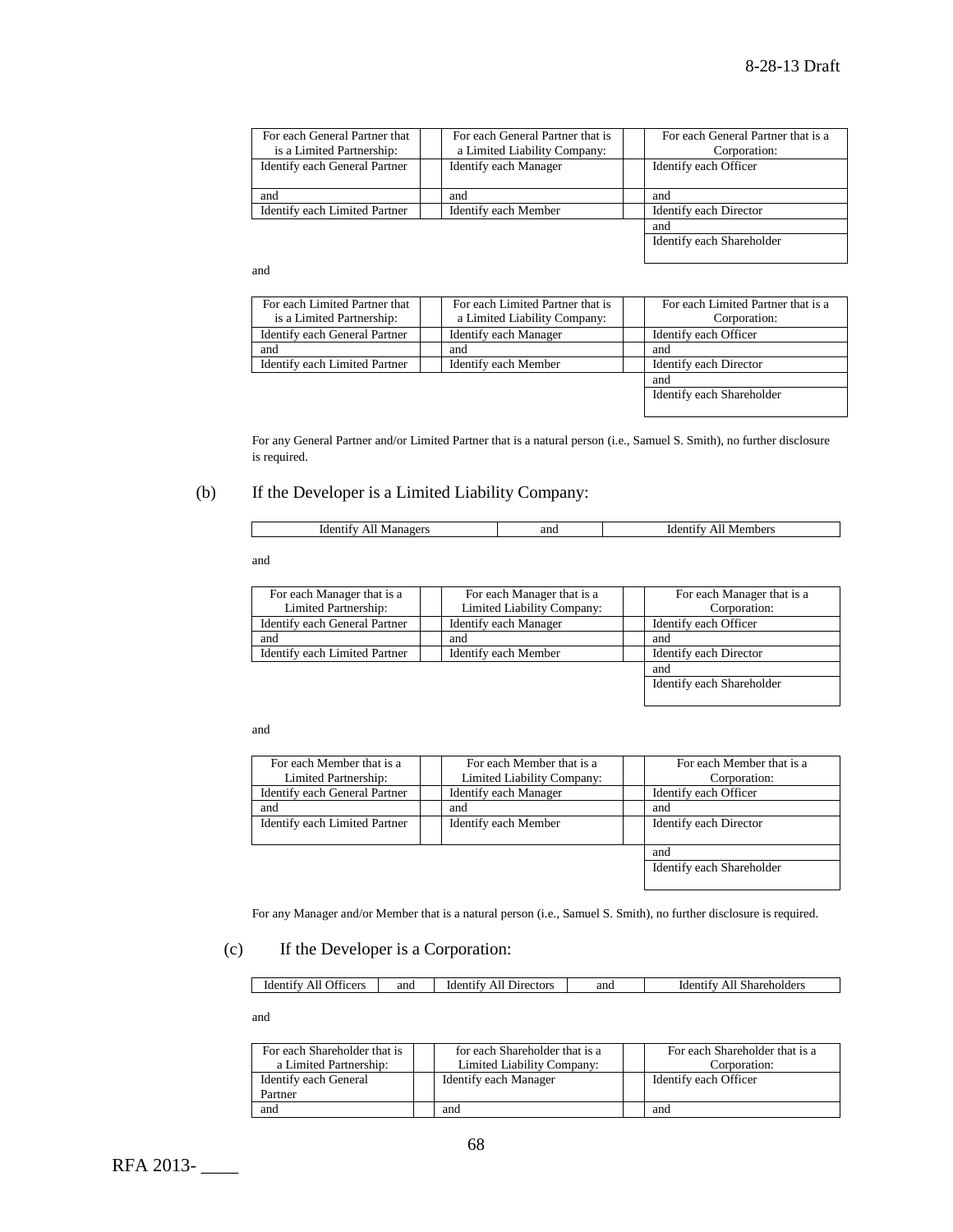| Identify each Limited<br>Partner |  | Identify each Member | Identify each Director           |
|----------------------------------|--|----------------------|----------------------------------|
|                                  |  |                      | and<br>Identify each Shareholder |

For any Officer and/or Director and/or Shareholder that is a natural person (i.e., Samuel S. Smith), no further disclosure is required.

# b. Examples:

Example No. 1:

Applicant or Developer: Acme Properties, LLC

| Sole Member/Manager: | ABC, LLC     |             |
|----------------------|--------------|-------------|
|                      | Manager:     | Amy Smith   |
|                      | Sole Member: | Patty Jones |

Example No. 2:

Applicant or Developer: Acme Builders, LLC

Manager: Acme Management Co, Inc.

|   |                         |                       | Officers:                      | Peter Smith, President/CEO<br>Fred Jones, Vice President<br>Patty Jones, Vice President<br>Bob Brown, Secretary<br>Amy Smith, Treasurer |                                                                   |                                |
|---|-------------------------|-----------------------|--------------------------------|-----------------------------------------------------------------------------------------------------------------------------------------|-------------------------------------------------------------------|--------------------------------|
|   |                         |                       | Directors:                     | Peter Smith<br><b>Fred Jones</b><br>Patty Jones                                                                                         |                                                                   |                                |
|   |                         |                       | Shareholders:                  | <b>Fred Jones</b><br>Patty Jones<br><b>Bob Brown</b><br>Amy Smith                                                                       |                                                                   |                                |
|   |                         | Member:<br>Member:    | <b>Adam Jones</b><br>Amy Smith |                                                                                                                                         |                                                                   |                                |
| ➤ | Example No. 3:          |                       |                                |                                                                                                                                         |                                                                   |                                |
|   | Applicant or Developer: | Acme Properties, Ltd. |                                |                                                                                                                                         |                                                                   |                                |
|   |                         |                       | Managing General Partner:      | ABC, Ltd.<br><b>General Partner:</b><br><b>Limited Partner</b>                                                                          |                                                                   | XYZ, Inc.<br><b>Fred Jones</b> |
|   |                         | Co-General Partner:   |                                | Acme Homes 3, LLC<br>Sole Manager/Member:                                                                                               |                                                                   | Peter Smith                    |
|   |                         | Co-General Partner:   |                                | ABC, LLC<br>Manager:<br>Manager:<br>Member:<br>Member:                                                                                  | <b>Adam Jones</b><br>Peter Smith<br>XYZ, LLC<br><b>Adam Jones</b> |                                |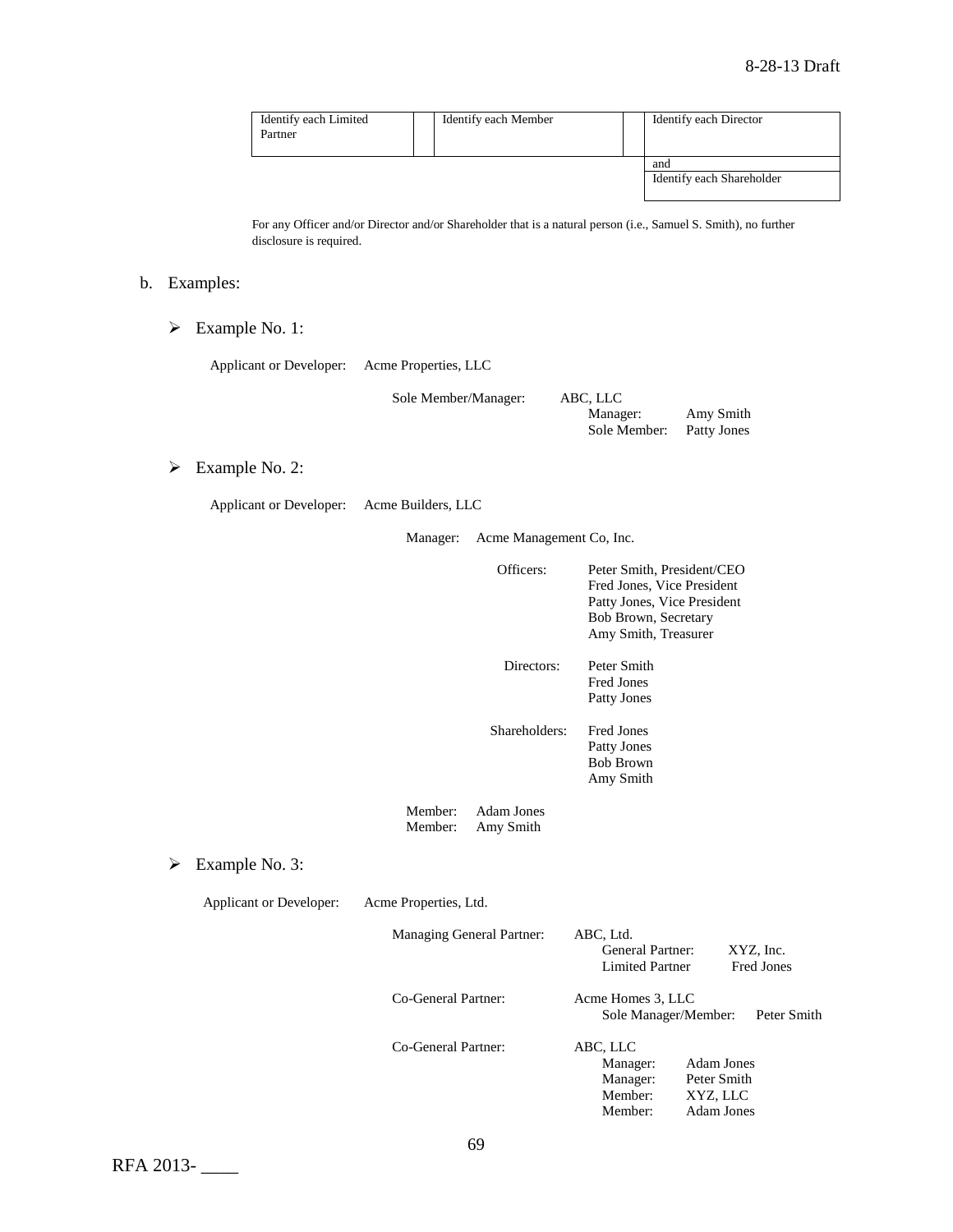Member: Peter Smith

Limited Partner: Acme Homes Contractors, Inc.

Officers: Fred Jones, President Bob Brown, Vice President Patty Jones, Secretary/ Treasurer

Directors: Fred Jones Bob Brown Patty Jones

Shareholders: Fred Jones Bob Brown Peter Smith Patty Jones Adam Jones

# **4. Required Construction Features and Amenities:**

- a. All Applicants will be required to provide the following General Features and Accessibility, Universal Design and Visitability Features:
	- (1) The following General Features must be provided for all proposed Developments:
		- Termite prevention;
		- Pest control:
		- Window covering for each window and glass door inside each unit;
		- Cable or satellite TV hook-up in each unit and, if the Development offers cable or satellite TV service to the residents, the price cannot exceed the market rate for service of similar quality available to the Development's residents from a primary provider of cable or satellite TV;
		- Full-size range and oven in all units;
		- At least two full bathrooms in all 3 bedroom or larger new construction units; and
		- Bathtub with shower in at least one bathroom in at least 90% of the new construction non-Elderly units.
	- (2) Accessibility, Universal Design and Visitability Features:
		- (a) All units of the proposed Development must meet all federal requirements and state building code requirements, including the following:
			- 2012 Florida Accessibility Code for Building Construction as adopted pursuant to Section 553.503, Florida Statutes;
			- The Fair Housing Act as implemented by 24 CFR 100;
			- Section 504 of the Rehabilitation Act of 1973; and
			- Titles II and III of the Americans with Disabilities Act of 1990 as implemented by 28 CFR 35, incorporating the most recent amendments, regulations and rules.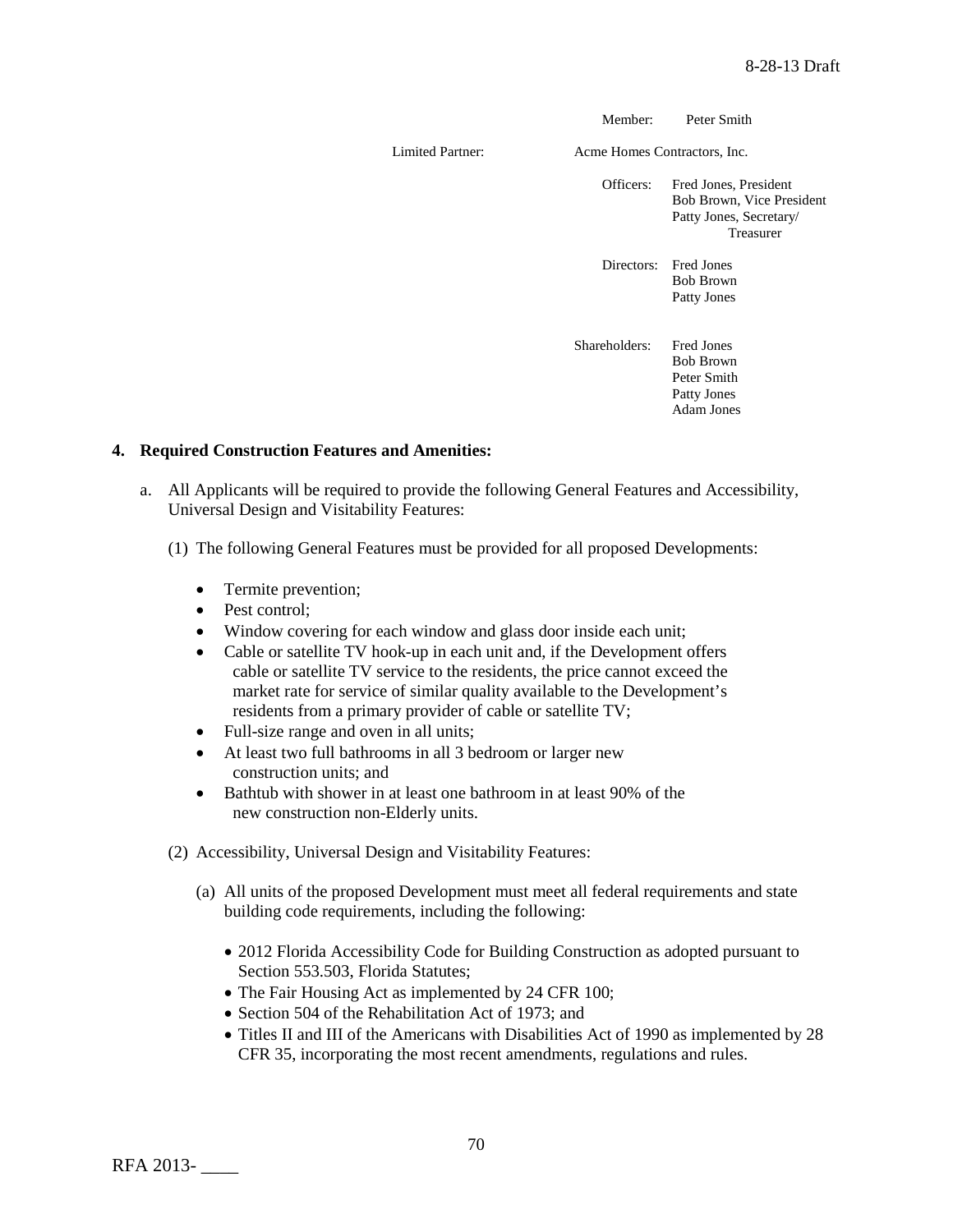For purposes of the Housing Credit Program, a Housing Credit allocation shall be deemed "Federal financial assistance" within the meaning of that term as used in Section 504 of the Rehabilitation Act of 1973 as implemented by 24 CFR Part 8 for all Housing Credit Developments.

- (b) All new construction units that are located on an accessible route must have the following features and all rehabilitation units that are located on an accessible route must include as many of the following features as are structurally and financially feasible within the scope of the rehabilitation work utilizing a capital needs assessment performed during the credit underwriting process:
	- Primary entrance door shall have a threshold with no more than a  $\frac{1}{2}$ -inch rise;
	- All door handles on primary entrance door and interior doors must have lever handles;
	- Lever handles on all bathroom faucets and kitchen sink faucets:
	- Anti-scald controls on all bathroom and kitchen faucets:
	- Toilets must be 17 inches to 19 inches in height as measured from the finished floor to the top of the toilet seat;
	- Mid-point on light switches and thermostats shall not be more than 48 inches above finished floor level;
	- Cabinet drawer handles and cabinet door handles in bathroom and kitchen shall be lever or D-pull type that operate easily using a single closed fist;
	- Minimum of 60 inches diameter of unobstructed space in living room and one bedroom in order to provide adequate maneuvering and turning space for a person using a wheelchair or walker. This requirement means that 60 inches in diameter of unobstructed space shall be free of hard-constructed features and/or fixtures and does not apply to resident furnishings or possessions; and
	- Clear floor space of at least 30 inches x 48 inches outside swing of door as it is closed shall be provided at bathtub/shower fixtures. This clear floor space allows space for a parallel approach to the bathtub, as well as access for transferring into and out of the bathtub.
- b. All new construction units must include the following General Features and Green Building Features:
	- (1) General Features in all Family Demographic Developments:

Provide reinforced walls for future installation of grab bars that meet or exceed 2010 ADA Standards for Accessible Design around each tub/shower unit in each dwelling unit. At the request of and at no charge to a resident household, the Development shall purchase and install grab bars around each tub/shower unit in the dwelling unit. The product specifications and installation must meet or exceed 2010 ADA Standards for Accessible Design. The Development shall inform a prospective resident that the Development, upon a resident household's request and at no charge to the household, will install grab bars around a dwelling unit's tub/shower unit, pursuant to the 2010 ADA Standards. At a minimum, the Development shall inform each prospective lessee by including language in the Development's written materials listing and describing the unit's features, as well as including the language in each household's lease.

(2) Green Building Features in all Family and Elderly Demographic Developments: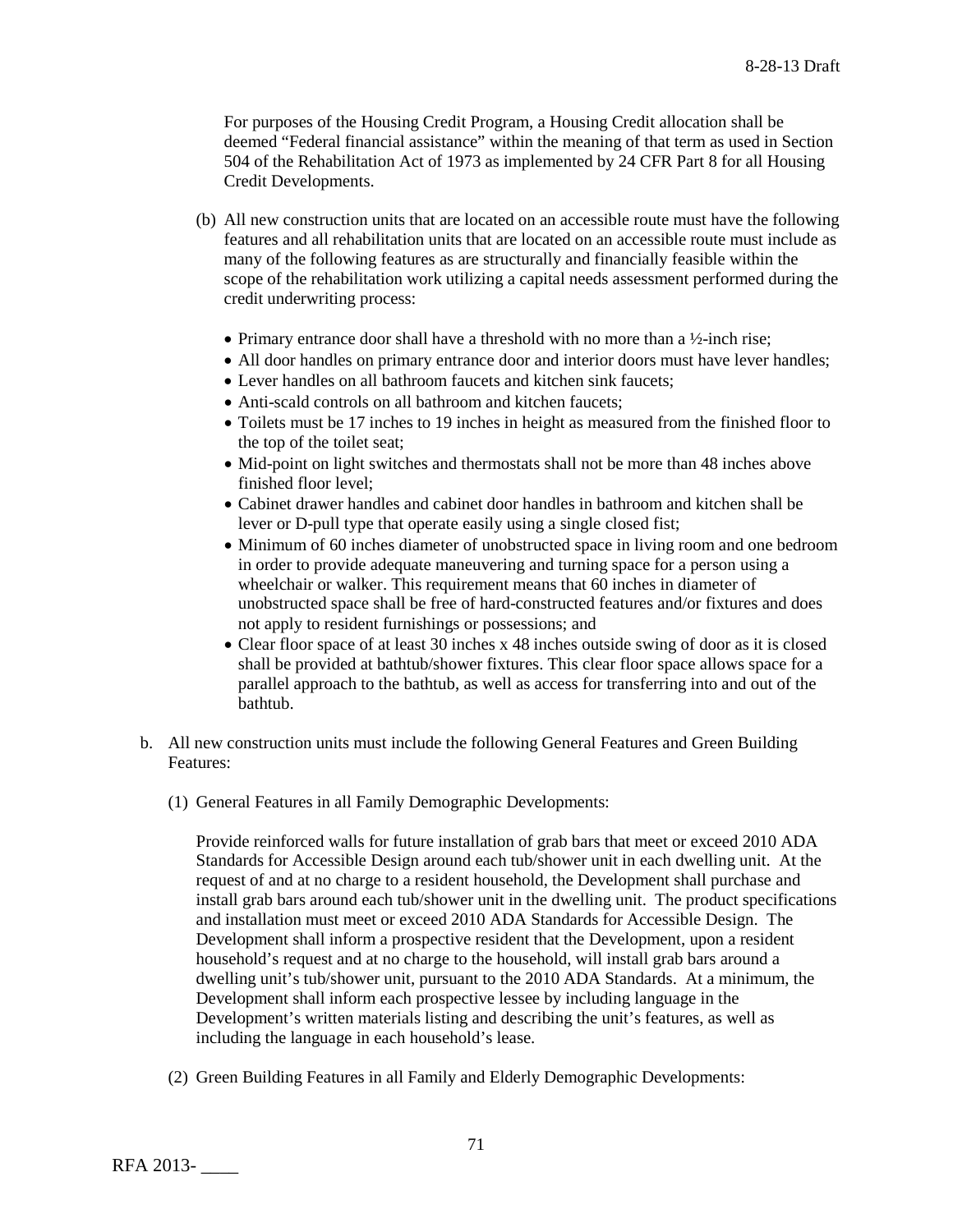- Low or No-VOC paint for all interior walls (Low-VOC means 50 grams per liter or less for flat; 150 grams per liter or less for non-flat paint);
- Low-flow water fixtures in bathrooms—WaterSense labeled products or the following specifications:
	- o Toilets: 1.6 gallons/flush or less,
	- o Faucets: 1.5 gallons/minute or less,
	- o Showerheads: 2.2 gallons/minute or less;
- Energy Star qualified refrigerator;
- Energy Star qualified dishwasher;
- Water heating minimum efficiency specifications (choose gas, electric, gas tankless, or boiler/hot water maker):
	- o Gas:
		- 30 gal =  $.63 \text{ EF}$ ; or
		- $\blacksquare$  40 gal = .61 EF; or
		- $\blacksquare$  50 gal = .59 EF; or
		- 60 gal = .57 EF; or
		- $\blacksquare$  70 gal = .55 EF; or
		- $80 \text{ gal} = .53 \text{ EF}$ ; or
	- o Electric:
		- $\blacksquare$  30 gal = .94 EF; or
		- $\blacksquare$  40 gal = .93 EF; or
		- $\bullet$  50 gal = .92 EF; or
		- 60 gal = .91 EF; or
		- 70 gal = .90 EF; or<br>80 gal = 89 EF; or
		- 80 gal = .89 EF; or
	- o Tankless gas water heater: minimum .80 EF; or
	- o Boiler or hot water maker:<br> $\leq 300,000$  Btu/b: 8
		- $<$  300,000 Btu/h: 85% Et (thermal efficiency); or
		- $\blacksquare$  300,000 Btu/h or higher: 80% Et;
- Energy Star qualified ceiling fans with lighting fixtures in bedrooms;
- Air Conditioning minimum efficiency specifications (choose in-unit or commercial):
	- o In-unit air conditioning: minimum 14 SEER; or
		- Central chiller AC system—based on size:
			- 0-65 KBtuh: Energy Star certified; or
			- $\blacktriangleright$  >65-135 KBtuh: 11.3 EER/11.5 IPLV; or
			- >135-240 KBtuh: 11.0 EER/11.5 IPLV; or
			- $\blacktriangleright$  >240 KBtuh: 10.6 EER/11.2 IPLV.
- c. All rehabilitation units must include the following General Features, Required Green Building Features and Additional Green Building Features:
	- (1) General Features in all Family Demographic Developments:

Provide reinforced walls for future installation of grab bars that meet or exceed 2010 ADA Standards for Accessible Design around each tub/shower unit in each dwelling unit. At the request of and at no charge to a resident household, the Development shall purchase and install grab bars around each tub/shower unit in the dwelling unit. The product specifications and installation must meet or exceed 2010 ADA Standards for Accessible Design. The Development shall inform a prospective resident that the Development, upon a resident household's request and at no charge to the household, will install grab bars around a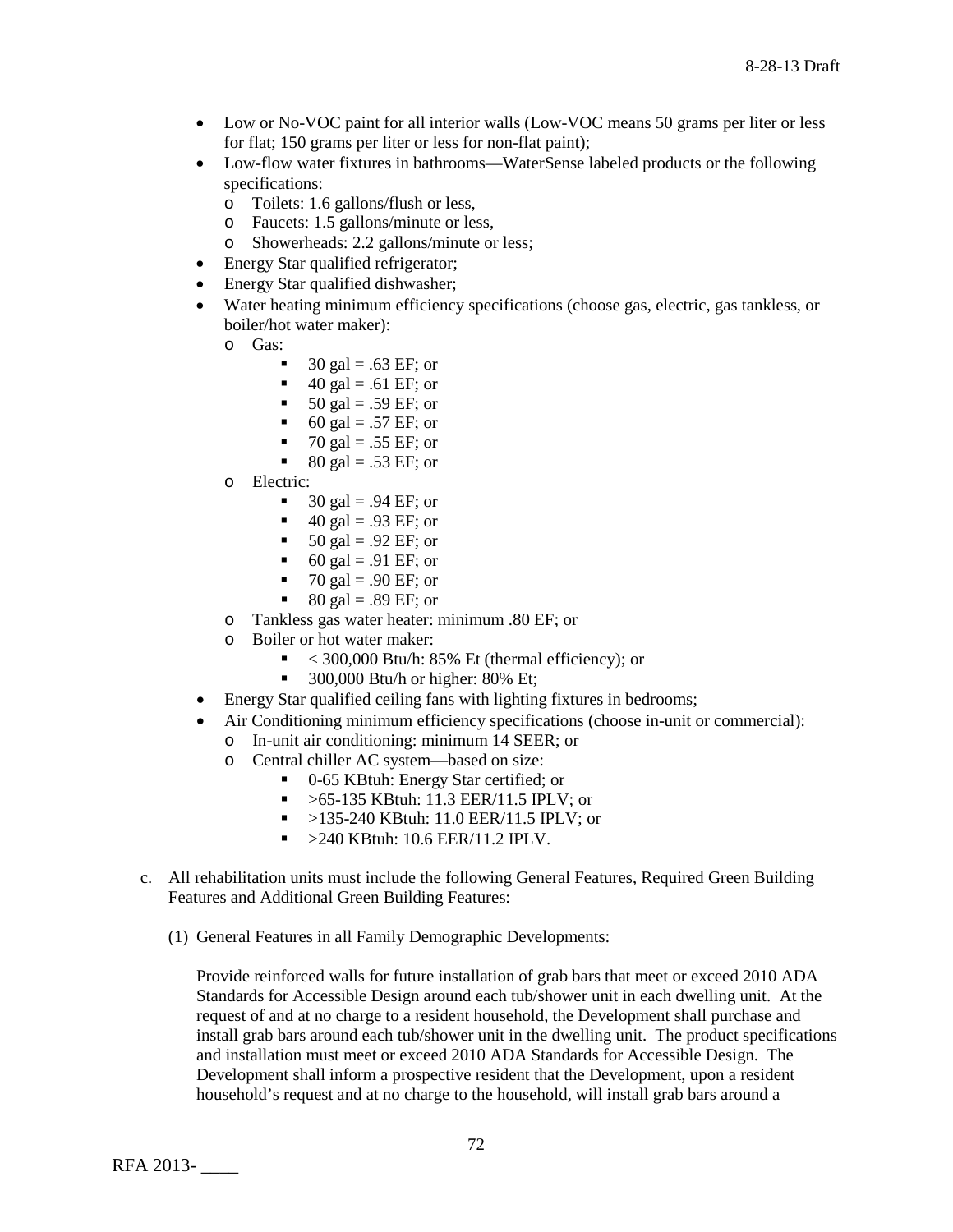dwelling unit's tub/shower unit, pursuant to the 2010 ADA Standards. At a minimum, the Development shall inform each prospective lessee by including language in the Development's written materials listing and describing the unit's features, as well as including the language in each household's lease.

(2) Required Green Building Features in all Family and Elderly Demographic Developments:

All rehabilitation units must include as many of the following required Green Building features as are structurally and financially feasible within the scope of the rehabilitation work utilizing a capital needs assessment performed during the credit underwriting process.

- Low or No-VOC paint for all interior walls (Low-VOC means 50 grams per liter or less for flat; 150 grams per liter or less for non-flat paint);
- Low-flow water fixtures in bathrooms—WaterSense labeled products or the following specifications:
	- o Toilets: 1.6 gallons/flush or less,
	- o Faucets: 1.5 gallons/minute or less,<br>
	o Showerheads: 2.2 gallons/minute or
	- Showerheads: 2.2 gallons/minute or less;
- Energy Star qualified refrigerator;
- Energy Star qualified dishwasher;
- Water heating minimum efficiency specifications (choose gas, electric, gas tankless, or boiler/hot water maker):
	- o Gas:
		- 30 gal =  $.63$  EF; or
		- $\blacksquare$  40 gal = .61 EF; or
		- $\blacksquare$  50 gal = .59 EF; or
		- 60 gal = .57 EF; or
		- 70 gal = .55 EF; or
		- $\bullet$  80 gal = .53 EF; or
	- o Electric:
		- $\blacksquare$  30 gal = .94 EF; or
		- $\blacksquare$  40 gal = .93 EF; or
		- $\blacksquare$  50 gal = .92 EF; or
		- 60 gal = .91 EF; or
		- $\blacksquare$  70 gal = .90 EF; or
		- $80 \text{ gal} = .89 \text{ EF}$ ; or
	- o Tankless gas water heater: minimum .80 EF; or
	- o Boiler or hot water maker:
		- $\sim$  < 300,000 Btu/h: 85% Et (thermal efficiency); or
		- $\blacksquare$  300,000 Btu/h or higher: 80% Et;
- Energy Star qualified ceiling fans with lighting fixtures in bedrooms;
- Air Conditioning (choose in-unit or commercial):
	- o In-unit air conditioning: minimum 14 SEER; or
	- o Central chiller AC system—based on size:
		- 0-65 KBtuh: Energy Star certified; or
			- > 65-135 KBtuh: 11.3 EER/11.5 IPLV; or
			- $\blacktriangleright$  >135-240 KBtuh: 11.0 EER/11.5 IPLV; or
			- $\sim$  >240 KBtuh: 10.6 EER/11.2 IPLV:
- Caulk, weather-strip, or otherwise seal all holes, gaps, cracks, penetrations, and electrical receptacles in building envelope;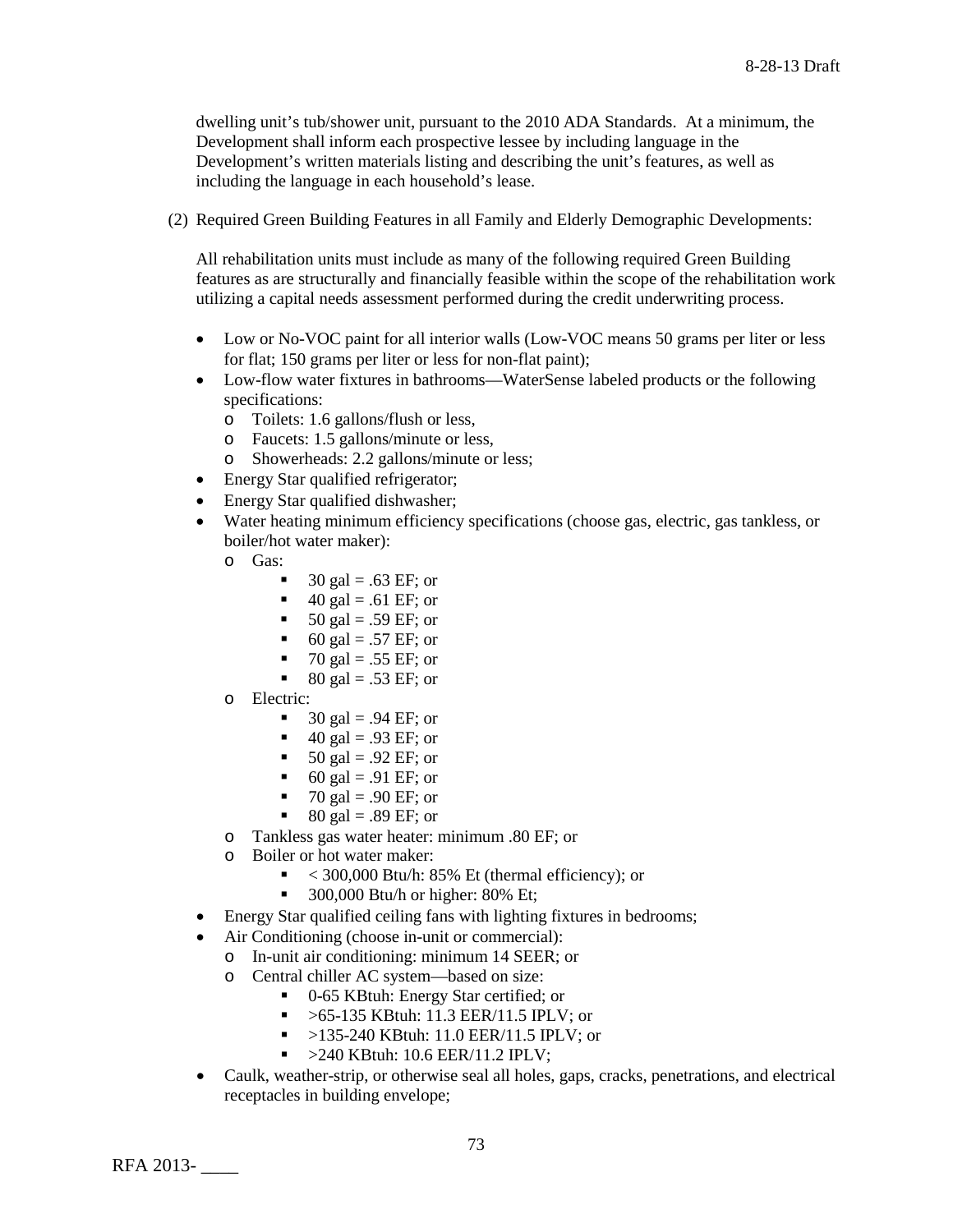- Seal and insulate heating and cooling system ducts with mastic or metal backed tape.
- (3) Additional Green Building Features in all Family and Elderly Demographic Developments:

In addition to the Required Green Building Features outlined in (1) above, the Applicant must commit to provide enough of the following Additional Green Building Features to achieve a total point value of at least 10 points. The Applicant will be required to commit to the specific Additional Green Building features during credit underwriting and may select at that time the desired features, provided that the total point value equals or exceeds 10 points.

- Programmable thermostat in each unit (2 points)
- Humidistat in each unit (2 points)
- Water Sense certified dual flush toilets in all bathrooms (2 points)
- Light colored concrete pavement instead of or on top of asphalt to reduce the heat-island effect (2 points)
- Energy Star qualified roof coating (2 points)  $*$
- Energy Star qualified roofing materials (metal, shingles, thermoplastic polyolefin (TPO), or tiles) (3 points) \*
- Eco-friendly cabinets formaldehyde free, material certified by the Forest Stewardship Council (3 points)
- Eco-Friendly flooring for entire unit Carpet and Rug Institute Green Label certified carpet and pad, bamboo, cork, 100% recycled content tile, and/or natural linoleum (3 points)
- Energy Star rating for all windows in each unit (3 points)
- Florida Yards and Neighborhoods certification on all landscaping (2 points)
- Install daylight sensors, timers or motion detectors on all outdoor lighting attached to buildings (2 points)

\*Applicant may choose only one option related to Energy Star qualified roofing

- d. In addition to the required features outlined in a. through c. above, all Applications with the Elderly Demographic must also provide the following in all units (new construction units and rehabilitation units):
	- (1) Fifteen (15) percent of the new construction units must have roll-in showers. Five percent of the overall requirement for roll-in showers may be met with walk-in type shower stalls with permanently affixed seats which meet or exceed the federal 2010 ADA Standards for Accessible Design.
	- (2) In all of the new construction units and in as many of the rehabilitation units as is structurally and financially feasible within the scope of the rehabilitation work utilizing a capital needs assessment performed during the credit underwriting process:
		- Horizontal grab bars in place around each tub and/or shower, the installation of which meets or exceeds 2010 ADA Standards for Accessible Design, Section 609. In addition, the following standards for grab bars are required:
			- o If a bathtub/shower combination with a permanent seat is provided, grab bars shall be installed to meet or exceed 2010 ADA Standards for Accessible Design, Section 607.4.1.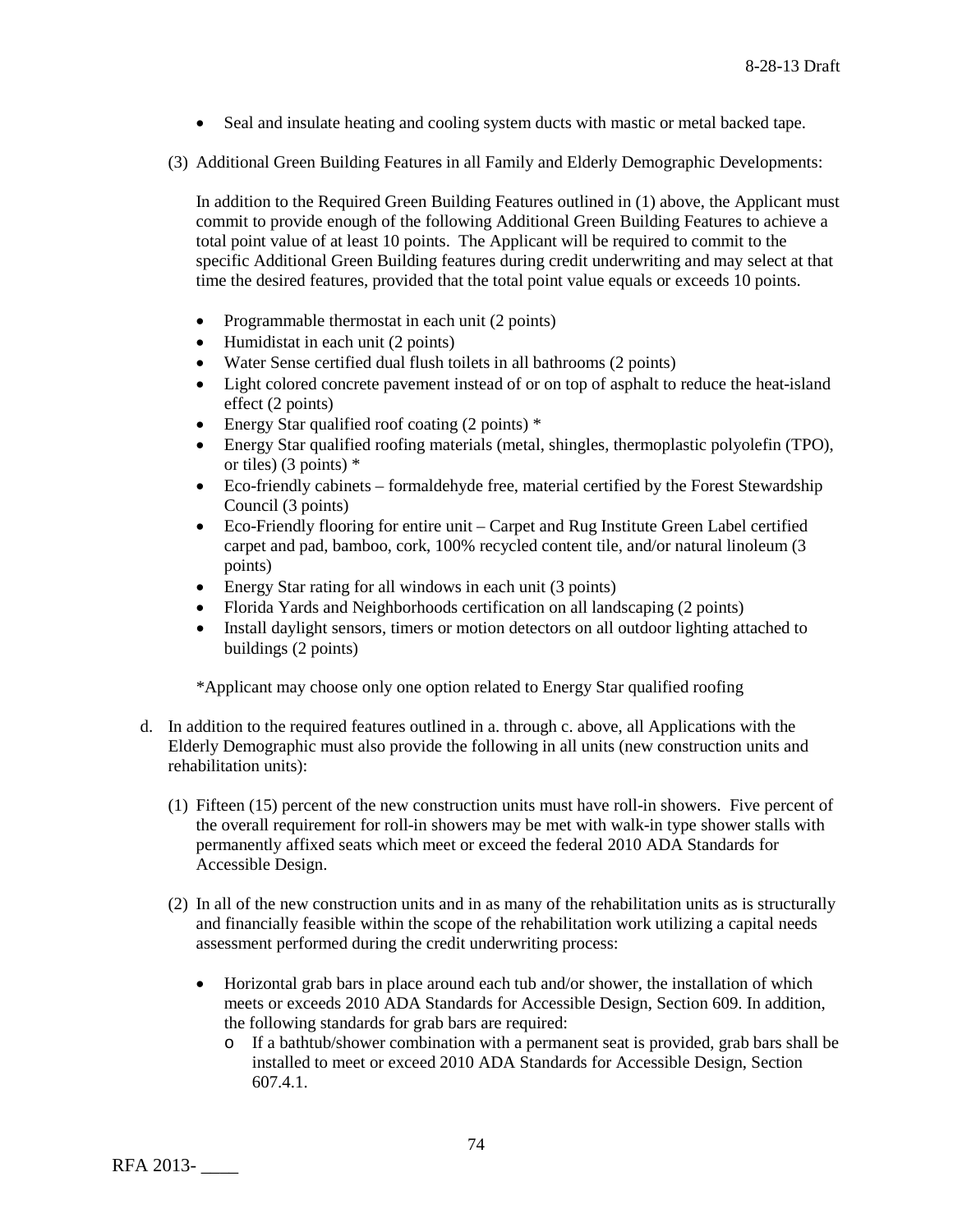- o If a bathtub/shower combination without a permanent seat is provided, grab bars shall be installed to meet or exceed 2010 ADA Standards for Accessible Design, Section 607.4.2.
- o If a roll-in shower is provided, grab bars shall be installed to meet or exceed 2010 ADA Standards for Accessible Design, Section 608.3.2;
- Reinforced walls for future installation of horizontal grab bars in place around each toilet, the installation of which meets or exceeds 2010 ADA Standards for Accessible Design, Section 604.5.1 (Side Wall);
- Roll-out shelving or drawers in all bottom bathroom vanity cabinets;
- Adjustable shelving in master bedroom closets (must be adjustable by resident); and
- In at least one of the kitchen's bottom or base cabinets, there shall be a large drawer that has full extension drawer slides.
- e. All Applications with the Development Category of New Construction, Redevelopment, or Acquisition and Redevelopment must commit to achieve one of the following Green Building Certification programs:
	- Leadership in Energy and Environmental Design (LEED);
	- Florida Green Building Coalition (FGBC); or
	- ICC 700 National Green Building Standard (NGBS).

#### **5. Required Resident Programs:**

- a. Applications with the Family Demographic must commit to provide at least three (3) of the following resident programs outlined below. The Applicant will make the actual selection of the specific programs during the credit underwriting process.
	- (1) After School Program for Children This program requires the Applicant or its Management Company to provide supervised, structured, age-appropriate activities for children during after school hours, Monday through Friday. Activities must be on-site.
	- (2) Literacy Training- Applicant or its Management Company must make available, at no cost to the resident, literacy tutor(s) who will provide weekly literacy lessons to residents in private space on-site. Electronic media, if used, must be used in conjunction with live instruction. If the Development consists of Scattered Sites, this resident program must be provided on the Scattered Site with the most units.
	- (3) Employment Assistance Program Applicant or its Management Company must provide, at no cost to the resident, a minimum of quarterly scheduled Employment Assistance Program workshops/meetings offering employment counseling by a knowledgeable employment counselor. Such a program includes employability skills workshops providing instruction in the basic skills necessary for getting, keeping, and doing well in a job. The instruction must include, but not be limited to, the following:
		- o Evaluation of current job skills;
		- o Assistance in setting job goals;
		- o Assistance in development of and regular review/update of individualized plan for each participating resident;
		- o Resume assistance;
		- o Interview preparation; and
		- o Placement and follow-up services.

RFA 2013- \_\_\_\_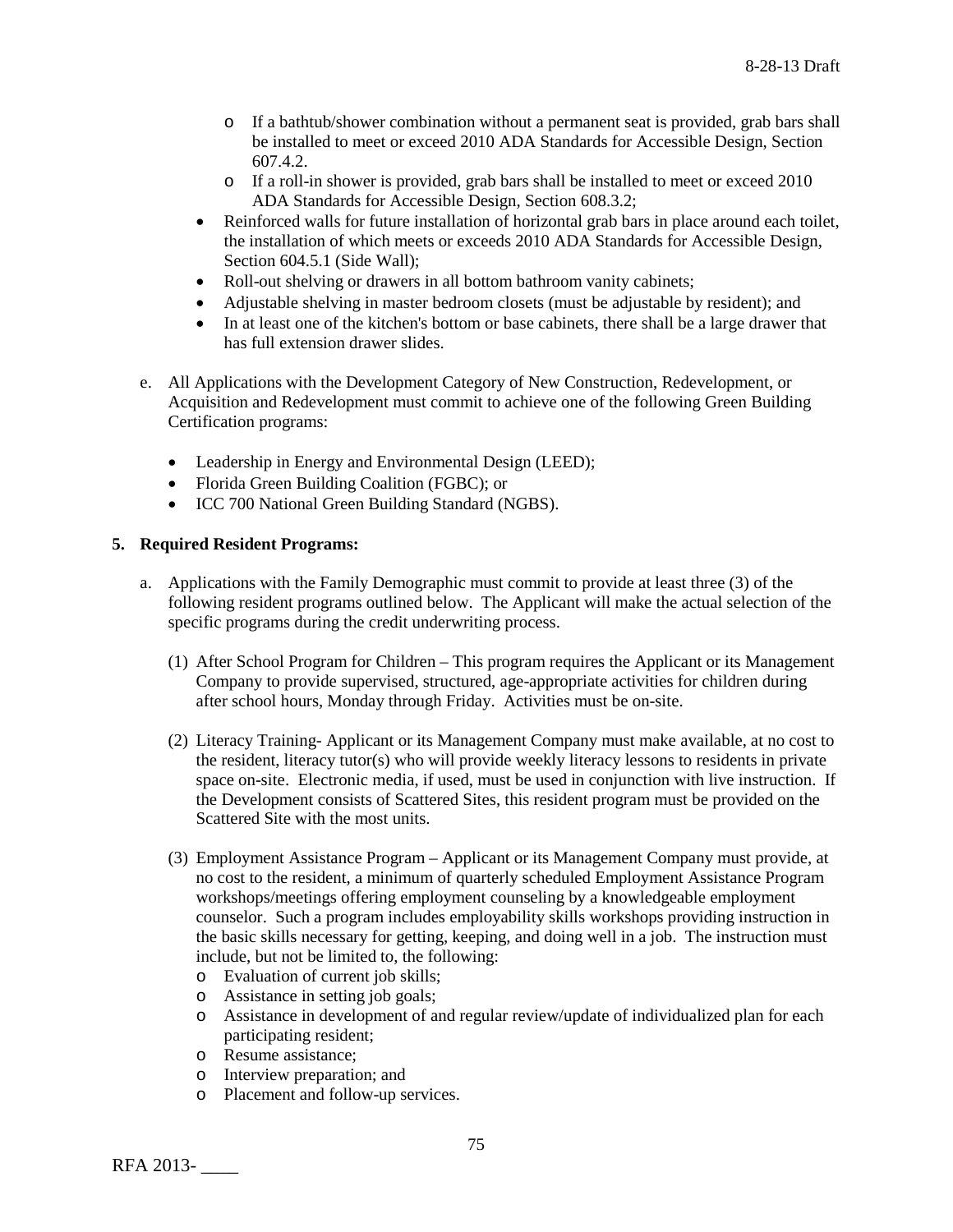- (4) Family Support Coordinator The Applicant must provide a Family Support Coordinator at no cost to the resident. The Family Support Coordinator shall assist residents in assessing needs and obtaining services, with the goal of promoting successful tenancies and helping residents achieve and maintain maximum independence and self-sufficiency. Responsibilities shall include linking residents with public and private resources in the community to provide needed assistance, develop and oversee on-site programs and activities based on the needs and interests of residents, and support residents in organizing group activities to build community and to address and solve problems such as crime and drug activity. The duties of the Family Support Coordinator shall not be performed by property management staff. The Coordinator shall be on-site and available to residents at least 20 hours per week, within the hours of 9 a.m. and 8 p.m. The Coordinator may be an employee of the Development or, through an agreement, an employee of a third party agency or organization that provides these services.
- b. Application with the Elderly Demographic:
	- (1) All Applicants with the Elderly Demographic must commit to provide the following resident program:

Staff On-Site 24 Hours Per Day -

Applicant must provide staff on the Development's premises at all times who will be available and accessible to the residents 24 hours per day, seven days per week, at no cost to the resident. The on-site staff shall be available at all times to receive calls from residents and help determine the approach to address the issue. The Development's owner or designated manager shall develop and implement policies and procedures for staff receiving a resident call and how staff shall assess and manage the call based on a resident's request and/or need. These policies and procedures shall describe the process for ensuring that staffing is adequate to address the 24-hour on-site requirement, including the following:

- staff vacation:
- other staff absences;
- staff temporarily unavailable on site for a short length of time;
- how staff shall manage a resident call when staff is temporarily off-site;
- maximum response time of the staff to a resident call, including response time when staff must be temporarily off-site.

Residents shall be informed of the Resident Program at move-in and via a written notice(s) clearly displayed in the Development's common or public spaces. If the Development consists of Scattered Sites, staff must, at a minimum, be on the Scattered Site with the most units 24 hours a day, 7 days a week. Although the Scattered Sites Development staff may be located only on the Scattered Site with the most units, they must be available to and provide the same resident program services to all the Development's residents.

- (2) All non-ALF Developments must select at least three (3) of the following resident programs:
	- (a) Literacy Training Applicant or its Management Company must make available, at no cost to the resident, literacy tutor(s) who will provide weekly literacy lessons to residents in private space on-site. Training must be held between the hours of 8:00 a.m. and 7:00 p.m. and electronic media, if used, must be used in conjunction with live instruction. If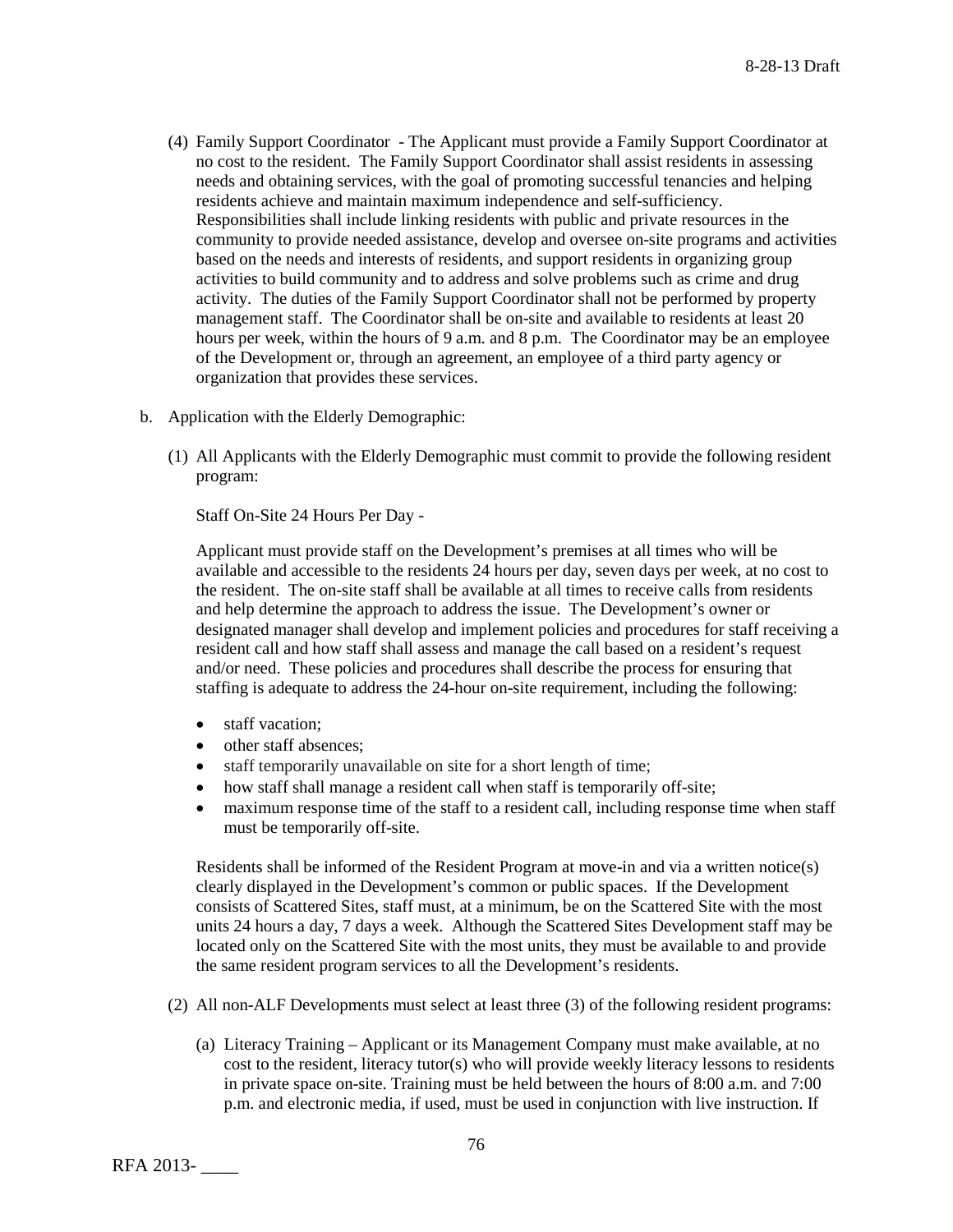the Development consists of Scattered Sites, this resident program must be provided on the Scattered Site with the most units.

- (b) Computer Training The Applicant or its Management Company shall make available computer and internet training classes (basic and/or advanced level depending on the needs and requests of the residents). The training classes must be provided at least once a week, at no cost to the resident, in a dedicated space on site. Training must be held between the hours of 8:00 a.m. and 7:00 p.m. and electronic media, if used, must be used in conjunction with live instruction. If the Development consists of Scattered Sites, this resident program must be provided on the Scattered Site with the most units.
- (c) Daily Activities Applicant or its Management Company must provide on-site supervised, structured activities, at no cost to the resident, at least five days per week which must be offered between the hours of 8:00 a.m. and 7:00 p.m. If the Development consists of Scattered Sites, this resident program must be provided on the Scattered Site with the most units.
- (d) Assistance with Light Housekeeping, Grocery Shopping and/or Laundry The Applicant or its Management Company must provide residents with a list of qualified service providers for (a) light housekeeping, and/or (b) grocery shopping, and/or (c) laundry and will coordinate, at no cost to the resident, the scheduling of services. The Developer or Management Company shall verify that the services referral information is accurate and up-to-date at least once every six (6) months.
- (e) Resident Assurance Check-In Program Applicant commits to provide and use an established system for checking in with each resident on a pre-determined basis not less than once per day, at no cost to the resident. Residents may opt out of this program with a written certification that they choose not to participate.
- (3) All ALF Developments must provide the following resident programs:
	- (a) Medication Administration The Applicant or its Management Company shall provide, pursuant to ALF licensure requirements, staff to administer medications in accordance with a health care provider's order or prescription label.
	- (b) Services for Persons with Alzheimer's Disease and Other Related Disorders The Applicant or its Management Company shall advertise and provide supervision and services to persons with Alzheimer's disease and other related disorders that are specific to each affected resident and pursuant to ALF licensure requirements.

#### **6. Limited Development Areas (LDA):**

Use the following LDA Chart to determine whether the proposed Development qualifies as an LDA Development for purposes of this RFA.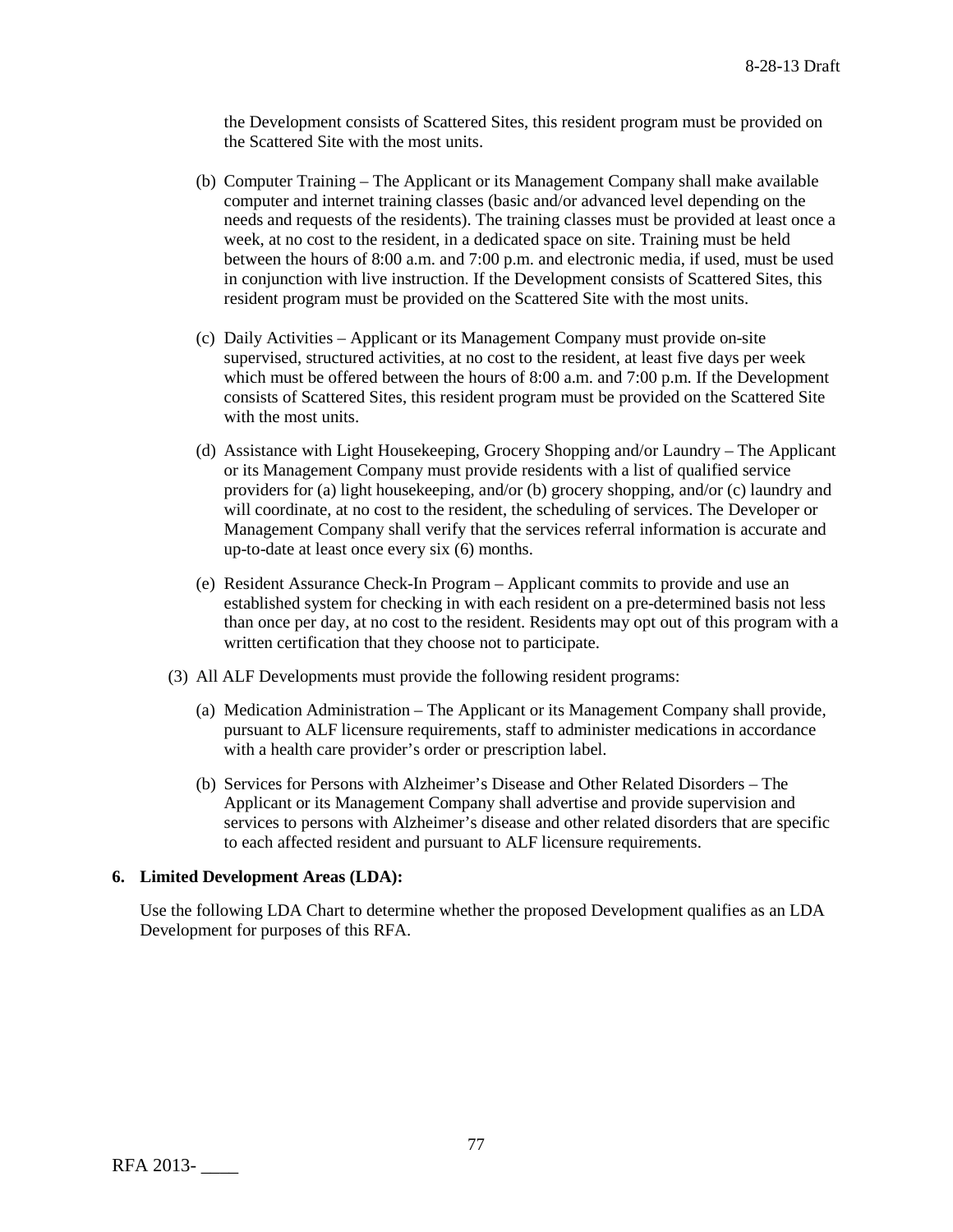**LDA Chart**

| County                      | Demographic<br>Category      | <b>Location Description</b>                                                                                                                                                                                                                                                                                                                                                                                                                                                                                                                                                                                                                                                                                                                                                                                                                                                                                                                                                                                                                                                                                                                                                                                                                                                                                                                                                                                                                                                                                                                                                                                                                                                                                                                                                                                                                                                                                |  |  |  |  |
|-----------------------------|------------------------------|------------------------------------------------------------------------------------------------------------------------------------------------------------------------------------------------------------------------------------------------------------------------------------------------------------------------------------------------------------------------------------------------------------------------------------------------------------------------------------------------------------------------------------------------------------------------------------------------------------------------------------------------------------------------------------------------------------------------------------------------------------------------------------------------------------------------------------------------------------------------------------------------------------------------------------------------------------------------------------------------------------------------------------------------------------------------------------------------------------------------------------------------------------------------------------------------------------------------------------------------------------------------------------------------------------------------------------------------------------------------------------------------------------------------------------------------------------------------------------------------------------------------------------------------------------------------------------------------------------------------------------------------------------------------------------------------------------------------------------------------------------------------------------------------------------------------------------------------------------------------------------------------------------|--|--|--|--|
| Alachua                     | Family                       | Beginning at the intersection of CR 241/NW 143 <sup>rd</sup> Street and SR 232/NW69th<br>Ave/Millhopper Road, follow SR 232/NW69th Ave/Millhopper Road east to NW<br>97 <sup>th</sup> Street. Follow NW 97 <sup>th</sup> Street south to NW 97 <sup>th</sup> Blvd. Follow NW 97 <sup>th</sup> Blvd<br>northeast to SR 232/NW 63 <sup>rd</sup> Blvd/Millhopper Road/NW 53 <sup>rd</sup> Avenue. Follow SR<br>232/NW 63 <sup>rd</sup> Blvd/Millhopper Road/NW $\hat{5}^{3rd}$ Avenue east to NW 52 <sup>nd</sup> Terrace.<br>Follow NW 52 <sup>nd</sup> Terrace north to NW 73 <sup>rd</sup> Avenue. Follow NW 73 <sup>rd</sup> Avenue east to<br>NW 43 Street. Follow NE 43 Street north to US 441. Follow US 441 south to N SR<br>121. Follow N SR 121 north to NW CR 231. Follow NW CR 231 north to NE<br>$142nd$ Avenue/NE $156th$ Avenue. Follow NE $142nd$ Avenue/NE $156th$ Avenue east to<br>CR 225. Follow CR 225 south to NE 77 Avenue/NE 56 Terrence. Follow NE 77<br>Avenue/NE 56 Terrence east to SR 24/ NE Waldo Road. Follow SR 24/NE Waldo<br>Road Northeast to US 301/ N Main Street. Follow US 301/N Main Street south to<br>SR 26. Follow SR 26 west to CR 234 / CR 2082. Follow CR 234/ CR 2082 south to<br>US 441. Follow US 441 northwest to SE Wacahoota Road. Follow SE Wacahoota<br>Road north to SR121/Williston Road. Follow SR121/Williston Road south to CR<br>346. Follow CR 346 west to US 41/US 27/SR 45. Follow US 41/US 27/SR 45<br>northwest to 202nd Street/CR 13. Follow 202nd Street/CR 13 north to NW 46 <sup>th</sup><br>Avenue. Follow NW 46 <sup>th</sup> Avenue east to 170 <sup>th</sup> St. Follow NW 170 <sup>th</sup> Street south to<br>NW 32 <sup>nd</sup> Avenue. Follow NW 32 <sup>nd</sup> Avenue east to CR 241/NW 143 <sup>rd</sup> Street.<br>Follow 241/NW 143 <sup>rd</sup> Street north to intersection with SR 232/NW69th<br>Ave/Millhopper Road. |  |  |  |  |
| Bay                         | Family                       | Beginning at the intersection of SR 391/E Baldwin Road and US 231/SR 75, follow<br>US 231 / SR 75 northeast to Pipeline Road. Follow Pipeline Road north to CR 2321.<br>Follow CR 2321 southeast to Titus Road. Follow Titus Road east to US 231/SR 75.<br>Follow US 231/SR 75 north to Star Avenue/SR 719. Follow Star Avenue/SR 719<br>south to East Bay. Follow East Bay southwest as it merges with St. Andrews Bay<br>and North Bay. Follow North Bay north to SR 385 / Frankford Avenue. Follow SR<br>385 / Frankford Avenue south to SR 390 / Saint Andrews Blvd. Follow SR 390 /<br>Saint Andrews Blvd northeast to SR 391 / Baldwin Road. Follow SR 391 / Baldwin<br>Road east to US 231 / SR 75.                                                                                                                                                                                                                                                                                                                                                                                                                                                                                                                                                                                                                                                                                                                                                                                                                                                                                                                                                                                                                                                                                                                                                                                                 |  |  |  |  |
| <b>Bradford</b>             | Family                       | <b>Entire County</b>                                                                                                                                                                                                                                                                                                                                                                                                                                                                                                                                                                                                                                                                                                                                                                                                                                                                                                                                                                                                                                                                                                                                                                                                                                                                                                                                                                                                                                                                                                                                                                                                                                                                                                                                                                                                                                                                                       |  |  |  |  |
| <b>Brevard</b><br>Charlotte | Family<br>Family and Elderly | <b>Entire County</b><br>5 mile radius around the following latitude/longitude coordinates:                                                                                                                                                                                                                                                                                                                                                                                                                                                                                                                                                                                                                                                                                                                                                                                                                                                                                                                                                                                                                                                                                                                                                                                                                                                                                                                                                                                                                                                                                                                                                                                                                                                                                                                                                                                                                 |  |  |  |  |
|                             |                              | *N 26 59 29.4, W 82 1 45.5 (Hampton Point) - this also affects DeSoto and Sarasota<br>Counties                                                                                                                                                                                                                                                                                                                                                                                                                                                                                                                                                                                                                                                                                                                                                                                                                                                                                                                                                                                                                                                                                                                                                                                                                                                                                                                                                                                                                                                                                                                                                                                                                                                                                                                                                                                                             |  |  |  |  |
| Citrus<br>Clay              | Family<br>Family             | <b>Entire County</b><br>From northeastern corner of county, follow the county line west to State Road                                                                                                                                                                                                                                                                                                                                                                                                                                                                                                                                                                                                                                                                                                                                                                                                                                                                                                                                                                                                                                                                                                                                                                                                                                                                                                                                                                                                                                                                                                                                                                                                                                                                                                                                                                                                      |  |  |  |  |
|                             |                              | 21/Blanding Boulevard. Follow State Road 21 south to State Road 224/Kingsely<br>Avenue east to the county line. Follow the eastern county line north to the<br>northeastern corner.                                                                                                                                                                                                                                                                                                                                                                                                                                                                                                                                                                                                                                                                                                                                                                                                                                                                                                                                                                                                                                                                                                                                                                                                                                                                                                                                                                                                                                                                                                                                                                                                                                                                                                                        |  |  |  |  |
| Collier                     | Family and Elderly           | Beginning at the county line and CR 858/CR S858/Oil Well Road, follow CR<br>858/CR S858/Oil Well Road west to SR 29. Follow SR 29 north to a point directly<br>east of Ranch One Road. Follow this point to Ranch One Road. Follow Ranch One<br>Road west to Camp Keais Road. Follow Camp Keais Road north to CR<br>846/Immokalee Road. Follow CR 846 /Immokalee Road west to SR 849 / Sanctuary<br>Road N to the northernmost point. Continue north from this point to the county line.<br>Follow the county line east then south to CR 858 / CR S858/ Oil Well Road.<br>And<br>5 mile radius around the following latitude/longitude coordinates:<br>*N 26 9 40.7, W 81 41 37.4 (Tuscan Isles)                                                                                                                                                                                                                                                                                                                                                                                                                                                                                                                                                                                                                                                                                                                                                                                                                                                                                                                                                                                                                                                                                                                                                                                                           |  |  |  |  |
| DeSoto                      | Family and Elderly           | Entire County, which includes:                                                                                                                                                                                                                                                                                                                                                                                                                                                                                                                                                                                                                                                                                                                                                                                                                                                                                                                                                                                                                                                                                                                                                                                                                                                                                                                                                                                                                                                                                                                                                                                                                                                                                                                                                                                                                                                                             |  |  |  |  |
|                             |                              | 5 mile radius around the following latitude/longitude coordinates:<br>*N 26 59 29.4, W 82 1 45.5 (Hampton Point) - this also affects Charlotte and<br>Sarasota Counties                                                                                                                                                                                                                                                                                                                                                                                                                                                                                                                                                                                                                                                                                                                                                                                                                                                                                                                                                                                                                                                                                                                                                                                                                                                                                                                                                                                                                                                                                                                                                                                                                                                                                                                                    |  |  |  |  |
| Escambia                    | Family and Elderly           | Beginning at the western intersection of the county line and US 90/SR 30/Mobile<br>Hwy/ US 90A/9 Mile Road / N Davis Hwy, follow US 90 / SR 30/Mobile Hwy/ US<br>90A/9 Mile Road / N Davis Hwy east to the county line. Follow the county line<br>south to Escambia Bay. Follow Escambia Bay as it merges with Pensacola Bay on<br>the eastern portion of the county, Big Lagoon/Perdido Bay around the southern<br>portion of the mainland, and follow Perdido Bay to the western county line. Follow<br>the county line north to US 90/SR 30.                                                                                                                                                                                                                                                                                                                                                                                                                                                                                                                                                                                                                                                                                                                                                                                                                                                                                                                                                                                                                                                                                                                                                                                                                                                                                                                                                            |  |  |  |  |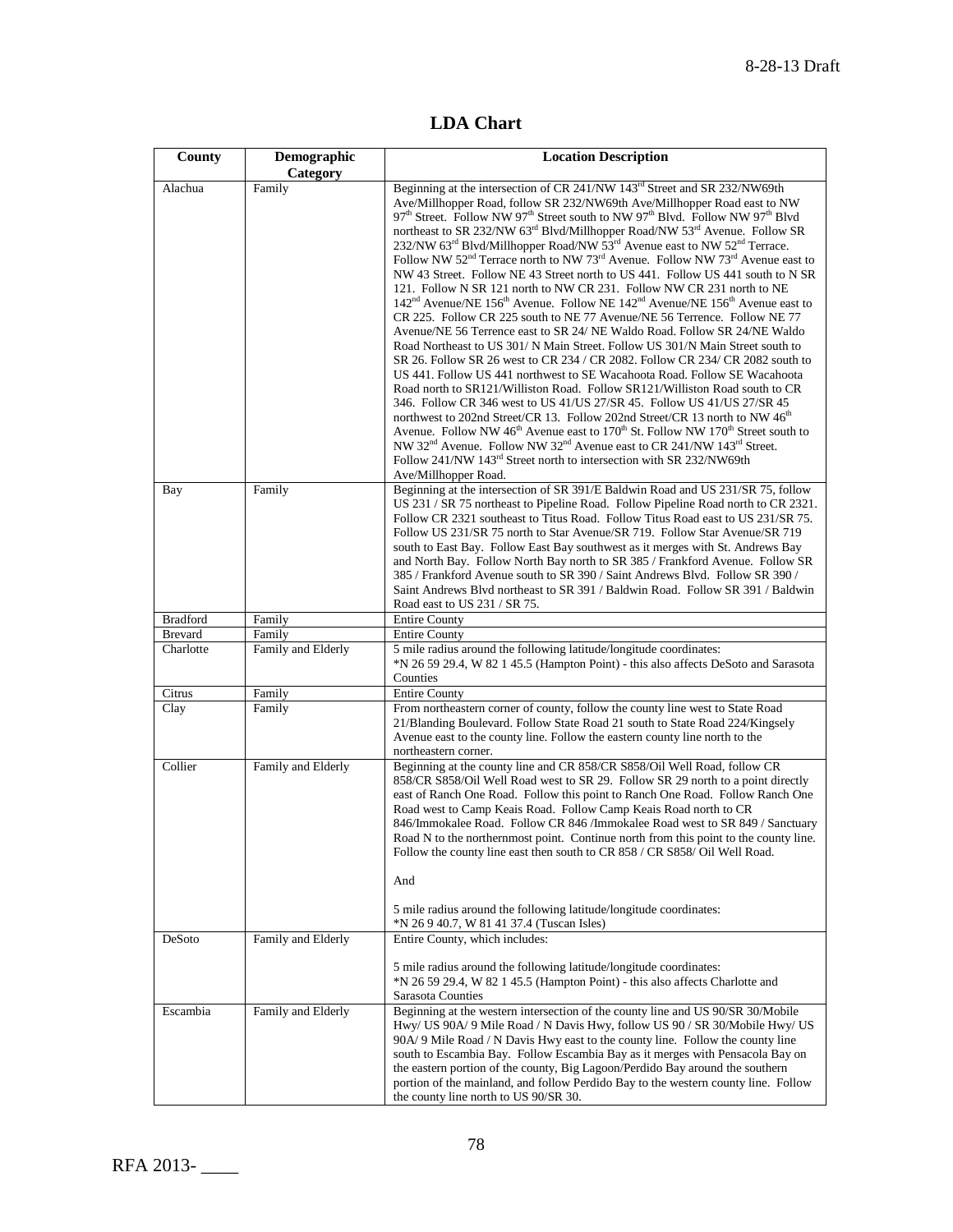| County              | Demographic<br>Category | <b>Location Description</b>                                                                                                                                                                                                                                                                                                                                                                                                                                                                                                                                                                                                                                                                                                                                                                                                                                                                                                                                                                                                                                                                                                                                                                                                                                                                                                                                                                         |  |  |  |  |
|---------------------|-------------------------|-----------------------------------------------------------------------------------------------------------------------------------------------------------------------------------------------------------------------------------------------------------------------------------------------------------------------------------------------------------------------------------------------------------------------------------------------------------------------------------------------------------------------------------------------------------------------------------------------------------------------------------------------------------------------------------------------------------------------------------------------------------------------------------------------------------------------------------------------------------------------------------------------------------------------------------------------------------------------------------------------------------------------------------------------------------------------------------------------------------------------------------------------------------------------------------------------------------------------------------------------------------------------------------------------------------------------------------------------------------------------------------------------------|--|--|--|--|
| Flagler             | Family and Elderly      | 5 mile radius around the following latitude/longitude coordinates:<br>*N 29 15 3.7, W 81 6 40.4 (San Marco) - this also affects Volusia County                                                                                                                                                                                                                                                                                                                                                                                                                                                                                                                                                                                                                                                                                                                                                                                                                                                                                                                                                                                                                                                                                                                                                                                                                                                      |  |  |  |  |
| Gadsden             | Family and Elderly      | <b>Entire County</b>                                                                                                                                                                                                                                                                                                                                                                                                                                                                                                                                                                                                                                                                                                                                                                                                                                                                                                                                                                                                                                                                                                                                                                                                                                                                                                                                                                                |  |  |  |  |
| Hamilton            | Family and Elderly      | <b>Entire County</b>                                                                                                                                                                                                                                                                                                                                                                                                                                                                                                                                                                                                                                                                                                                                                                                                                                                                                                                                                                                                                                                                                                                                                                                                                                                                                                                                                                                |  |  |  |  |
| Hardee              | Family and Elderly      | <b>Entire County</b>                                                                                                                                                                                                                                                                                                                                                                                                                                                                                                                                                                                                                                                                                                                                                                                                                                                                                                                                                                                                                                                                                                                                                                                                                                                                                                                                                                                |  |  |  |  |
| Hendry              | Family and Elderly      | 5 mile radius around the following latitude/longitude coordinates:<br>*N26 35 36.4, W 81 38 29 (Vista Palms Andros Isle) - this also affects Lee County                                                                                                                                                                                                                                                                                                                                                                                                                                                                                                                                                                                                                                                                                                                                                                                                                                                                                                                                                                                                                                                                                                                                                                                                                                             |  |  |  |  |
| Highlands           | Family and Elderly      | <b>Entire County</b>                                                                                                                                                                                                                                                                                                                                                                                                                                                                                                                                                                                                                                                                                                                                                                                                                                                                                                                                                                                                                                                                                                                                                                                                                                                                                                                                                                                |  |  |  |  |
| <b>Indian River</b> | Family                  | <b>Entire County</b>                                                                                                                                                                                                                                                                                                                                                                                                                                                                                                                                                                                                                                                                                                                                                                                                                                                                                                                                                                                                                                                                                                                                                                                                                                                                                                                                                                                |  |  |  |  |
|                     | Family and Elderly      | 5 mile radius around the following latitude/longitude coordinates:<br>*N 27 35 11.8, W 80 24 33.2 (Preserve at Oslo) - this also affects St. Lucie County                                                                                                                                                                                                                                                                                                                                                                                                                                                                                                                                                                                                                                                                                                                                                                                                                                                                                                                                                                                                                                                                                                                                                                                                                                           |  |  |  |  |
| Lake                | Family and Elderly      | Entire County, with the exception of the following area where Elderly Developments<br>will be permitted:<br>Beginning at the intersection of CR 44 and CR 452, follow the merged CR 44/CR<br>452 east to CR 44A/Estes Road. Follow CR 44A / Estes Road south to SR 44 / E<br>Orange Avenue. Follow SR 44 / E Orange Avenue east to CR 44B. Follow CR 44B<br>south to US 441 / SR 500. Follow US 441 / SR 500 west to Mount Homer<br>Road. Follow Mount Homer Road north to David Walker Drive. Follow David<br>Walker Drive north to Kurt Street. Follow Kurt Street north to Taylor Avenue/Clay<br>Blvd. Follow Taylor Avenue/Clay Blvd west to Lake Eustis. Follow Lake Eustis<br>north to SR 19 / CR 44 / N. Bay Street. Follow SR 19 / CR 44 / N. Bay Street north<br>to CR 44. Follow CR 44 to CR 452.                                                                                                                                                                                                                                                                                                                                                                                                                                                                                                                                                                                         |  |  |  |  |
| Lee                 | Family and Elderly      | Entire County, which includes:                                                                                                                                                                                                                                                                                                                                                                                                                                                                                                                                                                                                                                                                                                                                                                                                                                                                                                                                                                                                                                                                                                                                                                                                                                                                                                                                                                      |  |  |  |  |
|                     |                         | 5 mile radius around the following latitude/longitude coordinates:<br>*N 26 35 36.4, W 81 38 29 (Vista Palms) - this also affects Hendry County<br>*N 26 36 31, W 81 51 3.6 (Westwood)                                                                                                                                                                                                                                                                                                                                                                                                                                                                                                                                                                                                                                                                                                                                                                                                                                                                                                                                                                                                                                                                                                                                                                                                              |  |  |  |  |
| Leon                | Family                  | Beginning at the intersection of I-10 and Capital Circle NW/SR 263/CR 157, follow<br>Capital Circle NW/SR 263/CR 157 north to Orchard Pond Road. Follow Orchard<br>Pond Road east to CR 155/N Meridian Road. Follow CR 155/N Meridian Road<br>south to CR 154/Bannerman Road/Bradfordville Road/Crump Road southeast to<br>Apalachee Parkway/US 27/SR 20. Follow Apalachee Parkway/US 27/SR 20 east to<br>county line. Follow county line south to SR 260/Natural Bridge Road. Follow SR<br>260/Natural Bridge Road west to SR 363/Woodville Hwy. Follow SR<br>363/Woodville Hwy north to SR 260/Oak Ridge Road. Follow SR 260/Oak Ridge<br>Road west to SR 61/Wakulla Springs Road. Follow SR 61/Wakulla Springs Road<br>north to US 319/SR 369/Crawfordville Road. Follow US 319/SR 369/Crawfordville<br>Road northeast to SR 263/SW Capital Circle. Follow SR 263/SW Capital Circle<br>northwest to SR 371/Lake Bradford Road. Follow SR 371/Lake Bradford Road<br>northeast to SR 371/W Orange Ave. Follow SR 371/W Orange Ave west to<br>Eisenhower Street. Follow Eisenhower Street north to Plant Street. Follow Plant<br>Street west to Chipley Street. Follow Chipley Street north to Jackson Bluff Road.<br>Follow Jackson Bluff Road west to Appleyard Drive/Mission Road. Follow<br>Appleyard Drive/Mission Road north to I-10. Follow I-10 west to Capital Circle<br>NW/SR 263/CR 157. |  |  |  |  |
| Manatee             | Family and Elderly      | Entire County, which includes:<br>5 mile radius around the following latitude/longitude coordinates:<br>*N 27 29 14, W 82 31 47.7 (River Trace)                                                                                                                                                                                                                                                                                                                                                                                                                                                                                                                                                                                                                                                                                                                                                                                                                                                                                                                                                                                                                                                                                                                                                                                                                                                     |  |  |  |  |
|                     |                         |                                                                                                                                                                                                                                                                                                                                                                                                                                                                                                                                                                                                                                                                                                                                                                                                                                                                                                                                                                                                                                                                                                                                                                                                                                                                                                                                                                                                     |  |  |  |  |
| Marion              | Family and Elderly      | <b>Entire County</b>                                                                                                                                                                                                                                                                                                                                                                                                                                                                                                                                                                                                                                                                                                                                                                                                                                                                                                                                                                                                                                                                                                                                                                                                                                                                                                                                                                                |  |  |  |  |
| Sarasota            | Family and Elderly      | 5 mile radius around the following latitude/longitude coordinates:<br>*N 26 59 29.4, W 82 1 45.5 (Hampton Point) - this also affects DeSoto and<br><b>Charlotte Counties</b>                                                                                                                                                                                                                                                                                                                                                                                                                                                                                                                                                                                                                                                                                                                                                                                                                                                                                                                                                                                                                                                                                                                                                                                                                        |  |  |  |  |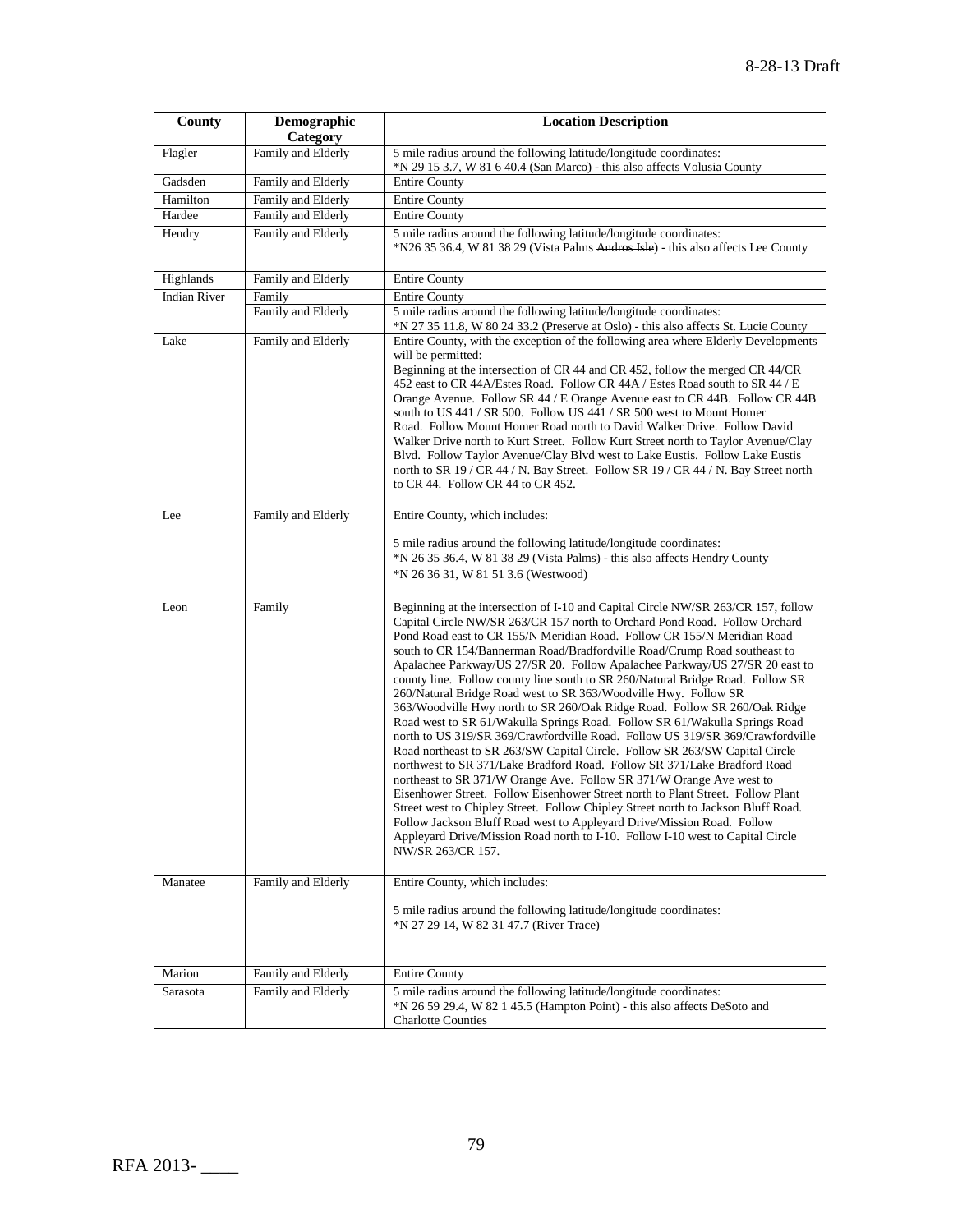| County    | Demographic<br>Category | <b>Location Description</b>                                                                                                                                                                                                                                                                                                                                                                                                                                                                                                                                                                                                                                                                                                                                                                                                                                                                                                                                                                                                                                                                                                                                                                                                                     |  |  |  |
|-----------|-------------------------|-------------------------------------------------------------------------------------------------------------------------------------------------------------------------------------------------------------------------------------------------------------------------------------------------------------------------------------------------------------------------------------------------------------------------------------------------------------------------------------------------------------------------------------------------------------------------------------------------------------------------------------------------------------------------------------------------------------------------------------------------------------------------------------------------------------------------------------------------------------------------------------------------------------------------------------------------------------------------------------------------------------------------------------------------------------------------------------------------------------------------------------------------------------------------------------------------------------------------------------------------|--|--|--|
| Seminole  | Family and Elderly      | 5 mile radius around the following latitude/longitude coordinates**:<br>*N 28 47 1.7, W 81 17 40.6 (Windchase) - this also affects Volusia County<br>*N 28 36 21.7, W 81 25 20.7 (Nassau Bay I and II) - this also affects Orange County                                                                                                                                                                                                                                                                                                                                                                                                                                                                                                                                                                                                                                                                                                                                                                                                                                                                                                                                                                                                        |  |  |  |
|           |                         | ** An exception of a 2 mile radius around the following Latitude/Longitude<br>coordinates will permit Elderly Developments:                                                                                                                                                                                                                                                                                                                                                                                                                                                                                                                                                                                                                                                                                                                                                                                                                                                                                                                                                                                                                                                                                                                     |  |  |  |
|           |                         | N 28 42 4.1, W 81 20 43.4 (Longwood Station)                                                                                                                                                                                                                                                                                                                                                                                                                                                                                                                                                                                                                                                                                                                                                                                                                                                                                                                                                                                                                                                                                                                                                                                                    |  |  |  |
| St. Johns | Family and Elderly      | Entire County, which includes:                                                                                                                                                                                                                                                                                                                                                                                                                                                                                                                                                                                                                                                                                                                                                                                                                                                                                                                                                                                                                                                                                                                                                                                                                  |  |  |  |
|           |                         | 5 mile radius around the following latitude/longitude coordinates:<br>*N 29 52 14.5, W 81 20 32.7 (Whispering Woods)                                                                                                                                                                                                                                                                                                                                                                                                                                                                                                                                                                                                                                                                                                                                                                                                                                                                                                                                                                                                                                                                                                                            |  |  |  |
| St. Lucie | Family and Elderly      | 5 mile radius around the following latitude/longitude coordinates:<br>*N 27 20 46.4, W 80 22 56.6 (Peacock Run)<br>*N 27 25 27.6 W 80 22 33.5 (Sabal Chase)<br>*N 27 35 11.8, W 80 24 33.2 (Preserve at Oslo) - this also affects Indian River<br>County                                                                                                                                                                                                                                                                                                                                                                                                                                                                                                                                                                                                                                                                                                                                                                                                                                                                                                                                                                                        |  |  |  |
| Volusia   | Family and Elderly      | 5 mile radius around the following latitude/longitude coordinates:<br>*N 29 15 3.7, W 81 6 40.4 (San Marco) - this also affects Flagler County<br>$N \approx 28471.7$ , W 81 17 40.6 (Windchase) - this also affects Seminole County                                                                                                                                                                                                                                                                                                                                                                                                                                                                                                                                                                                                                                                                                                                                                                                                                                                                                                                                                                                                            |  |  |  |
| Walton    | Family and Elderly      | Beginning at the intersection of SR 83, US 331 S, and Owls Head Road, follow<br>Owls Head Road east to a point that is directly north over JW Hollington Road.<br>Follow that point south to JW Hollington Road. Follow JW Hollington Road to the<br>southernmost point. Follow that point west to Joe Dugger Road. Follow Joe Dugger<br>Road south to SR 20 E. Follow SR 20 E west to US 331 S/SR 83. Follow US 331<br>S/SR 83 south to Lagrange Road. Follow Lagrange Road south Old Oak Road.<br>Follow Old Oak Road north to Holly Point Road. Follow Holly Point Road west to<br>LaGrange Bayou. Follow LaGrange Bayou south into Choctowhatchee Bay.<br>Follow the northern boundary of the Choctowhatchee Bay west around the southern<br>portion of the mainland and into Alaqua Bayou. Follow the northern boundary of<br>Alaqua Bayou to Whitfield Road. Follow Whitfield Road north to SR 20 W.<br>Follow SR 20 W east to Ben King Road as it merges into Segrest Road. Follow<br>Segrest Road/Ben King Road as Ben King Road splits and moves east. At the<br>easternmost point of Ben King Road, follow the point east to SR 83/Madison Street.<br>Follow SR 83/Madison Street to the intersection of US 331 S and Owls Head Road. |  |  |  |

\*These areas surround Guarantee Fund Developments. In the event that both the Guarantee Fund loan and any SMI loan for one of these Developments are paid off prior to the Application Deadline, the Corporation will treat the LDA restriction around that Development as if it was never included on the LDA chart and the LDA restriction related to that Guarantee Fund Development will no longer apply.

# **7. ELI County Chart:**

| <b>ELI County Chart</b> |                                          |                                     |                                          |            |                                          |  |
|-------------------------|------------------------------------------|-------------------------------------|------------------------------------------|------------|------------------------------------------|--|
| County                  | <b>ELI Set-Aside</b><br><b>AMI</b> level | County                              | <b>ELI Set-Aside</b><br><b>AMI</b> level | County     | <b>ELI Set-Aside</b><br><b>AMI</b> level |  |
| Alachua                 | 35%                                      | Hamilton                            | 45%                                      | Nassau     | 33%                                      |  |
| Baker                   | 35%                                      | Hardee                              | 45%                                      | Okaloosa   | 33%                                      |  |
| Bay                     | 35%                                      | Hendry                              | 45%                                      | Okeechobee | 45%                                      |  |
| <b>Bradford</b>         | 45%                                      | Hernando                            | 40%                                      | Osceola    | 35%                                      |  |
| <b>Brevard</b>          | 33%                                      | Highlands                           | 45%                                      | Pasco      | 40%                                      |  |
| Calhoun                 | 45%                                      | Holmes                              | 45%                                      | Polk       | 40%                                      |  |
| Charlotte               | 40%                                      | <b>Indian River</b>                 | 40%                                      | Putnam     | 45%                                      |  |
| Citrus                  | 45%                                      | Jackson                             | 40%                                      | St. Johns  | 33%                                      |  |
| Clay                    | 33%                                      | Jefferson                           | 35%                                      | St. Lucie  | 40%                                      |  |
| Collier                 | 30%                                      | Lafayette                           | 40%                                      | Santa Rosa | 40%                                      |  |
| Columbia                | 45%                                      | Lake                                | 35%                                      | Sarasota   | 35%                                      |  |
| De Soto                 | 45%                                      | Lee                                 | 40%                                      | Seminole   | 35%                                      |  |
| Dixie                   | 45%                                      | Leon                                | 35%                                      | Sumter     | 40%                                      |  |
| Escambia                | 40%                                      | Levy                                | 45%                                      | Suwannee   | 45%                                      |  |
| Flagler                 | 35%                                      | Liberty                             | 40%                                      | Taylor     | 45%                                      |  |
| Franklin                | 45%                                      | Madison                             | 45%                                      | Union      | 40%                                      |  |
| Gadsden                 | 35%                                      | $\overline{\phantom{a}}$<br>Manatee | 35%                                      | Volusia    | 40%                                      |  |
| Gilchrist               | 35%                                      | Marion                              | 45%                                      | Wakulla    | 33%                                      |  |
| Glades                  | 45%                                      | Martin                              | 40%                                      | Walton     | 35%                                      |  |
| Gulf                    | 45%                                      | Monroe                              | 25%                                      | Washington | 45%                                      |  |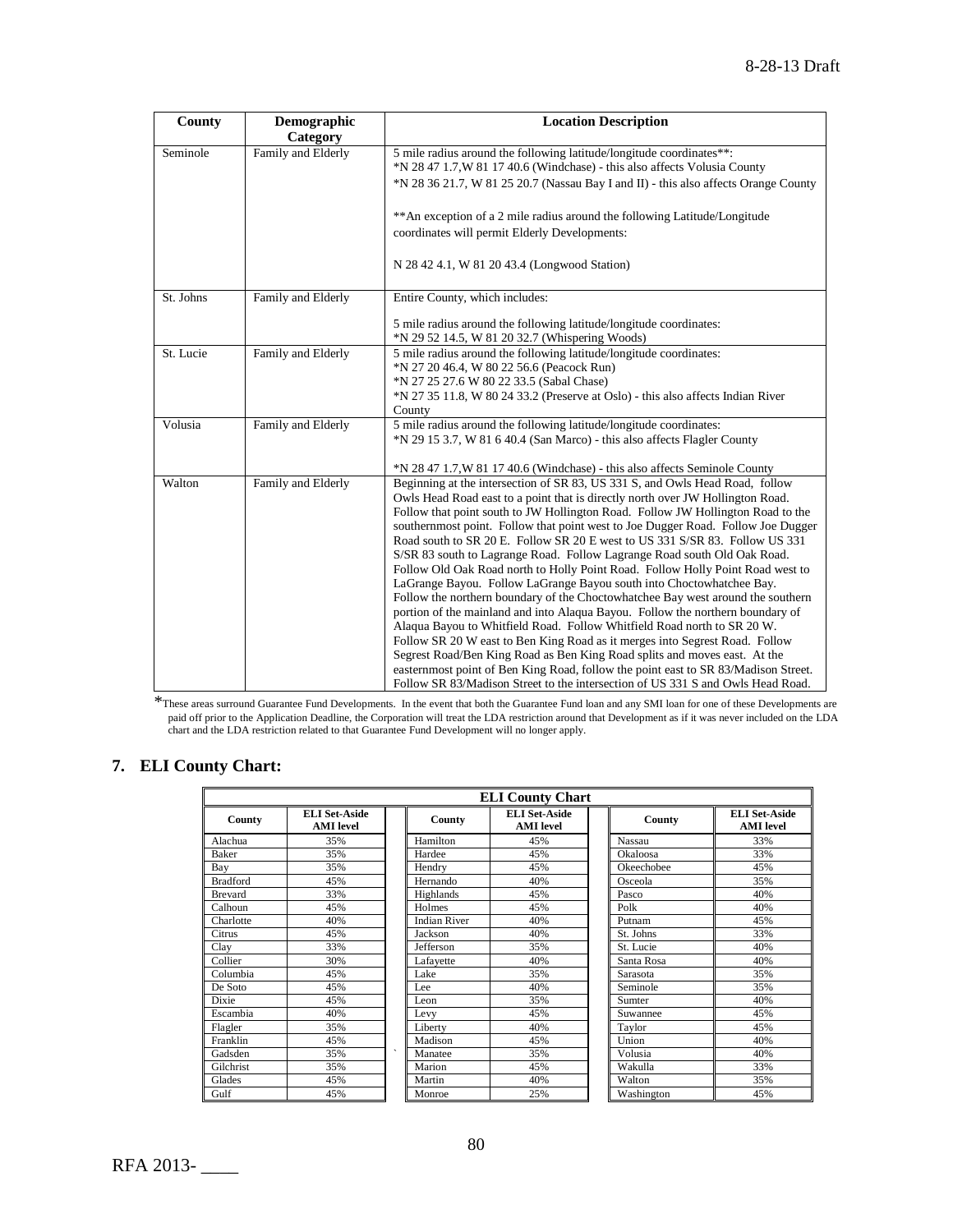# **8. Total Development Cost Per Unit Limitation:**

The Corporation shall limit the Total Development Cost (TDC) per unit for all Developments categorized by the construction type of the units as indicated by the Applicant in the RFA. The maximum amounts are provided on the TDC Per Unit Limitation chart set out below (the maximum TDC per unit exclusive of land costs, applying any applicable TDC multiplier) and will be tested during the scoring of the RFA, during the credit underwriting process, and during the final allocation process, as outlined below.

Proposed Developments in the Florida Keys Area will have an applicable TDC multiplier.

These TDC limitation amounts are effective from the Application Deadline through Final Cost Certification.

|                                                               | <b>New Construction Units</b> |                     |                    |                               | <b>Rehabilitation Units</b> |           |             |
|---------------------------------------------------------------|-------------------------------|---------------------|--------------------|-------------------------------|-----------------------------|-----------|-------------|
| <b>Measure</b>                                                | Garden<br>Wood*               | Garden<br>Concrete* | Mid-Rise-<br>Wood* | <b>Mid-Rise-</b><br>Concrete* | High-Rise*                  | Garden*   | Non-Garden* |
| Maximum TDC Per<br>Unit exclusive of<br>Land Costs            | \$163,000                     | \$196,000           | \$196,000          | \$216,000                     | \$263,000                   | \$137,000 | \$193,000   |
| TDC Multipliers (to be applied against the Development's TDC) |                               |                     |                    |                               |                             |           |             |
| Florida Keys Area                                             |                               |                     |                    | 65%                           |                             |           |             |

#### **Total Development Cost Per Unit Base Limitations**

\* Garden includes all Development Types other than Mid-Rise and High-Rise; Non-Garden includes Development Types of Mid-Rise with Elevator (4 stories, 5 stories, or 6 stories) and High-Rise (7 or more stories); Mid-Rise includes Development Types of Mid-Rise with Elevator (4 stories, 5 stories, or 6 stories); and High-Rise includes Development Type of High Rise (7 or more stories)

- a. Any Application that has an amount that exceeds these limitations will not be eligible to be considered for funding.
- b. Any Applicant that has the Credit Underwriter present a credit underwriting report with an amount that exceeds these limitations by more than 5 percent, taking into consideration an escalation factor for construction costs rising after the Application Deadline of either (i) 1.8 percent for any Applicant with the Development Category of New Construction, Redevelopment, or Acquisition and Redevelopment, or (ii) 1.4 percent for any Applicant with the Development Category of Rehabilitation or Acquisition and Rehabilitation, and incorporating any applicable TDC reduction and adjustments processes provided below will receive a negative recommendation by the Credit Underwriter.

Any Applicant that has the Credit Underwriter present a credit underwriting report with an amount that exceeds these limitations, taking into consideration the applicable escalation factor outlined above, will require staff to review the credit underwriting report for compliance to the TDC reduction and adjustment procedure provided below:

(1) The Developer fee will be limited to the maximum allowable within the TDC Per Unit Base Limitation, inclusive of any applicable escalation factor, in all instances. A Developer fee can be earned on qualifying TDC exclusive of land up to the TDC Per Unit Base Limitation,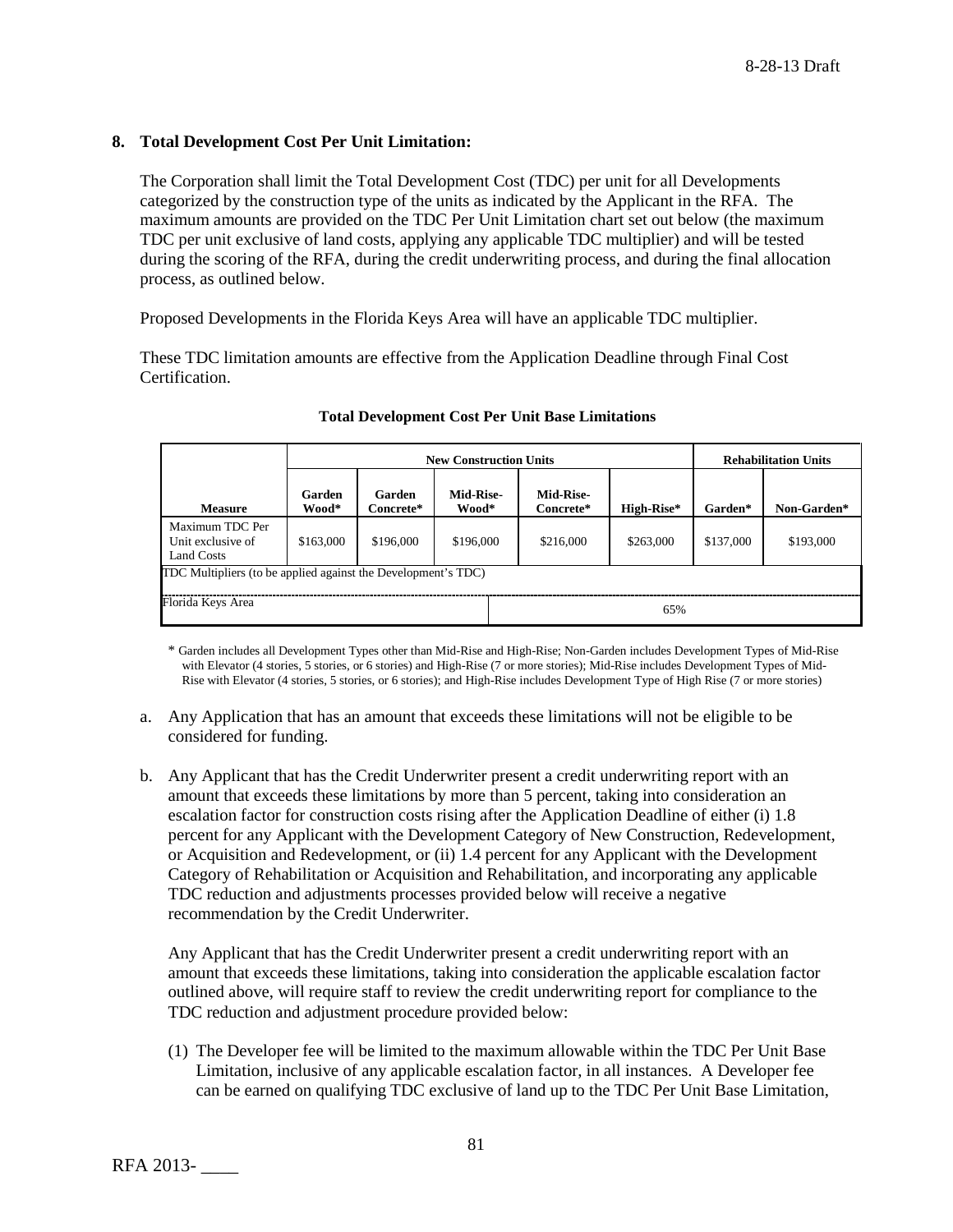inclusive of any applicable escalation factor, but it cannot be earned on costs in excess of said limitation. If the Development costs exceed the amount allowed by the TDC Per Unit Base Limitation, inclusive of any applicable escalation factor, then the maximum allowable Developer fee will be adjusted as outlined below. The maximum allowable Developer fee can be determined by multiplying the applicable TDC Per Unit Base Limitation with respect to the Development as provided in this RFA, inclusive of any applicable escalation factor, by the number of total units in the Development. Second, divide this product by 1.16 and then multiply the result by 16 percent\*. This will yield the maximum allowable Developer fee within the TDC Per Unit Base Limitation, inclusive of any applicable escalation factor.

(2) Prior to determining any necessary adjustment, if the Developer fee initially stated by the Applicant or Credit Underwriter is in excess of the maximum allowable Developer fee as provided in (1) above, the Developer fee will be reduced to said maximum allowable Developer fee and the TDC will be equally reduced to incorporate the cost reduction.

Subsequent to reducing the Developer fee to the maximum allowable amount, additional adjustments may be necessary if the TDC Per Unit Base Limitation remains exceeded. An adjustment shall be determined by reducing the maximum allowable Developer fee as determined in (1) above dollar-for-dollar for any costs in excess of the amount allowed by the TDC Per Unit Base Limitation, inclusive of any applicable escalation factor, up to the lesser of (a) the actual amount of costs in excess of the amount allowed by the TDC Per Unit Base Limitation, inclusive of any applicable escalation factor, (b) \$500,000, or (c) 25 percent of the maximum allowable Developer fee. If after following this Developer fee limitation process, the TDC exclusive of land costs is reduced to be within the amount allowed by the TDC Per Unit Base Limitation, inclusive of any applicable escalation factor, then the Developer fee adjustment calculation is complete. If the TDC exclusive of land costs remains above the amount allowed by the TDC Per Unit Base Limitation, inclusive of any applicable escalation factor, then there is an additional Developer fee adjustment, as outlined in (3) below.

(3) An additional Developer fee adjustment will be initiated to further reduce the allowable Developer fee in the event the TDC exclusive of land (as adjusted above) exceeds the TDC Per Unit Base Limitation. The reduction will be determined by deriving a percentage amount that the TDC exclusive of land costs (as adjusted above) exceeds the TDC Per Unit Base Limitation, inclusive of any applicable escalation factor, and multiplying this excess percentage by the amount of the adjusted Developer fee, resulting in a product that is the additional adjustment to the Developer fee. For instance, if the Development's adjusted TDC excusive of land costs exceeds the limitation, inclusive of any applicable escalation factor, by 4 percent, then the allowable Developer fee is further reduced by 4 percent. Once this step is complete, there is no further Developer fee adjustment or corresponding cost savings to be incorporated into the TDC as a result of having a TDC exclusive of land costs that exceeds the limitation.

As a note, if the Developer fee in the credit underwriting report is already at or below this allowable Developer fee, then there is no additional adjustment to be incorporated into the Developer fee. This also means there are no corresponding costs savings to reduce the TDC since all TDC cost reductions stemming from this process are coming from reducing the Developer fee. If the Developer fee in the credit underwriting report needs to be reduced to incorporate any adjustment as provided above, then as the Developer fee is reduced, so is the TDC in order to incorporate the reduced Developer fee cost.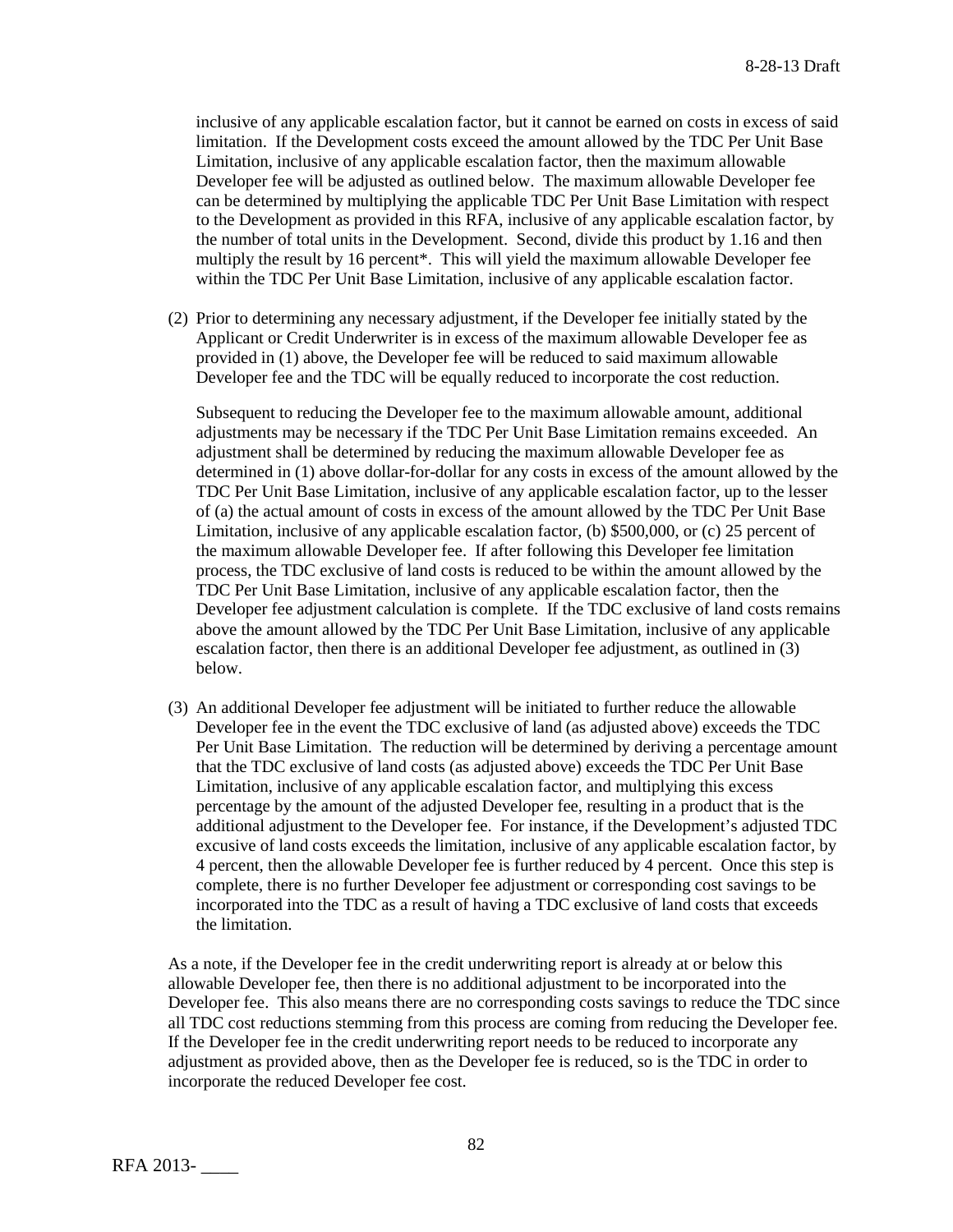### For example:

An 85-unit development with a Development Category of New Construction and a Development Type of Garden Concrete reports a TDC of \$18,000,000, inclusive of a stated Developer fee of \$2,500,000, and exclusive of land at time of credit underwriting, and also prior to any adjustment:

# *Calculate TDC Limitation for the Development and Maximum Allowable Developer fee*

- 1.(a) TDC Per Unit Base Limitation, inclusive of any applicable escalation factor: \$196,000 Per Unit x  $(1 + 1.8\%) = $199,528$  Per Unit.
- 1.(b) Determine TDC Limitation for the Development: \$199,528 Per Unit x 85 units = \$16,959,880.
- 1.(c) Implied maximum Development Cost per the limitation:  $$16,959,880 \div 1.16 =$ \$14,620,586.
- 1.(d) Determine maximum allowable Developer fee within the limitation (prior to any adjustment):  $$14,620,586 \times 16\% = $2,339,293$ .

### *First Developer fee/TDC adjustment Calculation Methodology (If necessary)*

- 2.(a)(i) Is the stated Developer fee greater than the maximum allowable?  $$2,500,000>$ \$2,339,293.
- 2.(a)(ii) If the response to  $2(2a)(i)$  is yes, then determine the excess: \$2,500,000 - $$2,339,293 = $160,707$  (excess Developer fee and excess TDC).
- 2.(b) Reduce the stated Developer fee to the lesser of maximum allowable or stated fee and reduce the stated TDC by an equal amount:  $$2,500,000 - $160,707 =$  $$2,339,293$ ;  $$18,000,000 - $160,707 = $17,839,293$ .
- 2.(c) Determine if the TDC remains in excess of the limitation: \$17,839,293  $$16,959,880 = $879,413$ .
- 2.(d) Determine the lesser of either (i) \$500,000, (ii) 25 percent of the maximum allowable Developer fee, or (iii) 100% of the excess TDC:  $25\% \times $2,339,293$  =  $$584,823$ ;  $$500,000 < $584,823 < $879,413$ .
- 2.(e) Apply the lesser of 2(d) above to determine the Maximum allowable Developer fee, subject to the first adjustment: \$2,339,293 - \$500,000 = \$1,839,293.
- 2.(f) TDC reduction due to Developer fee adjustment:  $$17,839,293 $500,000 =$ \$17,339,293.

(As a note, this TDC is still greater than the TDC Per Unit Base Limitation, inclusive of any applicable upward adjust so an additional Developer fee adjustment will need to be calculated.)

#### *Second Developer fee/TDC adjustment Calculation Methodology (If necessary)*

- 3.(a) The percentage the TDC without land (as adjusted above for first adjustment) that exceeds the amount allowed by the TDC Per Unit Base Limitation, inclusive of any applicable escalation factor:  $$17,339,293 - $16,959,880 = $379,413$ ; \$379,413 ÷  $$16,959,880 = 2.24\%$ .
- 3.(b) Additional adjustment: 2.24% x \$1,839,293 = \$41,147.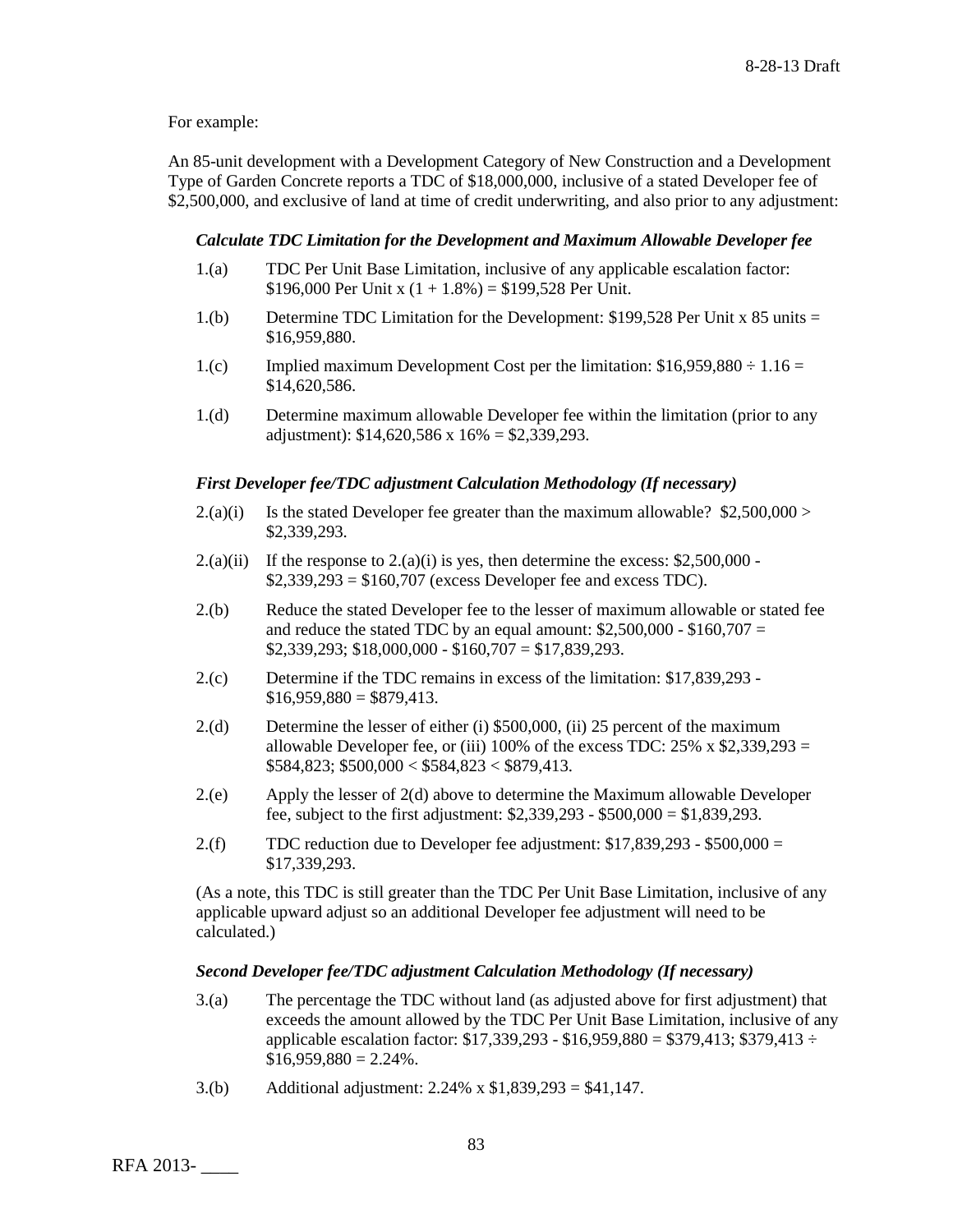- $3.(c)$  Final maximum Developer fee, after adjustments: \$1,839,293 \$41,147 = \$1,798,146
- 3.(d) Final adjusted TDC at time of credit underwriting: \$17,339,293 \$41,147 = \$17,298,146.
- 3.(e) Verify status of the 5% variance test: (\$17,298,146 \$16,959,880) / \$16,959,880 = 2.0%, which falls under criteria of being less than or equal to 5% above of the TDC Per Unit Base Limitation, inclusive of any applicable escalation factor.
- c. Any Applicant that presents a Final Cost Certification Application (FCCA) that has amounts that exceed the TDC Per Unit Base Limitation, subject to an escalation factor of either (i) 1.8 percent for any Applicant with the Development Category of New Construction, Redevelopment, or Acquisition and Redevelopment, or (ii) 1.4 percent for any Applicant with the Development Category of Rehabilitation or Acquisition and Rehabilitation, will require staff to review the FCCA for compliance to the procedure provided below. If the Development has already had its Developer fee adjusted at credit underwriting as provided in 8.b. above and the TDC without land in the FCCA exceeds the TDC without land provided in the credit underwriting report, then the Developer fee will have an additional adjustment to be incorporated as provided in (4) below.
	- (1) The Developer fee will be limited to the maximum allowable within the TDC Per Unit Base Limitation, inclusive of any applicable escalation factor, in all instances. A Developer fee can be earned on qualifying TDC exclusive of land up to the TDC Per Unit Base Limitation, inclusive of any applicable escalation factor, but it cannot be earned on costs in excess of said limitation. If the Development costs exceed the amount allowed by the TDC Per Unit Base Limitation, inclusive of any applicable escalation factor, then the maximum allowable Developer fee will be adjusted as outlined below. The maximum allowable Developer fee can be determined by multiplying the applicable TDC Per Unit Base Limitation with respect to the Development as provided in this RFA, inclusive of any applicable escalation factor, by the number of total units in the Development. Second, divide this product by 1.16 and then multiply the result by 16 percent\*. This will yield the maximum allowable Developer fee within the TDC Per Unit Base Limitation, inclusive of any applicable escalation factor.
	- (2) Prior to determining any necessary adjustment, if the Developer fee initially stated by the FCCA is in excess of the maximum allowable Developer fee as provided in (1) above, the Developer fee will be reduced to said maximum allowable Developer fee and the TDC will be equally reduced to incorporate the cost reduction.

Subsequent to reducing the Developer fee to the maximum allowable amount, additional adjustments may be necessary if the TDC Per Unit Base Limitation remains exceeded. An adjustment shall be determined by reducing the maximum allowable Developer fee as determined in (1) above dollar-for-dollar for any costs in excess of the amount allowed by the TDC Per Unit Base Limitation, inclusive of any applicable escalation factor, up to the lesser of (a) the actual amount of costs in excess of the amount allowed by the TDC Per Unit Base Limitation, inclusive of any applicable escalation factor, (b) \$250,000, or (c) 10 percent of the maximum allowable Developer fee. If after following this Developer fee limitation process, the TDC exclusive of land costs is reduced to be within the amount allowed by the TDC Per Unit Base Limitation, inclusive of any applicable escalation factor, then the Developer fee adjustment calculation is complete. If the TDC exclusive of land costs remains above the amount allowed by the TDC Per Unit Base Limitation, inclusive of any applicable escalation factor, then there is an additional Developer fee adjustment, as outlined in (3) below.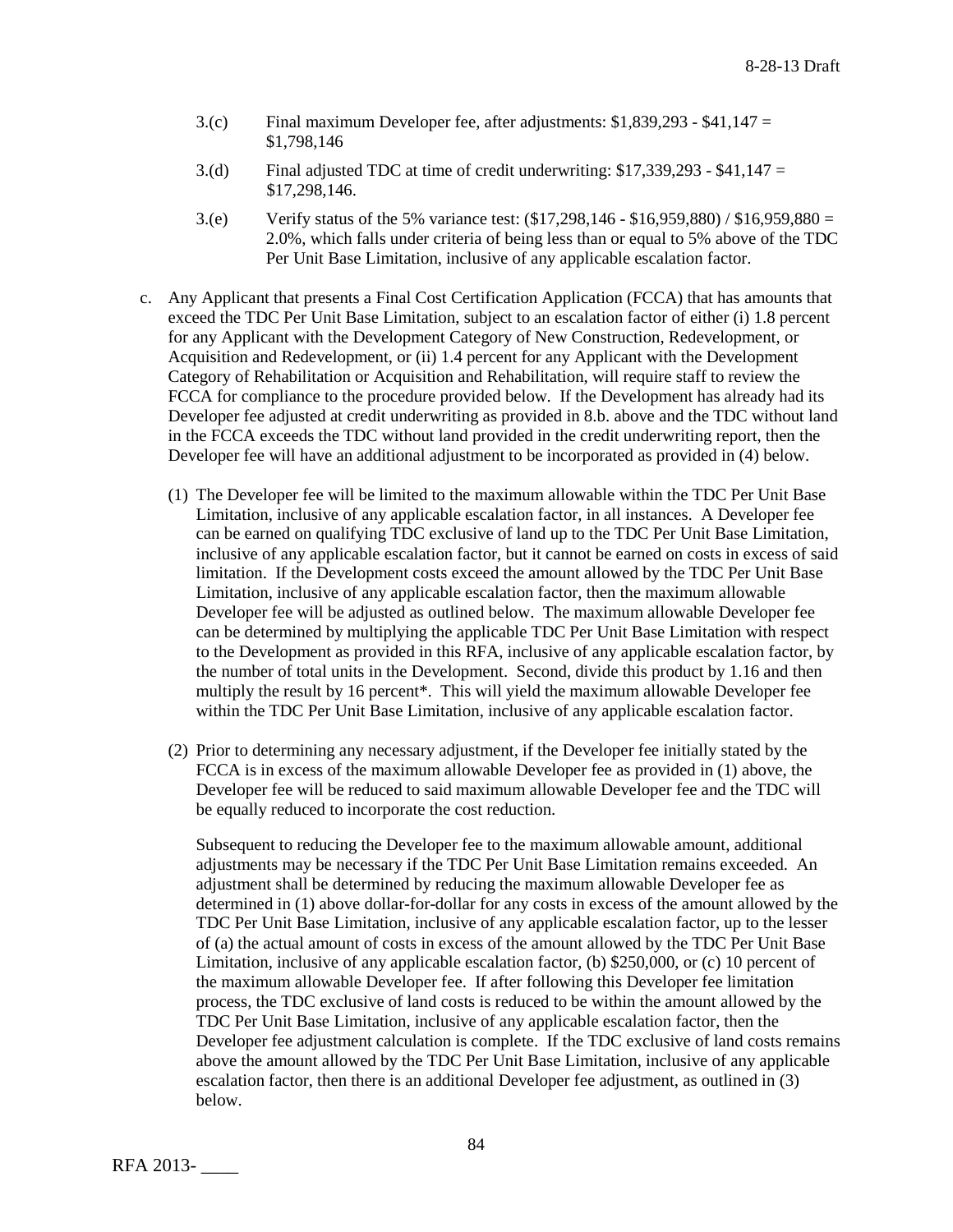(3) An additional Developer fee adjustment will be initiated to further reduce the allowable Developer fee in the event the TDC elusive of land costs (as adjusted above) exceeds the TDC Per Unit Base Limitation. The reduction will be determined by deriving a percentage amount that the TDC exclusive of land costs (as adjusted above) exceeds the amount allowed by the TDC Per Unit Base Limitation, inclusive of any applicable escalation factor and multiplying this excess percentage by the amount of the adjusted Developer fee, resulting in a product that is the additional adjustment to the Developer fee. For instance, if the Development's adjusted TDC exclusive of land costs exceeds the limitation, inclusive of any applicable escalation factor, by 4 percent, then the allowable Developer fee is further reduced by 4 percent. Once this step is complete, there is no further Developer fee adjustment or corresponding cost savings to be incorporated into the TDC as a result of having a TDC exclusive of land costs that exceeds the limitation.

As a note, if the Developer fee in the FCCA is already at or below this allowable Developer fee, then there is no additional adjustment to be incorporated into the Developer fee. This also means there are no corresponding costs savings to reduce the TDC since all TDC cost reductions stemming from this process are coming from reducing the Developer fee. If the Developer fee in the FCCA needs to be reduced to incorporate any penalties provided above, then as the Developer fee is reduced, so is the TDC in order to incorporate the reduced Developer fee cost.

(4) For those Developments that have already had its Developer fee adjusted at credit underwriting as provided in 8.b. above and whose TDC without land in the FCCA exceeds the TDC without land provided in the credit underwriting report, the allowable Developer fee will incorporate an additional adjustment. This additional Developer fee adjustment will be the lesser of (a) the difference between the amount of TDC exclusive of land costs as reported in the FCCA that is in excess of the TDC exclusive of land costs provided in the credit underwriting report, (b) \$250,000, or (c) 10 percent of the allowable Developer fee reported in the credit underwriting report. If the Developer fee in the FCCA is already equal to or less than the allowable Developer fee as determined with the incorporation of this additional Developer fee adjustment, then neither the Developer fee nor the TDC is further reduced.

For example:

Assuming the Development in the example provided in 8.b. above provides a FCCA with a TDC exclusive of land costs of \$500,000 higher than the TDC exclusive of land costs provided in the credit underwriting report, but the Developer fee is the same as provided in the credit underwriting report of \$1,798,146. The additional Developer fee adjustment will be the lesser of (a) \$500,000 (the new excess costs), (b) \$250,000 (the maximum dollar limit of this additional Developer fee adjustment), or (c) \$179,814 (10% of the allowable Developer fee reported in the credit underwriting report).

Since (c) is the lowest of the three options, the allowable Developer fee and the TDC will both be lowered by \$179,814. The allowable Developer fee will be \$1,618,332 (the allowable Developer fee reported in the credit underwriting report of \$1,798,146, less the adjustment of \$179,814). The TDC exclusive of land costs in the FCCA would be adjusted to \$17,618,332 (\$17,298,146 from the credit underwriting report plus \$500,000 of new additional costs less \$179,814 for the reduction in allowable Developer fee).

<sup>\*</sup>These figures represent the applicable Developer fee percentage for the Development (16%) and one plus the applicable Developer fee percentage for the Development (1+16%).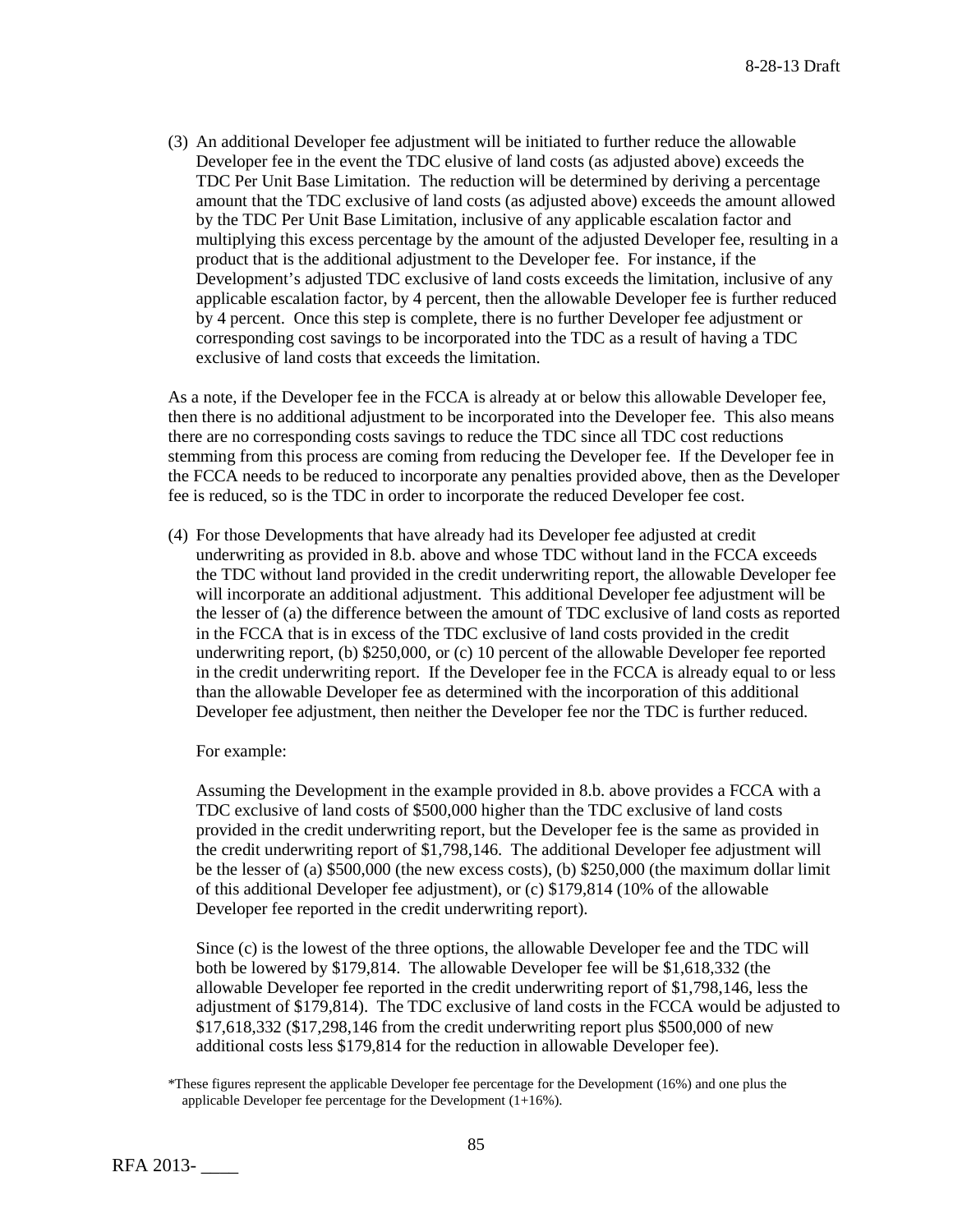### **9. Leveraging Classification:**

Each eligible Application's Leveraging Classification will be determined as follows:

a. Calculating the Set-Aside Units:

The total number of set-aside units for each Application will be computed by multiplying the total number of units within the proposed Development by the highest Total Set-Aside Percentage the Applicant committed to as stated in the last row of the set-aside breakdown chart in the Set-Aside Commitment section of the Application. Results that are not a whole number will be rounded up to the next whole number.

- b. The Corporation will first calculate the Total Corporation Funding Per Set-Aside Unit by multiplying (1) by (2) below:
	- (1) If the Development is not located in a HUD designated HCA, the Eligible Housing Credit Request Amount will be multiplied by 9.0. If the Development is located in a HUD designated HCA, the Eligible Housing Credit Request Amount will be multiplied by 9.0 and that product will be divided by 1.3.
	- (2) The total Corporation funding amount may be further adjusted as outlined below. NOTE: If a proposed Development meets all of the requirements of both (a) and (c), the total Corporation funding amount will be multiplied by 0.65. If a proposed Development meets all of the requirements of both (b) and (c), the total Corporation funding amount will be multiplied by 0.785. If a proposed Development meets all of the requirements of both (c) and (d), the total Corporation funding amount will be multiplied by 0.692 (the result of both multipliers applied).
		- (a) If the proposed Development meets all of the following requirements, the total Corporation funding amount will be multiplied by 0.65:
			- Applicant selected the High-Rise Development Type, and
			- Applicant selected the Development Category of New Construction or selected and qualified for the Development Category of Redevelopment or Acquisition and Redevelopment.
		- or
		- (b) If the proposed Development meets all of the following requirements, the total Corporation funding amount will be multiplied by 0.785:
			- Applicant selected the Mid-Rise with Elevator (a building comprised of 5 or 6 stories) Development Type and at least 90 percent of the total units are in these Mid-Rise building(s), and
			- Applicant selected the Development Category of New Construction or selected and qualified for the Development Category of Redevelopment or Acquisition and Redevelopment.

or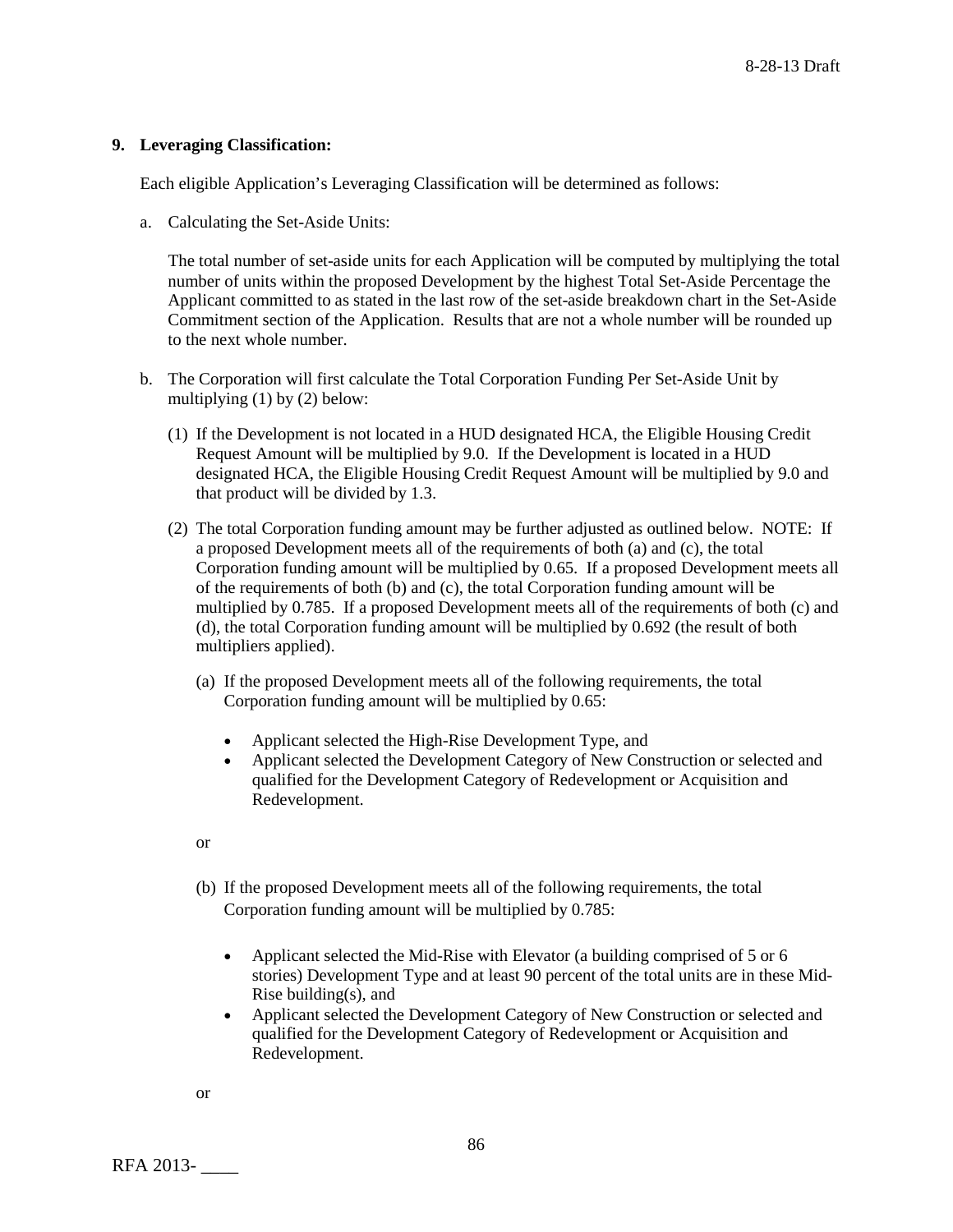- (c) If the proposed Development meets all of the following requirements, the total Corporation funding amount will be multiplied by 0.865:
	- Applicant selected the Development Category of New Construction or selected and qualified for the Development Category of Redevelopment or Acquisition and Redevelopment, and
	- The proposed Development met the requirements to be considered concrete construction.

or

- (d) If the proposed Development is located in the Florida Keys Area, the total Corporation funding amount will be multiplied by 0.80.
- (3) The eligible Applications will be divided into two (2) lists: the "New Construction List" consisting of the eligible Applications with the Development Category of New Construction, Redevelopment, and Acquisition and Redevelopment, and the "Rehabilitation List" consisting of the eligible Applications with the Development Category of Rehabilitation and Acquisition and Rehabilitation.
	- (a) The New Construction List will be compiled as follows:

The total number of Applications on the New Construction List will be multiplied by 90 percent and the resulting figure will be rounded up to the next whole number (the resulting figure after rounding will be referred to as the "New Construction A/B Cut-Off"). A line will be drawn below the Application whose place on the list is equal to the New Construction A/B Cut-Off. If any Application(s) below the line has the same total Corporation funding request per set-aside unit as the Application immediately above the line, the line will be moved to a place immediately below that Application(s). Applications above the New Construction A/B Cut-Off will be classified as Group A and Applications below the New Construction A/B Cut-Off will be classified as Group B.

(b) The Rehabilitation List will be compiled as follows:

The total number of Applications on the Rehabilitation List will be multiplied by 90 percent and the resulting figure will be rounded up to the next whole number (the resulting figure after rounding will be referred to as the "Rehabilitation A/B Cut-Off"). A line will be drawn below the Application whose place on the list is equal to the Rehabilitation A/B Cut-Off. If any Application(s) below the line has the same total Corporation funding request per set-aside unit as the Application immediately above the line, the line will be moved to a place immediately below that Application(s). Applications above the Rehabilitation A/B Cut-Off will be classified as Group A and Applications below the Rehabilitation A/B Cut-Off will be classified as Group B.

The New Construction List and the Rehabilitation List will then be merged to form one list.

# **10. Florida Job Creation Preference:**

Each Application will be measured to determine whether it qualifies for the Florida Job Creation Preference. To determine eligibility for the preference, the Corporation will calculate the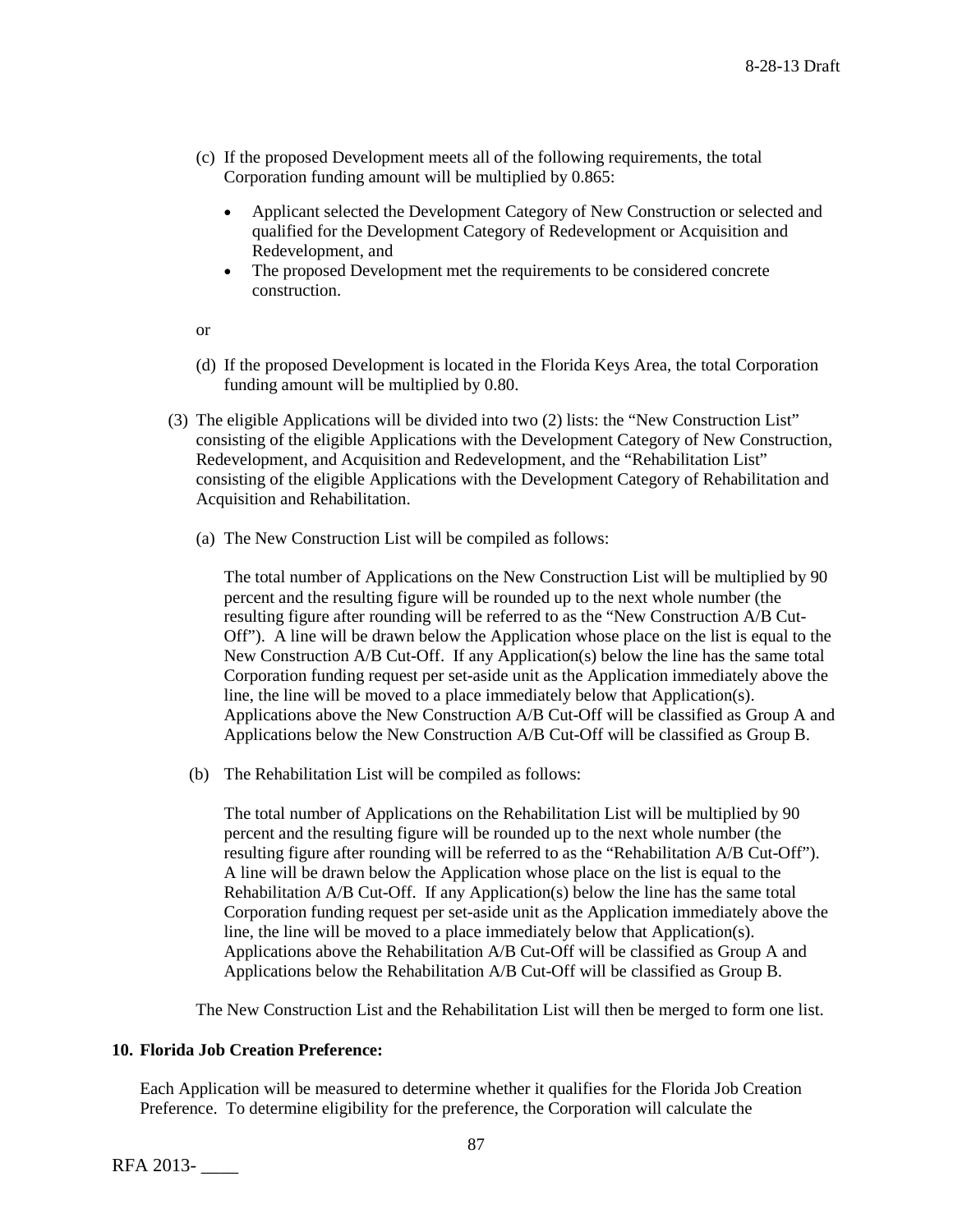Application's Florida Job Creation score, which will reflect the number of Florida jobs per \$1 million of Housing Credit Allocation. Only Applications with a score equal to or greater than 100 will qualify for the Florida Job Creation Preference in Section Four B of the RFA.

Determination of the Florida Job Creation score will be based on the following information:

- The number of new construction and/or rehabilitation units committed to by the Applicant (as stated by the Applicant at question 4.e. of Exhibit A of the RFP);
- The applicable Florida job creation rate for the type of units:
	- o Rate of 3.376 Florida Jobs per Unit for proposed new construction units;
	- o Rate of 1.534 Florida Jobs per Unit for proposed rehabilitation units; and
- The Eligible Housing Credit Request Amount.

The score for the Florida Rate of Job Creation per \$1 million of Housing Credit Allocation will be measured using one of the following calculations:

a. Developments consisting of only new construction units:

Number of new construction units x 3.376 Florida Jobs per Unit x 1,000,000 / Eligible Housing Credit Request Amount = Florida Jobs per \$1 million of Housing Credit Allocation.

For example:

Application A consists of 80 new construction units and has an Eligible Housing Credit Request Amount of \$1,500,000.

80 x 3.376 x 1,000,000 / 1,500,000 = Florida Job Creation score of 180.053.

b. Developments consisting of only rehabilitation units:

Number of rehabilitation units x 1.534 Florida Jobs per Unit x 1,000,000 / Eligible Housing Credit Request Amount = Florida Jobs per \$1 million of Housing Credit Allocation.

For example:

Application B consists of 80 rehabilitation units and has an Eligible Housing Credit Request Amount of \$1,500,000.

80 x 1.534 x 1,000,000 / 1,500,000 = Florida Job Creation score of 81.813.

c. Developments consisting of both new construction units and rehabilitation units:

(Number of new construction units x 3.376 Florida Jobs per Unit + number of rehabilitation units  $x$  1.534 Florida Jobs per Unit) x 1,000,000 / Eligible Housing Credit Request Amount = Florida Jobs per \$1 million of Housing Credit Allocation.

For example:

Application C consists of 56 new construction units and 24 rehabilitation units and has an Eligible Housing Credit Request Amount of \$1,500,000.

 $[(56 \times 3.376) + (24 \times 1.534)] \times 1,000,000 / 1,500,000 =$  Florida Job Creation score of 150.581.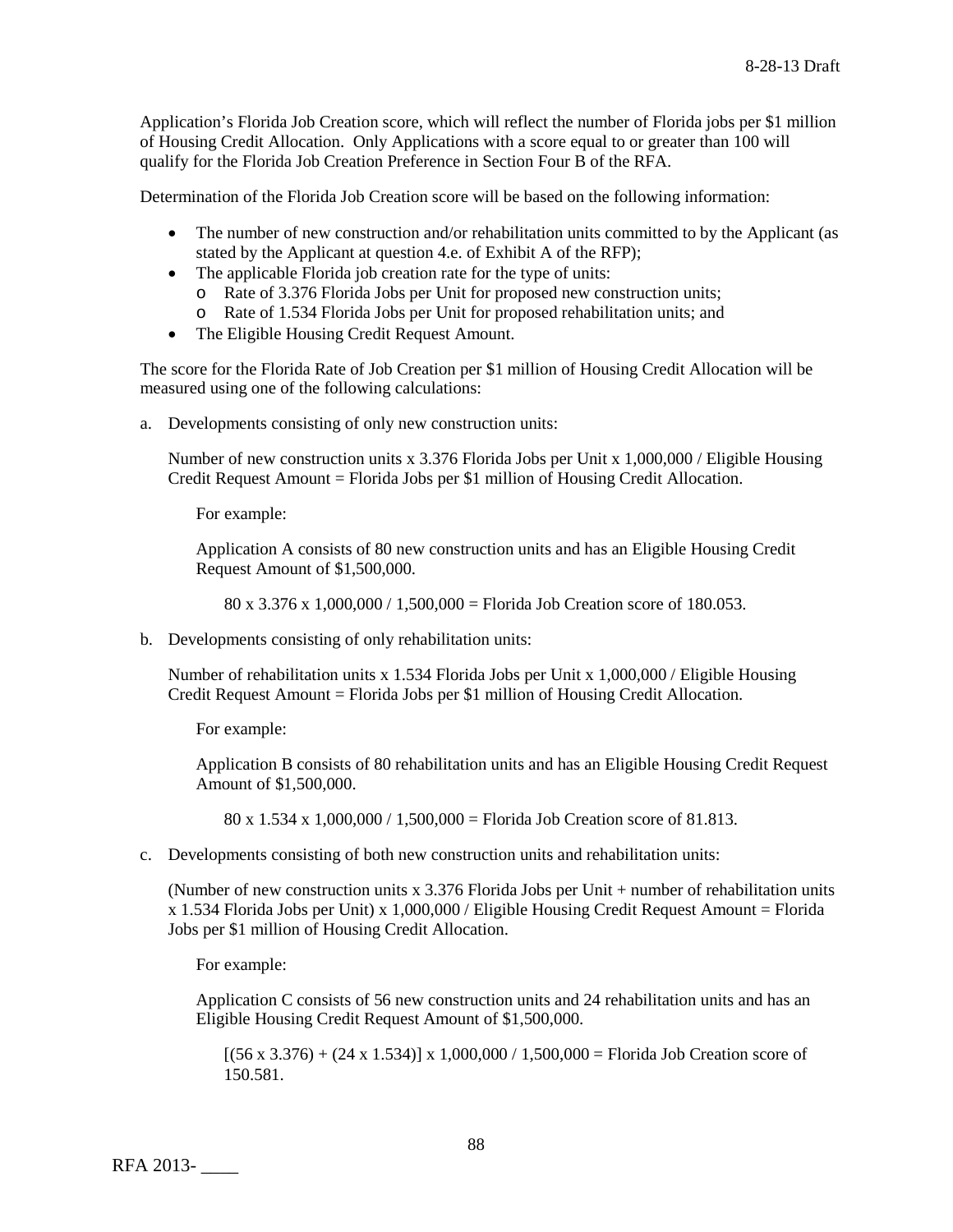In above examples, Application B will not qualify for the Job Creation Preference because it has a Florida Job Creation score that is less than 100. Applications A and C will both qualify for the Florida Job Creation Preference because each has a Florida Job Creation score that is at least 100. If Applications A and C receive an equal amount of total points and also receive the Per Unit Construction Funding Preference and identical Leveraging Classifications, the Application with the lower lottery number will be listed with a higher funding preference.

# **11. Fees:**

The Corporation and, if applicable, the Credit Underwriter shall collect via check or money order from the Applicant the following fees and charges in conjunction with the HC Program. Failure to pay any fee shall cause the allocation to be withdrawn as outlined in the Carryover Allocation Agreement and the credit underwriting and program requirements outlined in Rule Chapter 67-48, F.A.C.

a. Application Fee:

All Applicants requesting HC shall submit to the Corporation as a part of the Application submission a non-refundable Application fee of \$3,000.00.

b. Credit Underwriting Fees:

The following fees are not the fees that will be charged, but are listed below for estimation purposes of completing your pro-forma in the Application. The actual fees will be determined based on the current contract and any addendum for services between the Corporation and the Credit Underwriter(s) in effect at the time underwriting begins.

- (1) Initial HC fee: \$11,341
- (2) Re-underwriting fee: \$165 per hour, not to exceed \$7,307

If a Housing Credit Development involves Scattered Sites of units within a single market area, a single credit underwriting fee shall be charged. Any Housing Credit Development requiring further analysis by the Credit Underwriter pursuant to Section  $42(m)(2)$  of the IRC will be subject to a fee based on an hourly rate determined pursuant to contract between the Corporation and the Credit Underwriter. All Credit Underwriting fees shall be paid by the Applicant prior to the performance of the analysis by the Credit Underwriter.

c. Administrative Fees:

With respect to the HC Program, each for-profit Applicant shall submit to the Corporation a nonrefundable administrative fee in the amount of 8 percent of the annual Housing Credit Allocation amount stated in the Preliminary Allocation. The administrative fee shall be 5 percent of the stated annual Housing Credit Allocation for Non-Profit Applicants. The administrative fee must be received by the Corporation as stated in the Preliminary Allocation. In the event the Final Housing Credit Allocation amount exceeds the annual Housing Credit Allocation amount stated in the Preliminary Allocation, the Applicant is responsible for paying the applicable administrative fee on the excess amount before IRS Forms 8609 are issued for the Development.

d. Compliance Monitoring Fees:

The following fees are not the fees that will be charged, but are listed below for estimation purposes of completing your pro-forma in the Application. The actual fees will be determined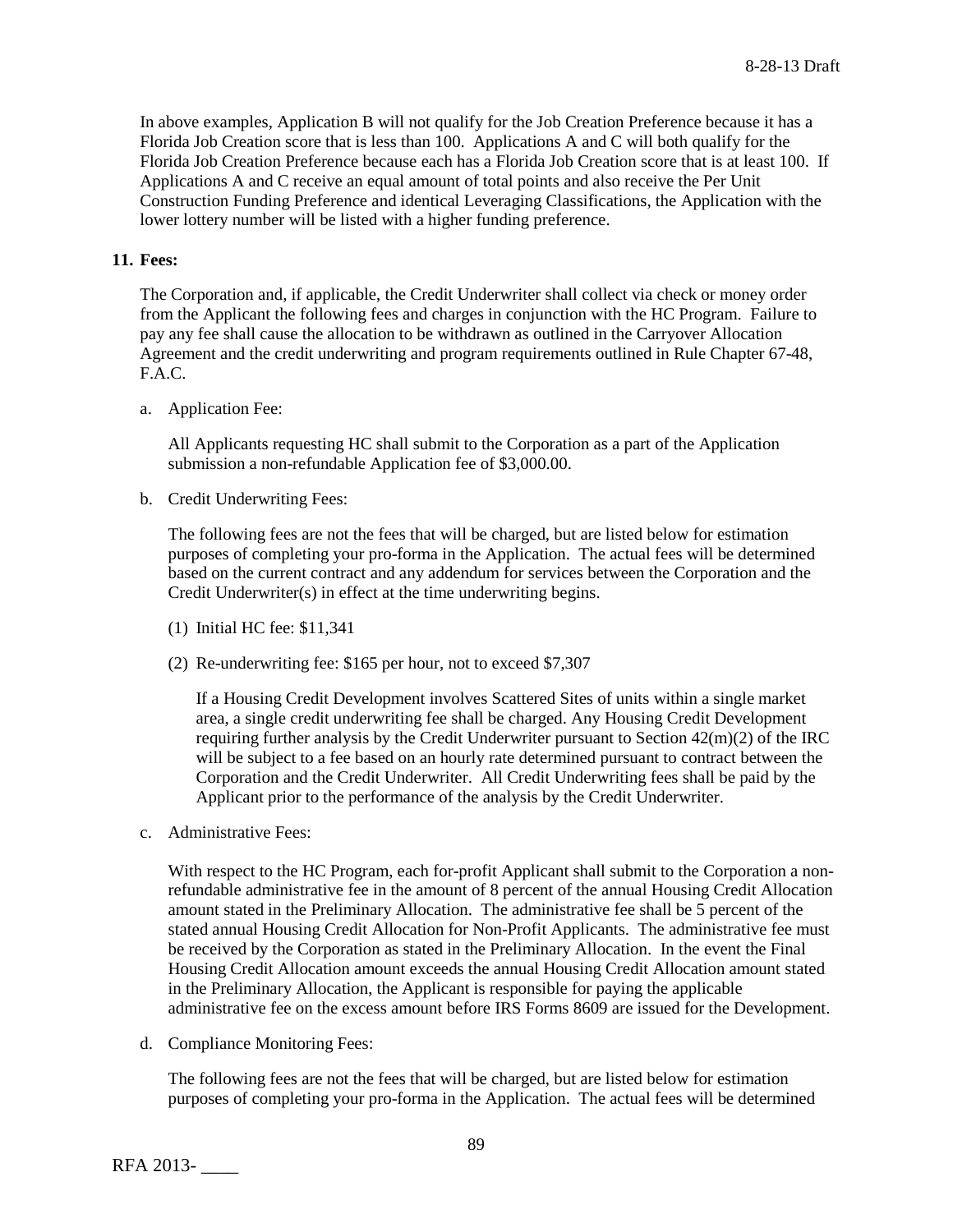based on the current contract and any addendum for services between the Corporation and the Compliance Monitor(s).

- (1) Pre-final allocation compliance monitoring fee comprised of a base fee of  $$1,848 + an$ additional fee per set-aside unit of \$9.42, subject to a minimum of \$2,880, to be collected as stated in the Preliminary Housing Credit Allocation or Carryover Allocation Agreement.
- (2) Annual HC compliance monitoring fee –

Annual fee to be comprised of a base fee of \$154 per month + an additional fee per set-aside unit of \$9.42 per year, subject to a minimum of \$240 per month, and subject to adjustments annually, but not decreased, based on the South Region Consumer Price Index for the twelve month period ending each November 30<sup>th</sup>, which this automatic increase shall not exceed 3 percent of the prior year's fee, for the full Housing Credit Extended Use Period collected at final allocation based on a quarterly payment stream discounted at a rate of 2 percent.

(3) RD Developments - \$450 per Development for the full Housing Credit Extended Use Period collected at final allocation based on a quarterly payment stream discounted at a rate of 2 percent. Upon prepayment or repayment of the RD loan, the previously identified RD Development will be identified as a non-RD Development and the annual compliance monitoring fee will be adjusted accordingly.

If during any year subsequent to the Final Housing Credit Allocation, there is a fee increase based on the Consumer Price Index, as stipulated in the current contract for services between the Corporation and the Compliance Monitor(s) or upon prepayment or repayment of the RD loan, the additional fee will be billed directly to the Development.

- (4) Follow-up Review \$165 per hour.
- e. Construction Inspection Fees:

The following fees are not the fees that will be charged, but are listed below for estimation purposes of completing your pro-forma in the Application. The actual fees will be based on the current contract and any addendum for services between the Corporation and the Servicer(s).

On-site construction inspection - \$165 per hour, not to exceed \$1,639 per inspection.

- f. Additional HC Fees:
	- (1) If the Applicant requests permission to return its HC allocation and receive a new HC allocation and such request is approved, whether by the Executive Director in accordance with the QAP or as approved by the Board, the Applicant will be charged a nonrefundable processing fee of \$15,000 per request.
	- (2) HC Applicants shall be responsible for all processing fees related to the HC Program.

#### **12. Identity of Remaining Members of Development Team:**

Within 7 Calendar Days of the date of the invitation to enter credit underwriting, the following information must be provided to the Corporation:

a. Identify any inexperienced co-Developer(s) by providing the name, address, telephone and facsimile numbers, e-mail address, and the relationship of the co-Developer to the Applicant.

RFA 2013- \_\_\_\_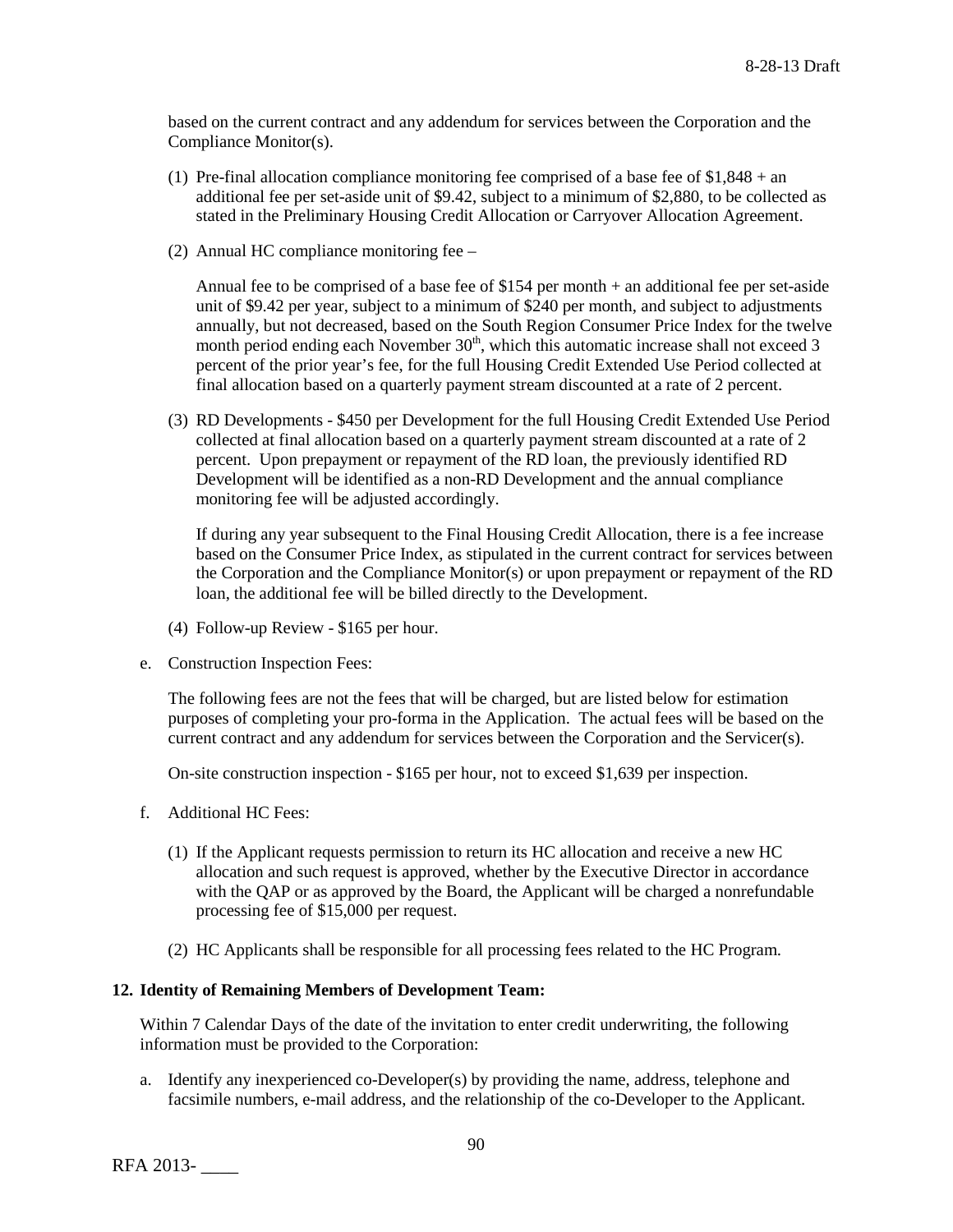- b. Identify the Management Company by providing the completed and executed 2013 Florida Housing Finance Corporation Management Company or Principal of Management Company General Management Experience Certification form which is available on the Corporation's Website [http://apps.floridahousing.org/StandAlone/FHFC\\_ECM/AppPage\\_ListPage.aspx?PageID=80](http://apps.floridahousing.org/StandAlone/FHFC_ECM/AppPage_ListPage.aspx?PageID=80).
- c. Identify the General Contractor by providing the completed and executed 2013 Florida Housing Finance Corporation General Contractor or Qualifying Agent of General Contractor Certification form which is available on the Corporation's Website [http://apps.floridahousing.org/StandAlone/FHFC\\_ECM/AppPage\\_ListPage.aspx?PageID=80](http://apps.floridahousing.org/StandAlone/FHFC_ECM/AppPage_ListPage.aspx?PageID=80) .
- d. Identify the Architect by providing the completed and executed 2013 Florida Housing Finance Corporation Architect Certification form which is available on the Corporation's Website [http://apps.floridahousing.org/StandAlone/FHFC\\_ECM/AppPage\\_ListPage.aspx?PageID=80](http://apps.floridahousing.org/StandAlone/FHFC_ECM/AppPage_ListPage.aspx?PageID=80) .
- e. Identify the Attorney by providing the completed and executed 2013 Florida Housing Finance Corporation Attorney Certification for Housing Credits form which is available on the Corporation's Website [http://apps.floridahousing.org/StandAlone/FHFC\\_ECM/AppPage\\_ListPage.aspx?PageID=80](http://apps.floridahousing.org/StandAlone/FHFC_ECM/AppPage_ListPage.aspx?PageID=80) .
- f. Identify the Accountant by providing the completed and executed 2013 Florida Housing Finance Corporation certification of Accountant form which is available on the Corporation's Website [http://apps.floridahousing.org/StandAlone/FHFC\\_ECM/AppPage\\_ListPage.aspx?PageID=80](http://apps.floridahousing.org/StandAlone/FHFC_ECM/AppPage_ListPage.aspx?PageID=80).

# **13. Certification of Ability to Proceed:**

Within 21 Calendar Days of the date of the invitation to enter credit underwriting, the following information must be provided to the Corporation:

- a. Submission of the completed and executed 2013 Florida Housing Finance Corporation Local Government Verification of Status of Site Plan Approval for Multifamily Developments form, which is available on the Corporation's Website [http://apps.floridahousing.org/StandAlone/FHFC\\_ECM/AppPage\\_ListPage.aspx?PageID=80](http://apps.floridahousing.org/StandAlone/FHFC_ECM/AppPage_ListPage.aspx?PageID=80) .
- b. Submission of the completed and executed 2013 Florida Housing Finance Corporation Local Government Verification that Development is Consistent with Zoning and Land Use regulations form or the completed and executed 2013 Florida Housing Finance Corporation Local Government Verification that Permits are not Required for this Development form, as applicable, which are available on the Corporation's Website [http://apps.floridahousing.org/StandAlone/FHFC\\_ECM/AppPage\\_ListPage.aspx?PageID=80](http://apps.floridahousing.org/StandAlone/FHFC_ECM/AppPage_ListPage.aspx?PageID=80) .
- c. Evidence from the Local Government or service provider, as applicable, of the availability of infrastructure as of Application Deadline, as follows:
	- (1) Electricity: Submission of the completed and executed 2013 Florida Housing Finance Corporation Verification of Availability of Infrastructure – Electricity form, which is available on the Corporation's Website [http://apps.floridahousing.org/StandAlone/FHFC\\_ECM/AppPage\\_ListPage.aspx?PageID=80,](http://apps.floridahousing.org/StandAlone/FHFC_ECM/AppPage_ListPage.aspx?PageID=80) or a letter from the service provider which is dated within 12 months of the Application Deadline, is Development specific, and specifically states that electricity service is available to the proposed Development as of the Application Deadline.
	- (2) Water: Submission of the completed and executed 2013 Florida Housing Finance Corporation Verification of Availability of Infrastructure – Water form, which is available on the

RFA 2013- \_\_\_\_